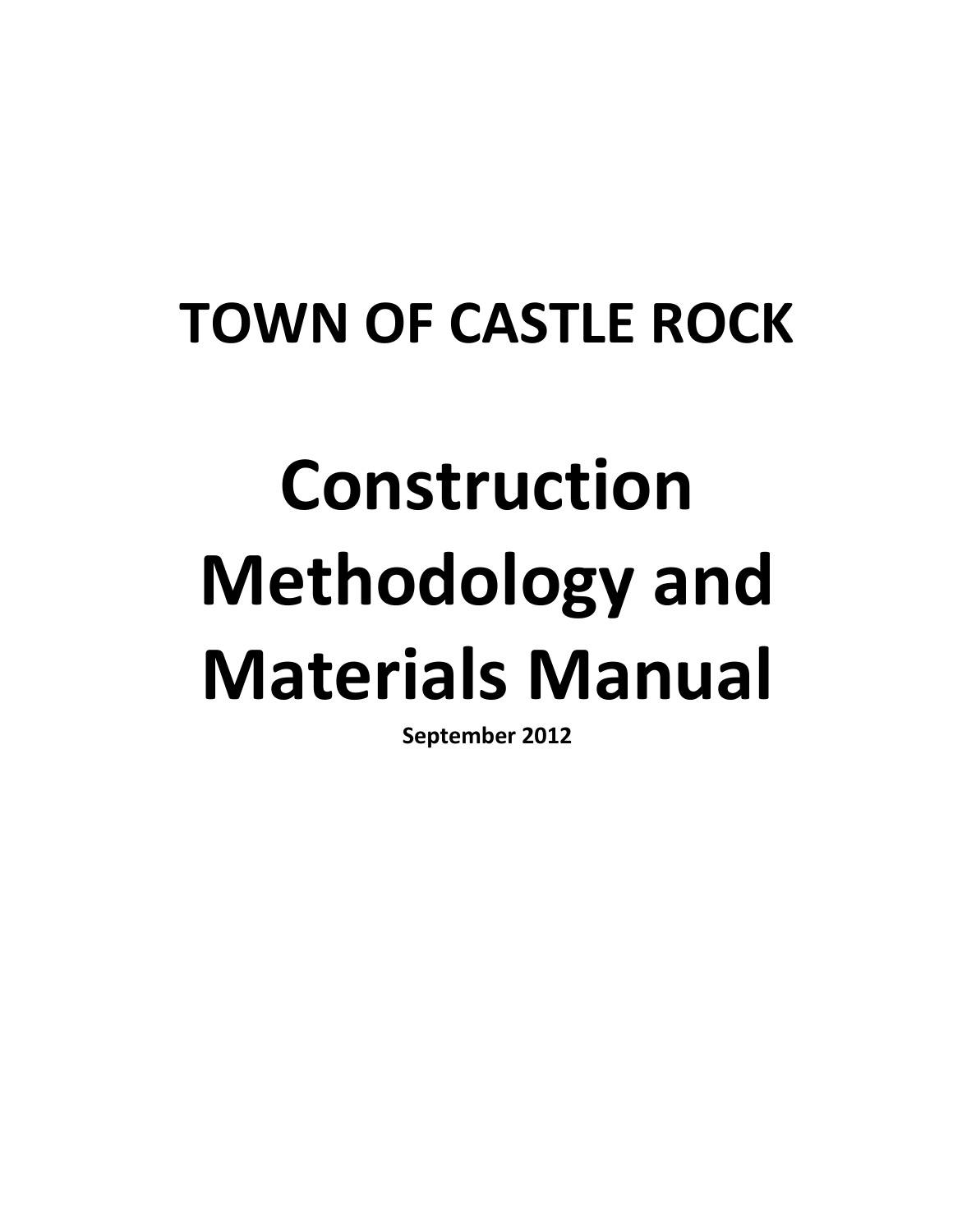**Note to User: This manual is a reproduction of Section III of the 1998 Town of Castle Rock – Public Works Regulations. The content of this manual is unchanged with the exception of where references to Town criteria documents, that no longer exist, have been overstruck. An update to this manual is anticipated in the near future. For assistance with the content of this manual, contact the Public Works Department – Engineering Division.**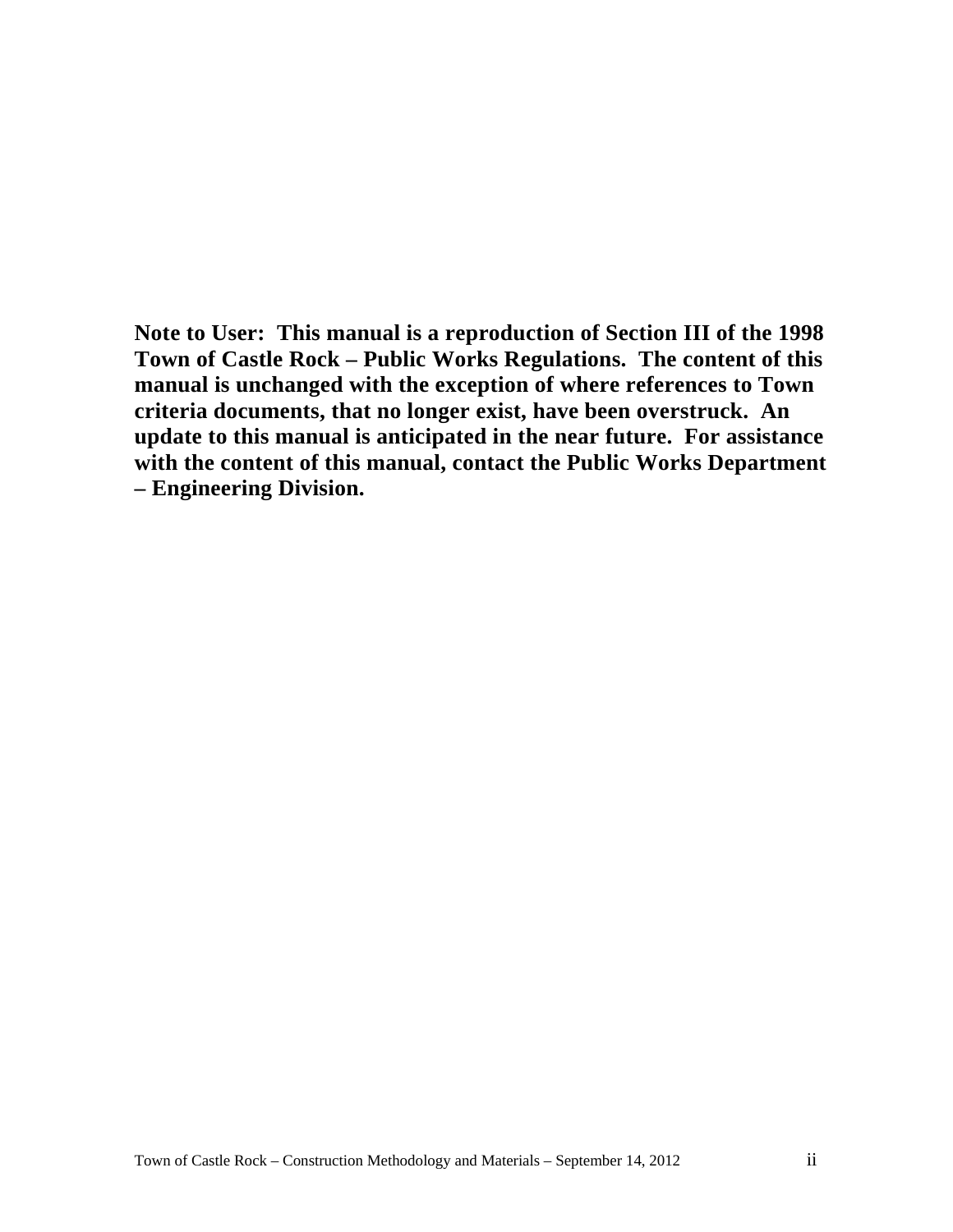### **CONSTRUCTION METHODOLOGY AND MATERIALS**

### **TABLE OF CONTENTS**

| <b>DIVISION 1</b> | <b>GENERAL REQUIREMENTS</b>                                       |     |
|-------------------|-------------------------------------------------------------------|-----|
| 01.100.140        | PROTECTION OF WORK AND PROPERTY                                   | 1   |
| 01.300.310        | PROJECT MANAGEMENT COORDINATION                                   | 1   |
| 01.400.430        | <b>QUALITY ASSURANCE</b>                                          | 1   |
| 01.400.450        | <b>QUALITY CONTROL (Procedures to Measure and Report Quality)</b> | 3   |
| 01.500.520        | <b>CONSTRUCTION FACILITIES</b>                                    | 10  |
| 01.500.530        | TEMPORARY TOILET FACILITIES                                       | 12  |
| 01.500.560        | TEMPORARY BARRIERS & ENCLOSURES                                   | 12  |
| 01.500.660        | PRODUCT STORAGE & HANDLING                                        | 13  |
| 01.700.740        | MAINTENANCE OF THE SITE                                           | 13  |
|                   | <b>APPENDIX III-A</b>                                             | 14  |
|                   | <b>APPENDIX III-B</b>                                             | 18  |
| <b>DIVISION 2</b> | <b>SITE CONSTRUCTION</b>                                          |     |
| 02.0-S0.000       | <b>BASIC SITE MATERIALS &amp; METHODS</b>                         |     |
| 02.050.055        | <b>SOILS</b>                                                      | 21  |
| 02.050.060        | <b>AGGREGATE</b>                                                  | 30  |
| 02.050.065        | <b>BITUMINOUS MATERIAL</b>                                        | 42  |
| 02.050.080        | MATERIALS (UTILITY PIPING & ACCESSORIES)                          | 50  |
| 02.100.000        | <b>SITE REMEDIATION</b>                                           | 57  |
| 02.100.105        | <b>CHEMICAL SAMPLING &amp; ANALYSIS</b>                           | 57  |
| 02.200.220        | <b>SITE DEMOLITION</b>                                            | 58  |
| 02.200.230        | <b>SITE CLEARING</b>                                              | 60  |
| 02.200.240        | <b>DEWATERING</b>                                                 | 61  |
| 02.200.250        | SHORING AND UNDERPINNING                                          | 61  |
| 02.200.285        | REBUILT MISCELLANEOUS STRUCTURES                                  | 62  |
| 02.300.300        | <b>EARTHWORK</b>                                                  | 63  |
| 02.300.310        | <b>GRADING</b>                                                    | 63  |
| 02.300.315        | <b>EXCAVATION AND FILL</b>                                        | 63  |
| 02.300.330        | <b>EMBANKMENT</b>                                                 | 65  |
| 02.500.000        | <b>UTILITY SERVICES</b>                                           | 67  |
| 02.500.530        | SANITARY SEWERAGE                                                 | 70  |
| 02.500.600        | ENCASEMENT OF-STRUCTURAL SEWER                                    | 71  |
| 02.600.000        | DRAINAGE AND CONTAINMENT                                          | 73  |
| 02.650.000        | HANDLING AND INSTALLATION OF PIPE                                 | 75  |
| 02.700.760        | TRAFFIC SIGNING AND PAVEMENT MARKINGS                             | 76  |
| 02.800.810        | <b>IRRIGATION SYSTEMS</b>                                         | 91  |
| 02.900.910        | PLANT PREPARATION                                                 | 100 |
| 02.900.920        | LAWNS AND GRASSES (SOD AND SEEDING)                               | 102 |
| <b>DIVISION 3</b> | <b>CONCRETE</b>                                                   |     |
| 03.100.000        | <b>CONCRETE FORMS &amp; ACCESSORIES</b>                           | 105 |
| 03.200.000        | <b>CONCRETE REINFORCEMENT</b>                                     | 108 |
| 03.200.220        | <b>WELDED WIRE FABRIC</b>                                         | 111 |
| 03.200.240        | <b>FIBROUS REINFORCING</b>                                        | 111 |
| 03.200.350        | <b>CONCRETE FINISHING</b>                                         | 112 |
| 03,200.390        | <b>CONCRETE CURING</b>                                            | 115 |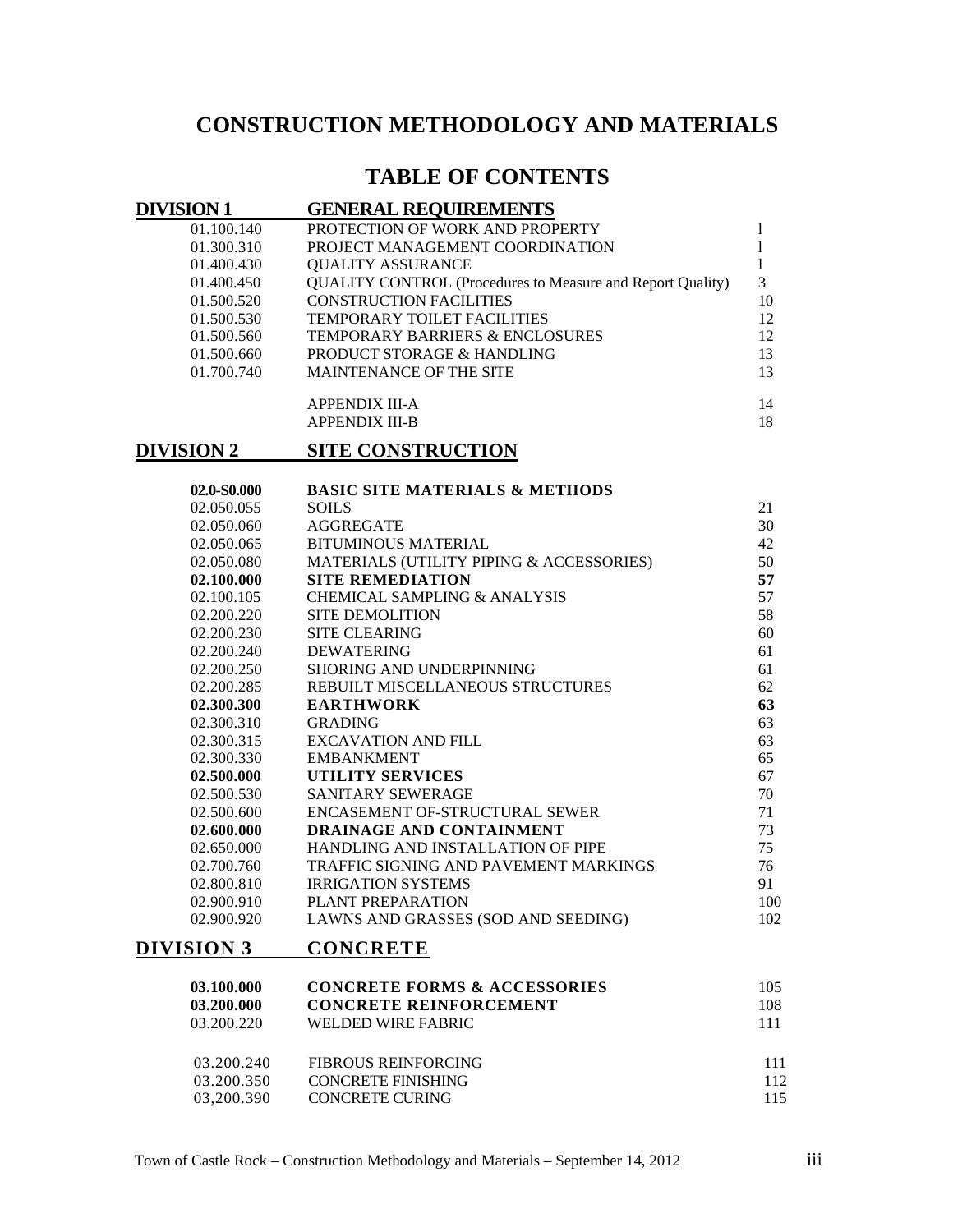| 03.200.400 | <b>CONCRETE STRUCTURE INSPECTIONS</b> |     |
|------------|---------------------------------------|-----|
| 03.200.410 | <b>MATERIALS SPECIFICATIONS</b>       | 120 |

### **DIVISION 7 THERMAL & MOISTURE PROTECTION**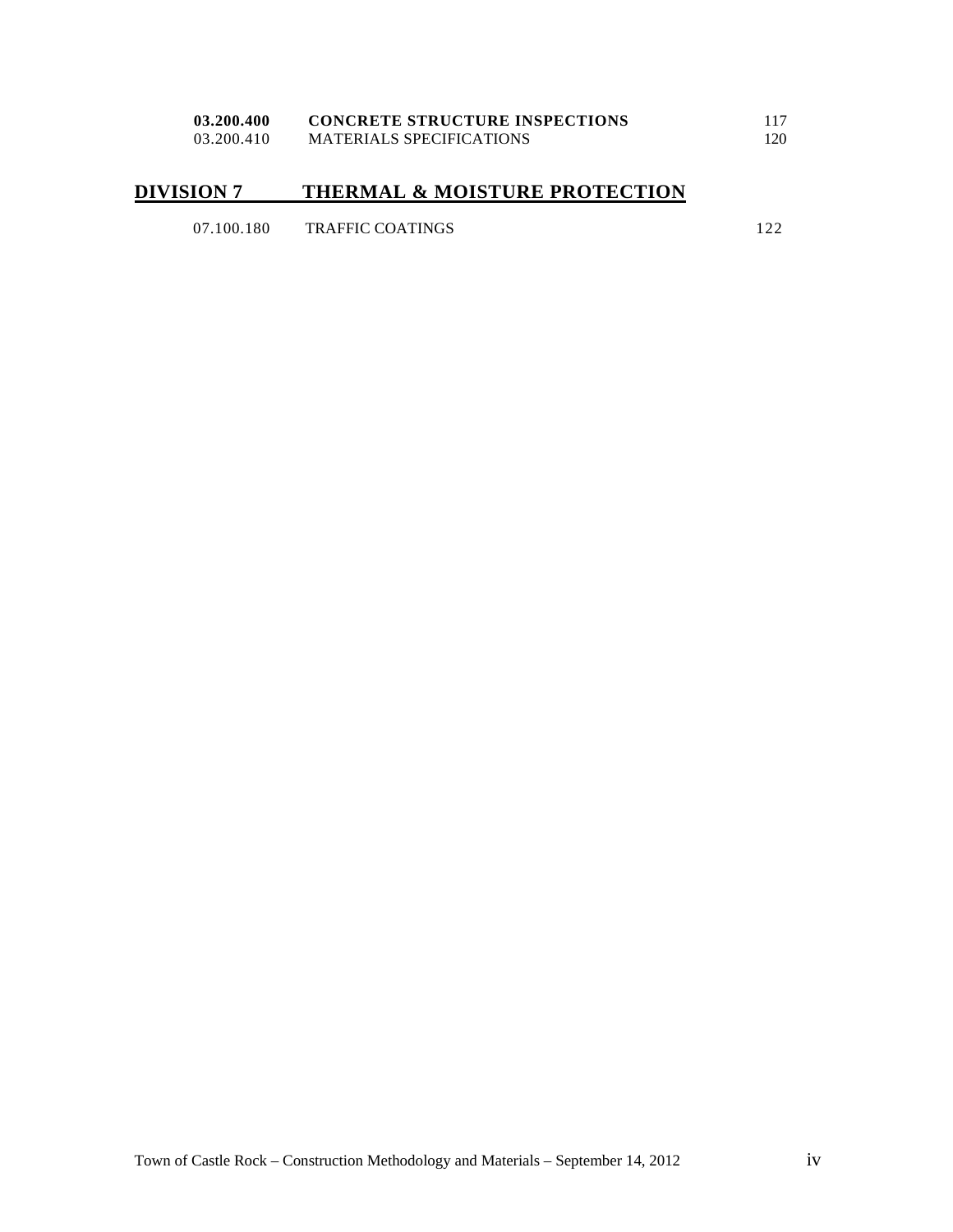### 01.100.140 **PROTECTION OF WORK AND PROPERTY**

The Developer shall be responsible for all violations of Town ordinances and state laws involved in the performance of their work; and for obstruction of streets, sidewalks, alleys, and pavements, and shall in all cases make good any damage to any streets, sidewalks, alleys and pavements. They shall use every precaution to brace and otherwise support and secure the structural member and trench walls during the construction of the work; and shall provide, during the progress of their work, every and all safeguards and protection against accidents, injury and damage to persons and property including adjoining property. The Developer shall be responsible for their work and every part thereof, and for all materials, tools, appliances and property of every description used in connection therewith.

Accident Prevention: Precaution shall be exercised at all times for the protection of persons (including employees) and property. The safety provisions of applicable laws, ordinances, building and construction codes shall be observed. Machinery, equipment and all hazards shall be guarded or eliminated in accordance with the safety provisions or the Manual of Accident Prevention in Construction, published by the Associated General Contractors of America, to the extent that such provisions are not in contravention with applicable laws and O.S.H.A.

### 01.300.310 **PROJECT MANAGEMENT COORDINATION**

The Developer shall give personal supervision to the work, using their best skill and attention, and shall keep a competent Project Supervisor and necessary assistants constantly on the job site. All directions given by the authorized representative of the Developer shall be as binding as if given by the Developer.

The Developer shall carefully study and compare all drawings, specifications, and other instructions, and where dimensions are governed by existing conditions or by conditions already established. They shall make actual measurements themselves and shall report in writing to the Engineer, within 10 days of the receipt of the drawings, specifications and instructions for explanation or adjustment, any errors, disagreements or inconsistencies in the drawings and specifications or figured dimensions of the drawing, which may exist or appear to exist, before proceeding to execute that part of the work affected thereby. No changes in design may occur in the field without prior approval by the Town.

### 01.400.430 **QUALITY ASSURANCE**

The Town will provide an Inspector to oversee the construction process, including permit processing, key inspections, overall compliance with these Regulations and the approved plan set and acceptance procedures. During the construction process the Developer is required to provide testing on all infrastructure installation including compaction, concrete, asphalt and other applicable tests as described in **Table 1.400.450** of this Division.

### 430.1 General

These Regulations state the minimum requirements for materials sampling, testing, and inspection. All tests shall be made and certified by an approved testing laboratory. The Developer shall be responsible for retaining a qualified P.E. for material testing.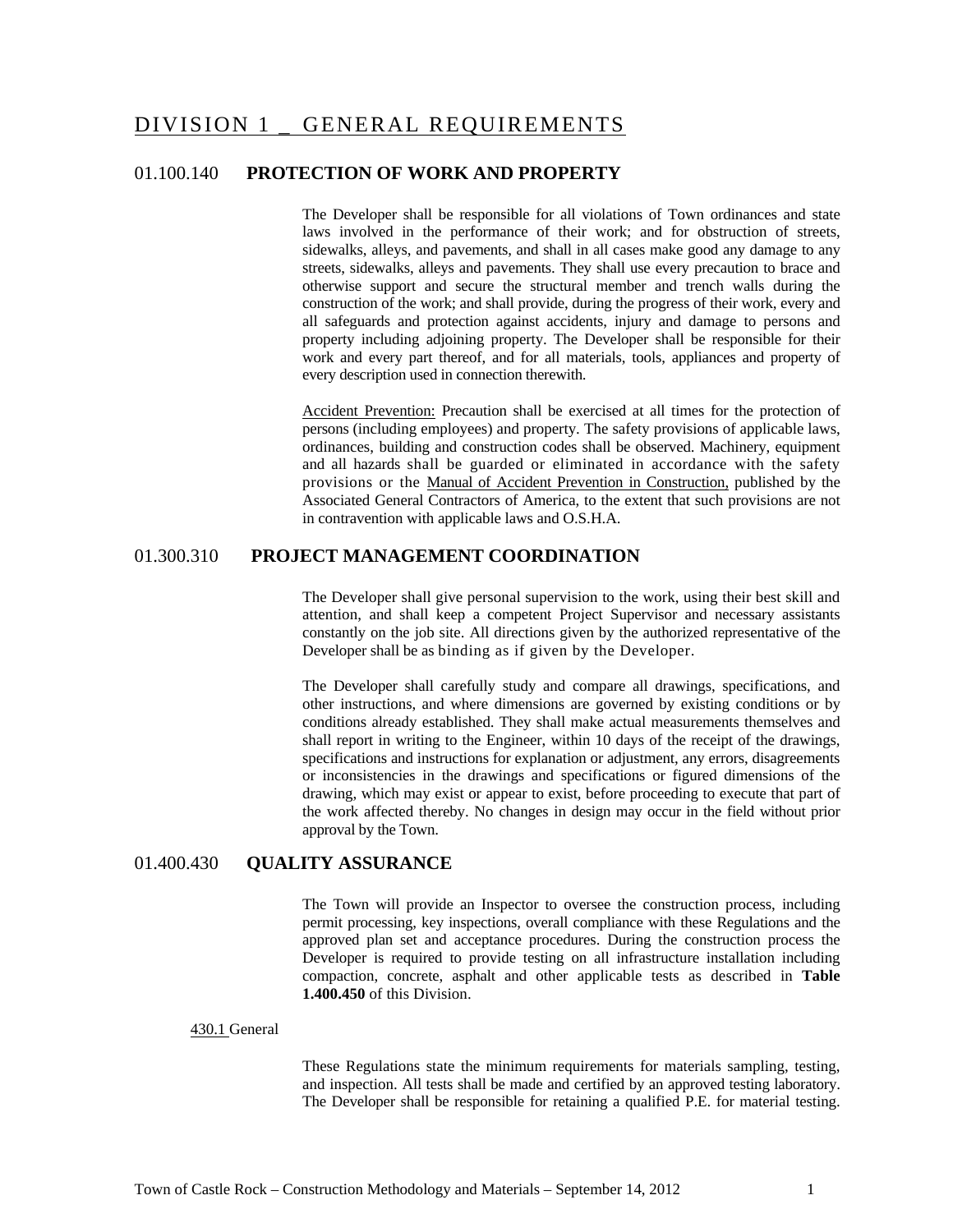All field personnel shall be NICET, Level II or above. All costs required and pertaining to testing, the work performed and materials supplied to verify compliance with these Regulations, shall be the responsibility of the Developer.

All re-testing shall be at the Developer's expense. Where certified test reports are required to be furnished by the manufacturer, the Developer shall furnish duplicate copies of the reports to the Inspector before the material will be approved for use.

The use of a Geotechnical Engineer's services does not relieve the Developer of the responsibility to furnish the required materials and to perform the required construction in full compliance with these Regulations. Passing test results do not constitute acceptance of the work or materials represented by the test. The Developer is responsible for quality control of their work.

In various Sections of these Regulations, specific testing or other data is required by the Town to insure that the intent of these Regulations is fulfilled. The costs of such tests or other specific data where required by these Regulations or on the approved plans shall be borne by the Developer. Whenever, at the sole discretion of the Engineer, additional tests or data are required beyond that identified as required in these Regulations or on the approved plans, the costs of such tests shall be borne by the Developer. Should such tests or additional data show a failure to meet these Regulations or the approved plans, the Developer shall be responsible for the cost of such testing and data along with all costs associated with' repair or replacement of said failure. This procedure is described in *Section I-Policy & Procedures of these Regulations.* 

### 430.2 Use of Non-Approved Material

In the event any material or equipment proposed to be used by the Developer is disapproved by the Engineer as not meeting the requirements of these Regulations, said materials or equipment shall not be used on the Project. If, after approval of the Plans, the Developer desires to change any materials or equipment from that previously approved by the Engineer, said change shall be accomplished only by a written request to the Engineer. Any change must be approved by the Engineer before any materials can be ordered.

All materials used on the project shall be on the Town's approved materials list. If a material is not, the Developer shall submit the proper documentation and receive approval or denial from the Town within 45 days.

430.3 Pavement Design Report

The Pavement Design Report required in these Regulations shall be submitted and approved prior to any paving.

- 430.4 Geotechical Engineer Access and Assistance
	- 430.4.1 The Developer shall allow the Geotechnical Engineer access to the job site at all times. The Developer shall furnish any labor required to assist the Geotechnical Engineer in obtaining and handling samples at the source of material and at the Project. The Developer shall provide and maintain, for the sole use of the Geotechnical Engineer, adequate facilities for safe storage and proper curing of concrete test specimens on the Project site as required by AASHTO T23.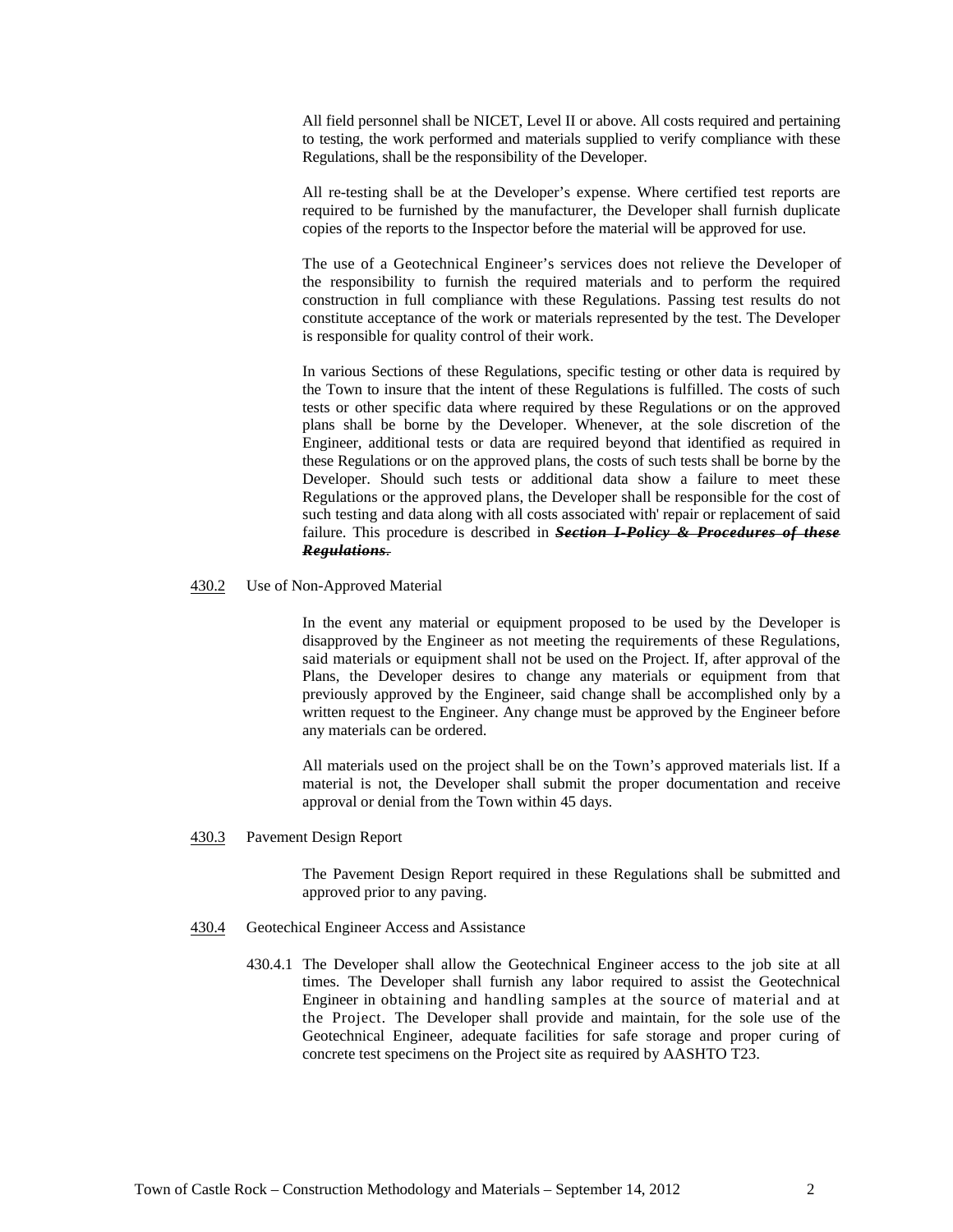### 430.5 Mix Designs

The Developer shall furnish asphalt mix designs or bituminous concrete mix designs meeting the requirements of these Regulations. Concrete mix design shall be performed according to the provisions of ACI-211 or ACI-304. A separate mix design shall be provided if pumped concrete is used. These shall be submitted no less than 7 days prior to the proposed use.

### 430.6 Reports

Reports shall bear the seal and signature of a Professional Engineer registered in the State of Colorado and competent in the required testing practice. All test reports shall show the location where the test was performed or at which the work or batch represented by the test was placed. Test reports shall include all information specified in the AASHTO or ASTM test procedure used. Improperly completed reports will not be accepted. Certificates of Occupancy will not be issued until all final reports indicating compliance with these specifications are reviewed and placed on file by the Town of Castle Rock. The Geotechnical Engineer personnel are not authorized to stop work, to revoke, alter, relax, enlarge, or release any requirements of the Regulations, nor to approve, accept, or reject any portion of the Work on behalf of the Town.

### **01.400.450 QUALITY CONTROL**

(Procedures to measure and report quality)

- 450.1 General
	- 450.1.1 All testing methods and procedures performed by the Geotechnical Engineer personnel shall be in accordance with the applicable AASHTO and ASTM requirements and procedures (see Table 01.400.450). Test reports shall include the AASHTO and ASTM test designations of all tests taken. All testing and re-testing services shall be at the expense of the Developer. All re-testing due to failing tests shall be at the Developer's expense.
	- 450.1.2 When changes in materials or proportions are encountered during construction, or when the work fails to pass tests or fails to meet the Regulations, additional tests shall be taken as directed by the Engineer. Failure of the Developer to furnish satisfactory test data shall be sufficient cause for rejection of the work in question.

| Table 01.400.450           |                  |                   |  |  |
|----------------------------|------------------|-------------------|--|--|
| <b>SOILS</b>               | <b>AASHTO</b>    | <b>ASTM</b>       |  |  |
| Sampling                   | T87              | D <sub>420</sub>  |  |  |
| Soil Classification        | M145             |                   |  |  |
|                            |                  | D3282             |  |  |
| Moisture-Density (Proctor) | T99              | D698              |  |  |
|                            | T <sub>180</sub> | D <sub>1557</sub> |  |  |
| Compaction (Sand Cone)     | T <sub>191</sub> | D <sub>1556</sub> |  |  |
| (Nuclear) Density          | T <sub>238</sub> | D2922             |  |  |
| (Nuclear) Moisture Content | T <sub>239</sub> | D3017             |  |  |
| <b>Expansive Soils</b>     | T258             |                   |  |  |

### MATERIALS TESTING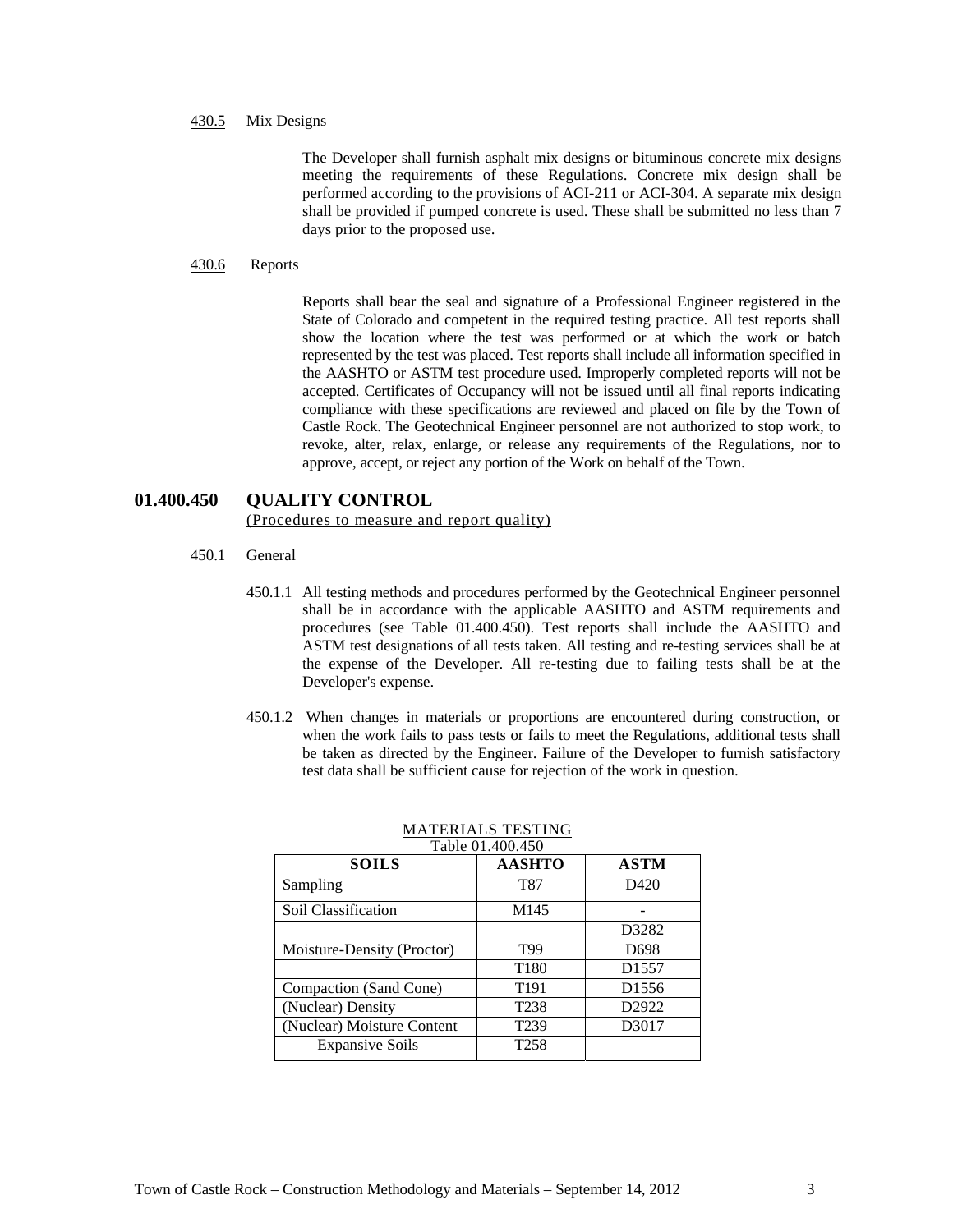| <b>ASPHALT</b>             |                  |                                |
|----------------------------|------------------|--------------------------------|
| Sampling                   | T <sub>168</sub> | D979                           |
|                            |                  | D3655                          |
| Compaction                 | T <sub>245</sub> | D <sub>1559</sub>              |
| (Resistance to Flow)       |                  |                                |
| Marshall One/650T          |                  |                                |
|                            |                  | D <sub>1561</sub>              |
| Density                    |                  | <b>DI188</b>                   |
|                            |                  | D <sub>2950</sub>              |
| <b>Asphalt Content</b>     | T <sub>164</sub> | D <sub>2</sub> 17 <sub>2</sub> |
|                            | T <sub>269</sub> | D3203                          |
| <b>Thickness</b>           |                  | D3549                          |
| <b>Aggregate Gradation</b> |                  | C <sub>136</sub>               |

| <b>CONCRETE</b>                    |                  |                  |
|------------------------------------|------------------|------------------|
| Sampling                           | T <sub>141</sub> | C <sub>172</sub> |
| Mold & Cure                        | T <sub>23</sub>  | C <sub>31</sub>  |
| <b>Transportation of Cylinders</b> | T <sub>23</sub>  | C <sub>31</sub>  |
| Slump                              | T <sub>119</sub> | C <sub>143</sub> |
| Air Content                        | T <sub>152</sub> | C <sub>173</sub> |
| Pressure Volume                    | T <sub>196</sub> |                  |
|                                    | T <sub>121</sub> | C <sub>138</sub> |
| <b>Obtaining Cores</b>             | T <sub>24</sub>  | C42              |
| Air Content of Cores               |                  | C <sub>457</sub> |
| <b>Cement Content of Cores</b>     | T <sub>178</sub> | C85              |
|                                    |                  |                  |

### **REFER TO APPENDIX III-B FOR THE QUICK REFERENCE**

### 450.2 **Soil Testing (For detail see Appendix III-B)**

- 450.2.1 All testing shall be according to AASHTO or ASTM as designated in Table 01.400.450.
- 450.2.2 When density and moisture content are determined by a nuclear device, a sand cone density test may be taken daily at the discretion of the Engineer. If the sand cone tests do not agree with the nuclear tests, use of the nuclear device shall be immediately discontinued until the cause of the disagreement is determined and corrected.

A moisture-density determination shall be taken for each soil type encountered. The soil shall be moisture-treated to within 2 percent (optimum to +4% for A-6 or A-7- 6) of optimum moisture content. For A-6 and A-7 soils, AASHTO T99 shall apply. All other soils use AASHTO T180. All subgrades shall be scarified, dried or have increased moisture to obtain the specified density and stability. The required density will be 95% of maximum density.

### **450.3 Asphalt Testing (For detail see Appendix III-B)**

450.3.1 All testing shall be according to AASHTO or ASTM as designated in Table 01.400.450.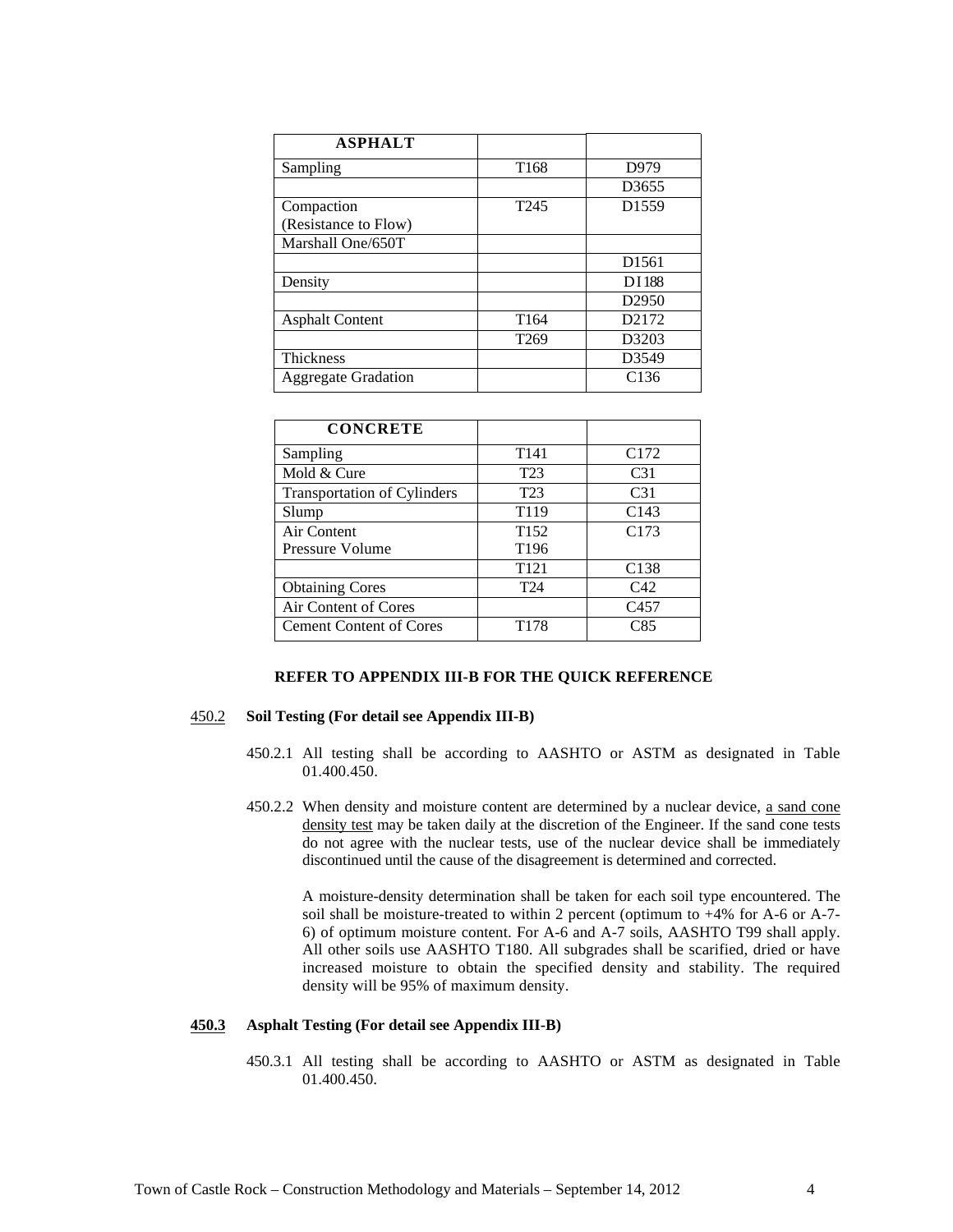- 450.3.2 In-place density: A minimum of I test per 1,000 tons of material placed or fraction thereof or 1 per 250 lane feet.
- 450.3.3 Aggregate gradation: A minimum of 1 test per 1,000 tons or fraction thereof.
- 450.3.4 In addition to the requirements of Table 01.400.450, all reports shall include elevation or depth below finish grade at which test was taken. Results shall report densities (maximum dry and relative) to nearest  $0.1$ lb/ft<sup>3</sup>, moisture content (optimum and in place) to nearest 0.1%, and compaction (relative and required) to nearest 0.1%, results of the daily standardization checks, and the most recent adjusted manufacturer's calibration curve. The manufacturer's calibration curve shall be adjusted as required by ASTM D2950 whenever a change in either the material to be tested or the testing equipment is made. If a nuclear device is used, the report shall contain the method used (i.e. back scatter, direct transmission, etc.)
- 450.3.5 In-place pavement thickness shall be determined as follows, if requested by Engineer: The pavement shall be cored at 500' intervals, or fraction thereof, in each 12' lane (nominal), with a minimum of 3 cores in any area. The Engineer may require additional cores to define deficient areas.

### **450.4 Concrete Tests (For detail see Appendix III-B)**

- 450.4.1 All testing shall be according to AASHTO or ASTM as designated in Table 01.400.450, 01.400.450.4.4 A, B, and C. All concrete used in any infrastructure facility shall be no less than 4000 psi unless otherwise noted. Unless otherwise authorized, the temperature of the mixed concrete shall not be less than 50 degrees F and not more than 80 degrees F at the time of placing it in the forms. Air content % range shall be 5-8%, with a maximum slump of 4". Developer must submit a design mix to the inspector.
- 450.4.2 Sampling and testing shall be required on all concrete work including curb, sidewalk, pans, pavement, slope paving, retaining walls, inlets, manholes, or any other structures.
- 450.4.3 Maximum time between sampling and casting cylinders shall not exceed 10 minutes. If the concrete cannot be taken to the laboratory and cylinders cast within 15 minutes, the cylinders shall be cast in the field. Cylinders shall be transported to the laboratory within 24 hours of casting but after the concrete has hardened, (see AASHTO T23). All cylinders shall be 6" in diameter.
- 450.4.4 Concrete cylinders shall be broken according to the following table

| <b>NUMBER OF CYLINDERS</b>     | <b>BREAK INTERVAL (days)</b> |  |  |
|--------------------------------|------------------------------|--|--|
|                                | <b>FIELD CURED SERIES</b>    |  |  |
|                                | (4 Cylinders)                |  |  |
| 2                              |                              |  |  |
|                                | 28                           |  |  |
| <b>LABORATORY CURED SERIES</b> |                              |  |  |
| (4 Cylinders)                  |                              |  |  |
|                                |                              |  |  |
|                                | 28                           |  |  |

### **CONCRETE CYLINDER BREAKS**

Table 01.400.450.4.4A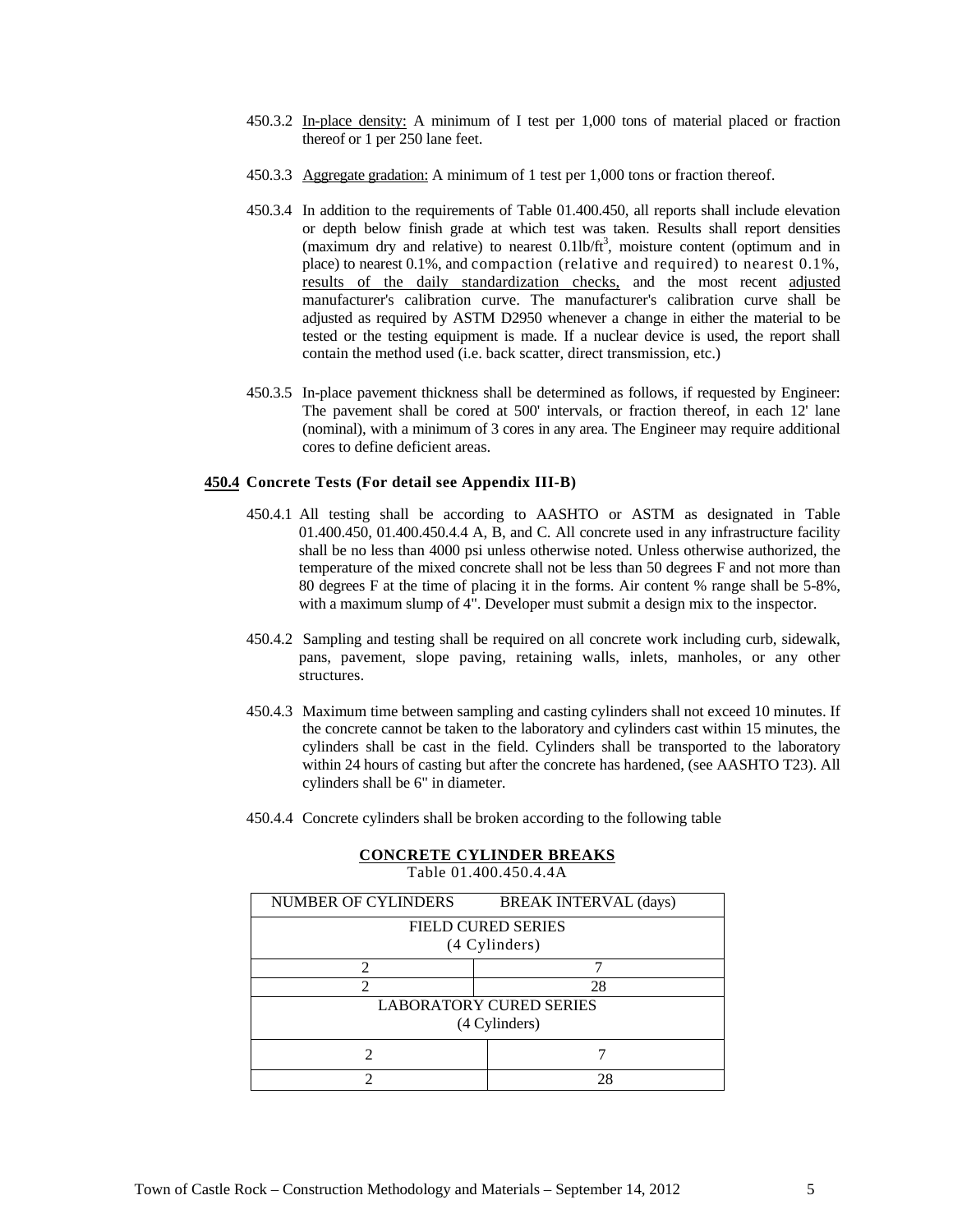### AIR, SLUMP AND CYLINDER FREQUENCY TESTS (SDWKS, CURB AND GUTTER, INLETS, MANHOLES, MISC.) TABLE 01.400.450.4.4B

| Description | 1 <sup>st</sup> Three Trucks | 50 C.Y.'s and greater      |
|-------------|------------------------------|----------------------------|
| Slump       | each                         | 1 per additional 50 c.v.'s |
| Air         | each                         | 1 per additional 50 c.v.'s |
| Cylinders   | $1st$ truck only             | 1 per additional 50 c.y.'s |

### AIR, SLUMP AND CYLINDER FREQUENCY TESTS

### CONCRETE PAVING

### TABLE 01.400.450.4.4C

| <b>Description</b> | $1st$ Three Trucks | 100 C.Y.'s and greater      |
|--------------------|--------------------|-----------------------------|
| Slump -            | each               | 1 per additional 100 c.v.'s |
| Air                | each               | 1 per additional 100 cy.'s  |
| <b>Cylinders</b>   | 1" truck only      | 1 per additional 100 c.y.'s |

### **450.5 Acceptance and Testing of Pipe for Water**

### 450.5.1 Disinfection Testing

All water lines shall be disinfected prior to being put into service or being live tapped. Precautions shall be taken to protect the interiors of pipes, fittings and valves against contamination. Pipes delivered for construction shall be strung so as to minimize the entrance of foreign material. All openings in the pipeline shall be closed with water tight plugs when pipe laying is stopped at the close of the day's work or for other reasons, such as rest breaks or meal periods. Rodent-proof plugs may be used when it is determined that watertight plugs are not practicable and when thorough cleaning will be performed by flushing or other means.

Delay in placement of delivered pipe invites contamination. The more closely the rate of delivery is correlate to the rate of pipe laying the lower the risk of contamination.

Joints: Joints of all pipes in the trench shall be completed before work is stopped. If water ponds in the trench then plugs shall remain in place until the trench is dry.

Cleaning and Swabbing: if dirt enters the pipe, it shall be removed and the interior pipe surface swabbed with a 1- percent hypochlorite disinfecting solution.

Wet trench construction: If it is not possible to keep the pipe and fittings dry during installation, every effort shall be made to ensure that any of the water that may enter the pipe-joint spaces contains an available chlorine concentration of approximately 0 mg/L.

Flooding: IF the main is flooded during construction, it shall be cleared of the water by draining and flushing with potable water until the main is clean. The section exposed to the floodwater shall then be filled with chlorinated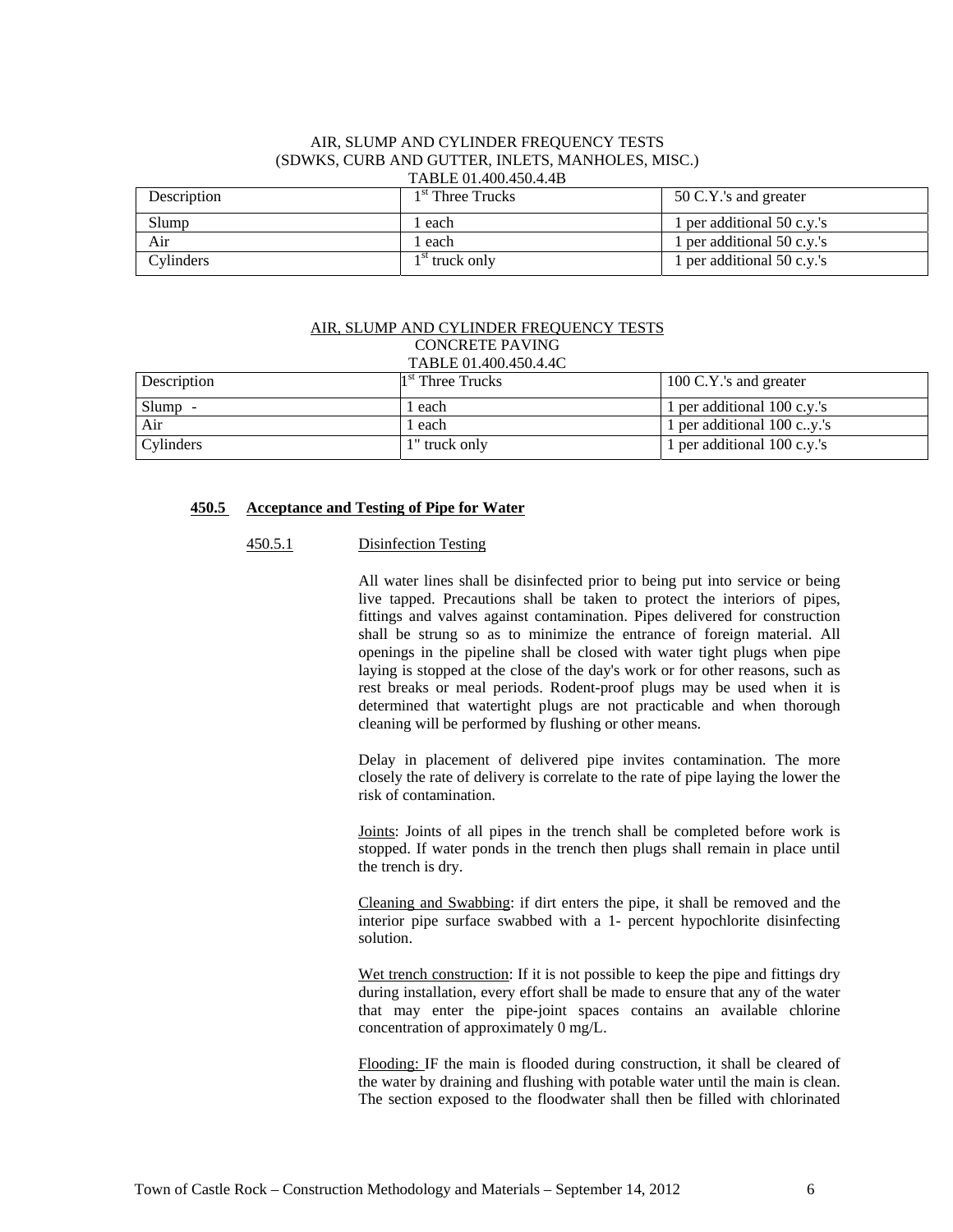potable water that at the end of a 24-hour holding period will have a free chlorine residual of not less than 50 mg/L.

450.5.1.1 Testing Procedure: Test One: High Chlorine

> There are three methods of high chlorination testing: table, continuous feed and slug. Refer to AWWA C651 for further detail. Free chlorine residual shall not be less than 50 mg/L. An additional test may be required at the Inspector's request within 12 hours of the first test.

### Test Two: Low Chlorine

After the applicable retention period, heavily chlorinated water should not remain in prolonged contact with pipe. In order to prevent damage to the pipe lining or corrosion damage to the pipe itself, the heavy chlorinated water shall be flushed from the main until chlorine measurements show that the concentration in the water leaving the main is less than 3.5 mg/L.

The environment into which the chlorinated water is to be discharged shall be inspected. If there is any possibility that the chlorinated discharge will cause damage to the environment then a neutralizing chemical shall be applied to the water to be wasted to neutralize thoroughly the chlorine residual remaining in the water.

### Test Three: Bacteriological Tests

After final flushing and before the new water main is connected to the distribution system, bacteriological samples shall be collected from the new main. At least one set of samples shall be collected from every 1200 ft. of the new main, plus one set from the end of the line and at least one set from each branch. All samples shall be tested for bacteriological quality in accordance with the Colorado Department of Health Regulations.

If trench water has entered the new main during construction or, if in the opinion of the Inspector, excessive quantities of dirt or debris have entered the new main, bacteriological samples shall be taken at intervals of approximately 200 ft. and shall be identified by location.

450.5.1.2 Disinfection Procedures When Cutting Into or Repairing Existing Mains

> When an existing main is opened, either by accident or by design, the excavation will likely be wet and may be badly contaminated from nearby sewer. Liberal quantities of hypochlorite applied to pen trench areas will lessen the danger from such pollution. Tablets have the advantage in such a situation because they dissolve slowly and continue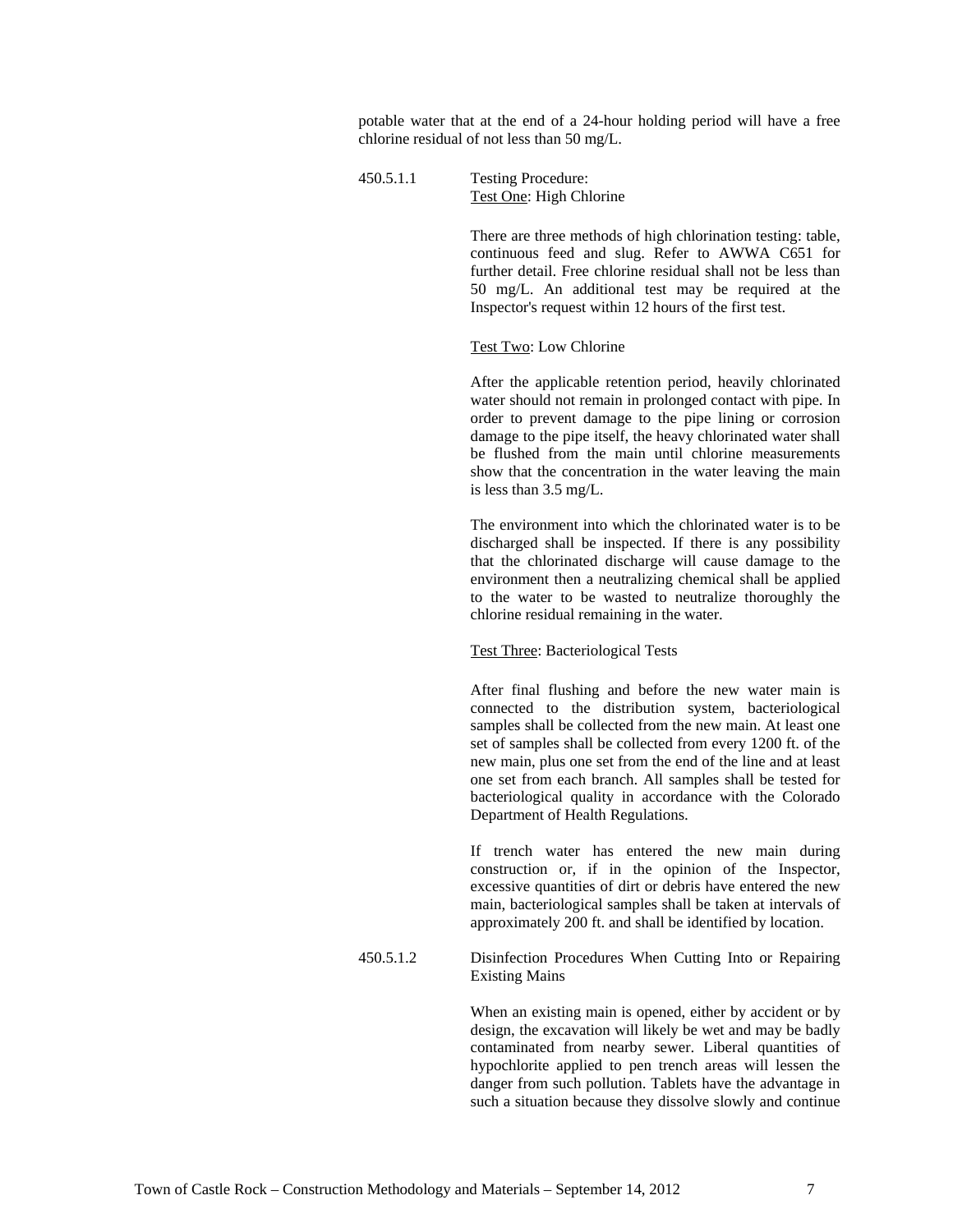to release hypochlorite as water is pumped from the excavation.

Swabbing with Hypochlorite: The interior of all pipe and fittings (particularly couplings and sleeves) used in making the repair shall be swabbed or sprayed with a 1 percent hypochlorite solution before they are installed.

Flushing: Thorough flushing is the most practical means of removing contamination introduced during repairs. If valve and hydrant locations permit, flushing toward the work location from both directions is recommended. Flushing shall be started as soon as the repairs are completed and shall be continued until discolored water is eliminated.

Slug Chlorination: When practical, in addition to the procedures above, the section of main which the break islocated shall be isolated, all service connections shut off, and the section flushed and chlorinated as described previously.

Bacteriological Testing: Samples shall be taken after repairs are completed to provide a record for determining the procedure's effectiveness. If the direction of flow is unknown, then samples shall be taken on each side of the main break.

### 450.5.2 Pressure Testing of Pipe:

No hydrostatic tests shall be made on any portion of the pipeline until all field placed concrete has had adequate curing time. All pipe shall be field pressure-tested to not less than the pressure class of the pipe. The distribution lines shall be segmented for testing so that the test pressure at the high point shall be not less than 150 psi. The Inspector shall approve the method of supplying water for hydrostatic testing as well as the source of the water. The Developer shall be responsible for supplying the equipment, etc., necessary to accomplish the prescribed testing.

The pipeline shall be in a state of readiness for testing; all bulkheads, pumps, taps and appurtenances necessary to fill the pipeline and maintain the required pressure shall be in place. The pipeline shall be filled with water and the test pressure of not less than the pressure class of the pipe, applied to the pipeline by means of a pump, equipped with a suitable pressure regulator and water meter. When filling the pipeline, it shall be filled at a rate which will not cause any surges nor will it exceed the rate at which the air can be released. All air in the line shall be properly purged.

Where blow-offs or hydrants are not available or are not effective in purging air from the line, a tap to purge the line is required. While the test pressure is maintained, an examination shall be made of the pipeline in general, and any leaks shall be repaired. Any pipe or fitting found to be cracked shall be removed and replaced. Cutting and replacing pavement, excavating and back-filling are a necessary part of locating and repairing leaks discovered by pressure testing of pipe. After all visible leaks have been stopped, the full test pressure shall be maintained for two continuous hours. The following are tabulated allowable leakage rates between line valves: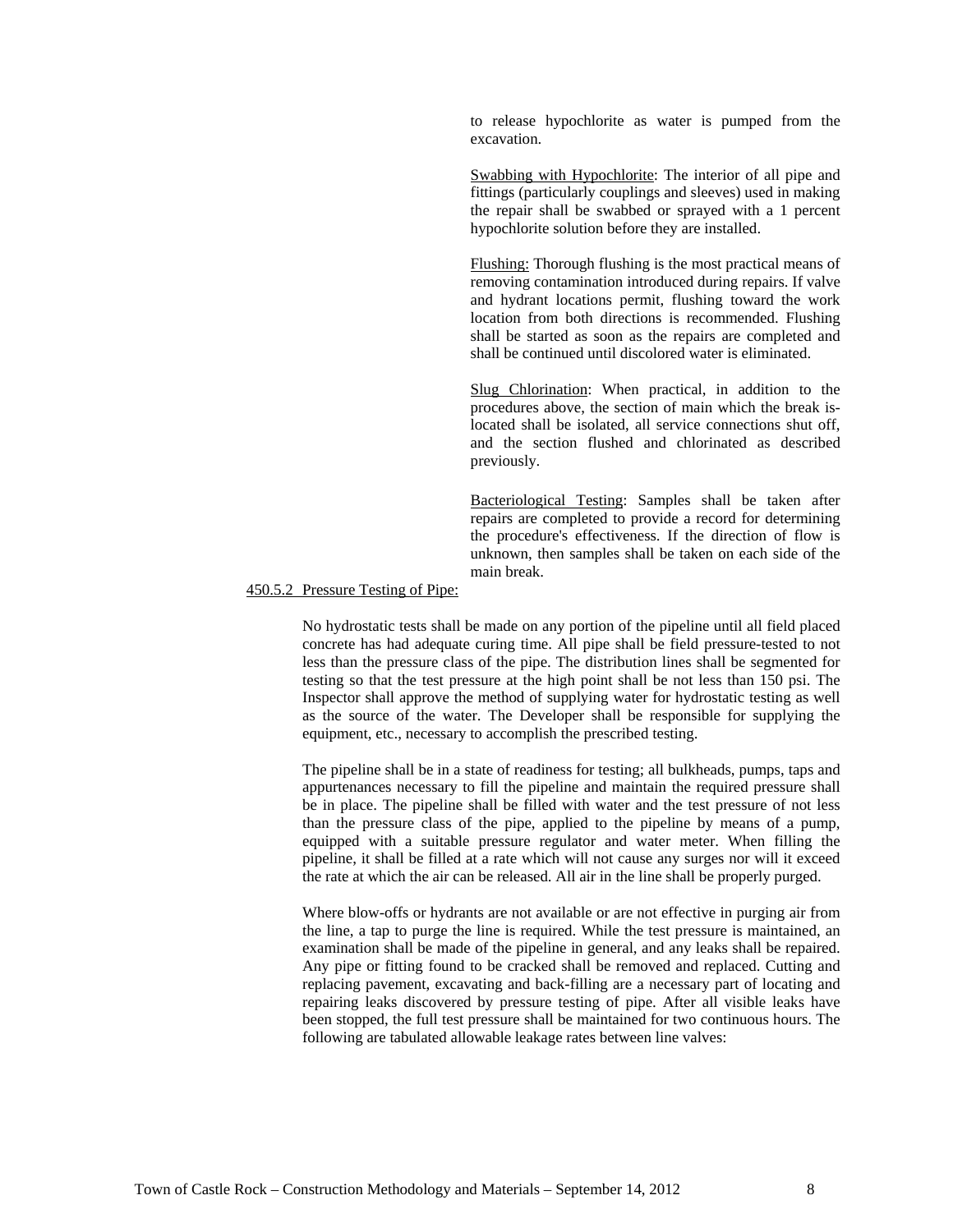| TUDLE 01.400.490.7 |      |      |      |      |      |      |      |      |        |      |
|--------------------|------|------|------|------|------|------|------|------|--------|------|
| Avg.               | 6    | 8    | 10   | 12   | 14   | 16   | 18   | 20   | 24     | 30   |
| Test               |      |      |      |      |      |      |      |      |        |      |
| Press              |      |      |      |      |      |      |      |      |        |      |
| $(psi + 5)$        |      |      |      |      |      |      |      |      |        |      |
|                    |      |      |      |      |      |      |      |      |        |      |
| 275                | 0.75 | 1.00 | 1.24 | 1.49 | 1.74 | 1.99 | 2.24 | 2.49 | 3.73   | 4.48 |
| 250                | 0.71 | 0.95 | 1.19 | 1.42 | 1.66 | 1.90 | 2.14 | 285  | 3.56   | 4.27 |
| 225                | 0.68 | 0.90 | 1.13 | 1.35 | 1.58 | 1.80 | 203  | 2.70 | 3.38   | 4.05 |
| 200                | 0.64 | 0.85 | 1.06 | 1.28 | 148  | 1.70 | 1.91 | 2.55 | 3 1 9  | 3.82 |
| 175                | 0.59 | 0.80 | 0.99 | 1.19 | 1.39 | 1.59 | 1.79 | 2.38 | 1 2.98 | 3.58 |
| 150                | 0.55 | 075  | 0.92 | 1.10 | 1.29 | 1.47 | 1.66 | 2.21 | 2.76   | 3.31 |
|                    |      |      |      |      |      |      |      |      |        |      |

ALLOWABLE LEAKAGE (L) PER 1000' OF PIPELINE = gph Nominal Pipe Diameter - Inches (DIP or PVC) TABLE 01.400.450.5

Allowable leakage for each section between line valves shall not exceed the leakage rate set forth. No leakage is allowed through the bonnet of the line valve. Any valve leakage through the bonnet shall be repaired in place or removed and replaced. Should testing show a leakage rate in excess of the rates shown, the pipeline shall not be accepted. The pipeline shall be repaired and re-tested as described in this section until it meets the test requirements.

### 450.5.3 Acceptance of Pipe:

The pipeline system may be placed in operation after all required cleaning, testing and inspection have been completed and written permission has been granted by the Utilities Supervisor. However, this does not imply construction acceptance or initiation of warranty period. Refer to Policy and Procedures 1.2.5 for specifics concerning acceptance and warranty of work and materials.

### **450.6 Acceptance and Testing of Pipe for Sewer**

### 450.6.1 General:

Tests for water-tightness shall be conducted by the Developer at his/her own expense. The testing will be under the direction of the Inspector on all new sewer construction, after back-filling and compaction and prior to final acceptance. The Developer has the option of using either the water exfiltration test or the air pressure test. Either test must meet the requirements and procedures of the pipe manufacturer or relevant ASTM Specifications, whichever is more stringent. If, in the opinion of the Inspector, excessive ground water is encountered in the construction of a section of the sewer, the exfiltration test for leakage will be replaced with the infiltration test in accordance with pipe manufacturers specifications or relevant ASTM Specifications. When leakage or infiltration exceeds the amount allowed by the relevant specification, the Developer, at its expense, shall locate the leaks and make the necessary repairs or replacements to reduce the leakage or infiltration to the specified limits. Any individually-detectable leaks shall be repaired, regardless of the test results.

### Air testing:

1. The air test shall be made when the sewer is clean. The pipe, or sections of pipe to be tested, may be wetted before the air test. The line shall be plugged at each manhole with pneumatic plugs. Low pressure air shall be introduced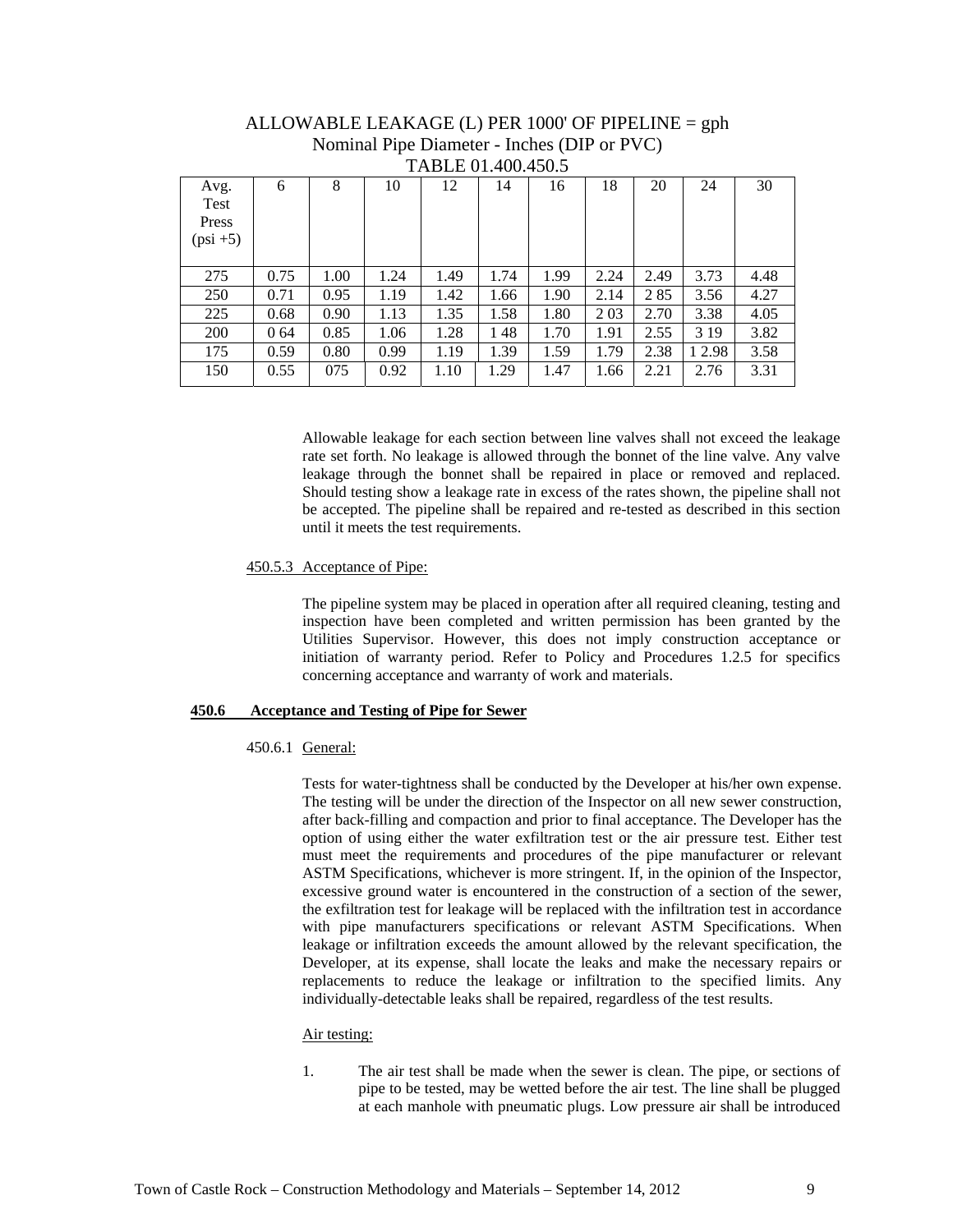into the plugged line until the internal pressure reaches four (4.0) p.s.i.g. greater than the average back pressure or any ground water pressure that may submerge the pipe. At least two (2) minutes shall be allowed for the air temperature to stabilize before readings are taken and the time is started.

2. The portion being tested shall pass if it does not lose air at a rate to cause the pressure to drop from 3.6 to 3.0 p.s.i.g. (greater than the average back pressure of any ground water that may submerge the pipe) in less than the time listed below. If failure of the test occurs in any section that section must be repaired and retested until satisfactory results are achieved.

| <b>Pipe Diameter</b> | <b>Minimum Allowable Minutes</b> |
|----------------------|----------------------------------|
| In Inches            | $3.6 - 3.0$ psig Pressure        |
| 4                    | 2.0                              |
| 6                    | 3.0                              |
| 8                    | 4.0                              |
| 10                   | 5.0                              |
| 12                   | 6.0                              |
|                      | 7.5                              |

3. All service plugs shall be secured in place to prevent displacement during testing operations.

### Mandrel Test of PVC Pipe:

The Engineer shall require a mandrel test of all, or any portions of, installed PVC sewer line. Following backfill and compaction, but prior to pavement surfacing, the main line shall be cleaned and then mandreled to measure for obstructions, (deflections, joint offsets and lateral pipe intrusions). A rigid mandrel, with a circular cross-section having a diameter of at least 98 percent of the specified average inside diameter, shall be pulled through the pipe by hand. Obstructions encountered by the

mandrel shall be corrected by the Developer. All material, equipment, and labor to

perform the test shall be provided by the Developer at no cost to the Town.

### 450.6.2 Acceptance of Pipe:

The sewer collection system may be placed in operation after all required cleaning, testing and inspection have been completed and written permission has been granted by the Engineer; however this does not imply construction acceptance or initiation of warranty period. Refer to Policy and Procedures 1.2.5 for specifics concerning acceptance and warranty of work and materials. Television camera inspection of sewer pipe may be required if unresolved problems are not corrected. If this is necessary, such television camera inspection costs shall be borne by the Developer.

### **450.7 Acceptance and Testing of Pipe for Storm**

### 450.7.1 Inspection:

The quality of materials, the processes of manufacture, and the finished pipe shall be subject to inspection and approval by the owner.

### 450.7.2 Repairs:

Pipe may be repaired, if necessary, because of imperfections in manufacture or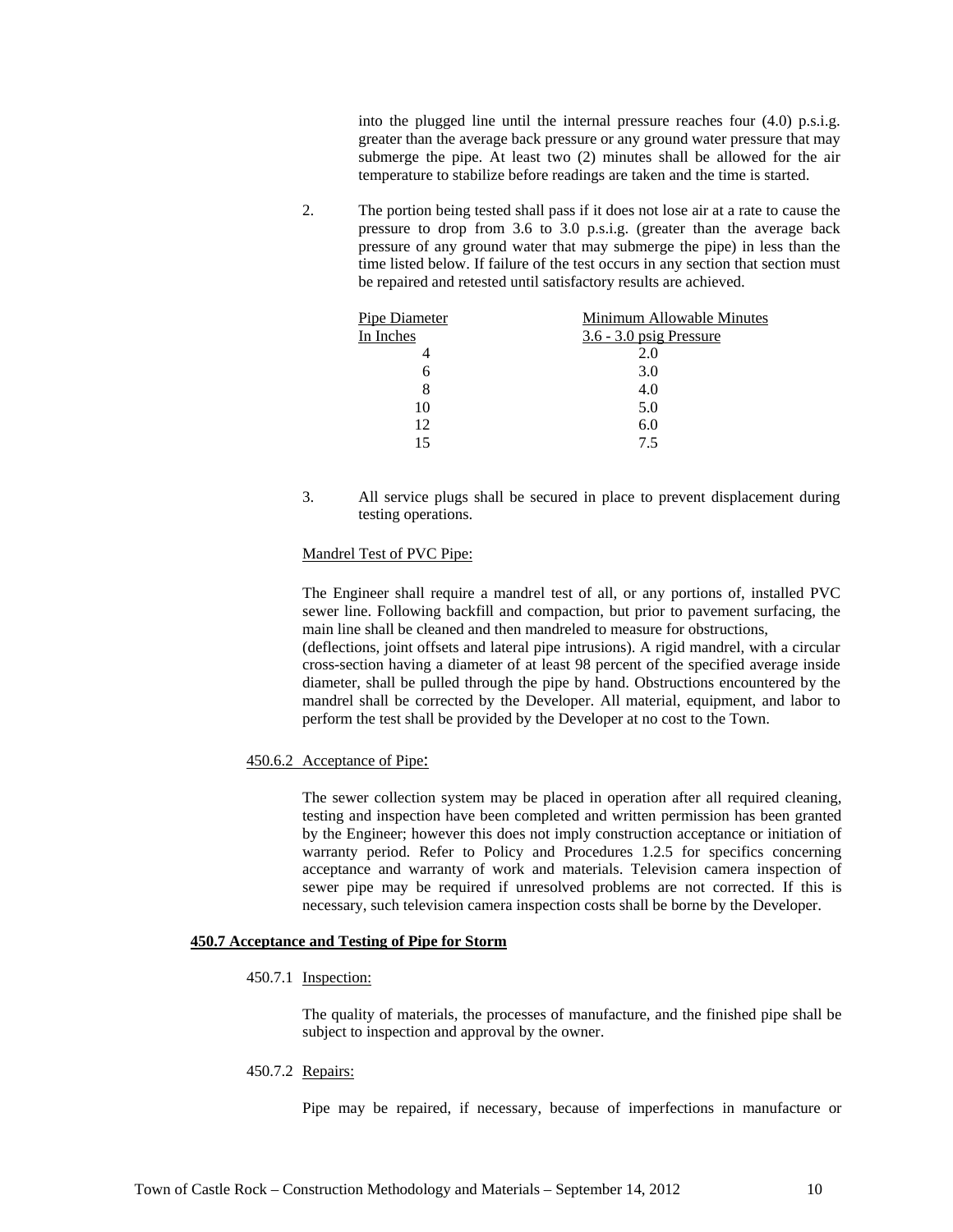damage during handling and will be acceptable if, in the opinion of the owner, the repaired pipe conforms to the requirements.

### 450.7.3 Rejection:

Pipe shall be subject to rejection of account of failure to conform to any of the specification requirements. Individual sections of pipe may be rejected because of any of the following:

- a) Fractures or cracks passing though the wall, except for a single end crack that do not exceed the depth of the joint.
- b) Defects that indicate proportioning, mixing, and molding not in compliance with section 10.1 of the ASTM Concrete Pipe standard or surface defects indicating honey-combed or open texture that would adversely affect the function of the pipe.
- c) The ends of the pipe are not normal to the walls and centerline of the pipe, within the limits of variation given in 12.3 and 12.4 of the ASTM Concrete Pipe standard.
- d) Damaged or cracked ends where such damage would prevent making a satisfactory joint.
- e) Any continuous crack having a surface width of 0.3 mm or more and extending for a or more, regardless of position in the wall of the pipe.

### 01.500.520 **CONSTRUCTION FACILITIES**

- 520.1 Dust Abatement: The Developer shall make sufficient efforts to minimize dust from development of the Project. The Developer shall meet all State requirements for dust abatement. The Developer shall have a vehicle to provide sufficient means to mitigate dust on site at all times during overlot grading or other earthwork activities, in an expedient manner.
	- a) If the Developer cannot effect dust abatement immediately upon direction of the Town, all other earth disturbing activities shall be stopped until sufficient measures are taken to the Town's satisfaction.
- 520.2 Erosion Control Devices: All required Erosion Control Devices, as specified on the plans, shall be installed prior to the start of any construction, but after the issuance of the permit. The Developer shall have the approval of the Town Inspector prior to starting any Work after the erosion control is in place.
- 520.3 Protection of Work: The Developer shall cover and protect their work from damages and all injury to same, before the completion and final acceptance of the Work by the Town.
- 520.4 Work in Inclement Weather: No construction work shall occur during freezing or inclement weather, except such as can be done satisfactorily and in a manner to secure quality construction in compliance with these Regulations. No concrete shall be poured when the ambient air temperature is 40 degrees (F) and falling, unless provisions are in place to keep the concrete from freezing in accordance with CDOT. No top lift asphalt shall be placed in temperatures less than 50 degrees (F). All lower lifts of asphalt may be placed in temperatures of 40 degrees and rising. The minimum thickness of the lower lift shall be 4" of Grading G.
- 520.5 Sanitary Facilities: The Developer shall provide sanitary facilities on-site for the duration of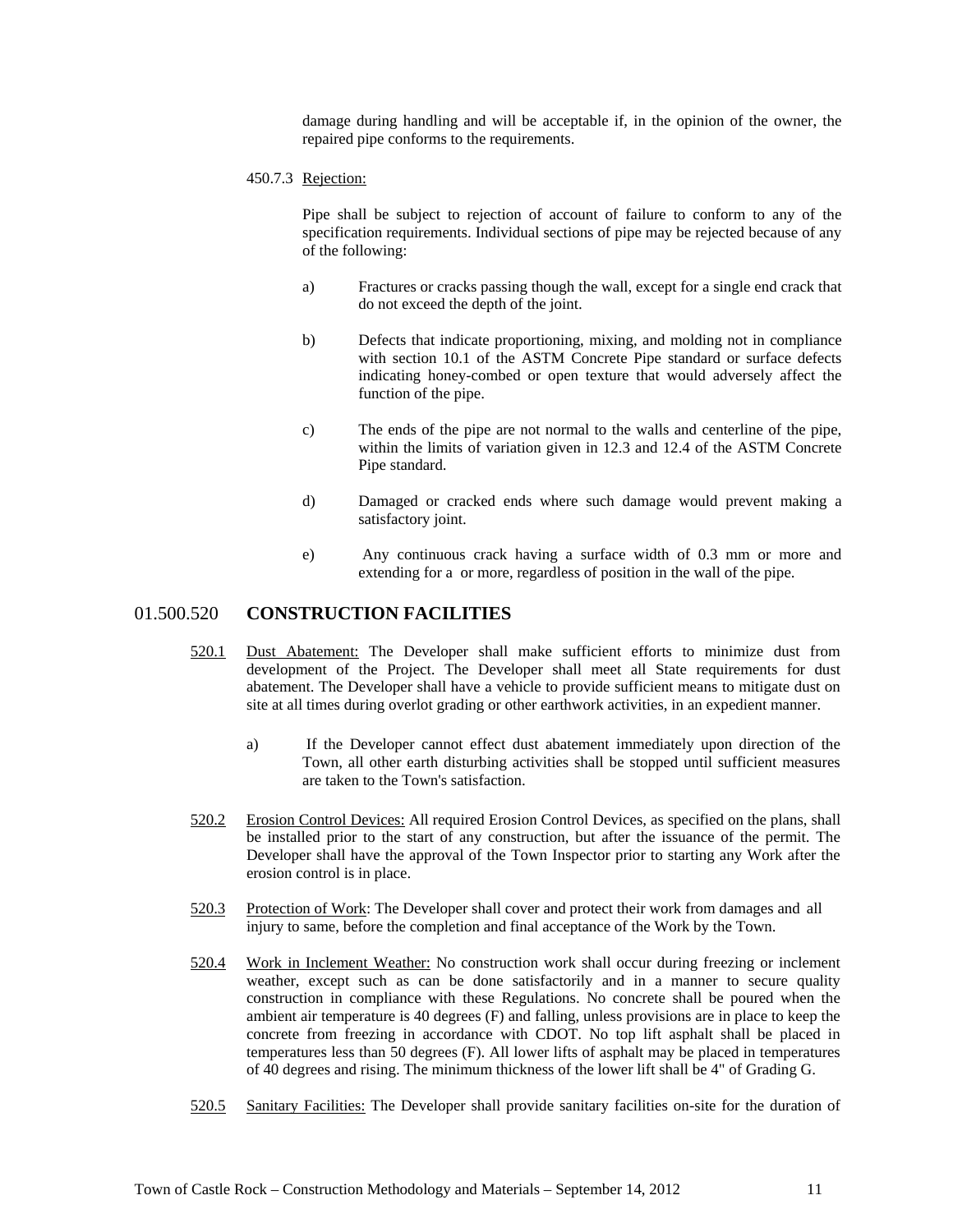the construction for the Project. The facilities shall be maintained in a sanitary and safe manner to the satisfaction of the Town.

- 520.6 Clean-Up Work: Complete clean up of the Project Area or other areas affected by the Project is necessary for satisfactory completion of the Project. Clean-up, as a minimum condition of these Regulations, shall include all of the Project Area, which shall be restored to a condition in appearance, usability and functional condition at least equal to that which existed prior to the beginning of the Project. In addition, all Public or Private Improvements shall be thoroughly cleaned to facilitate proper operation of the improvement(s). Clean-up work may also be required during the course of Work for the Project (on-site or for those effected off-site areas) to the satisfaction of the Inspector. Of specific interest to the Town are roadways leading to and from the Project.
- 520.7 Traffic Interruption: The Developer shall not interrupt the flow of traffic (vehicular, pedestrian or other) along, across, through or to any properties, private or public, for a period exceeding four (4) hours, without express written permission through the required Traffic Control Plan. It shall be the sole responsibility of the Developer to provide prior notification to the Town and to make satisfactory arrangements with any affected property owners.
- 520.8 Use of Job Site and Private Land: The Developer shall confine his equipment, apparatus and the storage of materials and operations of his workers to limits indicated by law, ordinances, permits, easements or directions of the Town. The Developer shall not use any vacant lot or private land without written authorization of the Owner of the land. A copy of this written authorization shall be given to the Town.
- 520.9 Accident Prevention: Precaution shall be exercised at all times for the protection of persons (including employees) and property. The safety provisions of applicable laws, ordinances, building and construction codes shall be observed. Machinery, equipment and all hazards shall be guarded or eliminated in accordance with the safety provisions or the Manual of Accident Prevention in Construction, published by the Associated General Contractors of America, to the extent that such provisions are not in contravention with applicable State and Federal laws.

### 01.500.530 **TEMPORARY TOILET FACILITIES**

Sanitary Facilities: The Developer shall provide sanitary facilities on site for the duration of the construction for the Project. The facilities shall be maintained in a sanitary and safe manner to the satisfaction of the Town.

### 01.500.560 **TEMPORARY BARRIERS & ENCLOSURES**

560.1 Traffic Interruption: The Developer shall not interrupt the flow of traffic (vehicular, pedestrian or other) along, across, through or to any properties, private or public, for a period exceeding four (4) hours, without express written permission through the required traffic control plan. It shall be the sole responsibility of the Developer to provide prior notification to the Town and to make satisfactory arrangements with any affected property owners. The Developer shall obtain all applicable permits and an approved traffic control plan prior to the commencement of construction.

At least 10 working days prior to the commencement of work, the Developer shall provide the Town Engineering Division with a Traffic Control Plan for any work that will affect any public thoroughfare. The plan shall be reviewed and approved prior to the commencement of any work within the jurisdiction of these Regulations. The plan shall be submitted on the Overall Plan as required in Section I- Policy and Procedures - Appendix 1-A and meet the requirements of MUTCD, Part VI, latest revision. The plan shall be completed on a 24" x 36" sheet, at a readable scale, showing all adjacent streets and affected areas. The Traffic Control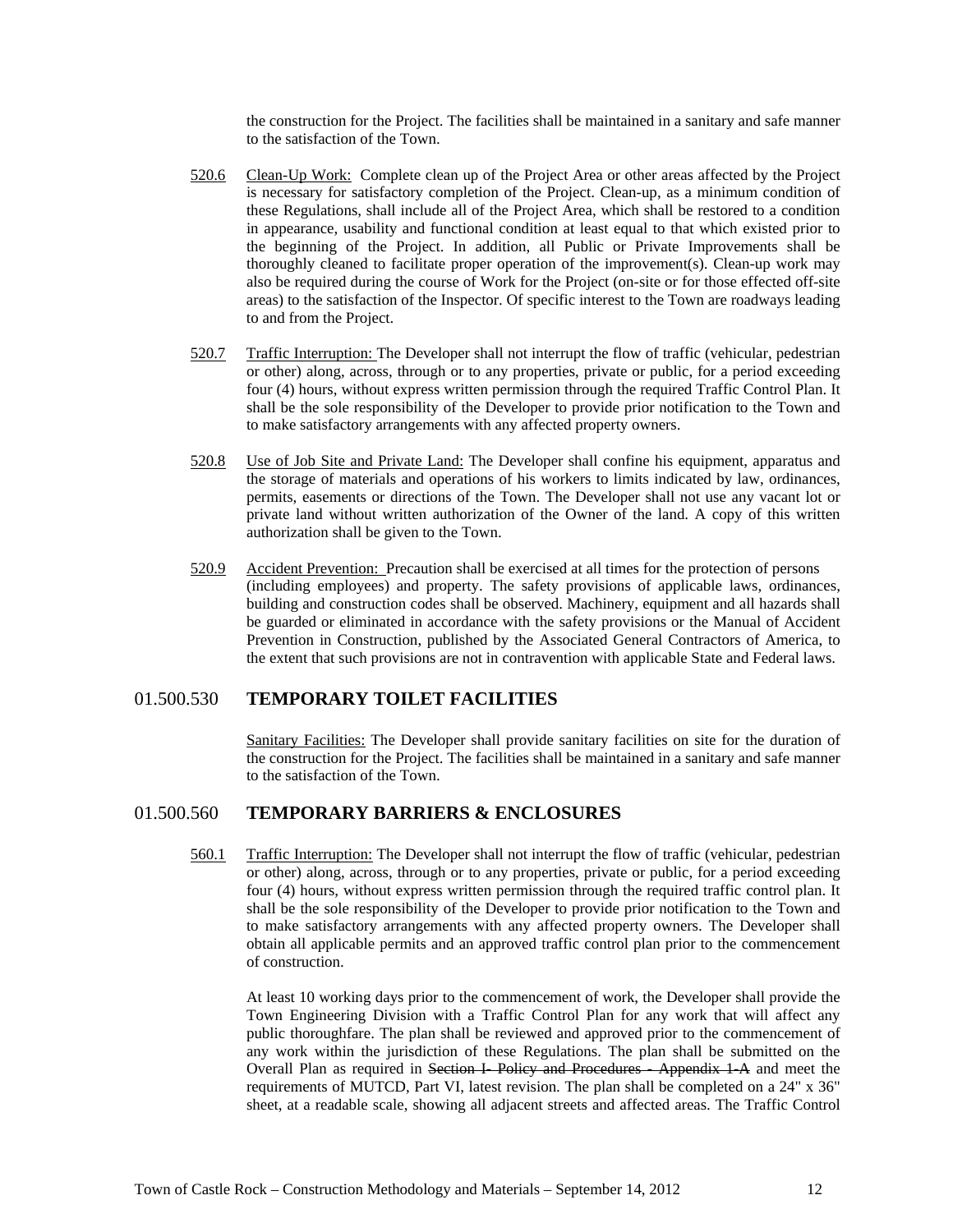Plan shall be prepared by a certified ATSSA Traffic Technician, or Licensed Professional Engineer qualified in Traffic/Transportation Engineering. The Town may waive this requirement if the Project is deemed minor and does not require traffic control.

560.2 The Traffic Control Plan: should include a map showing the location and type of advanced warning signs and barricades to be used. The Traffic Control Plan shall include installing, maintaining-, and removing all advance signing at each end and along the construction zone to alert the public. The Plan shall also include all other signs, barricades, flagging personnel, lights, and other devices necessary for the protection of the Work and safety of the public. All traffic control signing and devices shall be in accordance with the "Manual of Uniform Traffic Control Devices.

### 01.500.660 **PRODUCT STORAGE & HANDLING REQUIREMENTS**

Use of Job Site and Private Land: The Developer shall confine his equipment, apparatus and the storage of materials and operations of his workmen to limits indicated by law, ordinances, permits, easements or directions of the Town. The Developer shall not use any vacant lot or private land, without written authorization of the Owner of the land. A copy of this written authorization shall be given to the Town.

### 01.700.740 **MAINTENANCE OF THE SITE**

Clean Up Work: Complete clean up of the Project Area or other areas affected by the Developer are necessary for satisfactory completion of the Project. Cleanup, as a minimum condition of these Regulations, shall include all of the Project Area and existing public facilities, and be restored to a condition in appearance, usability and functional condition at least equal to that which existed prior to the beginning of the Project. In addition, cleanup includes cleaning up of the public improvements such as removal of mud or dirt from roadways to such an extent that their functioning is not impaired. This may require the use of a sweeper. The Developer shall be responsible for all costs associated with this cleanup.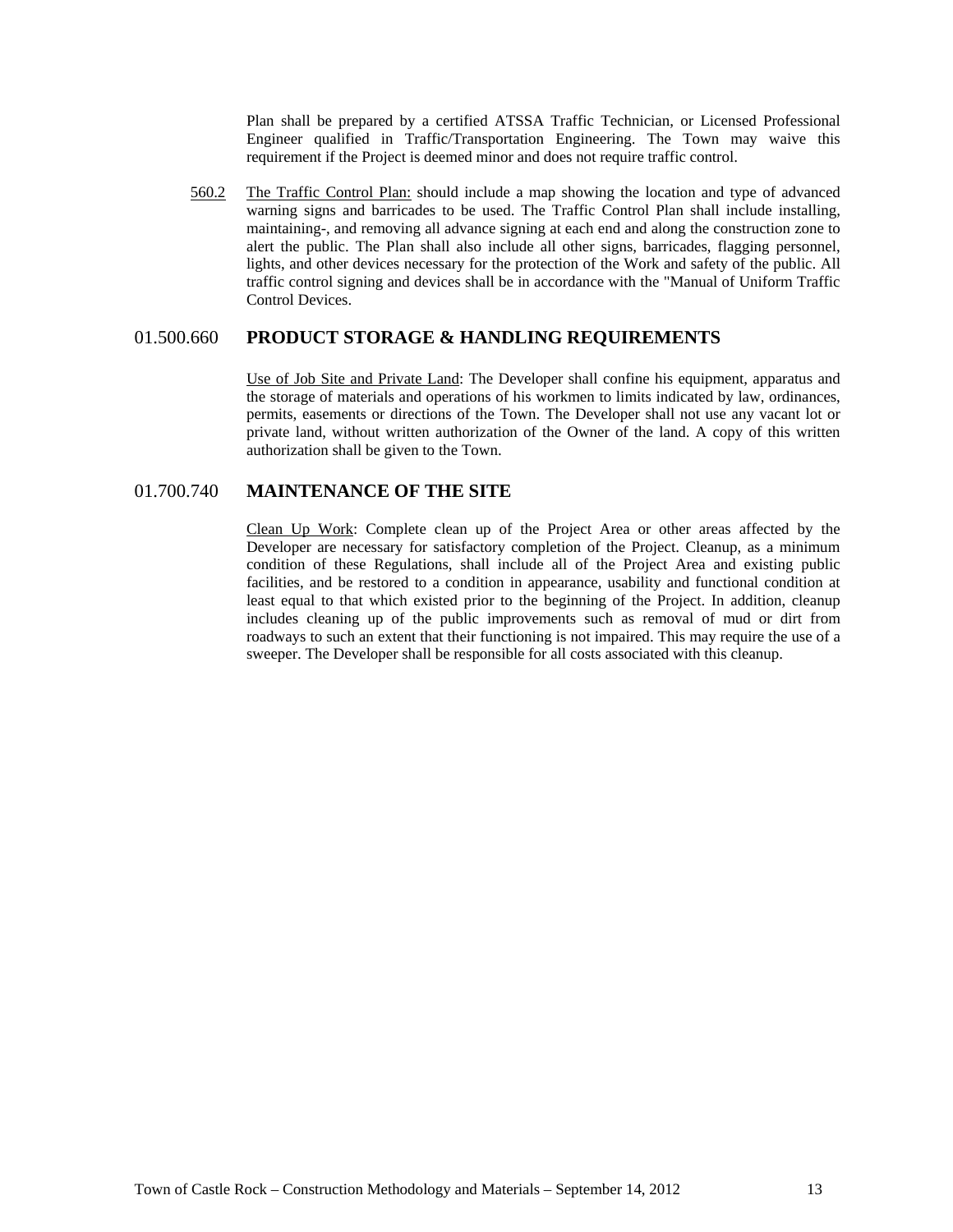### APPENDIX III-A CONSTRUCTION SPECIFICATION TOLERANCES

### **I. PURPOSE**

Below is a construction tolerance list to aid in the construction of subdivision improvements, and to provide technical guidelines for acceptance by Department of Public Works. It is to be used by the Developer prior to any acceptance inspection for repairs or replacement of work to meet Town standards and specifications. It will be used by the Town as guidelines during construction, initial and final acceptances.

This list of construction specification tolerances are additions to the latest edition of the Colorado Department of Highways Standard Specification for Road and Bridge Construction, special provisions and revisions thereto and by the current subdivision regulations of the Town.

### **IL TOLERANCES**

**Curb, gutter and walk, crosspans, etc.** 

- 1. Any localized humps and/or depressions greater than I/4 inch (as measured with a 10 foot straight edge) will require removal and replacement of the work in question.
- 2. No ponding of water greater than 3/8 inch shall be allowed.
- 3. Combination curb, flutter and walk and/or vertical curb and gutter flowline depth shall not vary from adopted standards by more than + 1/2 inch, measured vertically from the top of curb to the gutter invert.
- 4. Pedestrian walks shall have a minimum of 2.0 percent and a maximum of 2.5 percent slope toward the roadway.
- 5. Contraction and construction joints shall be placed at a maximum spacing of 10 feet in curb, utter, sidewalks, crosspans, trickle channel, etc. A minimum spacing of 5 feet will be allowed for repairs.
- 6. Heave or settlement of sidewalk, relative to separate curb pour, greater than 1/2 inch shall be cause for corrective action. This provision shall not apply to transverse sidewalk joints.

### **Roadways**

- 1. Asphalt Roadways
	- a) All manholes, water valves, range boxes, etc., shall be 1/4 inch to 1/2 inch below the final paved grade. The finish grade of pavement shall be 1/4 inch above the rim elevation with a 2 foot transition provided.
	- b) Any humps and depressions greater than 1/4 inch as measured with a 10 foot straight edge shall be cause for corrective measures.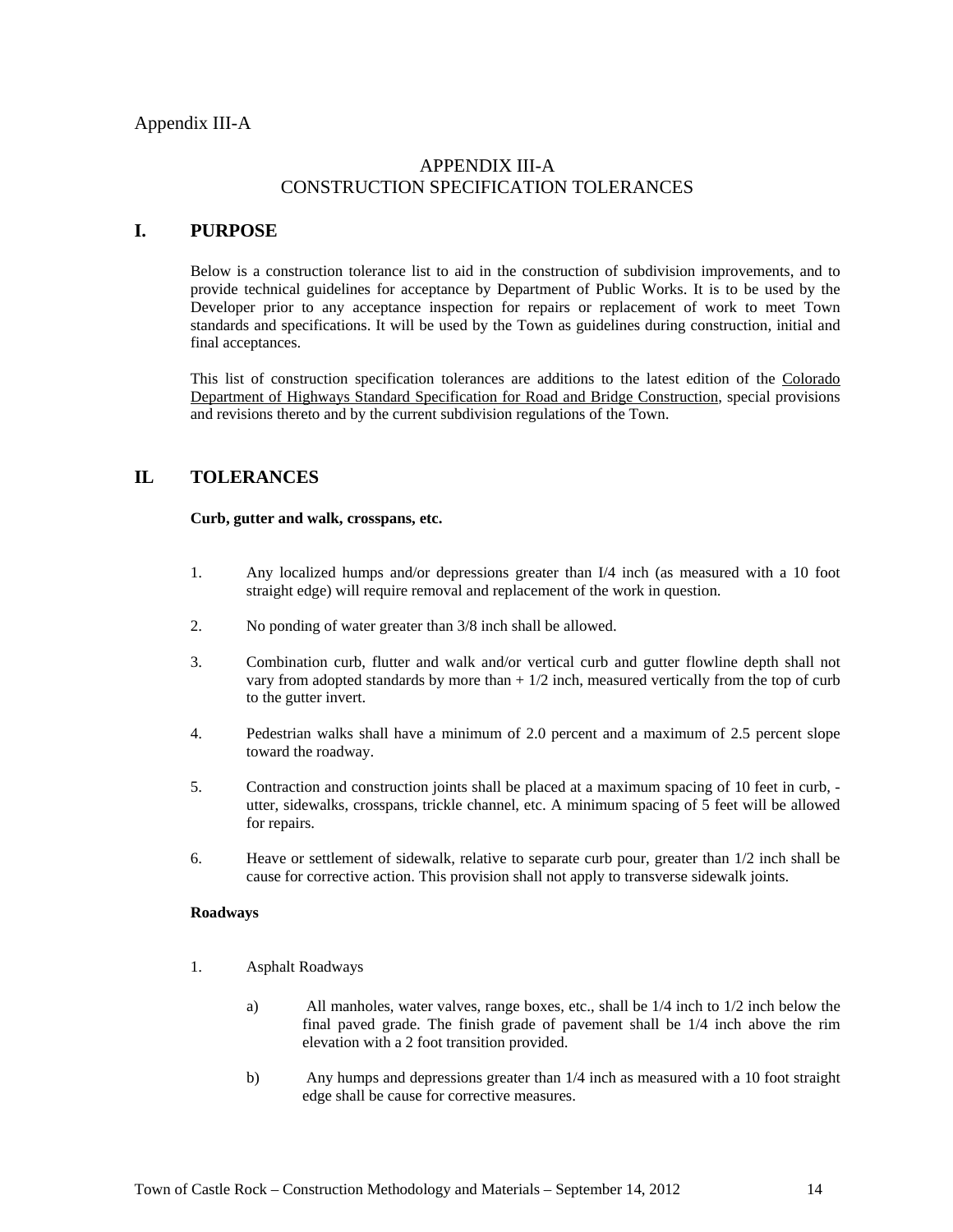- c) Additional asphalt thickness of up to 1/2 inch will be permitted at the joint of the roadway and gutter pan and will be included in the actual asphalt thickness. Corrective action may be required for additional asphalt in excess of 1/2 inch. In no case will asphalt in excess of 1/2 inch above the cutter pan be included in the asphalt thickness for acceptance purposes.
- 2. Concrete Roadways
	- a) All manholes, water valves, range boxes, etc., shall be flush to 1/4 inch below the final surface roadway grade.
	- b) Where the departure from the design cross slope exceeds 1/2 inch in 10 feet, the pavement shall be removed and replaced.
	- c) Areas showing high spots greater than 1/4 inch as measured with a 10 foot straight edge, but less than 1/2 inch, shall be ground to within the specification of 1/4 inch.

### **III. GENERAL SPECIFICATIONS**

### **Curb, gutter and walk, crosspans, etc.**

- 1. No utility facilities shall be placed in curb, gutter or walk, crosspans, etc., unless shown on the approved construction plans. This includes water stop box, manholes, power poles, fire hydrants, water valves, etc.
- 2. Concrete Cracks
	- a) At the time of initial or final acceptance inspection, no cracks will be accepted and shall be removed to the nearest control joints. Time of replacement (initial or final acceptance) shall be decided by the Town Inspector.
	- b) At the time of final acceptance inspection, the repair of all cracks will be completed.
		- 1) Individual non-connecting cracks that are less than 1/4 inch wide, exhibit no horizontal or vertical shifting, and do not meet the conditions in 2), 3), and 4) below may, at the discretion of the Engineer, be sealed by routing approximately 3/4 inch to 1 inch deep by 1/4 inch wide and filling with Sikaflex 1-A or equal.
		- 2) Any crack that extends through a joint shall require removal and replacement of the entire cracked area.
		- 3) Any crack in a 4-inch thick walk will require removal and replacement of the entire cracked section between joints.
		- 4) Any longitudinal cracked section of concrete will require complete removal and replacement of that section between joints.
		- 5) Repair action for hairline cracks as determined in 1) above may be waived at the discretion of the Town. For the purpose of this section, a hairline crack is one that is reasonably immeasurable and without separation as determined by the Town.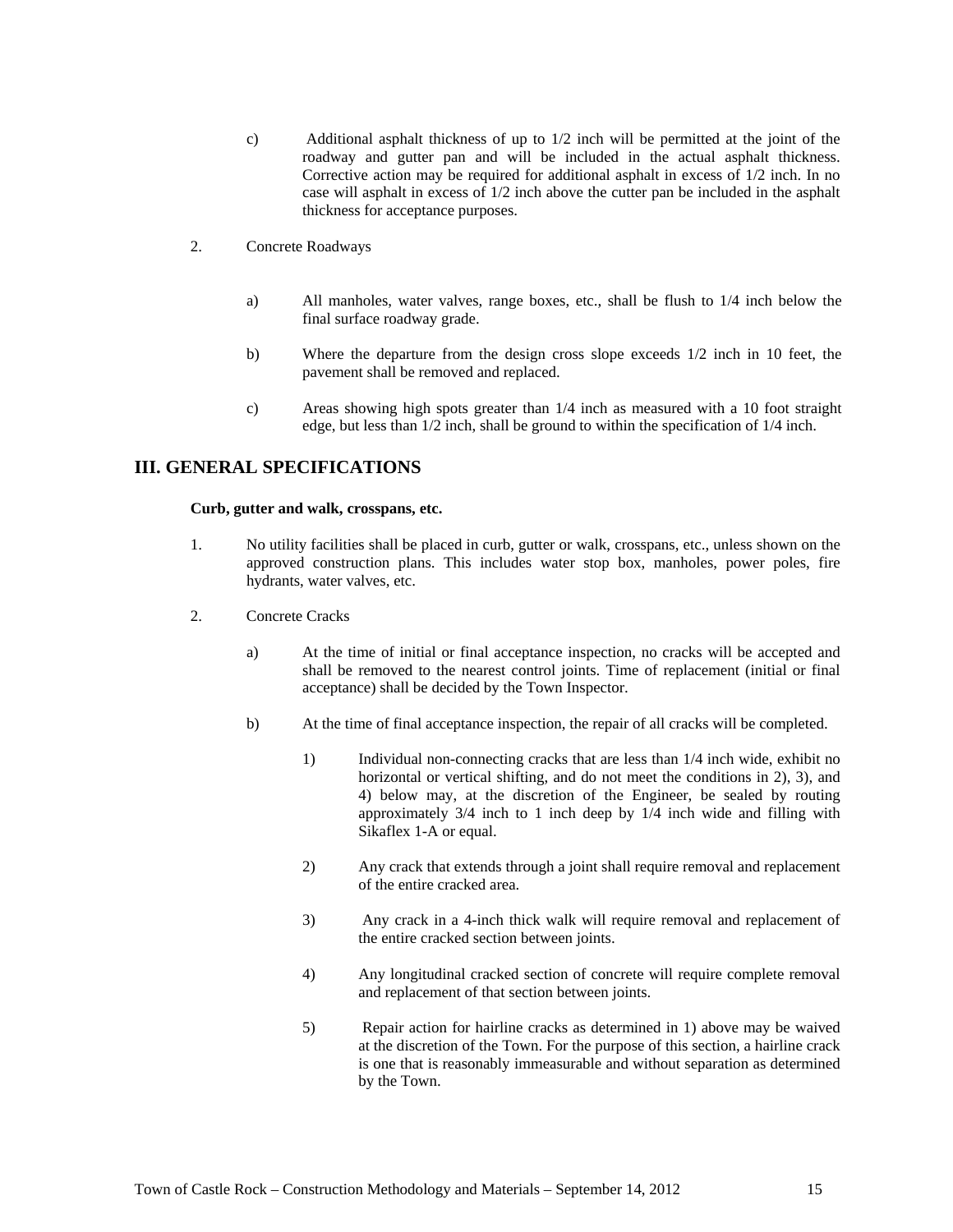- 6) Two or more connecting cracks shall require removal and replacement of the entire cracked area.
- 3. Final Grade
	- a) A light broom finish (not to expose the aggregate) to all concrete shall be required.
	- b) All concrete work shall have the proper finished grade. No reversal of the flow path will be accepted by Town.
	- c) No abrupt changes in grade shall be allowed, i.e., curb returns from new to existing, driveway entrances, etc.

### **Roadways**

- 1) Asphalt
	- a) Individual and non-deflecting cracks in the asphalt shall, at the discretion of Town, be sealed with rubberized asphalt sealant approved by the Town, to include cracks or open sawed joints at patch areas.

### 2) Concrete

- a) All panels with cracks wider than 1/8 inch shall be repaired by a partial or total removal of the panel and replacement as required by the criteria herein. At the time of initial acceptance no cracks will be allowed and shall be repaired on full panel basis.
- b) All panel cracks 1/8 inch and narrower may be routed and sealed.
- c) There shall be no more than one (1) structural crack per panel. Panels with more than one structural crack shall be repaired by a partial or total panel removal and replacement.
- d) At Warranty acceptance, the minimum section for removal of any panel shall be I/3 of the panel width but in no case less than 4 feet. All partial panel removals shall be full panel length (longitudinal).
- e) All sections removed shall have edges approximately parallel to adjacent panel joints.
- f) All saw cuts for removal of slabs shall be full depth cuts.
- g) No panels shall be allowed which has a crack meeting an adjacent panel at an angle more acute than 45 degrees to a finished edge or control joint.
- h) All corner cracks to a panel shall be removed and replaced as required by the criteria contained herein.
- i) Any vertical differential movement across a crack greater than 3/1 6 inch shall be repaired by either partial or total panel removal and replacement.
- j) All panels with faulted joints resulting from settlement, pumping, and/or curing of the edges shall be repaired by removal and replacement, or in the case of curling, may be repaired by grinding at the discretion of the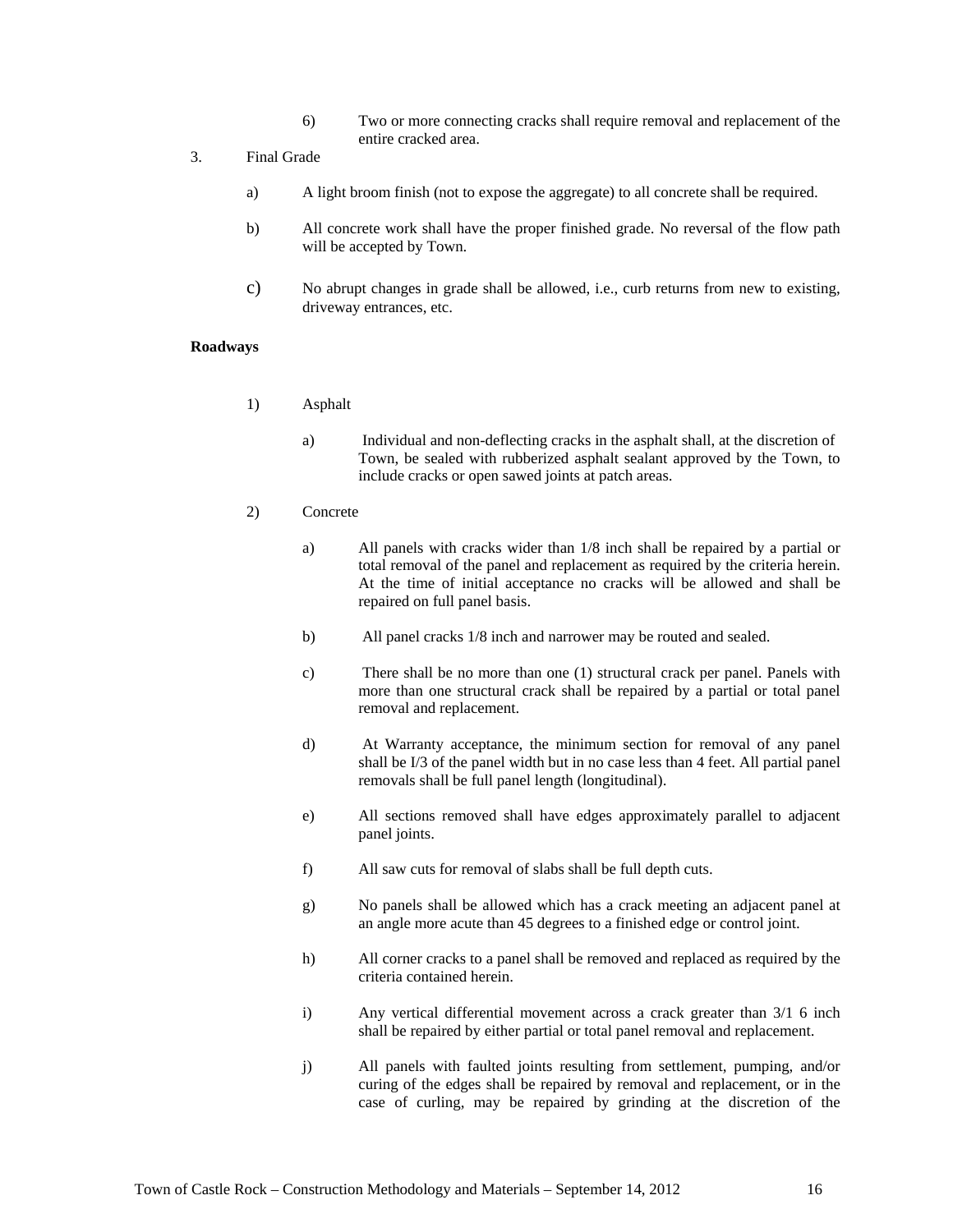Representative of the Town.

- k) All joint seal damage that allows the intrusion of water or foreign material shall be cleaned and replaced in accordance with Town standards.
- 1) All compaction shall meet the requirements of Section III of these Regulations.

### **Requirements and Specifications for Concrete Road Repair Prior to Final Acceptance for Town Maintenance**

- 1. All panels with cracks wider than 1/8" shall be repaired by a partial or total removal of the panel and replacement as required by the criteria herein.
- 2. All panel cracks 1/8" and narrower may be routed and sealed.
- 3. There shall be no more than one (I) structural crack per panel. Panels with more than one structural crack shall be repaired by a partial or total panel removal and replacement.
- 4. The minimum section for removal of any panel shall be 1/3 of the panel length or width but in no case less than 4 feet.
- 5. All sections removed shall have edges approximately parallel to adjacent panel joints.
- 6. All saw cuts for removal of slabs shall be full depth cuts.
- 7. No panels shall be allowed which meet an adjacent panel at an angle more acute than 45 degrees to a finished edge or control joint.
- 8. All corner cracks to a panel shall be removed and replaced as required by the criteria contained herein.
- 9. Any vertical differential movement across a crack greater than 3/1 6" shall be repaired by either partial or total panel removal and replacement.
- 10. All panels with faulted joints resulting from settlement, pumping-, and/or curling of the edges shall be repaired by removal and replacement, or in the case of curling, may be repaired by grinding at the discretion of the Engineering- Division Inspector.
- 11. All joint seal damage that allows the intrusion of water or foreign material shall be cleaned and replaced in accordance with Town standards.
- 12. All compaction shall meet 95% or greater Standard Proctor at plus or minus 2% optimum moisture content.
- 13. Any other defect not mentioned but noted as a problem by the Inspector.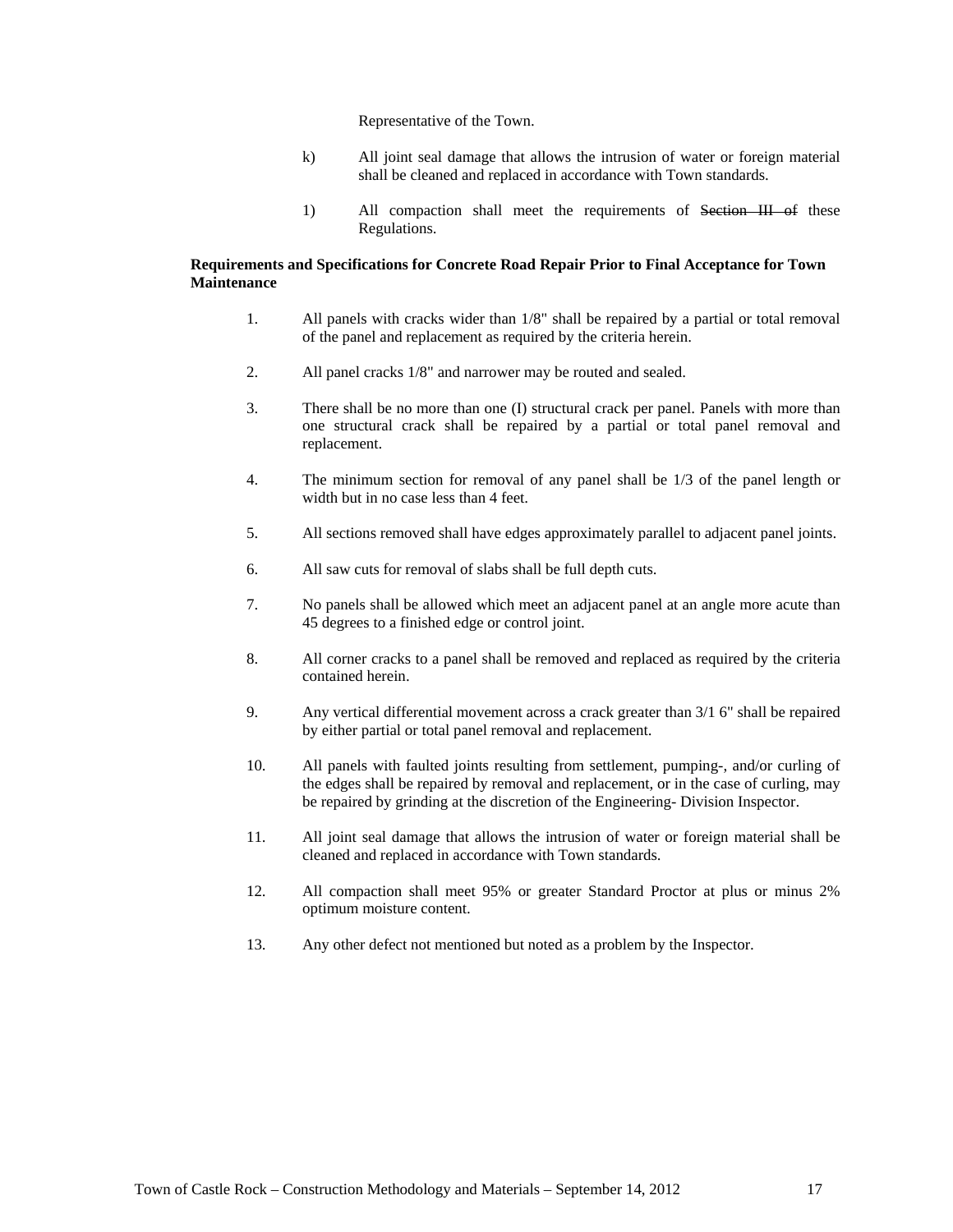### Appendix III-B

| <b>SOILS</b> |                                            |                                               |                   |                                   |                                 |                                                                     |
|--------------|--------------------------------------------|-----------------------------------------------|-------------------|-----------------------------------|---------------------------------|---------------------------------------------------------------------|
|              | <b>AASHTO</b>                              | <b>ASTM</b>                                   |                   |                                   | <b>Type of Test</b>             | Mitt. Freq                                                          |
|              | T191,<br>T283, T99,<br>T239,<br>T180, T258 | D3017, D3282,<br>D1556, D2922,<br>D698, D1557 | Trenches          |                                   |                                 |                                                                     |
|              |                                            |                                               |                   | Gas, electric, phone & cable T.V. | Moisture/Density                | I per 250 11 every 1' elev. and 1' from<br>all structures           |
|              |                                            |                                               |                   | Sanitary sewer                    | Moisture/Density                | I per 250 .l.f. every 1' elev. and I' from<br>all Structures        |
|              |                                            |                                               |                   | Water                             | Moisture/Density                | I per 250 I.f. every 1' elev. and I' from<br>all structures         |
|              |                                            |                                               |                   | <b>Water Service Lines</b>        | Moisture/Density                | Ever), service line, 5' in from ROW<br>line, two tests per service. |
|              |                                            |                                               |                   | Storm                             | Moisture/Density                | 1 per 250 11 every 1' elev. and 1' from<br>all structures           |
|              |                                            |                                               | <b>Structures</b> |                                   |                                 |                                                                     |
|              |                                            |                                               |                   | Inlets                            | Moisture/Density                | 1' in elevation alternating per 90°per<br>lift                      |
|              |                                            |                                               |                   | Manholes                          | Moisture/Density                | $1'$ in elev., spiraling around the M.H.                            |
|              |                                            |                                               |                   | Valves                            | Moisture/Density                | 1' in elevation, spiraling around the<br>valve.                     |
|              |                                            |                                               |                   | Detached sidewalk                 | Moisture/Density                | I per 250 l.f. every, .5' of fill                                   |
|              |                                            |                                               |                   | Detached sidewalk                 | Proof roll                      | Subgrade                                                            |
|              |                                            |                                               | Overlot           |                                   | Moisture/Density                | I per 1000 c.y.'s of material placed                                |
|              |                                            |                                               | Roadway           |                                   |                                 |                                                                     |
|              |                                            |                                               |                   | Sidewalk, curb and gutter         | Moisture/Density                | I per 250 l.f. every o.5' of fill                                   |
|              |                                            |                                               |                   | Sidewalk, curb and gutter         | Proof roll                      | All subgrade                                                        |
|              |                                            |                                               |                   | Subgrade                          | Moisture/Density                | I per 500 lane feet                                                 |
|              |                                            |                                               |                   | Subgrade                          | Proof roll                      | All subgrade                                                        |
|              |                                            |                                               |                   | Subgrade/M.H., inlets, valves     | Moisture/Density                | per each structure                                                  |
|              |                                            |                                               |                   | Roadway Fill                      | Moisture/Density                | per 500 l.f, per lift, per lane                                     |
|              |                                            |                                               |                   | Base course                       | Moisture/Density                | per 500 lane ft. with 20% within I' of                              |
|              |                                            |                                               |                   | <b>Base Course</b>                | Gradation & Atterberg<br>limits | I per 1000 c.y.'s                                                   |
|              |                                            |                                               |                   | Base course                       | Proof roll                      | All basecourse.                                                     |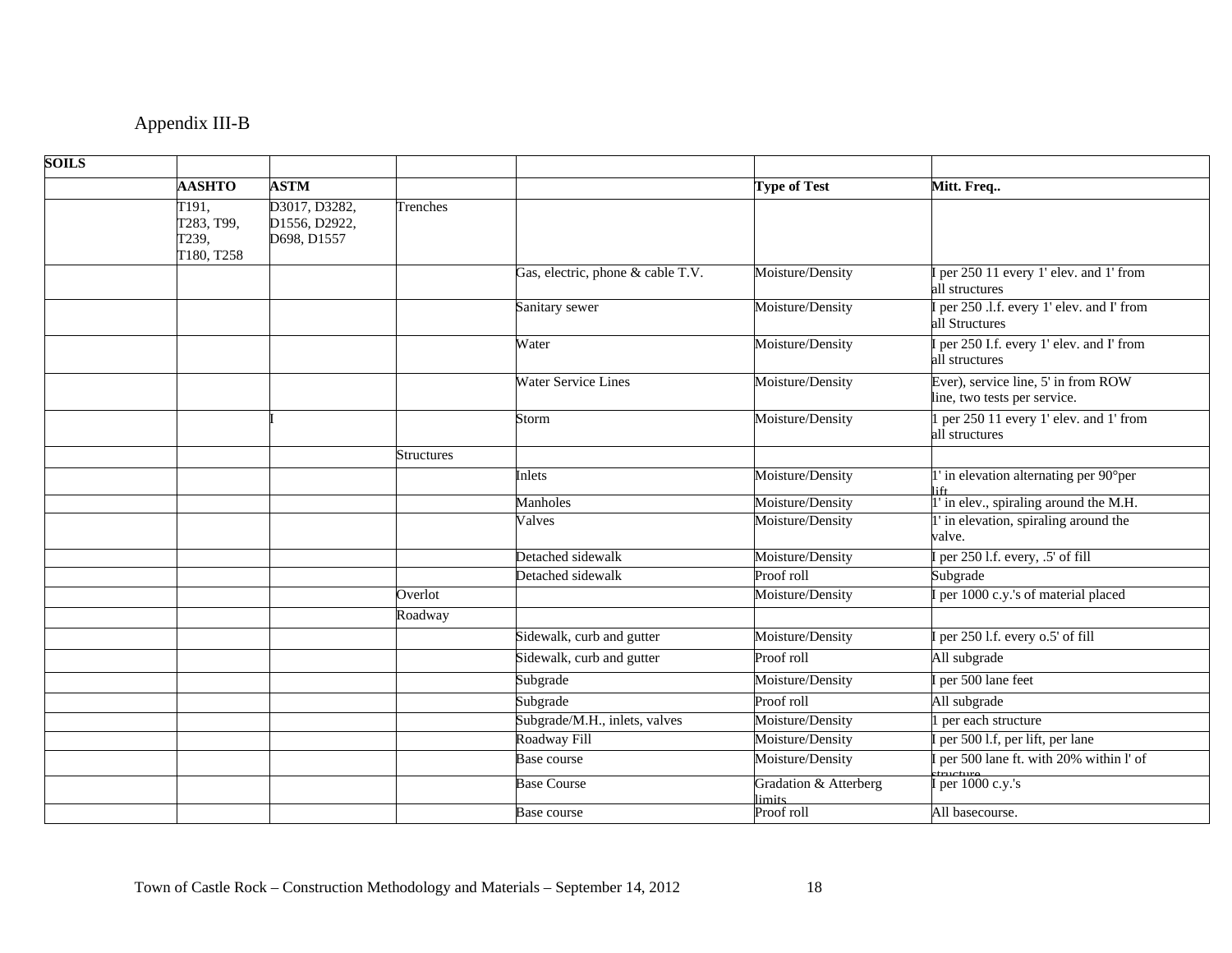| <b>CONCRETE</b>         |                                              |                                                                        |                                    |                         |                                               |                                                                                                                     |
|-------------------------|----------------------------------------------|------------------------------------------------------------------------|------------------------------------|-------------------------|-----------------------------------------------|---------------------------------------------------------------------------------------------------------------------|
|                         | T23,24,<br>119, 121,<br>141, 152,<br>178,196 | C31, 42, 85, 138,<br>143, 172, 173                                     |                                    |                         |                                               |                                                                                                                     |
|                         |                                              |                                                                        | <b>Structures</b>                  | Inlets                  | Air and slump<br>Cylinders<br>Steel           | First 3 trucks, every 50 c.y. thereafter<br>set per first truck every 50 c.y.<br>thereafter<br>Visual documentation |
|                         |                                              |                                                                        |                                    | Manholes                | Air and slump<br>Cylinders                    | First 3 trucks, every 50 c.y. thereafter<br>1 set per first truck every 50 c.y,<br>thereafter                       |
|                         |                                              |                                                                        |                                    | Sidewalk, curb & gutter | Air and slump<br>Cylinders                    | First 3 trucks, every 50 c.y. thereafter<br>1 set per first truck every 50 c.y.<br>thereafter                       |
|                         |                                              |                                                                        |                                    | Roadways                | Air and slump<br>Cylinders                    | First 3 trucks, thereafter every 100 c.y.<br>set per first truck, every 100 c.y.<br>thereafter                      |
| <b>ASPHALT</b>          |                                              |                                                                        |                                    |                         |                                               |                                                                                                                     |
|                         | T164, 168,<br>245,269                        | D979, 3655,<br>1559, 1561,<br>1 188, 2950,<br>2172, 3203,<br>3549, 136 | Roadways                           |                         | Density                                       | 1 per 250 lane feet                                                                                                 |
|                         |                                              |                                                                        |                                    |                         | Extraction, gradation,<br>Marshall            | 1 per 1000 tons, interval may be<br>increased to I per '/z production.                                              |
|                         |                                              |                                                                        |                                    |                         |                                               |                                                                                                                     |
| <b>CORING</b><br>Note 2 |                                              |                                                                        | Roadways<br>(asphalt,<br>concrete) |                         | Cores (density $\&$<br>thickness verification | 1 per 500 lane feet                                                                                                 |
|                         |                                              |                                                                        | Roadways<br>(concrete)             |                         | Profil-o-Graph                                | All roadway                                                                                                         |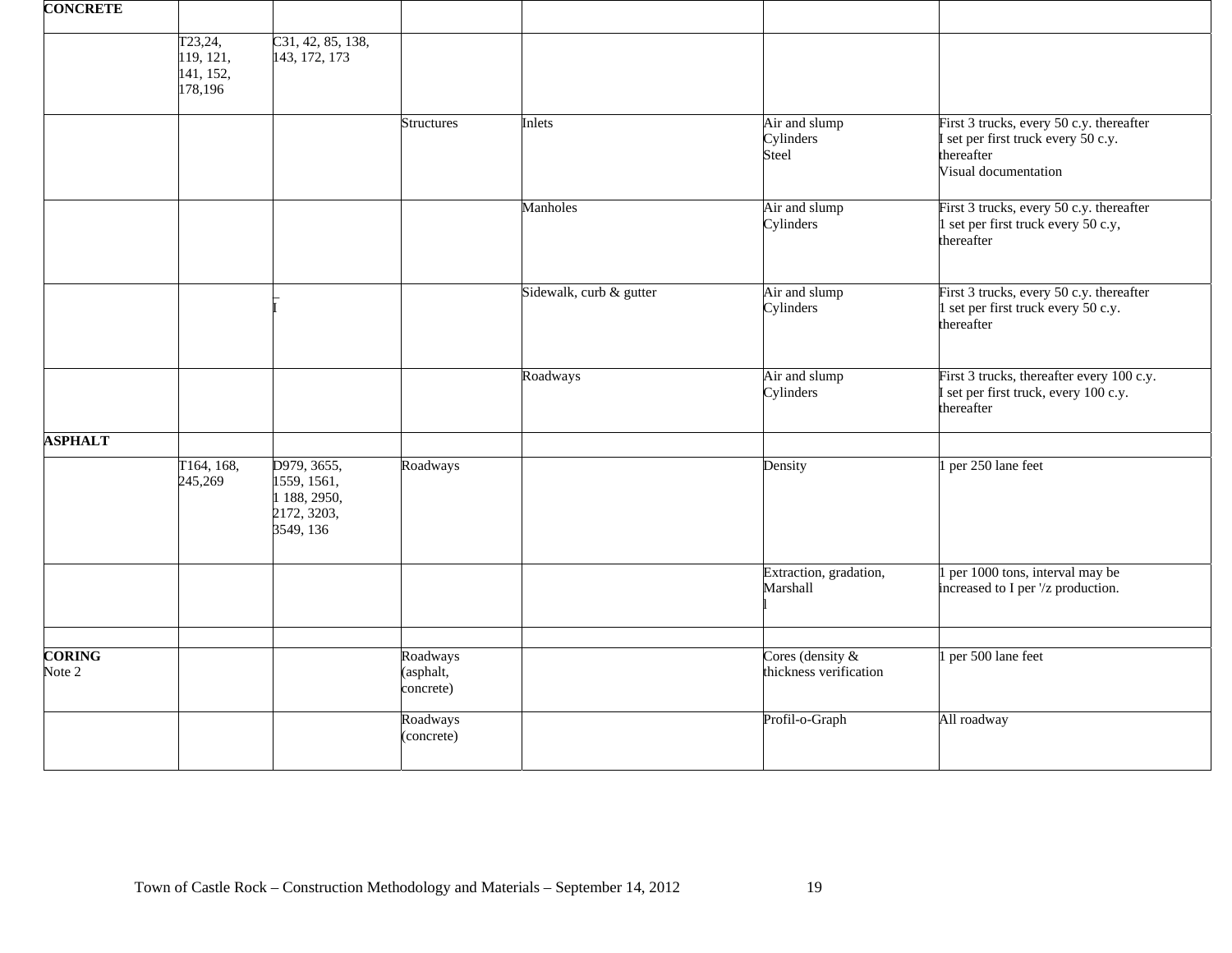Note 1: Testing must happen concurrently with grading and backfilling operations at the required horizontal and vertical intervals per the above table. Note 2: All cored holes must be filled with the same material. Note 3: On-site mixing prohibited.

Note 4: Roadway fill is the cross section including any embankment fill inside or outside the ROW.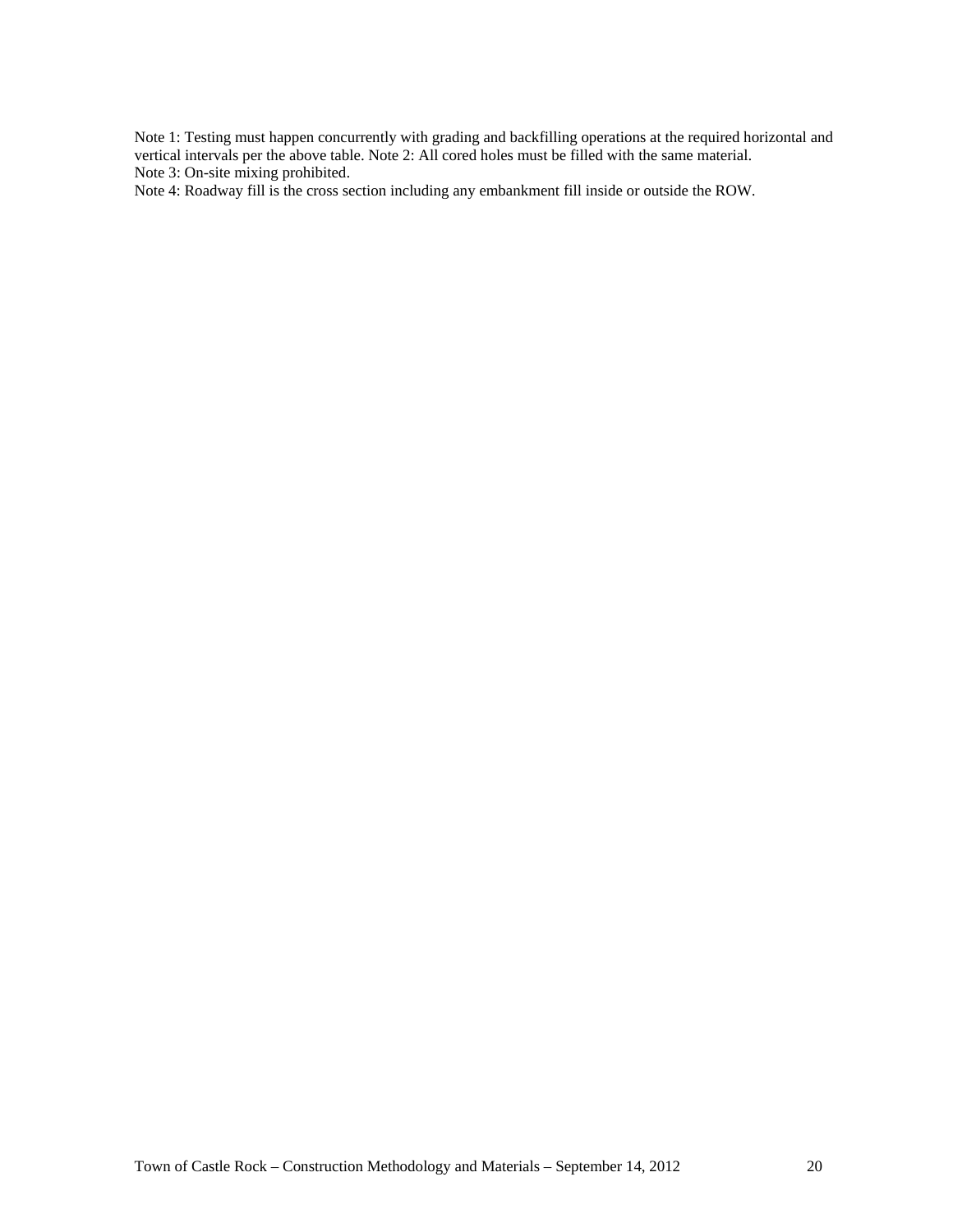### **DIVISION 2 SITE CONSTRUCTION**

### 02.0550.000 **BASIC SITE MATERIALS & METHODS**

### 02.050.0 **SOILS**

### 055.1 Soils

| 055.1.1 | General: Provide approved borrow soil materials from off-site when<br>sufficient approved soil materials are not available from excavations.                                                                                                            |
|---------|---------------------------------------------------------------------------------------------------------------------------------------------------------------------------------------------------------------------------------------------------------|
| 055.1.2 | Satisfactory Borrow Soil Materials: ASTM D 2487 soil classification groups<br>GW, GP, GM, SW, SP, and SM; free of rock or -ravel larger than 2 inches in<br>any dimension, debris, waste, frozen materials, vegetation and other<br>deleterious matter. |
| 055. L3 | Unsatisfactory, Borrow Soil Materials: ASTM D 2487 soil classification<br>groups GC, SC, ML, MHO, CL, CH, OL, OH, and PT. No top soil shall be<br>used for fill at any time.                                                                            |

### 055.2 Bedding and Backfilling, General

- 055.2.1 Bedding is defined as the material supporting, surrounding, and extending l' above the top of the pipe. Where it becomes necessary to remove boulders or other interfering objects at sub-grade for bedding, any void below such subgrade shall be filled with the bedding material designated on the approved plans.
- 055.2.2 If soft, spongy, unstable or other similar materials are encountered upon which the bedding material or pipe is to be placed, this unstable material shall be removed to the depth ordered by the Inspector and replaced with bedding adequately compacted. This additional bedding, if required, shall be provided by the Developer. The required class of bedding should be designated on the approved plans, and if not, the bedding class designations for specific pipe required in these Regulations shall be adhered to. The Developer may select a higher class of bedding at their option. Refer to *Standard Details for the specific utility trenching detail*.
- 055.2.3 Ordinary backfill shall consist of material excavated from the site except topsoil, rubbish, frozen material, broken pavement, stones or other consolidated material greater than 3" in diameter, organic muck or other materials considered unacceptable by the Inspector.
- 055.2.4 Imported backfill material shall be a well-graded mixture of sound mineral aggregate particles containing sufficient, proper quality bonding material, to secure a firm and stable foundation when placed and compacted. A suggested' gradation would be material with a liquid limit not greater than 35 and a maximum of 20% of the aggregate by weight passing the No. 200 sieve (Class 3 Aggregate Base Course, CDOT Standard Specifications, Section 703.03). Where the subgrade layer is less than 6", the maximum size shall not exceed two-thirds the depth of the layer. Clay and similar material with a plasticity index in excess of 20, will not be acceptable for back filling trenches located in streets, roads, highways, thoroughfares.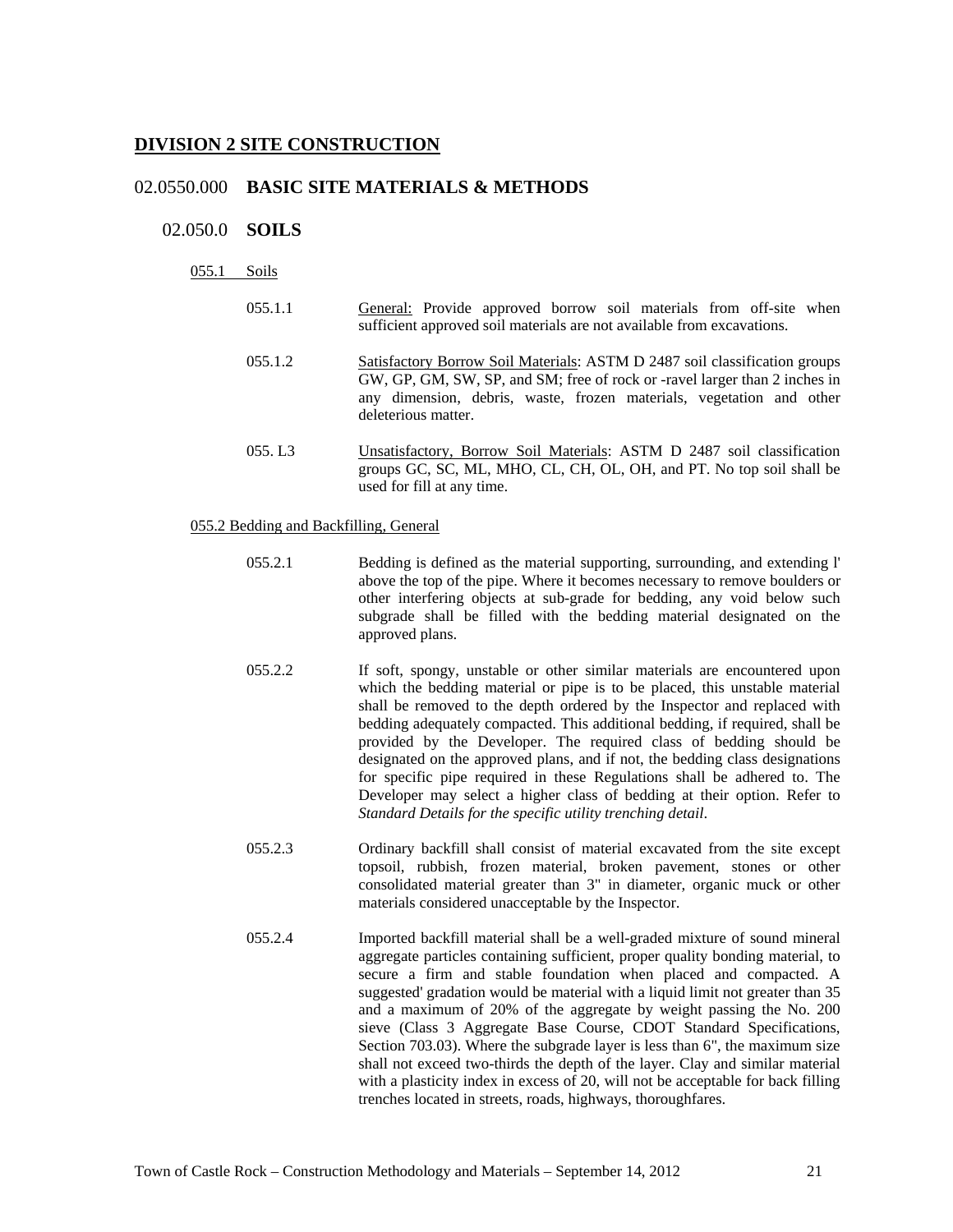55.2.5.1 Structure backfill material shall be Class I structure backfill (CDOT Standard Specifications, Section 703.08) meeting the gradations below.

| Structure Backfill | % by Weight        |
|--------------------|--------------------|
| Sieve Size         | Passing Lab Sieves |
| 2"                 | 100                |
| #4                 | $30-100$           |
| #50                | $10-60$            |
| #200               | $5-20$             |

### 055.3 Classes of Bedding

### 055.3.1 Class A Bedding (Concrete Cradle):

Class A bedding shall be defined as that method of bedding in which the lower half of the pipe is set in reinforced concrete. The minimum thickness of concrete under the lowest part of the conduit shall be one-fourth of the outside pipe diameter, but not less than 6". The concrete shall extend upward around the pipe to the spring line widest section of pipe of the pipe barrel. The concrete cradle shall be a minimum of 6" thick in all places. Reinforcement shall be #4 deformed bars 12" laterally on centers. Backfill material shall be hand compacted to a depth of 1' above the pipe.

### 055.3.2 Class B Bedding (Granular II):

Class B bedding shall be defined as that method of bedding in which the pipe is set on compacted granular bedding material. The trench shall be excavated to a depth below the established grade equal to one-fourth of the outside diameter, but not less than 4". In rock excavation, the minimum depth shall be 6". Granular bedding material shall be placed and compacted under the pipe and around the sides of the pipe to the spring line widest section of pipe. The granular bedding material shall be consolidated and compacted by handoperated mechanical vibrators. Backfill material shall be hand-compacted to a minimum depth of 1' above the pipe. This type bedding shall be considered equivalent to AWWA Standard C150, Laying Condition Type 5.

### 055.3.3 Class C Bedding (Granular I):

Class C Bedding shall be defined as that method of bedding material supporting the lower quadrant of the pipe barrel. The trench shall be excavated to a depth below the established grade equal to one-eighth of the outside pipe diameter, but not less than 4". Compacted granular material shall be placed under the pipe and around the sides of the pipe to a minimum of one-quarter of the outside pipe diameter from the bottom of the pipe barrel. The granular bedding material shall be consolidated and compacted by hand-operated mechanical vibrators. Backfill material shall be handcompacted to 1' above the pipe. This type of bedding shall be considered equivalent to AWWA Standard C 150, Laying Condition Type 4.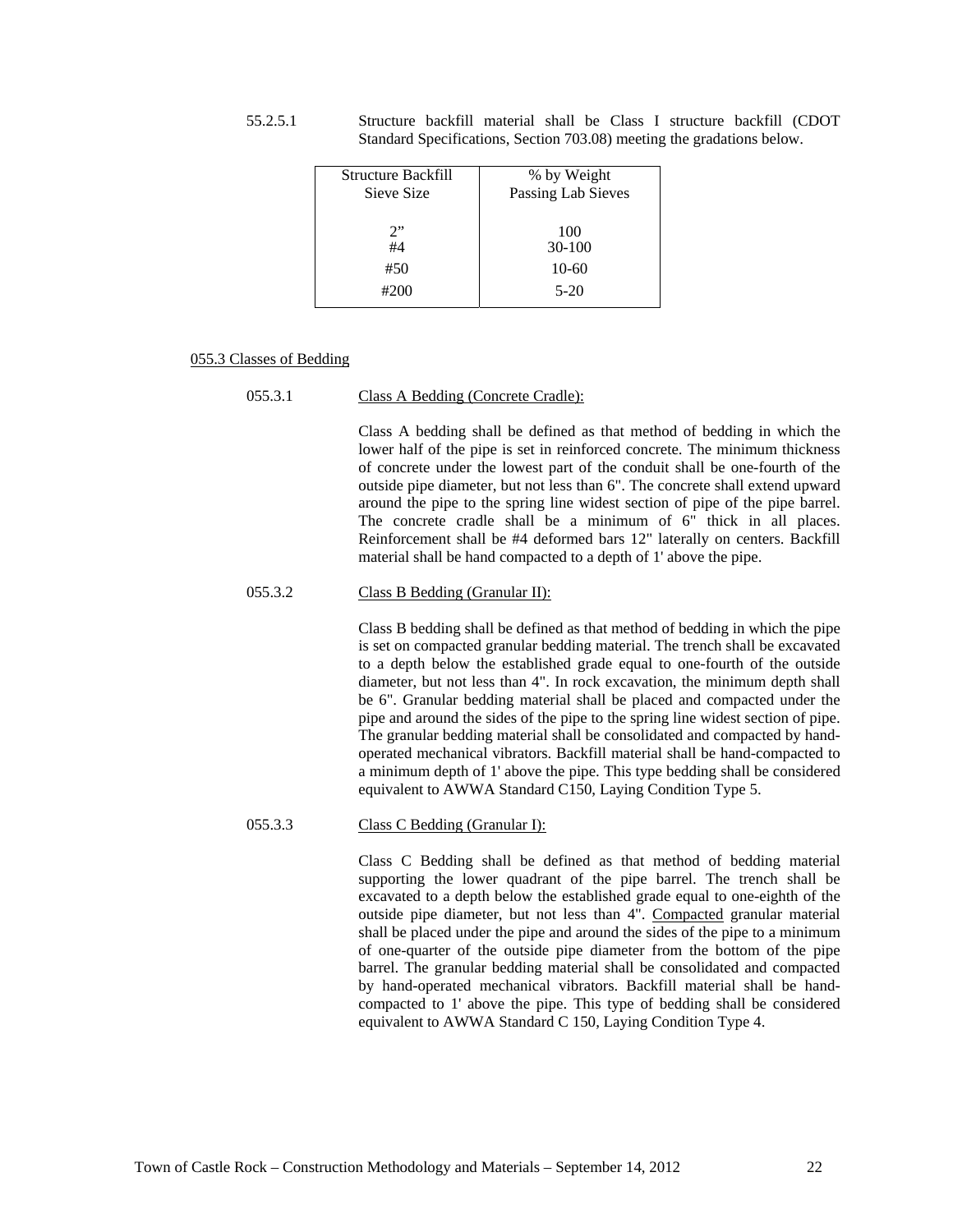### 055.3.4 Class D Bedding (Flat Bottom):

Class D bedding shall be defined as that method of bedding in which the pipe is placed on a flat bottom trench which supports the pipe barrel throughout its length. Bell holes shall in all cases be provided and the bells shall be kept free of foreign material. Back-fill material shall be handcompacted under the haunches of the pipe and to a minimum depth of 1' above the pipe. This type of bedding shall only be used for ductile iron pipe water main construction and shall be considered equivalent to AWWA Standard C150, Laying Condition Type 3.

### 055.3.5 Granular Bedding Material:

a) Sieve Analysis Granular bedding material shall comply with the following sieve analysis. Sand shall not be used.

| Sieve Size | <b>Percent Passing</b> |
|------------|------------------------|
| 1/2        | 100                    |
| 3/8"       | $90 - 100$             |
| #4         | $40 - 85$              |
| #8         | 10-45                  |
| #16        | $0 - 20$               |
| #100       | $0 - 3$                |

### 055.4 Engineered Fill

Subbase or base materials

### 055.5 Drainage Fill

Washed, evenly graded mixture of crushed stone, or crushed or uncrushed gravel, ASTMT D 448, coarse aggregate grading size 57. with 100 percent passing a  $1 \frac{1}{2}$  sieve and not more than 5 percent passing a No. 8 sieve.

### 055.6 Filtering Material

Evenly graded mixture of natural or crushed gravel or crushed stone with natural sand, with 100 percent passing a 1 ½" sieve and 0 to 5 percent passing a No. 50 sieve.

### 055.7 Subgrade

055.7.1 General:

Subgrade material shall conform to the lines, grades, cross-sections and thickness shown on the approved plans and shall be finished and maintained in an acceptable condition at least one day's progress in advance of base construction.

### 055.7.2 Subbase:

Subbase is the layer placed between the subgrade and base course in a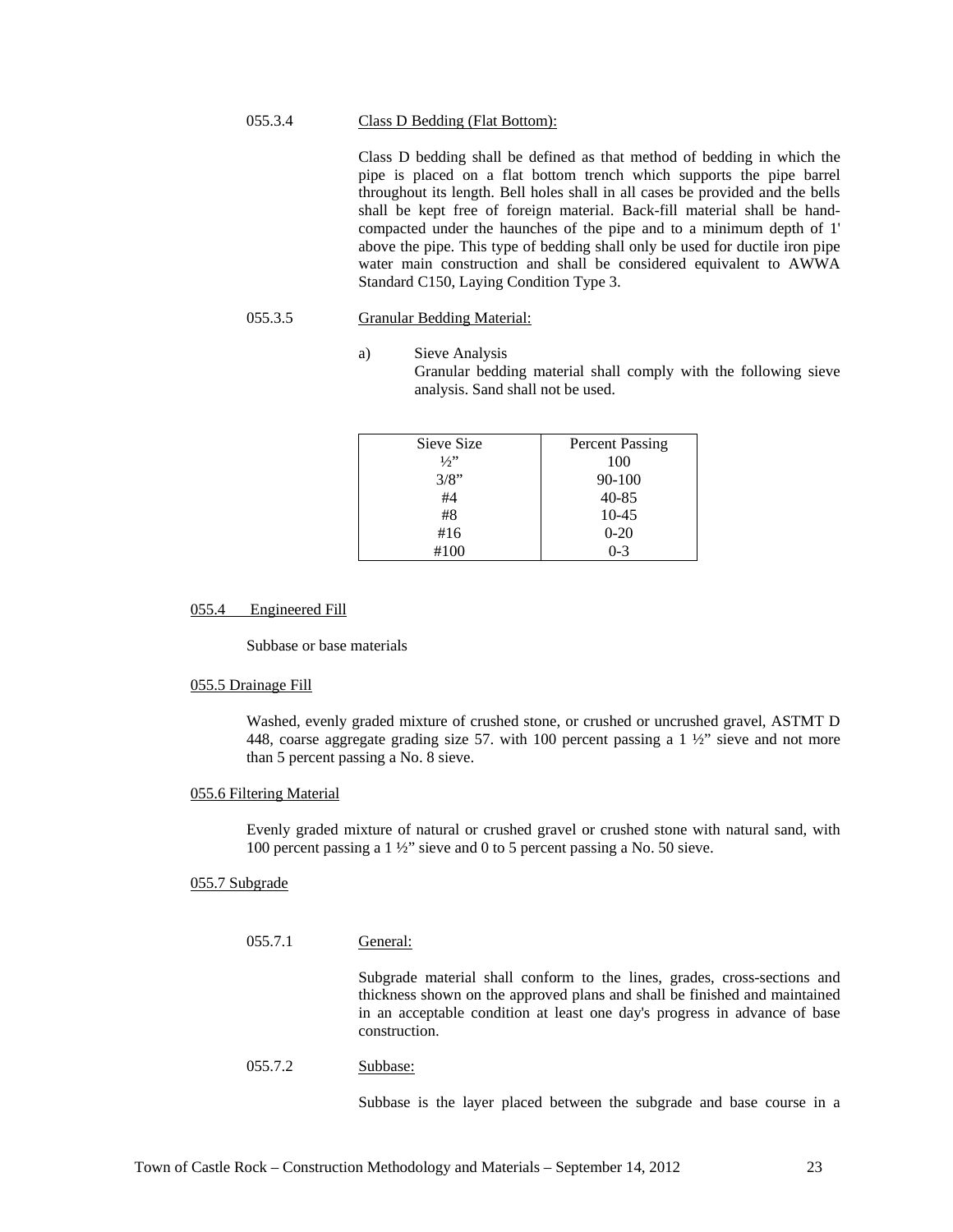paving system or the layer placed between the subgrade and the surface of the pavement or walk. Subbase material shall be well mixed, free of organic matter and lumps or balls of clay, and shall consist of sound aggregate particles and suitable filler or binding materials which, when placed and compacted, will result in a firm, dense, unyielding foundation. Subbase material need not be crushed, but may be of the pit run variety, providing it is graded within the following limits:

### GRADATION OF SUBBASE MATERIAL TABLE 02.050.055.7

| <b>Standard Size of Sieve</b> | Percentage of Weight Passing Sieve |  |  |  |  |
|-------------------------------|------------------------------------|--|--|--|--|
| $21/2$ inch                   | 100                                |  |  |  |  |
| 2 inch                        | 95-100                             |  |  |  |  |
| #4                            | $30 - 60$                          |  |  |  |  |
| #200                          | $5 - 15$                           |  |  |  |  |
| Liquid Limit                  | 35 Maximum                         |  |  |  |  |
| Plastic Limit                 | 6 Maximum                          |  |  |  |  |

Deviations from the gradation limits above will be permitted on approval by the Engineer for unpaved roads, where it can be adequately demonstrated that the proposed subgrade material can fulfill the intent of these specifications.

Subbase shall be deposited and spread, without particle segregation, in loose layers not to exceed 6" in depth. Each layer shall be thoroughly and individually compacted to 95°/o proctor (AASHTO T 99) density. Wetting or aerating and rolling of the material shall be required when ordered by the Engineer. Subbase shall not be placed on soft, spongy, or frozen subgrade or other subgrade, the stability of which, in the opinion of the Engineer, is unsuitable.

### 055.7.3 Subgrade:

### 055.7.3.1 Subgrade Approval

- a) Notify the Engineer when excavations have reached required subgrade.
- b) When the Inspector Engineer determines the unforeseen unsatisfactory soil is present, continue excavation and replace with compacted backfill or fill material as directed.
- c) Reconstruct subgrades damaged by freezing temperatures, frost, rain, accumulated water, or construction activities, as directed by the Inspector.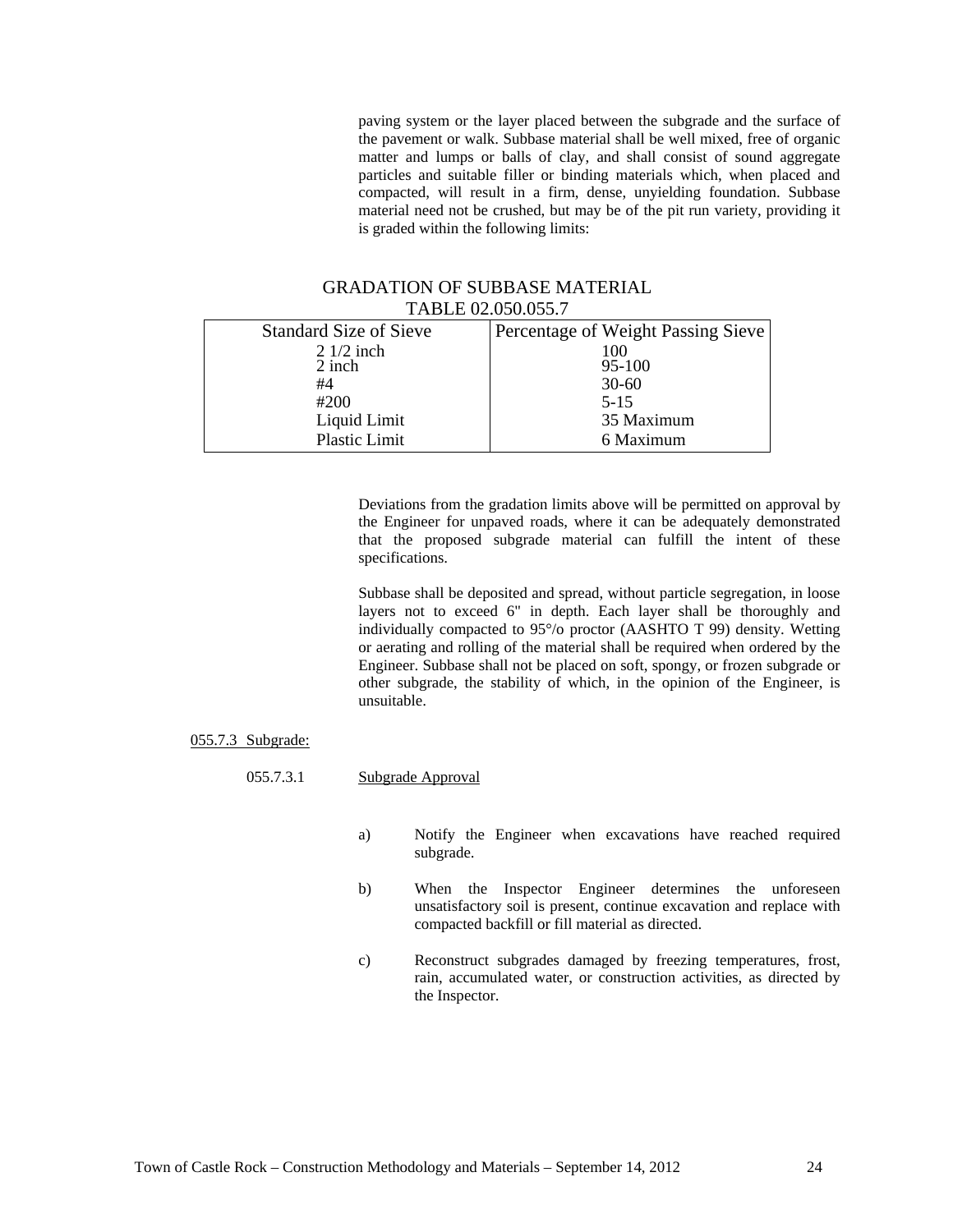### 055.7.3.2 Subgrade Preparation

### a) Compaction:

The subgrade shall be free of organic material and shall be deepplowed to a minimum depth of 12 inches, moisture-treated to within 2 percent (optimum to +4% for A-6 or A-7-6) of optimum moisture content, disked or sheep-foot rolled, and replaced and compacted in 6" lifts. On all arterials and collectors, in areas of fill, compaction shall be required in accordance with this section, and tested for every 12 inches of fill placed (since most fills are done prior to R.O.W, dedication, certified compaction reports shall be required in accordance with this manual prior to initial acceptance by the Town). Table 02.300.333 shall be used to determine the compaction.

### b) Testing

Field moisture-density tests using acceptable methods will be required per Appendix 111-B at the conclusion of Division I of this Section.

### c) Final Proof-Rolling:

After the subgrade has been compacted, tested and found to meet specifications, the entire subgrade shall be proof-rolled with a heavily-loaded vehicle to ensure uniformity of the subgrade. The vehicle must have a loaded GVW of 50,000 pounds with a loaded single axle weight of at least 18,000 pounds and a tire pressure of 90 psi. Subgrade which is pumping or deforming must be reworked, replaced or otherwise modified, to form a smooth, stable, nonyielding base for subsequent paving courses. The Engineering Division shall be notified at least 24 hours before final proofrolling.

### M0ISTURE-DENSITY CONTROL Table 02.300.333

| 1 0010 0010 0010 0  |                     |                                  |  |  |  |  |
|---------------------|---------------------|----------------------------------|--|--|--|--|
| Soil Classification | <b>AASHTO T99</b>   | AASHTO T 180<br>Minimum relative |  |  |  |  |
| (ASSHTO M 145)      | Minimum relative    |                                  |  |  |  |  |
|                     | compaction (% std.) | compaction. (% mod.)             |  |  |  |  |
| $A-1$               | 100                 | 95                               |  |  |  |  |
| $A-3$               | 100                 | 95                               |  |  |  |  |
| $A - 2 - 4$         | 100                 | 95                               |  |  |  |  |
| $A-2-5$             | 100                 | 95                               |  |  |  |  |
| All other           | 95                  | 90                               |  |  |  |  |
|                     |                     |                                  |  |  |  |  |

\*Chart taken from CDOT Specifications Section 203.11

### d) Acceptance:

The results of field density tests and proof-rolling shall be submitted and reviewed by the Engineering Division. Provided all tests are acceptable, compaction will be approved for the placement of the next paving course. Should testing indicate unsatisfactory work, the necessary reworking, compaction or replacement will be required prior to continuation of the paving process. The approval is valid for 24 hours. Changes in weather such as freezing or precipitation will require re-approval of the subgrade.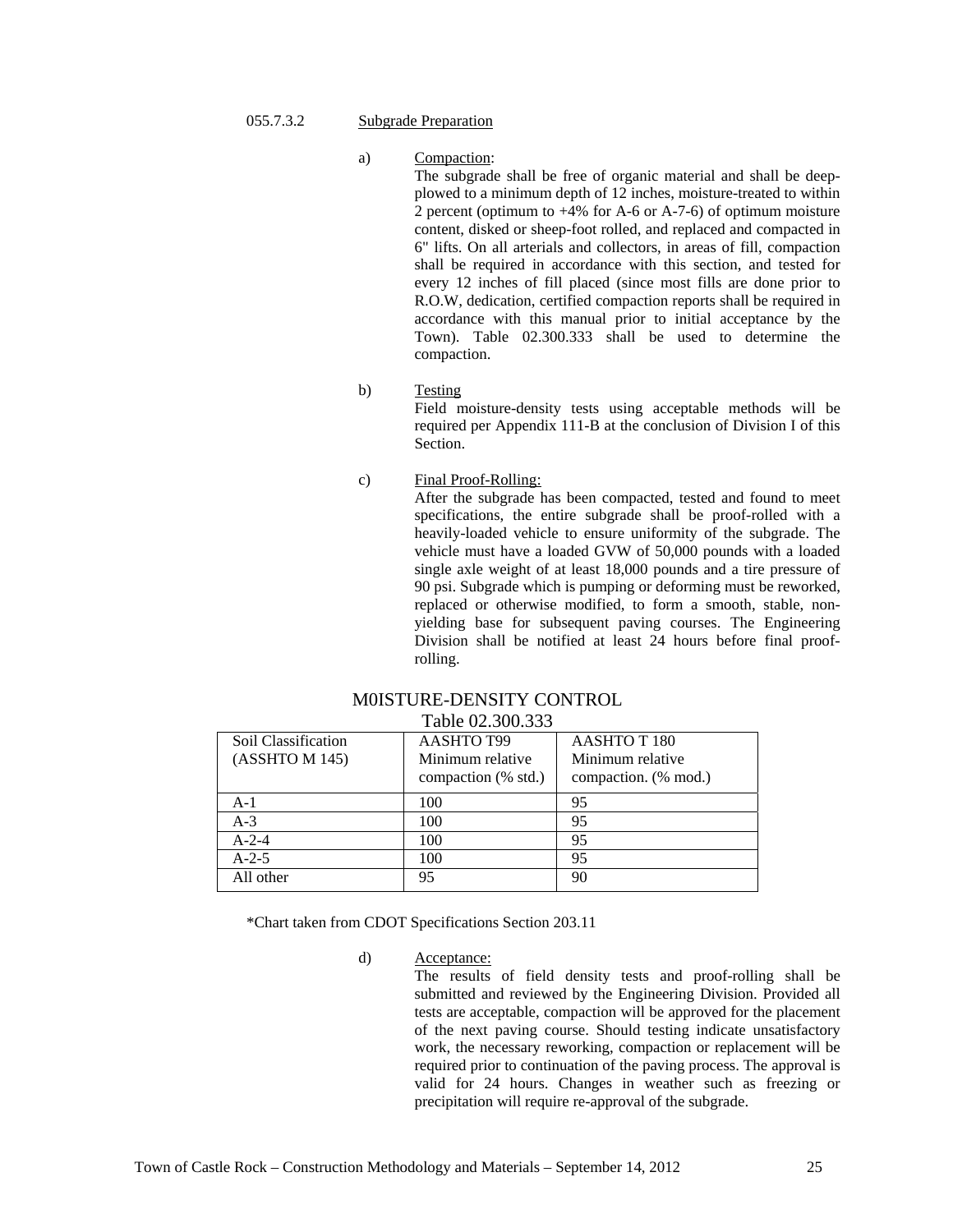### 055.7.3.3 Subgrade Protection:

During construction, subgrades and excavations shall be kept shaped and drained. Ditches and drains along the subgrade shall be maintained to drain effectively at all times. Where ruts occur in the subgrade, the subgrade shall be brought to grade, reshaped and re-compacted prior to placing of sub-base material. The storage or stockpiling of materials on the subgrade will not be permitted. No subgrade course shall be laid until the subgrade has been inspected and approved. Under no circumstances shall subgrade material be placed on a muddy or unstable subgrade.

### 055.7.4 Lime Stabilization

### 55.7.4.1 Scope:

This section specifies requirements for design, materials, construction, and testing of lime-stabilized subgrades. This section is applicable to stabilizing fine-grained soils (clays and silts) only; it is not applicable to stabilizing sands and gravels used as bases or subgrades. Types of stabilization using agents other than lime are not addressed in this section.

### 55.7.4.2 General:

The purpose of lime-stabilization is to improve the subgrade quality of a clay soil by increasing its strength and reducing its swell-shrink potential during wet-dry cycles. The design, construction, and testing of a lime-stabilized subgrade are interrelated. Therefore, it is necessary for the Consultant Engineer, materials tester, and Developer to work closely together.

### 055.7.4.3 Design:

A site-specific lime-stabilization design is required prior to construction. The design shall be prepared by a Colorado Registered Professional Engineer competent in the field of geotechnical engineering and shall be included in the Pavement Design Report as required in Section 01.400.430.3.

- a) Soils Report: A lime-stabilization design shall be based on a soils report with the following additional testing required.
- b) Sulfate Tests: Tests for water-soluble sulfates shall be performed on field samples collected at 500' maximum intervals. Where sulfate salts are visually observed in the subgrade, additional sampling and testing shall be performed. Lime stabilization shall not be allowed for subgrades with sulfate concentrations in excess of 0.1 %.
- c) Lime-Soil Tests: Trial mixes of soil with increasing amounts of lime shall be tested to determine the optimum percentage of lime for the lime stabilization design mix.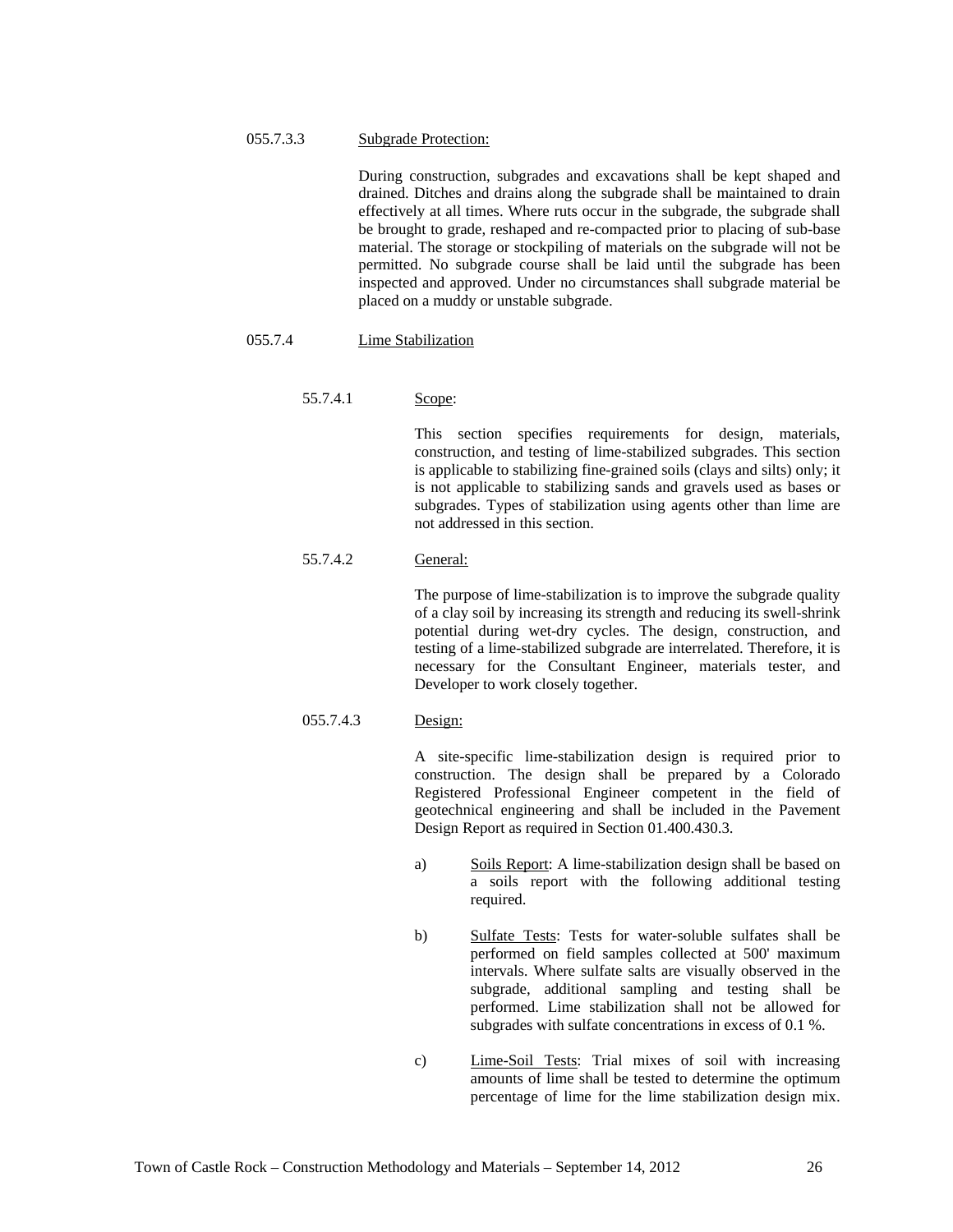The samples for lime-soil testing shall be obtained by splitting previously prepared composite samples for untreated subgrade support value testing. If these composite samples are not available, composite samples will be prepared utilizing these on-site soils with the lowest support values. The lime used shall be from the same source and of the same type as that to be used on the project. Trial mixes shall be allowed to mellow a minimum of 48 hours at ambient temperature with a moisture content 2% above optimum prior to testing. Samples from each trial mix shall be tested by pH meter to determine pH value, Atterberg limits, and swell potential. Proctor Curves shall be derived at the lower and upper line percentages for each trial mix. Representative samples from each trial mix shall be compacted to at least 95% standard proctor density at 0 to 2% above optimum moisture-sealed, and ovencured for 5 days at 100°F. Compressive strength testing shall be performed on the samples.

The determination of optimum lime content for the design mix shall comply with the following minimum requirements:

Compressive strength: 160 psi pH: 12.4 (after mellowing 48 hours) Plasticity Index: 0 (non-plastic) Swell Potential:  $0 + 0.1$  %

The minimum Dry Hydrated Lime Content shall be 3.5% of dry soil weight.

055.7.4.4 Design Testing Summary:

Tabulated summaries of laboratory test results for field samples, composite samples, and lime-soil mixes shall include the following:

Field Sample No. (also shown on map) Group No. (composite sample) Soil description #200 sieve analysis Atterberg limits AASHTO classification and group index % soluble sulfates pH value Maximum dry density % optimum moisture content % lime content % swell Compressive strength

### 055.7.4.5 Pavement Design

a) Flexible Pavement over Stabilized Subgrade: The 86- AASHTO Guide for the Design of Pavement Structures is the basis of the Town's design procedure. For limestabilized subgrades with a minimum compressive strength of 160 psi, a strength coefficient of 0.14 shall be used in the layer-thickness equation. Refer to Section 5.00 for the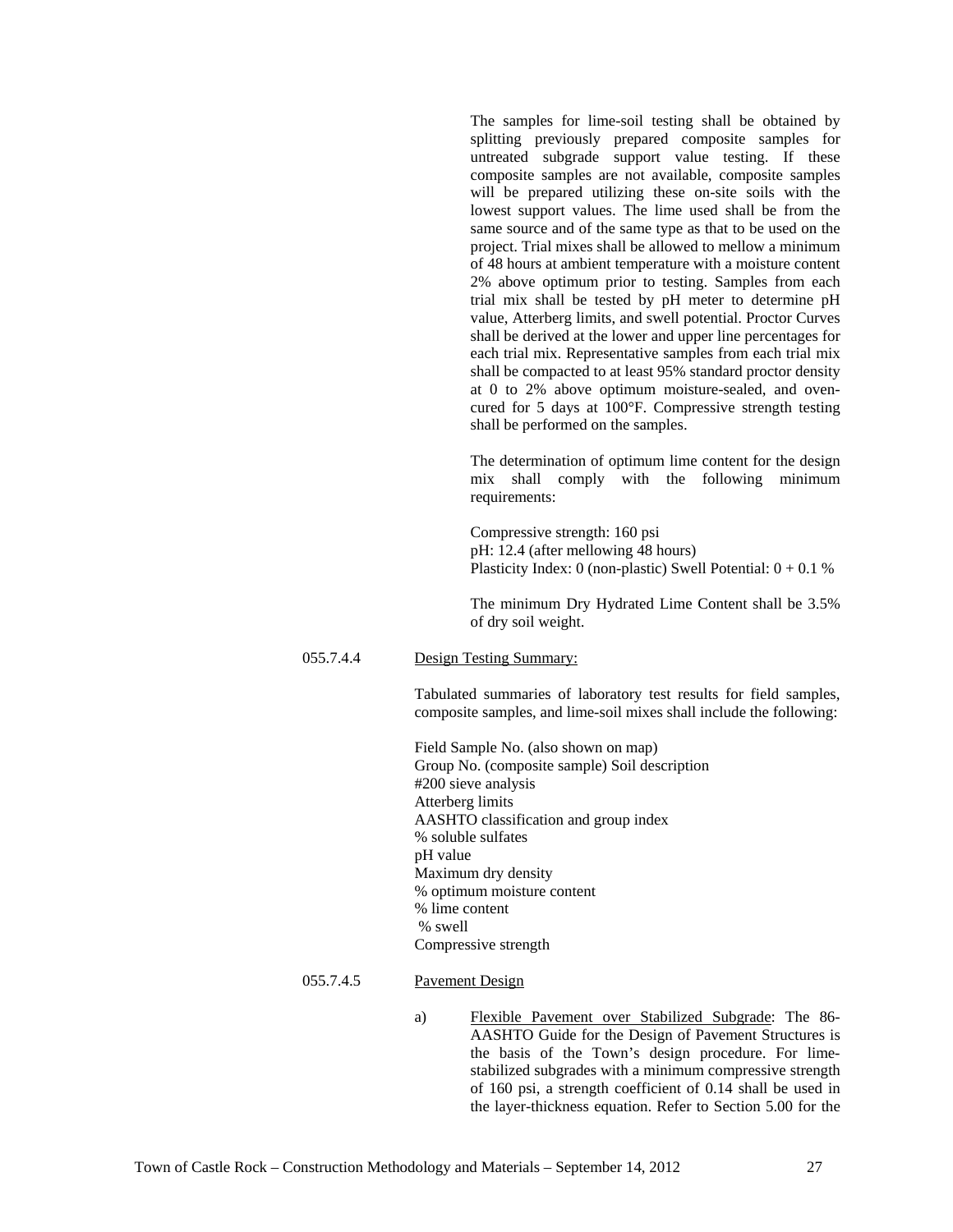flexible pavement design procedure and show calculations in the Pavement Design Report.

b) Rigid Pavement over Stabilized Subgrade: The appropriate design nomographs for rigid pavement in Section 5.00 shall be used to determine slab thickness. Evidence supporting a total modulus of subgrade reaction for the untreated subgrade and the lime-stabilized layer shall be provided.

### 055.8 Base Course

The work covered by this Section of the Specifications shall consist of furnishing, placing, and watering gravel or stone to provide a firm and stable foundation for subsequent construction. The base course shall be constructed on a previously constructed subgrade in accordance with the lines, grades, quantity requirements and the typical cross-sections shown on the plans.

Unless specifically modified by a qualified Professional Engineer, as indicated in the preceding paragraph, be following requirements shall apply.

- 055.8.1 Base material shall conform to the lines, grades, cross-sections, and thickness' shown on the approved plans and shall be finished and maintained in an acceptable condition at least one day's progress in advance of placing prime coat.
- 055.8.2 Base material shall consist of hard, durable particles or fragments of stone or gravel crushed to the required size and an AP-filler of sand or other finely-divided mineral matter. When produced from gravel, not less than 60% by weight of the aggregate retained on a No. 4 sieve shall consist of particles having at least one fractured face. Base material shall be free from vegetable matter and lumps or balls of clay and when placed and compacted will result in a firm, dense, unyielding foundation. Base material shall meet the following grading requirements:

### GRADATION OF LIMITS OF BASE MATERIAL TABLE 02.050.055.8.2

| <b>Standard Size of Sieve</b> | Percentage of Weight Passing |  |  |
|-------------------------------|------------------------------|--|--|
| $\frac{3}{4}$ inch            | Sieve                        |  |  |
| #4                            | 100                          |  |  |
| #10                           | $30 - 65$                    |  |  |
| #200                          | $25 - 55$                    |  |  |
| Liquid Limit                  | $3-12$                       |  |  |
| Plastic Limit                 | 25 Maximum                   |  |  |
| ASTM (C117)                   | 6 Maximum                    |  |  |

\*\*For gravel shoulders, repairing gravel surfaces, or in cases where the BCC allows gravel roads, No.200 shall be 9- 12, and No.4 shall be 30 - 50.

NOTE: The specific gravity must be greater than 2.4 (at the source) for all A.B.C. materials to be used as shoulders or on gravel roads.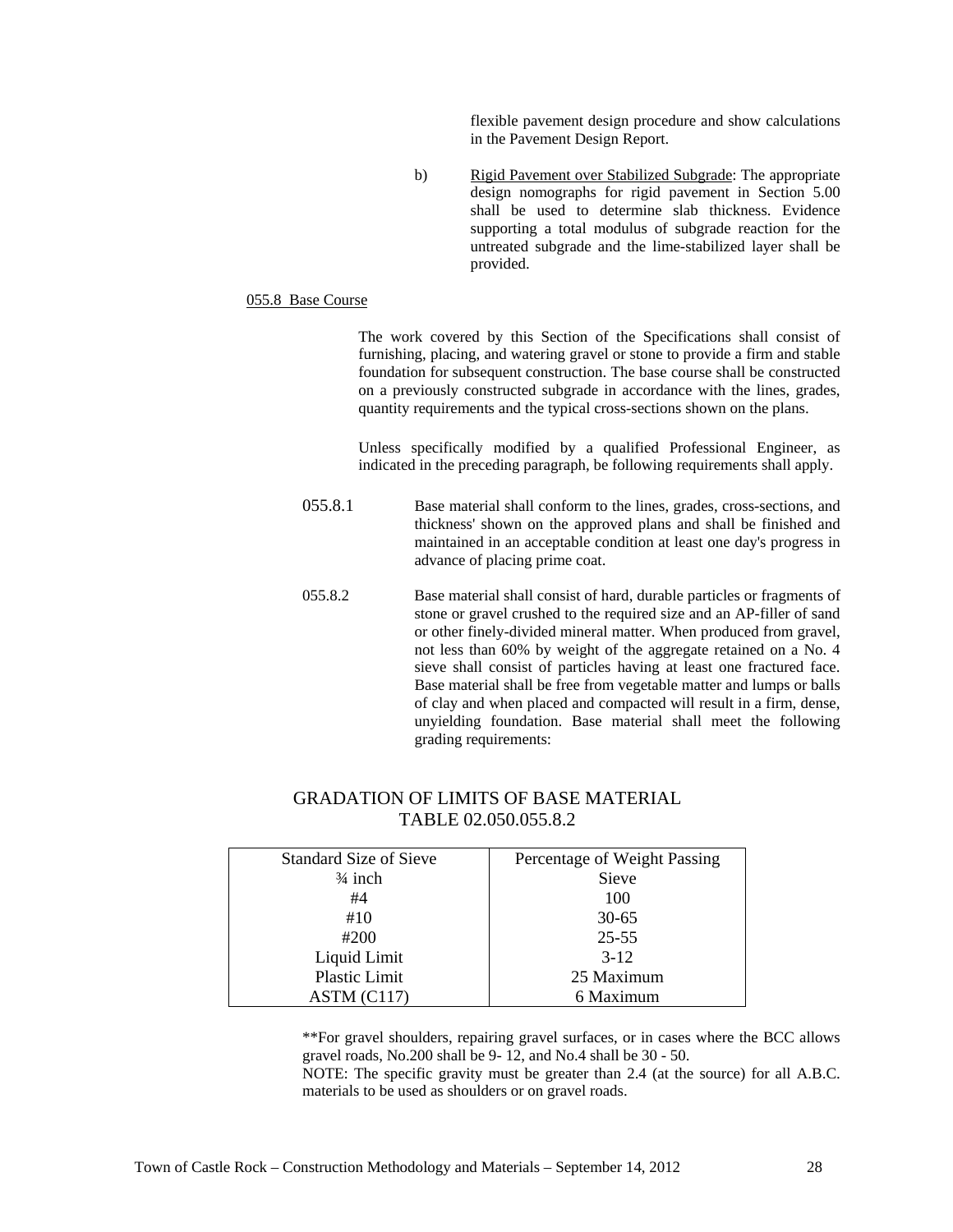### 055.8.3 Cement Treated Aggregate Base Course

This material shall consist of a mixture of aggregate materials, Portland cement and water as outlined in Section 308 of the CDOT Standard Specifications (latest version). Acceptable aggregates include CDOT Classes 4, 5, and 6. Other aggregates may be used, if previously approved by the Engineer.

The materials to be used in construction shall be tested and a mix design submitted to the Engineer. As a minimum, the mix design report shall contain a description of material sources, gradations, and Atterberc, limits of aggregates, cement type, Proctor compaction curves and unconfined compressive strength results for each mix, strength versus cement content curves, a design mix, and special construction procedures recommended. Testing shall be in accordance with appropriate AASHTO specifications.

To be approved, the mix shall have a 7-day compressive strength of at least 650 psi, and no more than 1000 psi. The minimum acceptable cement content shall be 5 percent by weight. Only mix designs approved by the Town Engineering Division shall be used. Approvals are required on a project basis, or an annual basis for suppliers, prior to issuing construction permits.

- 055.8.4 Base material shall be deposited and spread without particle segregation in loose layers not to- exceed 6" in depth. Each layer shall be thoroughly and individually compacted to 95% proctor (AASHTO T 180) density. Wetting or aerating and rolling of the material shall be required as ordered by the Engineer, following review of all field test results. No base course shall be placed upon a soft, spongy or frozen subgrade or subgrade or other subgrade, the stability of which, in the opinion of the Engineer, is unsuitable.
- 055.8.5 If the existing base course is untreated, it shall normally be replaced with CDOT Class 6 aggregate base material and compacted in layers not to exceed 6". The resulting total compacted base thickness shall be 8", or to the thickness of the removed base plus 2". If the existing base material is asphalt treated aggregate, it shall be replaced by a minimum of 3" of acceptable asphalt base or the existing base thickness plus 1", whichever is greater. A replacement 2" thick asphalt surface wearing course shall also be used when replacing asphalt treated aggregate.

Note: For the purpose of replacing a full depth asphalt pavement section, it must be replaced with full depth asphalt.

### **055.9 Trench Cover - Subgrade**

- 055.9.1 After the backfill has been made and compacted as specified, it shall be cut and trimmed to the required depth and cross section. Trench cover subgrade shall be free of all rock over 2 1/2" in size. It shall have a compaction of 95% or more, by standard tests,(see Table 02.050.055.7), at the time of constructing curb, gutter, sidewalk, pavement and/or other permanent trench cover structure.
- 055.9.2 All excess excavated material shall be removed and disposed of outside the legal limits of the R.O.W. as the work progresses, unless the approval of the Engineer is obtained for disposal of the material within the legal limits of the R.O.W. All parts of the roadway and various structures disturbed shall be restored to a condition equal to or above that which existed before starting the work.
- 055.9.3 Compaction equipment must be on the job site before excavation is started.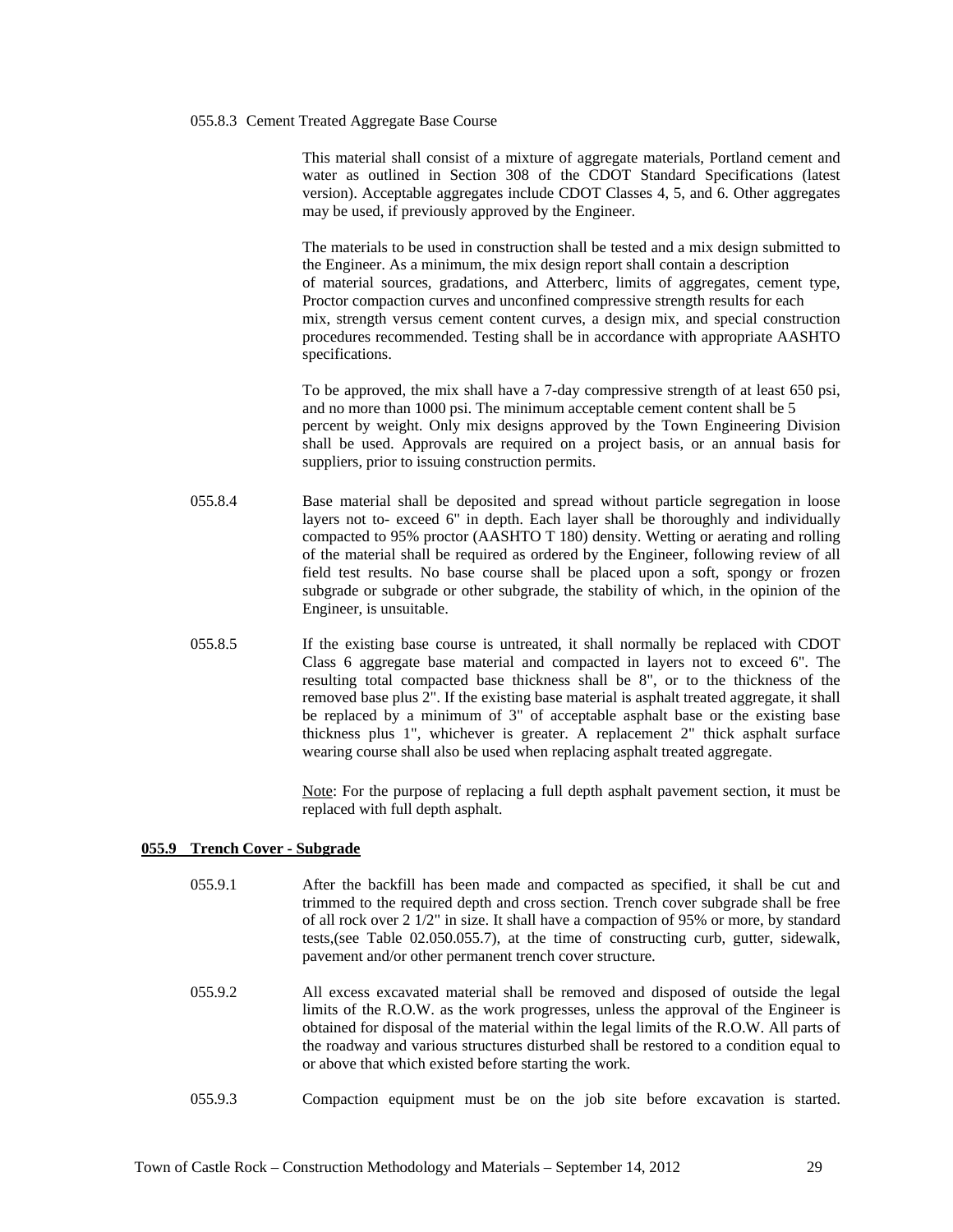Compaction equipment must be capable of compacting within the trench width limits to avoid bridging the ditch.

### **055.10 Trench Cover - Asphalt**

### **055.10.1 Temporary Trench Cover:**

- 055.10.1.1 All trenches across traffic lanes, where it becomes necessary to remove any existing surfacing or pavement, shall be provided with temporary trench cover if the pavement is not replaced within the same day.
- 055.10.1.2 A temporary patch of cold-mix shall be placed on all pavement surface cuts immediately after backfilling has been completed and shall be removed at the time a permanent patch is made. Cold mix may be approved for cold weather patching only.
- 055.10.1.3 Minimum requirements for temporary trench cover shall be well-compacted surfacing material conforming to "Road Mixed Asphalt Surfacing Material" of the CDOT Standard Specifications and shall match the existing asphalt or concrete thickness, but shall not be less than four inches (4") thick. The mineral aggregate shall, with a tolerance of 5%, conform to the grading specified for 3/8" inch maximum aggregate. Bituminous binder to be mixed with the mineral aggregate shall be liquid asphalt, Grade MC-3000, and shall be between 5 ½ % and 6% by weight of the dry mineral aggregate.
- 055.10.1.4 Temporary trench cover surfacing material shall be stockpiled on the job site and shall be placed within six hours after completion of trench backfill and compaction.
- 055.10.1.5 Temporary trench cover shall be properly maintained until permanent trench cover is placed.
- 055.10.1.6 Trench covered with temporary surfacing will be considered as open to traffic.
- 055.10.1.7 The surface of the temporary re-paving shall be smooth and at the same level as the adjacent undisturbed paved area.

### **02.050.060 AGGREGATE**

### 060.1 Street Aggregate for Bases and Subbases

- 060.1.1 Scope: This specification specifies aggregate materials to be used for the construction of aggregate bases, subgrades and bituminous or asphaltic concrete pavement for streets, parking lots, walks, drain ways, and other work requiring the use of aggregates. All workmanship and materials shall be in accordance with the Specifications, and in conformity with the lines, grades, depths, quantity requirements, and the typical cross section shown on the plans, or as directed by the Engineer.
- 060.1.2 Aggregates shall be crushed stone, crushed slag, crushed gravel, or natural gravel which conforms to the requirements of AASHTO M147, as hereinafter supplemented. Aggregate shall meet the grading requirement specified below. The type used shall be specified on the plans or special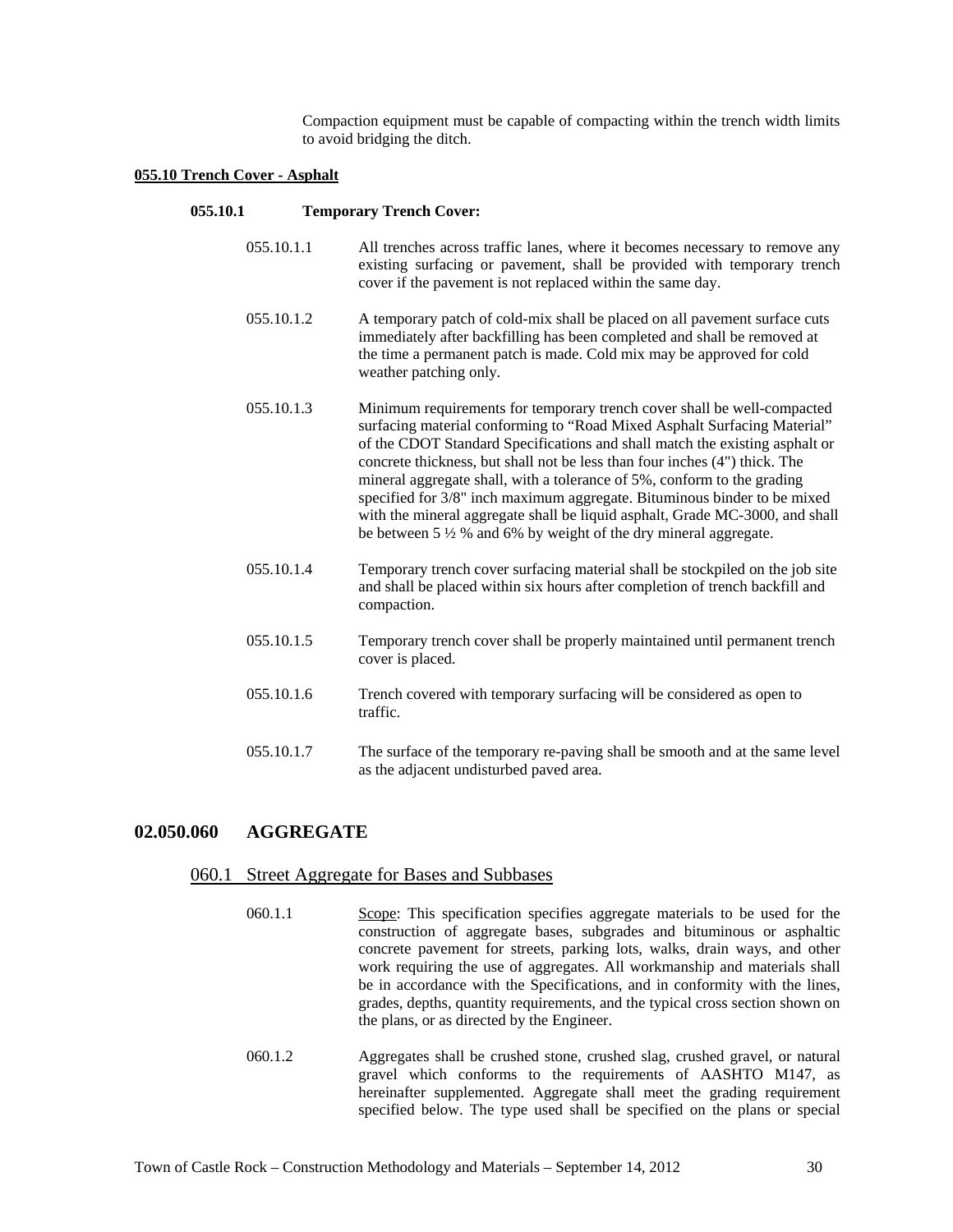|             | Type 1                                                                              | Type 2   | 1710 U.O.O.OOO.I<br>Type 2A | Type $3$                                       | Type 4       |  |
|-------------|-------------------------------------------------------------------------------------|----------|-----------------------------|------------------------------------------------|--------------|--|
|             | (Coarse-Graded)                                                                     | (Normal) | (Normal)                    | (Non-Permeable)                                | (Structural) |  |
| Use         | Subbase                                                                             | Base     | Base                        | As Specified                                   | As Specified |  |
| Sieve       |                                                                                     |          |                             | Percentage by Weight Passing Square Mesh Sieve |              |  |
| 6"          | 100                                                                                 |          |                             |                                                |              |  |
| 2"          | 95-100                                                                              |          |                             | 100                                            | 100          |  |
| $1 - 1/2"$  |                                                                                     |          | 100                         |                                                |              |  |
| I"          |                                                                                     | 100      | 90-100                      |                                                |              |  |
| '/<"        |                                                                                     |          | 60-90                       |                                                |              |  |
| 3/8"        | 40-85                                                                               | $S0-8S$  | 4S-7S                       |                                                |              |  |
| No.4        | 30-60                                                                               | 35-65    | 30-60                       | 75-100                                         | 30-100       |  |
| No. 10      |                                                                                     | 25-50    | 20-50                       |                                                |              |  |
| No.40       |                                                                                     | 15-30    | $10-30$                     | 60 max                                         | 60 max       |  |
| $No.200*$   | $3-15$                                                                              | $3-1S$   | $3-12$                      | 15-40                                          | $5-20$       |  |
| $LL$ (max.) | 35                                                                                  | 25       | 2S                          | 35                                             | 35           |  |
|             | *Percent passing No.200 determined by Wash Test (ASTM C117)                         |          |                             |                                                |              |  |
|             | Fraction passing No.200 shall not be greater than 2/3 of the fraction passing No.40 |          |                             |                                                |              |  |

### CLASSIFICATION TABLE FOR AGGREGATES TABLE 02.050.060.1

### 060.2 Street Aggregate For Bituminous or Asphaltic Concrete Pavements

060.2.1 New Aggregate: Only aggregate from Town pre-qualified sources shall be used. The mineral aggregate shall consist of hard, durable particles, or fragments of stone or crushed gravel having incorporated in it limestone dust, Portland cement, or other acceptable binder material, in such proportions that the whole will be a homogenous material after mixing at the asphalt plant. The mineral aggregate shall be clean and free from disintegrated stone, vegetable matter, clay lumps, or other deleterious substances. Aggregate shall conform to the following grading limits for the composite material. Aggregate may be conditionally accepted in stockpile at the plant site.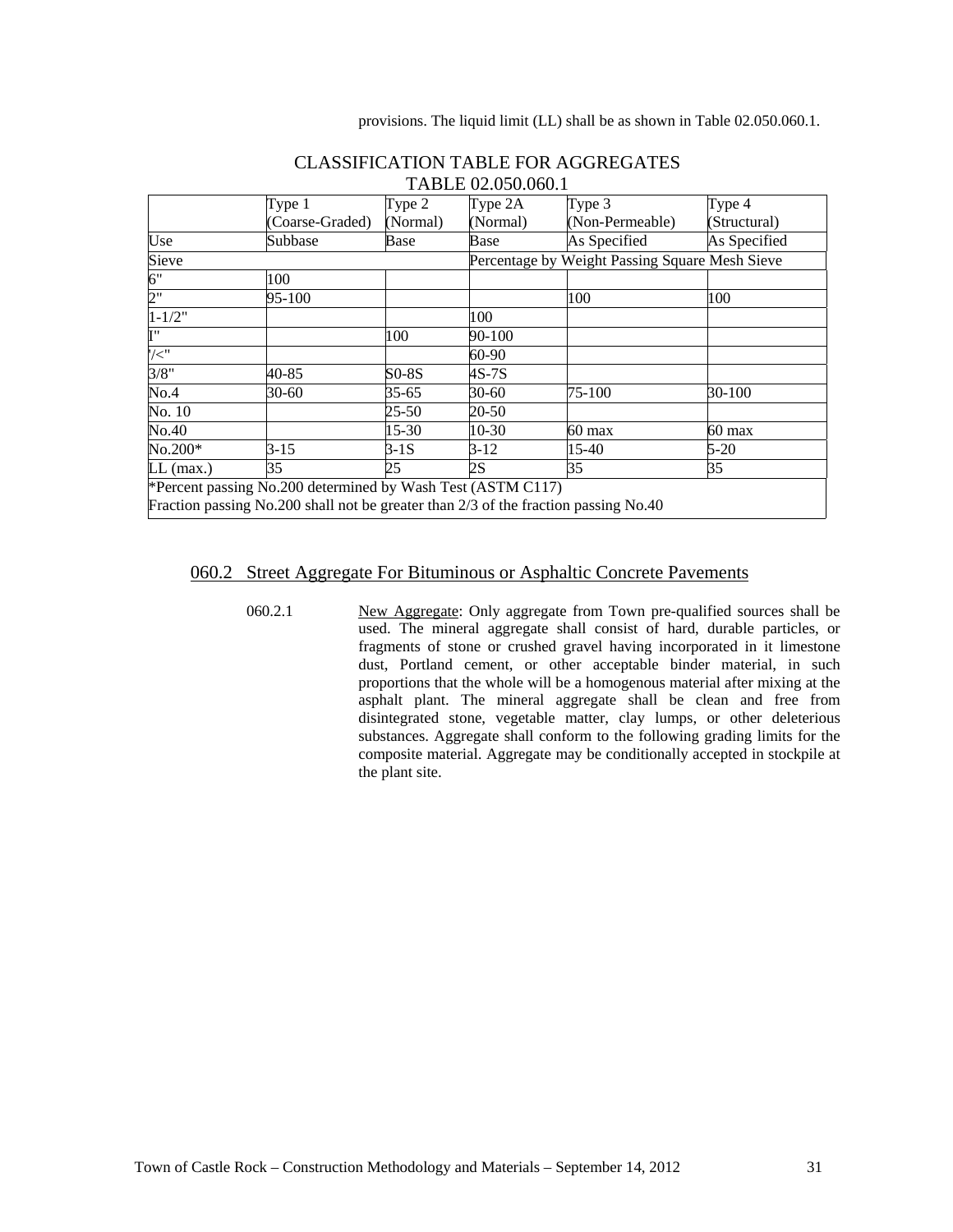| <b>SIEVE</b> | PERCENTAGE BY WEIGHT PASSING |             |                 |                |  |
|--------------|------------------------------|-------------|-----------------|----------------|--|
|              | Cover Aggregate              |             | Surface, Base   | Overlay        |  |
|              | For Seal Coat                |             |                 | $&$ . Leveling |  |
| Grading      | $1/2$ minus                  | $3/8$ minus | Е               | EX             |  |
| '4''         | 100                          |             | 100             |                |  |
| h۱           | 95-100                       | 100         | 70-95           | 100            |  |
| 3/8"         | 40-70                        | 90-100      | 60-88           | 74-95          |  |
| #4           | $0 - 10$                     | 15-30       | 38-72           | 45-78          |  |
| #8           | $0 - 3$                      | 0-8         | $25 - 58$       | 30-60          |  |
| #50          |                              | $0 - 5$     | $9 - 32$        | 12-30          |  |
| 4 200        | $0 - 2*$                     | $0 - 2*$    | $3 - 12$        | $3 - 12$       |  |
| Asphalt      |                              |             | $4 - 7%$        | 4-7%           |  |
| Content      |                              |             |                 |                |  |
| Depth        |                              |             | $1 - 1/2$ to 3" | $<1 - 1/2"$    |  |

### GRADING LIMITS FOR COMPOSITE MATERIAL TABLE 02.050.060.2

\* by Wash Test

- 060.2.2. Coarse Aggregate: The mineral aggregate retained on the No.4 and larger sieves shall meet the quality requirements of AASHTO M283 and shall consist of particles with not less than 50% having at least two fractured faces. When tested in accordance with AASHTO T96, the percentage of wear shall be not more than 45%.
- 060.2.3 Fine Aggregate: The material passing the No. 4 sieve shall conform to the requirement of AASHTO M29. The Developer will be required to furnish a screen or other suitable means to eliminate fines as necessary. If sufficient fine material of satisfactory quality is not naturally present in the mineral aggregate, it shall be added separately to each batch at the time of proportioning.

### 060.3 Street Aggregate (HBP)/Plant Hot Mix Recycled Asphalt Pavement

Scope: This section specifies aggregate materials to be used for Construction and pavement installation of streets, walks, drain ways, and other work, using plant hot mix recycled asphalt. All materials shall be in accordance with the requirements of these specifications and in conformity with the lines, grades, depths, quantity requirements, and the typical cross-section shown on the plans or as directed by the Engineer.

- 060.3.1 Virgin Aggregate: Virgin aggregate shall be as specified in 060.2.1
- 060.3.2 Coarse Aggregate: Coarse aggregate shall be as noted in 060.2.2.
- 060.3.3 Fine Aggregate: Fine aggregate shall be as noted in 060.2.3.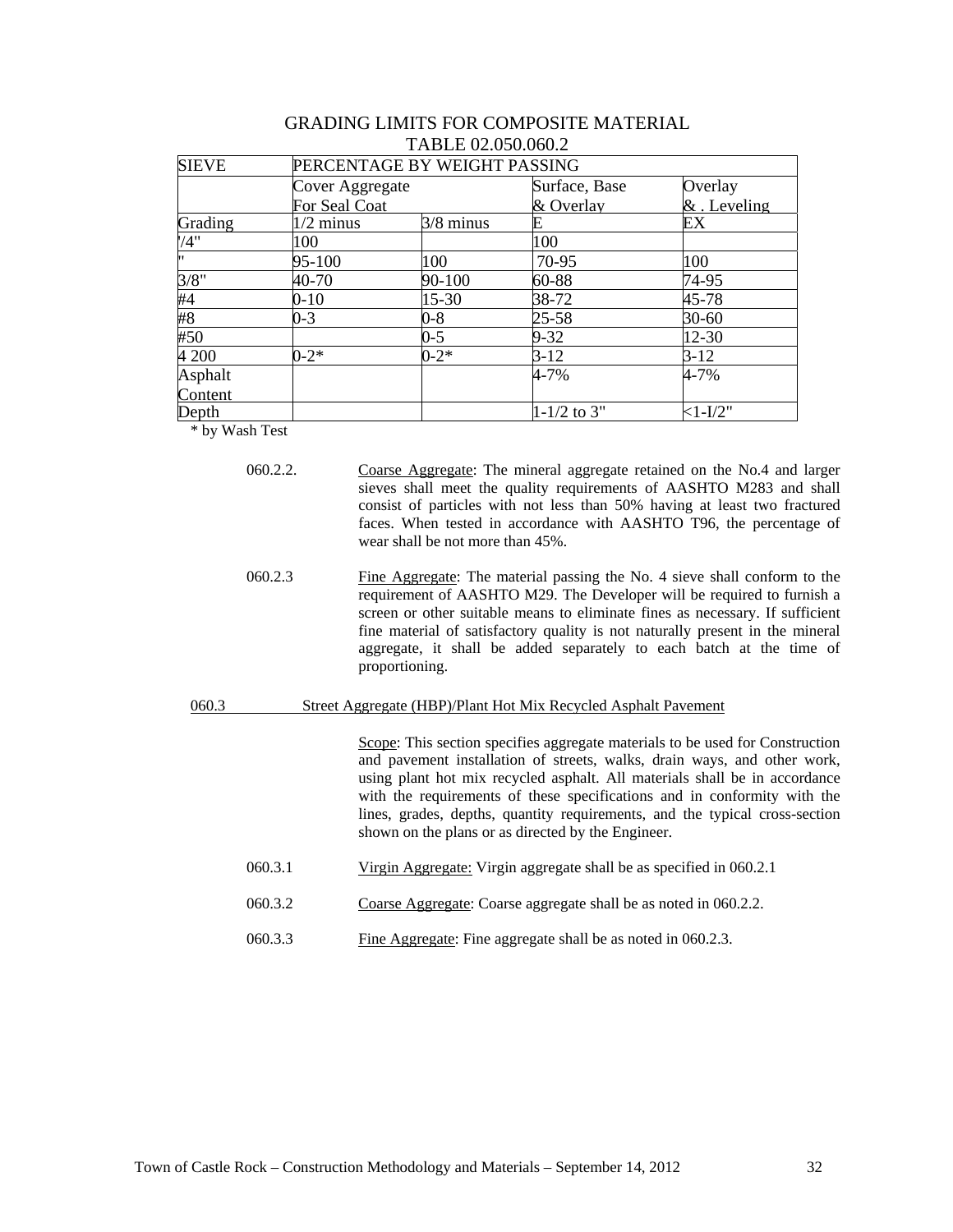| Sieve                  | Percentage by Weight Passing |
|------------------------|------------------------------|
|                        |                              |
|                        | Base                         |
| Grading                | C                            |
| $3/4$ <sup>22</sup>    | 100                          |
| $\frac{1}{2}$ "        |                              |
| 3/8"                   | 60-88                        |
| $\frac{1}{4}$ "        |                              |
| #4                     | 38-72                        |
| #8                     | 25-58                        |
| #50                    | $9 - 32$                     |
| #200                   | $3-12$                       |
| <b>Asphalt Content</b> | $4 - 7%$                     |
| Depth                  | $1 - 1/2$ to 3               |

# FINAL GRADING LIMITS FOR COMPOSITE AGGREGATE TABLE 02.050.060.3

Note: Recycled mix shall not be allowed on surface course or overlay.

| <b>Specification Designation</b>        | <b>Test Method</b> | Requirement |
|-----------------------------------------|--------------------|-------------|
| Viscosity $@140"F$                      | ASTM D2170         | 200-800     |
| Specific Gravity                        | ASTM D 70          | Report      |
| Flash Point c.o.c., <sup>o</sup> F min. | ASTM D 92          | 400         |
| Oven Weight Change,                     | ASTM 17S4          | 4           |
| 5 hrs, @ 325°F,                         |                    |             |
| *Viscosity ratio, % max.                | ASTM D2170         | 3           |
| Saturates, % max.                       | <b>ASTM 04124</b>  | 30          |

# Viscosity ratio = Viscosity after oven wt. Change test. measured  $@ 140^\circ F$ Original Viscosity a 140°F

- 060.3.8 Filler: Filler shall be as specified in Section 24.03.5.
- 060.3.9 Hydrated Lime: Hydrated lime shall be as specified in Section 24.03.6.

# 060.4 Aggregate for Concrete General

060.4.1 Fine Aggregate:

- a) Composition: Fine aggregate shall be natural sand composed of clean, hard, durable, uncoated grains, preferably of siliceous materials.
- b) Deleterious Substances: The maximum percentage of deleterious substances shall not exceed the following values:

Material finer than 200 mesh sieve 3% by weight

Shale 1% by weight

Coal and lignite 0.25% by weight Clay lumps 1% by weight

Other deleterious substances 2% by weight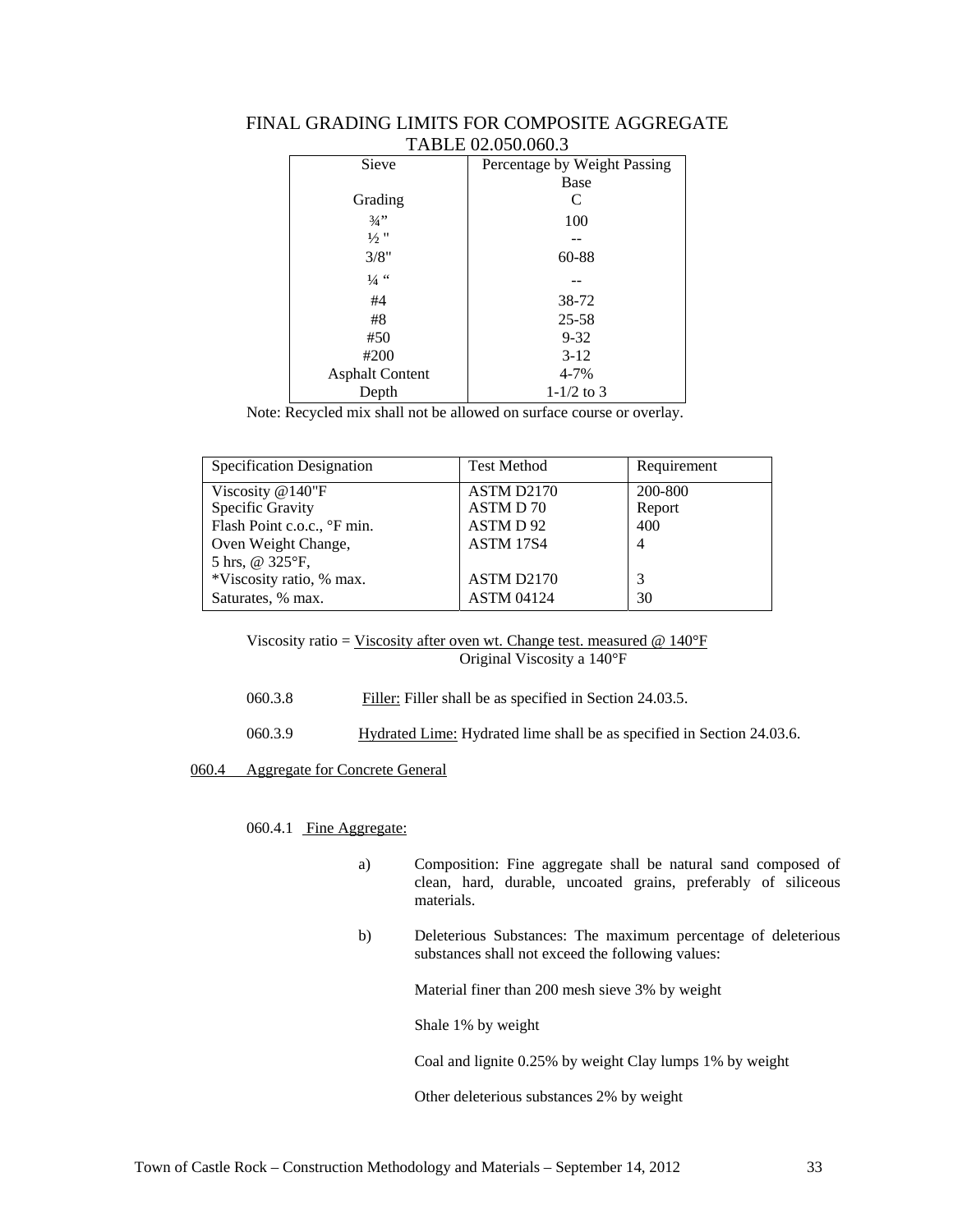The sum of the percentages of the above deleterious substances shall not exceed 5% by weight.

All fine aggregate shall be free from injurious amounts of alkali and organic impurities.

c) Grading: Fine aggregate shall be well-graded and conform to the following:

# TABLE 02.050.060.4.1 FINE AGGREGATES FOR PORTLAND CEMENT CONCRETE

| <b>SIEVE SIZE OR TEST PROCEDURE</b>    | PERCENT PASSING OR TEST<br><b>REQUIREMENT</b> |
|----------------------------------------|-----------------------------------------------|
| 3/8"                                   | 100                                           |
| #4                                     | $95-100$                                      |
| #16                                    | 45-80                                         |
| #SO                                    | $10-30$                                       |
| #100                                   | $2 - 10$                                      |
| #200                                   | 3, Max.                                       |
| Friable Particles, <sup>o</sup> %      | 1.0, Max.                                     |
| Coal & Lignite, %                      | 1.0, Max.                                     |
| Deleterious Material (AASHTO T-1 1), % | 3, Max.                                       |
| Sand Equivalent (AASHTO T 176), %      | 80, Min.                                      |
| <b>Fineness Modulus</b>                | 2.50-3.50                                     |
| Sodium Sulfate Soundness, %            | 20.0, Max.                                    |

- a. Water shall meet the requirements of Colorado Department of Transportation Section 712.01.
- b. Air entraining and chemical admixtures shall meet the requirements of Colorado Department of Transportation Sections 711.02 and 711.03. No additive manufactured with the purposeful addition of chloride shall be permitted.
- c. Other Requirements: The fine aggregate shall conform to AADHTO M6.

# 060.4.2 Coarse Aggregate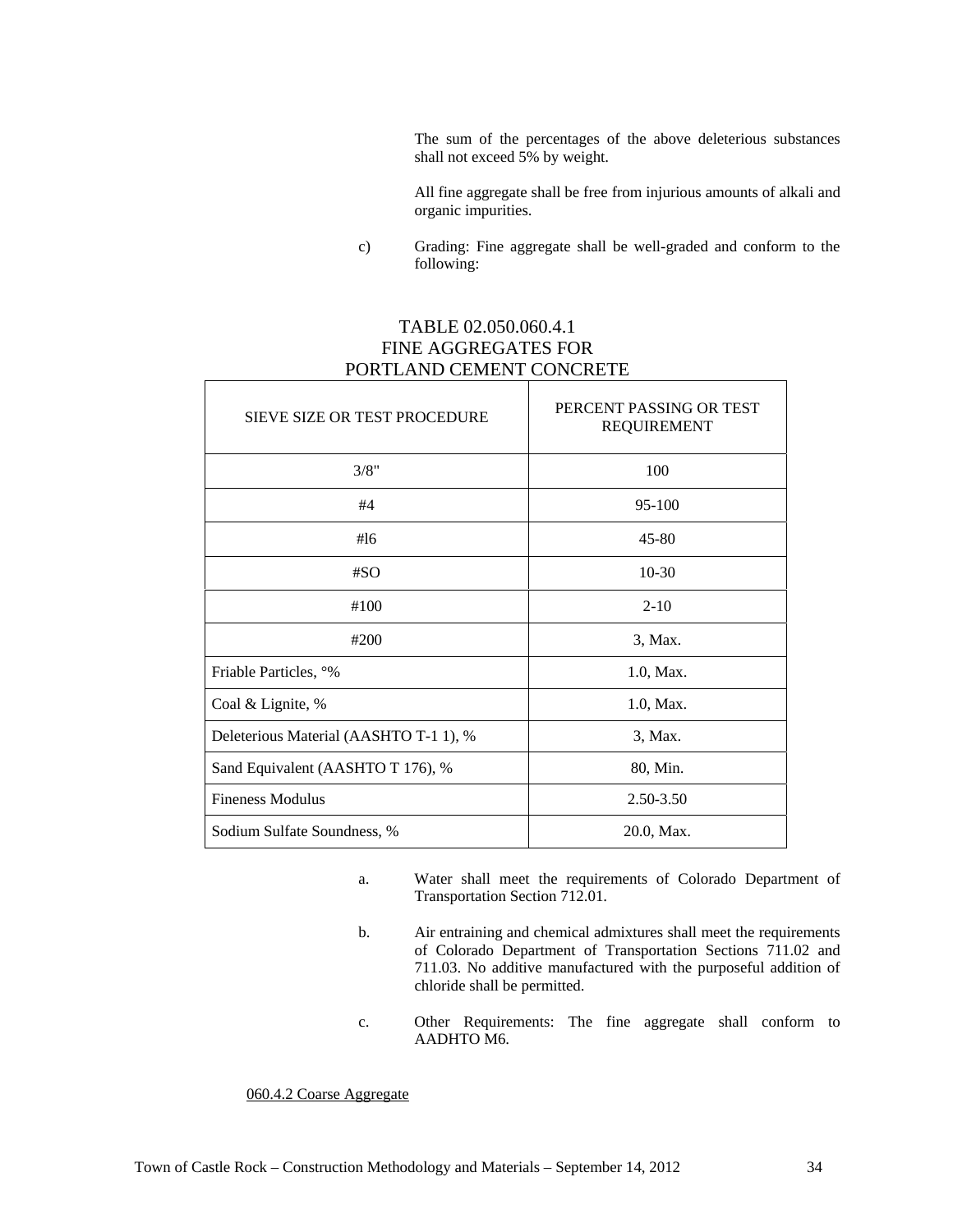- a) Composition: Coarse aggregate shall consist of crushed limestone, trap rock, granite, washed -ravel, or other approved inert -materials having clean, hard, strong, durable pieces, free from adherent coating B and conforming to the requirements or these specifications.
- b) Deleterious Substances: The maximum percentage of deleterious substances shall not exceed the following values:

# TABLE .02.050.060.4.2 COARSE AGGREGATES FOR PORTLAND CEMENT CONCRETE

| <b>SIEVE SIZE OR TEST PROCEDURE</b> | PERCENT PASSING OR TEST<br><b>REQUIREMENT</b> |
|-------------------------------------|-----------------------------------------------|
| 2"                                  | 100                                           |
| 11/2"                               | 95-100                                        |
| 3/4"                                | $35 - 70$                                     |
| 3/8"                                | $10-30$                                       |
| #4                                  | $0-5$                                         |
| #200                                | 1.0, Max. $(1.5\%$ if crusher fines)          |
| % Wear                              | 45, Max.                                      |
| Clay Lumps & Friable Particles, %   | 2.0, Max.                                     |
| Coal & Lignite, %                   | 0.5, Max.                                     |
| Sodium Sulfate Soundness, %         | 12, Max.                                      |

#### 060.4.3 Aggregate Base Course Material

This material shall consist of hard, durable particles or fragments of stone or gravel, crushed to required sizes, containing an appropriate quantity of sand or other finelydivided mineral matter which conform to the requirements of AASHTO M 147, and to Section 703.03, CDOT Standard Specifications. In addition, the material must have a R-value of 78 or greater, or a CBR of 80+, and must be moisture stable. Moisture stability is deter-mined by R-value testing which shows a drop of 1 2 points or less in R-value between exudation pressures of 300 psi, and 100 psi.

Only aggregate from the Town Engineering Division approved sources shall be used, unless otherwise approved in writing by the Engineering Division approval of sources will be at the discretion of the Engineering Division and submissions will, at a minimum, consist of supplying documented gradation, Atterberg limits, and CBR/Rvalue testing on an annual basis. See Section 4.4.2.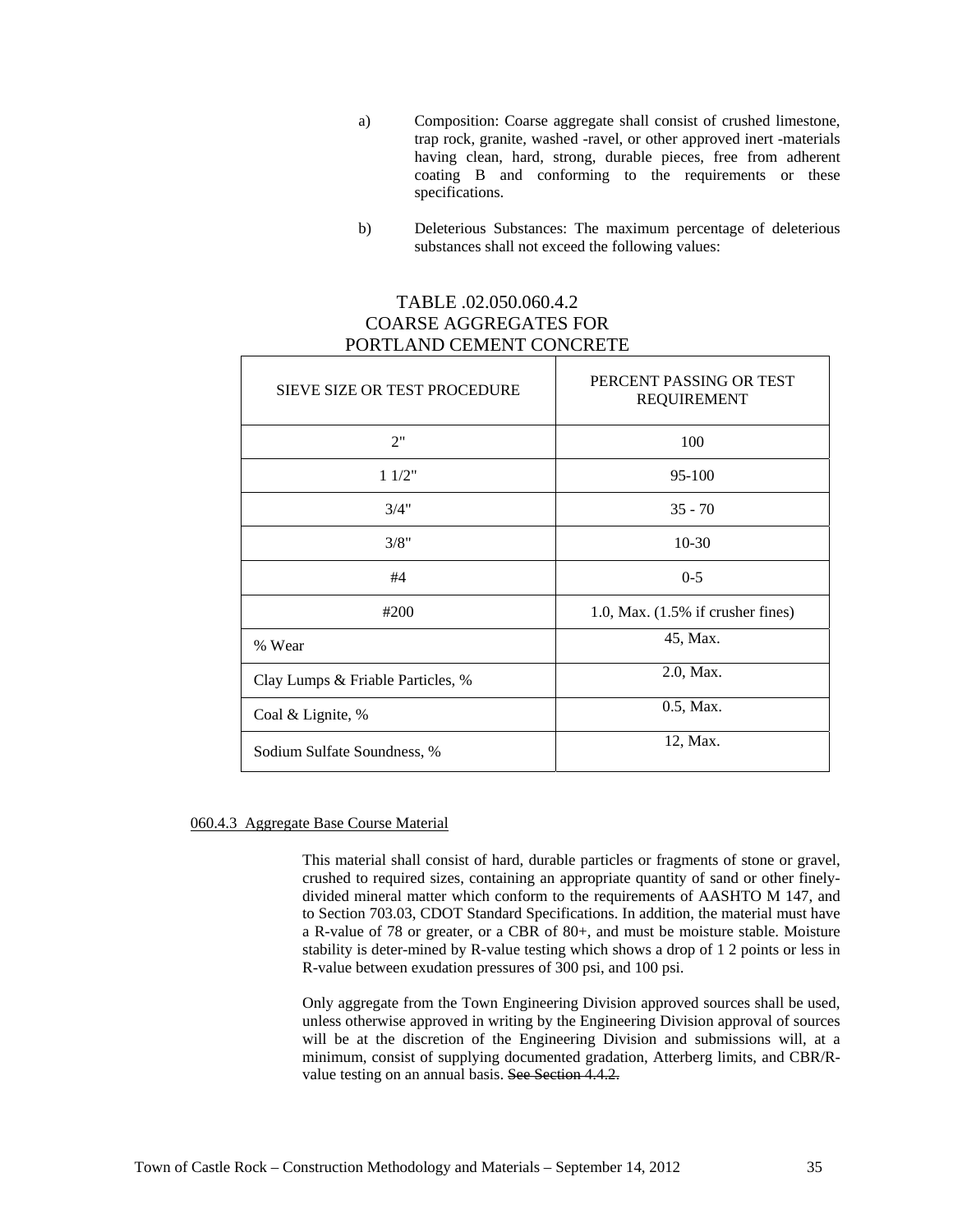Only one (1) type of crushed aggregate base course is acceptable in Town. The gradation specifications for this type of base course is listed below:

#### 060.5 Rip-rap

060.5.1 Rip-rap:

Rock used for rip-rap shall be hard, durable, angular in shape, and free from cracks, overburden, shale and organic matter. Thin, slab-type stones, rounded stones, and flaking rock shall not be used. Removed concrete may not be used for rip-rap without specific written approval from the Inspector.

Rock used for rip-rap shall meet the requirements listed in Table A when tested in accordance with the specified procedures. The contractor shall furnish the Inspector with a certified test report showing that the rock meets these requirements. Service records of the proposed material may also be considered by the Inspector in determining the acceptability of the rock.

Classifications and gradations for rip-rap are shown in Table B. The maximum stone size shall not be larger than the thickness of a rip-rap layer. Neither breadth nor thickness of a single stone shall be less than 1/3 its length. Rock used for grouted riprap shall meet the requirements for ordinary rip-rap except for the smallest fraction shown in Table C, which should be eliminated from the gradation.

|                                                                               | <b>Test Designation</b> | Requirements                                          |
|-------------------------------------------------------------------------------|-------------------------|-------------------------------------------------------|
| Specific Gravity (bulk saturated<br>surface dry)                              | AASHTO T 85             | 2.50                                                  |
| Abrasion (Abrasion Grading A)                                                 | AAHSTO T 96             | Less than 40% loss of weight after<br>500 revolutions |
| Freezing & Thawing () edge rock<br>type test sample<br>Tested by Procedure A) | AASHTO T 103            | Less than 10% loss after 12 cycles                    |

Table 02.050.060.5A Rip-rap Durability Requirements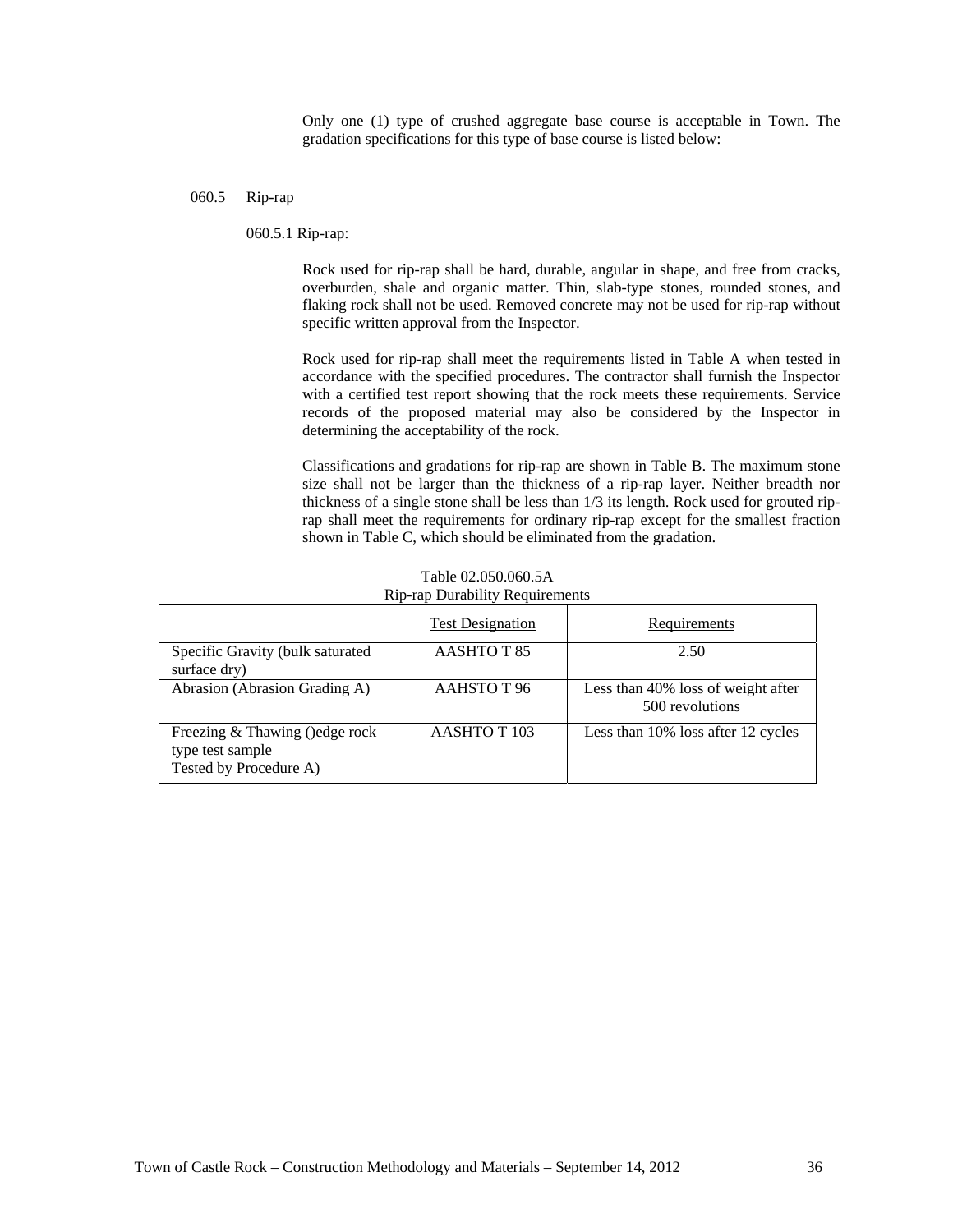| Rip-rap     | % of Total Weight                                  | $     -$<br>D 50 1          |          |
|-------------|----------------------------------------------------|-----------------------------|----------|
| Designation | Smaller than the<br>Given Size                     | Stone Size<br>(in pounds)   | (inches) |
| Class 6     | 70-100<br>50-70<br>$35 - 50$                       | 85<br>68<br>10              | 6        |
| Class 12    | $2-10$<br>70-100<br>50-70<br>$35 - 50$<br>$2 - 10$ | <1<br>410<br>275<br>85<br>3 | 12       |
| Class 18    | 100<br>50-70<br>$35 - 50$<br>$2-10$                | 1,275<br>655<br>275<br>10   | 18       |
| Class 24    | 100<br>50-70<br>$35 - 50$<br>$2-10$                | 3,500<br>1,700<br>655<br>35 | 24       |

Table 02.050.060.5B Classification and Gradation of Ordinary Rip-rap

(1) D 50 = Mean particle size. At least D0% o mass s a e stones equal to or larger than this dimension. (2) Bury on 4 to 1 side slopes or grout rock if slopes are steeper.

# 060.5.2 Rip-rap Filter Material

Filter material shall be hard, durable particles or fragments of crushed stone or natural gravel and shall meet the durability requirements listed in Table A. The required gradations for filter materials are listed in Table C. Type I has a gradation identical to Colorado Division of Highways Class A filter material (Section 703.03), except that it permits a slightly larger maximum rock fraction.

| Sieve size    |               | °/, by Weight Passing Square Mesh<br><b>Sieves</b> |
|---------------|---------------|----------------------------------------------------|
|               | <b>TYPE I</b> | <b>TYPE II</b>                                     |
| 3"            |               | 90-100                                             |
| $1 - 1/2"$    |               |                                                    |
| $\frac{3}{4}$ |               | 20-90                                              |
| 3/8"          | 100           | -                                                  |
| #4            | 95-100        | $0 - 20$                                           |
| #16           | $45 - 80$     |                                                    |
| #50           | $10-30$       | -                                                  |
| #100          | $2-10$        | -                                                  |
| #200          | $0 - 2$       | $-3$                                               |

| Table 02.050.060.5C                  |
|--------------------------------------|
| <b>Gradation for Filter Material</b> |

060.5.3 Gabions and Slope Mattresses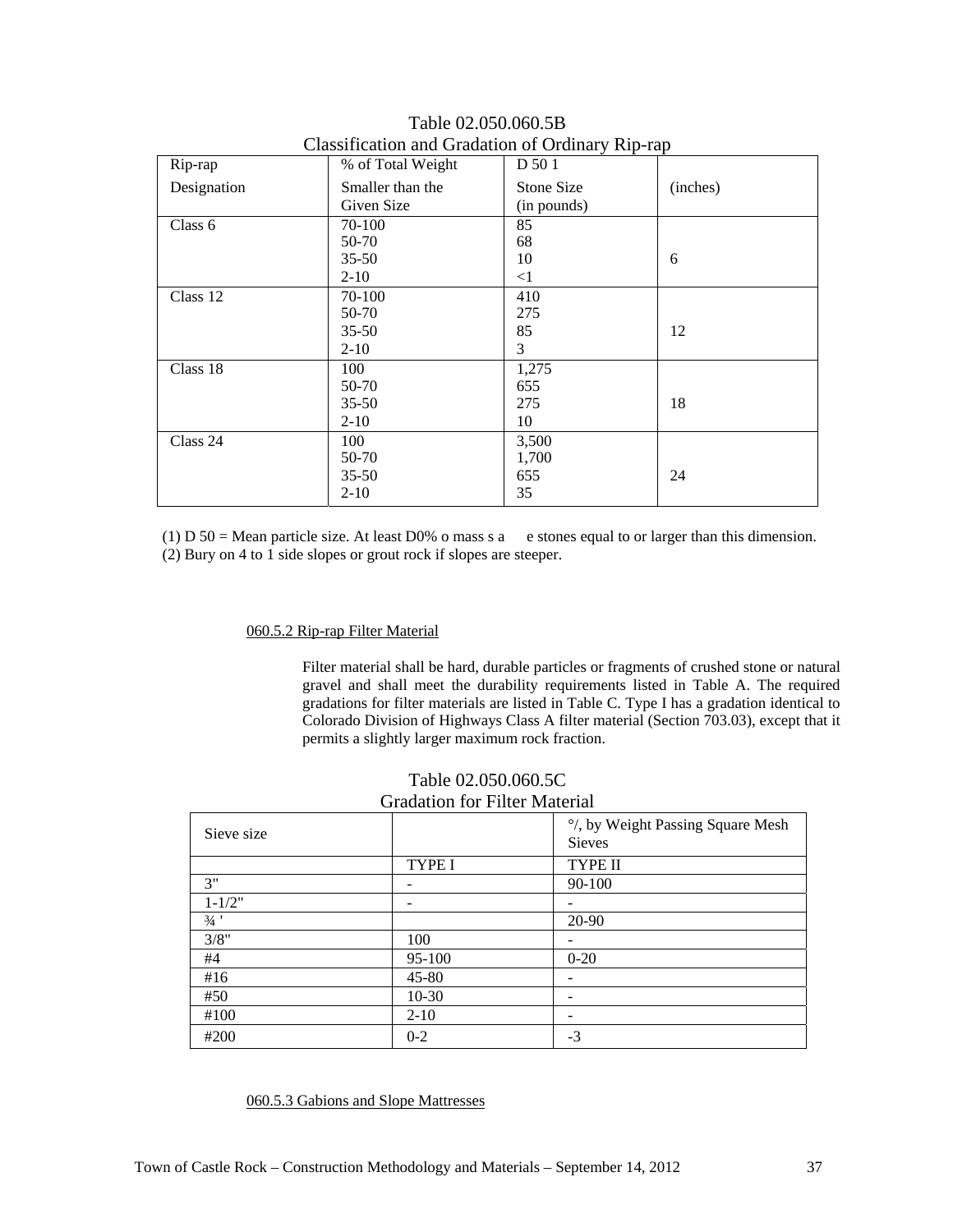Rip-rap for gabions and slope mattresses shall meet the durability requirements listed in Table A. The size of the rip-rap shall be 4" to 8" for gabions (cage thickness 12" or greater) and 2" to 4" for slope mattresses. Cages and mattresses furnished by a manufacturer shall be of uniform size.

Wire used in the manufacture and assembly of the mesh shall equal or exceed Federal Specification QQ-W-461G, Wire, Steel, Carbon (Round, Bare and Coated) including the following specific requirements; Finish 5, Class 3 weight of zinc coating.

All wire used, including tie and connecting wire, shall be certified by mill test report(s) Showing compliance with the specification requirements listed in the Colorado Division of Highways Standard Specifications for-Road and Bridge Construction (Section 712.09). Tie and connecting wire shall be supplied for securely fastening all edges of the gabions and diaphragms. Gabions shall be provided with 4 cross connecting wires in each cell 1/2 unit high and 8 in each cell one unit high. Gabions shall also have inner tie wires connecting the front face to the rear at approximate spacing of 12" in both vertical and horizontal dimensions. Tie wire shall meet the same specifications for wire used in the mesh except that tie wire for gabion cages shall not be more than 2 gages lighter.

Wire mesh for gabions (cage thickness 12" and greater) shall be 100 gage (U.S.) soft temper. Wire mesh for slope mattress (cage thickness up to 10") shall be 14 gage (U.S.) soft temper. Wire mesh shall be woven, non-raveling, and have elasticity. The field connections between adjacent wire baskets shall he made as recommended by the manufacturer and shall develop a connection strong enough that the failure under test shall occur in the mesh rather than in the lacing .

Soil anchor stakes shall be steel and may be:

- 1. Crane rails of a convenient size (mm. 40 lbs. per yd.)
- 2. 2" size steel pipe conforming to ASTM A 120 either black or galvanized
- 3. 3" x;" x 3/8" structural steel angles conforming to ASTM A 36 or better
- 4. Used rails, pipe or angles may be used provided the material is not rusted or damaged to such an extent that the strength of the stakes is affected.

### 060.5.4 Plastic Filter Cloth

Plastic filter cloth shall be a woven fabric consisting of polymeric filaments or yams formed into a stable network such that the filaments or yams retain their relative positions to each other. Plastic filter cloth shall also meet the physical requirements shown in Table D. Securing pins shall consist of galvanized wire or other approved material. Wire pins shall be made of wire 0.091" or larger in diameter and "U" shaped having legs 6" long and a 1" crown.

The contractor shall furnish the Inspector a certified test report from the manufacturer showing compliance with the specifications listed in Table D. Plastic filter cloth shall be 100% insect, rodent, mildew, and rot resistant for all applications.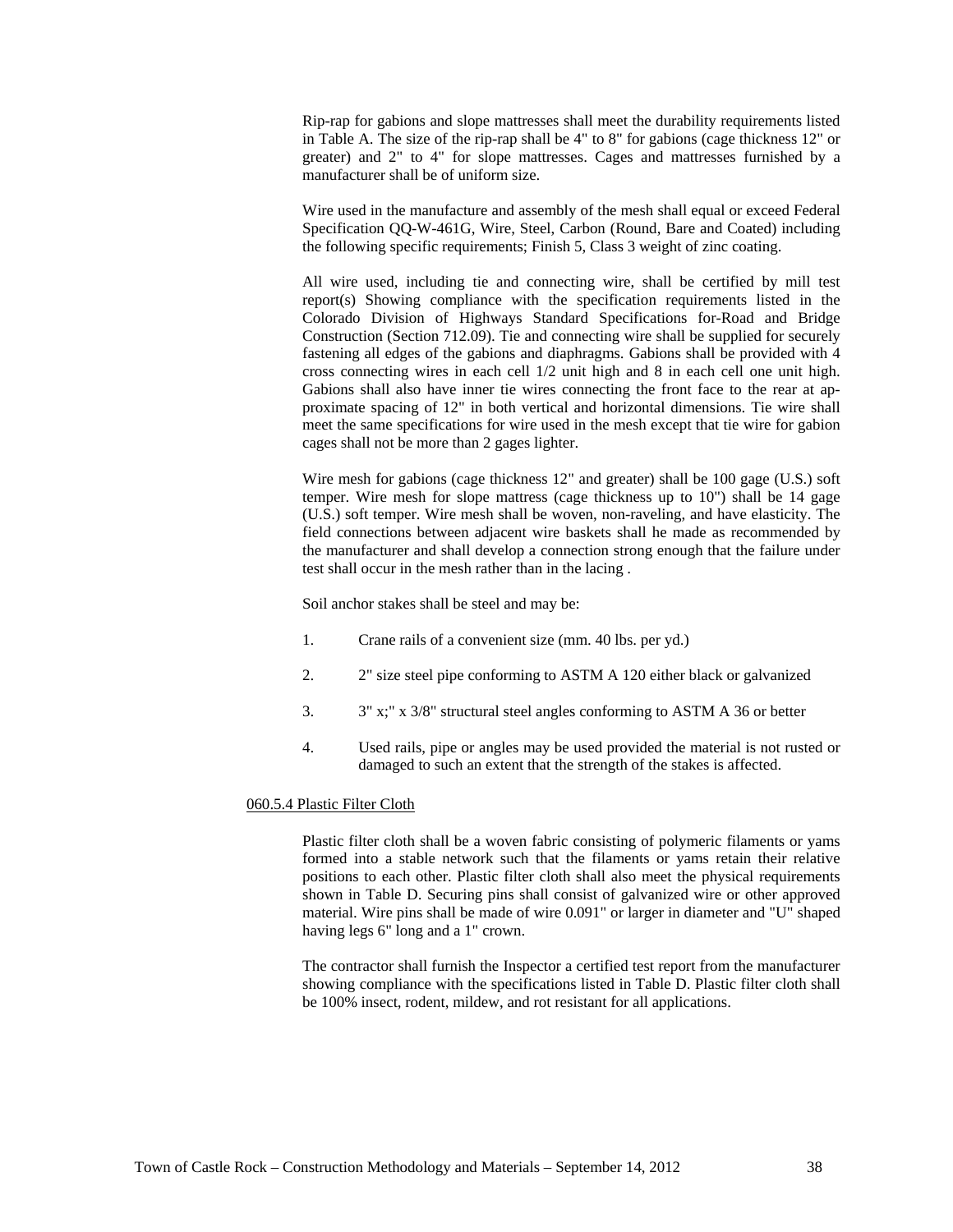| 1 iastie 1 mei Cioni                          |                    |                                        |  |  |
|-----------------------------------------------|--------------------|----------------------------------------|--|--|
| <b>Fabric Property</b>                        | <b>Test Method</b> | Requirement<br>(Minimum Roll Averages) |  |  |
| 1. Grab Tensile Strength *                    | ASTM D 1682        | 150 lbs.                               |  |  |
| 2. Grab Tensile Elongation*                   | <b>ASTM D 1682</b> | 50% at Failure                         |  |  |
| 3. Mullen Burst Strength                      | <b>A5TM D 3786</b> | $300$ psi                              |  |  |
| 4. Trapezoidal Tear Strength*                 | ASTM D 1117        | $60$ lbs                               |  |  |
| 5. Puncture Strength                          | ASTM D751          | 80 lbs.                                |  |  |
| 6. Equivalent Opening Size<br>U.S. Std. Sieve | CW 002215          | $50 - 100$                             |  |  |
| 7. Vertical Water Flow (5"<br>Constant Head)' |                    | 150 gal/min/ft2                        |  |  |

# Table 02.050.060.5D Plastic Filter Cloth

\*Weakest Principle Direction

060.5.5 Impervious Plastic Lining

Impervious plastic lining shall consist of virgin polyvinyl chloride (PVC) resins, plasticizers, stabilizers, and such materials that, when compounded will meet the physical requirements specified in Table E. The Contractor shall furnish the Inspector a certified test report from the manufacturer showing compliance with the specifications in Table E.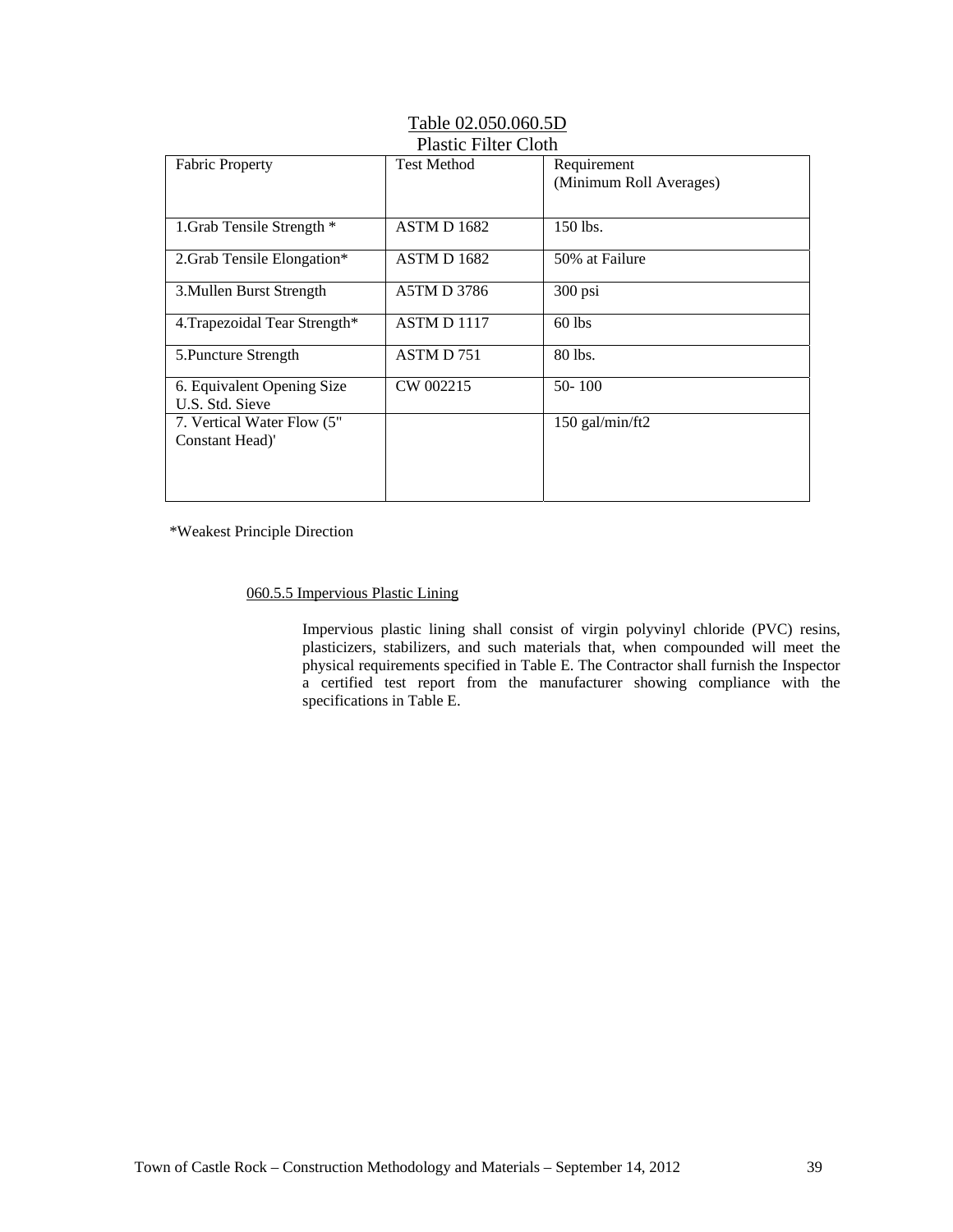# Table 02.050.060.5E Impervious Plastic Lining

|                              | <b>Thickness</b> |       |                  |                                 |
|------------------------------|------------------|-------|------------------|---------------------------------|
| Property                     | $10 \text{ mil}$ | 20mi1 | $30 \text{ mil}$ | Test method                     |
|                              |                  |       |                  |                                 |
| Thickness                    | $+7\%$           | $+5%$ | $+5%$            | ASTMD 1593                      |
| Tensile Strength,            | 20               | 50    | 70               | ASTM D 882,                     |
| $\frac{1}{s}$ lbs./in. width |                  |       |                  | Method B                        |
| <b>Modulus</b><br>at         | 9                | 20    | 30               | ASTM D 882.                     |
| 100%                         |                  |       |                  | Method B                        |
| Elongation,                  | 250              | 300   | 325              | ASTM D 882,                     |
| lbs/in                       |                  |       |                  | Method B                        |
| <b>Ultimate</b>              |                  |       |                  |                                 |
| Elongation, %                |                  |       |                  |                                 |
| Oven Aging (Wt.              | 0.7              | 0.5   | .04              | $2" \times 4"$                  |
| Loss, $%$ max)               |                  |       |                  | sample 16 hours in a forced air |
|                              |                  |       |                  | circulating oven at 212 deg. F. |

# Tear Resistant:

| Elemdorf, grams                                           | 500         | 4000  | 000 | <b>ASTM D 1922</b>             |
|-----------------------------------------------------------|-------------|-------|-----|--------------------------------|
| Low Temperature                                           | $\Omega$    | $-15$ | 20  | ASTM D 1790                    |
| Impa, Deg. F.                                             |             |       |     |                                |
| Water Extraction (%<br>Loss. 104 Deg.<br>F. for 24 Hours) | 1.0         | .3    | 15  | <b>ASTM D 1239</b>             |
| Volatility '% loss max.                                   | 1.5         | 1.0   | 75  | <b>ASTM D 1203</b><br>Method A |
| Pinholes (No. per 10 sq. yd. Max)                         | $\mathbf I$ |       |     |                                |
| ed Seam Strength (% of Tensile Strength)                  | 80          | 80    | 801 |                                |

# **060.6 CONSTRUCTION REQUIREMENTS**

# 060.6.1 Preparation of Slopes

Slopes on which riprap is to be placed shall be shaped to allow the full thickness of the specified riprap and filter material. The slopes shall not be steeper than the natural angle of repose of the slope as shown on the plans. Wherever possible, the excavation shall be undisturbed material, or where this is not possible, the underlying materials shall be compacted to 95% density as determined by ASTM D 698.

Areas in which fiber cloth or plastic linings are to be placed shall have a uniform slope, be reasonably smooth, free from mounds and wind-rows and free of debris or projections which could damage the material. The cloth or lining shall be closely laid (not stretched) and in such a manner to avoid rupture of the cloth or lining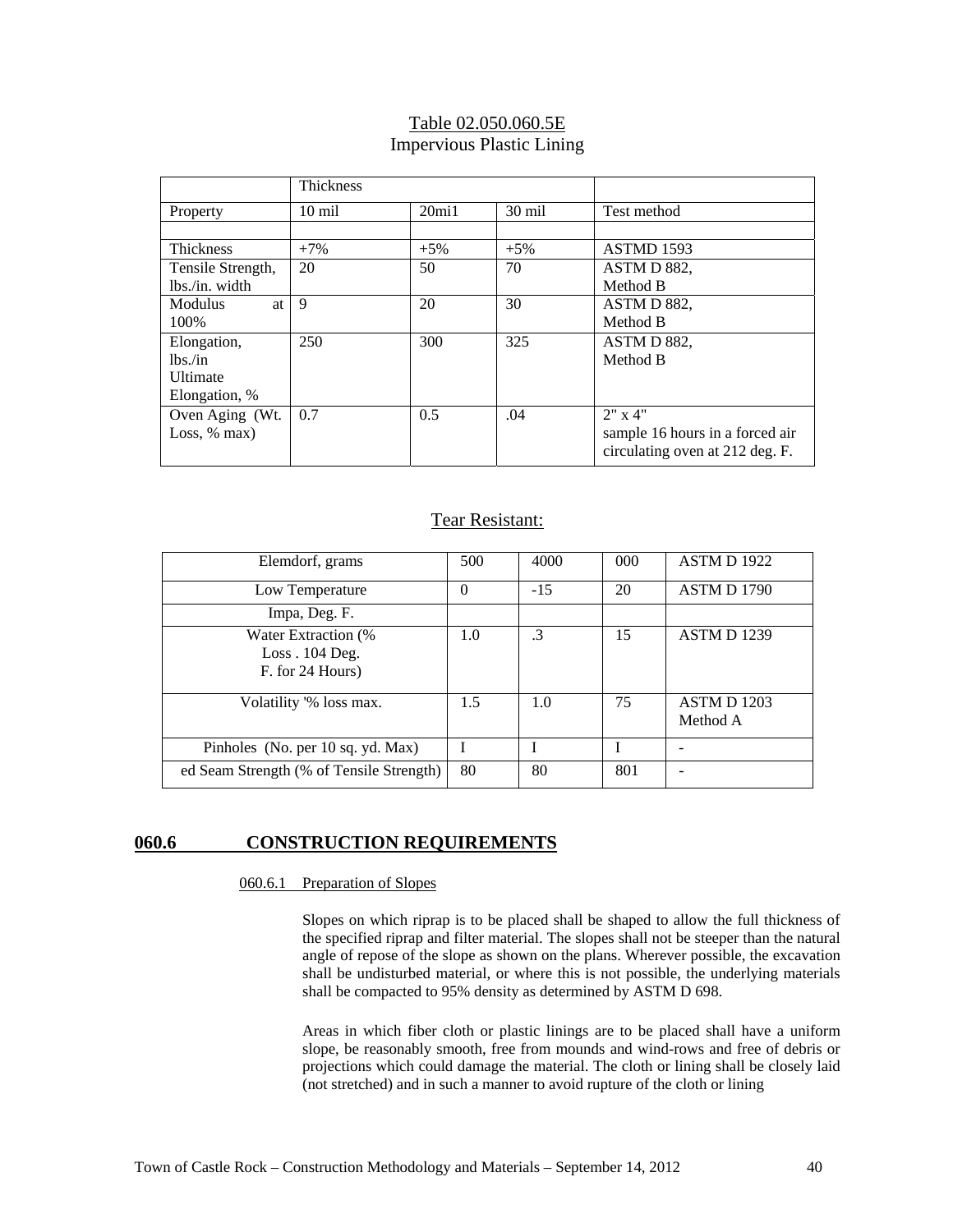#### Riprap

Riprap shall be placed in a manner, which will produce a well-graded mass of stone with a minimum amount of voids. Riprap may be placed by dumping directly from trucks provided the bedding is not damaged or by hand. Mechanically pushing riprap downhill or dropping it down the slope in a chute shall not be done. Riprap shall be placed to the required thickness and grade shown on the plans. The final surface shall be evenly stepped, conforming to the contour required.

A layer of filter material shall be placed on the slope immediately prior to placement of the riprap stone. The layer shall be shaped to provide the minimum thickness specified. The surface should generally fit the bottom surface of the riprap.

Riprap placed on plastic filter cloth or impervious plastic lining shall not be dropped through greater than 3'. Any filter cloth or lining damaged or displaced before or during placement of overlying layers shall be replaced or repaired to meet their material construction requirements in this section at the Contractor's expense.

#### 060.6 .2 Grouted Riprap

Clean stones shall be placed on the slopes and drenched or sprinkled with water until the stones are thoroughly moistened. The mixed grout shall then be applied while the stone is still moist. During application the grout shall be worked into the voids to completely fill them.

The grout should contain air entrainment, have a 28-day strength of at least 2,400 psi and should have a high slump (5 to 7").

Where depth specified for grouting is in excess of 12", such as in cut-off walls, the riprap stone shall be placed in 12" lifts, and each lift shall be grouted prior to placement of the next lift. The succeeding lifts shall be constructed and grouted before the grout in the previous lift has been set.

Grout shall be placed only when the weather is suitable (as described in Section 01.500.520) and shall be protected from freezing. The surface of `routed riprap shall be covered with moist earth or wet burlap for not less than 3 days after placing to properly cure. Weep holes shall be provided at least every 4 to 6' at the toe of the channel slopes and drops to reduce uplift forces on the channel lining.

#### 060.6.3 Gabions and Slope Mattresses

Wire enclosure segments shall be hand or machine formed to the dimensions shown on the plans. Enclosure segments shall be placed, laced, and filled to provide a uniform, dense, protective coat over the area specified.

Perimeter edges of gabions are to be securely salvaged or bound so that the joints formed by tying the salvages have approximately the same strength as the body of the mesh. Gabion units shall be tied together each to its neighbor along all contacting edges in order to form a continuous connecting structure.

Mattresses and flat gabions on channel side slopes should be tied to the banks by anchor stakes driven 4' into tight soil (clay) and 6' into loose soil (sand). The anchor stakes should be located at the inside corners of basket diaphragms along an upslope (highest) basket wall, so that the stakes are an integral part of the basket. The exact spacing of the stakes depends upon the configuration of the basket; however, the following is the suggested minimum spacing: 2.5:1 and steeper, and every 9' along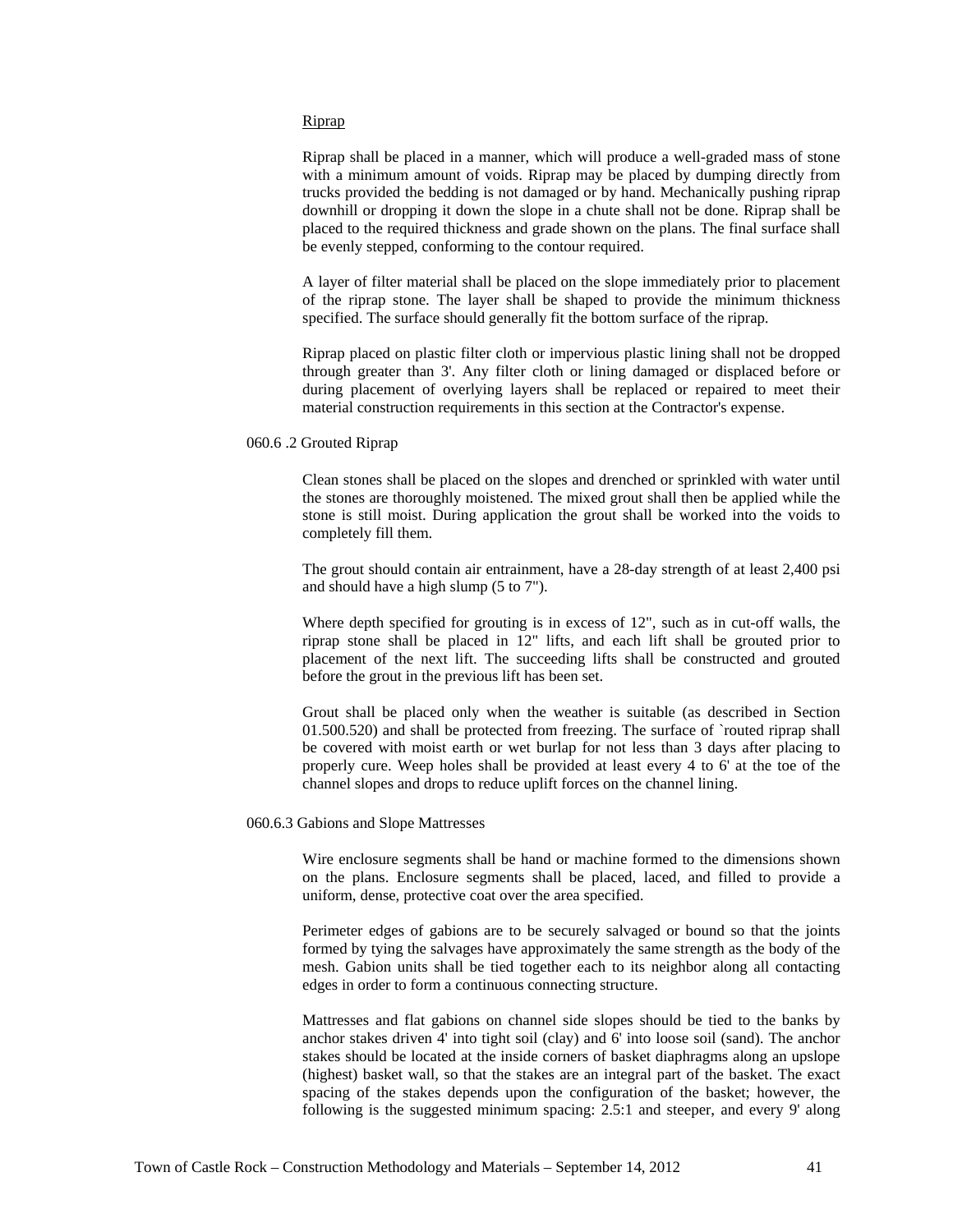and down the slope for slopes flatter than 2.5:1. Counterforts are optional with slope mattress linings. Slope mattress staking, however, is required, whether or not counterforts are used.

Channel linings should be tied to the channel banks with gabion counterforts at least every 12'. Counterforts should be keyed at least 12" into the existing banks with slope mattress linings and should be keyed at least 3' by turning the counterfort gabions end-wise when the lining is designed to serve as a retaining wall.

#### 060.6.4 Plastic Filter Cloth

Plastic filter cloth shall be loosely laid (not stretched) in such a manner to avoid rupture of the cloth. The cloth shall be anchored in place with 2 securing pins at 3' spacing along, but not closer than 2" to, edges and to the extent necessary to prevent displacement. Overlaps shall be at least 18". Laps shall be made with the uphill layer on top. Full rolls shall be used wherever possible to minimize the number of vertical laps.

#### 060.6.5 Impervious Plastic Lining

Impervious plastic lining shall be loosely laid (not stretched) in such a manner to avoid rupture of the lining. If, in the opinion of the Inspector, field lap joints are necessary, the joints shall be formed by lapping the edges of panels a minimum of 2". The contact surfaces of the panels shall be wiped clean to remove all dirt, dust or other foreign materials. Sufficient cold-applied vinyl bonding adhesive shall be applied to the contact surfaces in the joint area and the two surfaces pressed together immediately. Any necessary repairs to the plastic lining shall be done using the lining material itself and cold-applied vinyl to vinyl bonding adhesive. The bonding adhesive shall be applied to the contact surfaces of both the patch and lining to be repaired and the two surfaces pressed together immediately. Wrinkles in the joints shall be smoothed out.

# 02.050.065 **BITUMINOUS MATERIAL**

02.050.065 Bound Base Courses (bound bases that separate the flexible or rigid paving)

065.1 Aggregate Surfacing

Flexible Pavement:

#### Construction of bituminous or asphalt concrete pavements:

This section specifies materials and methods to be used for constructing bituminous or asphalt concrete pavements for streets, parking lots, walks, drainage ways, and other miscellaneous areas. This work shall consist of constructing one or more courses of plant mix hot bituminous base, pavement, overlay, or leveling course on a prepared foundation and to the finished dimensions shown on the plans, or as directed by the Engineer. The bituminous pavement shall be hot-mixed at a central plant using non-recycled material.

#### 065.2 Job Mix

a) Testing Laboratory: At least two weeks prior to paving, the Developer, at their expense, shall submit suitable samples of all materials proposed for use on the project to an independent materials testing laboratory. The Testing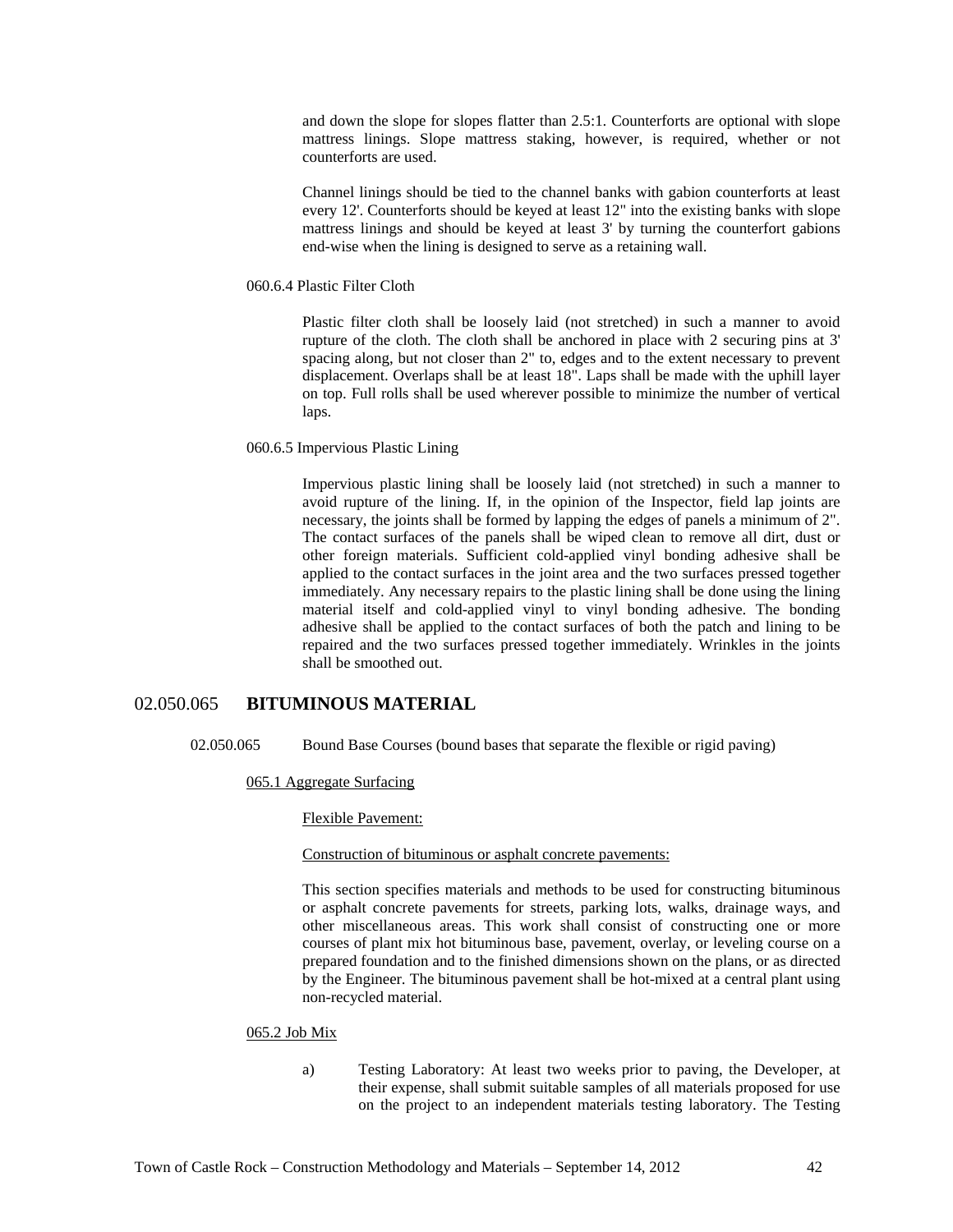Laboratory shall, at the Developer's expense, test all materials for compliance with these Specifications and establish a job mix formula for each mixture proposed for use on the project. The Testing Laboratory shall submit to the Engineer for approval two copies of a report containing legible copies of all test data, graphs, tables, and charts used to establish the job mix formula. The report shall bear the seal and signature of a Professional Engineer, licensed in Colorado, and competent in asphalt concrete mix design and construction. The Testing Laboratory shall report that the proposed materials and job mix meet or exceed this Specification.

b) Job Mix Requirements: The job mix formula shall be done in accordance with ASTM D 1559 (Marshall Method) using 50 blows on each end of the specimen. The job mix formula for each mixture shall establish a single percentage of aggregate passing each required sieve size, a single percentage of bituminous material to be added to the aggregate, and a single temperature at which the mixture is to be mixed.

The design mix for hot bituminous pavement shall conform to the following:

| TABLE 02.050.005.2          |                    |              |  |  |
|-----------------------------|--------------------|--------------|--|--|
|                             | <b>TEST METHOD</b> | <b>VALUE</b> |  |  |
| <b>PROPERTY</b>             |                    |              |  |  |
| Stability, Minimum (lb.)    | <b>ASTM D 1559</b> | 1800         |  |  |
|                             | (Marshall)         |              |  |  |
| Flow (hundredths of an      | <b>ASTM D 1559</b> | $8 - 16$     |  |  |
| inch)                       | (Marshall)         |              |  |  |
| Voids, Top Layer            | <b>ASTM D 1559</b> | $3-5$        |  |  |
|                             | (Marshall)         |              |  |  |
| Void, Layer Below Top       | <b>ASTM D 1559</b> | $4-6$        |  |  |
| $\%$                        | (Marshall)         |              |  |  |
| <b>Accelerated Moisture</b> | ASSHTO T283        | 70           |  |  |
| Susceptibility-Tensile      |                    |              |  |  |
| <b>Strength Retained</b>    |                    |              |  |  |
| (Lottman), Minimum          |                    |              |  |  |

 $TATL$  $D2.050.065.2$ 

The water resistance of the mixture shall be determined by ASTM Standard Methods of Test, D1074 and D1075, with 4-days immersion at 120"F. The volumetric swell and water absorption of the immersed specimens shall be measured and recorded. The average strength of the immersed specimens, when compared to the average strength of the air-cured specimens, shall be not less than 80%.

Samples of plant run material taken during construction activities and tested by these test methods, as may be directed by the Engineer, shall also meet these requirements.

#### 065.3 Compositions of Mixtures:

The bituminous plant mix shall be composed of a mixture of aggregate, filler if required, and bituminous material. Approved anti-stripping additive shall be used in the minimum amount of 0.5% by weight of the asphalt cement. The Lottman value shall be not less than 70.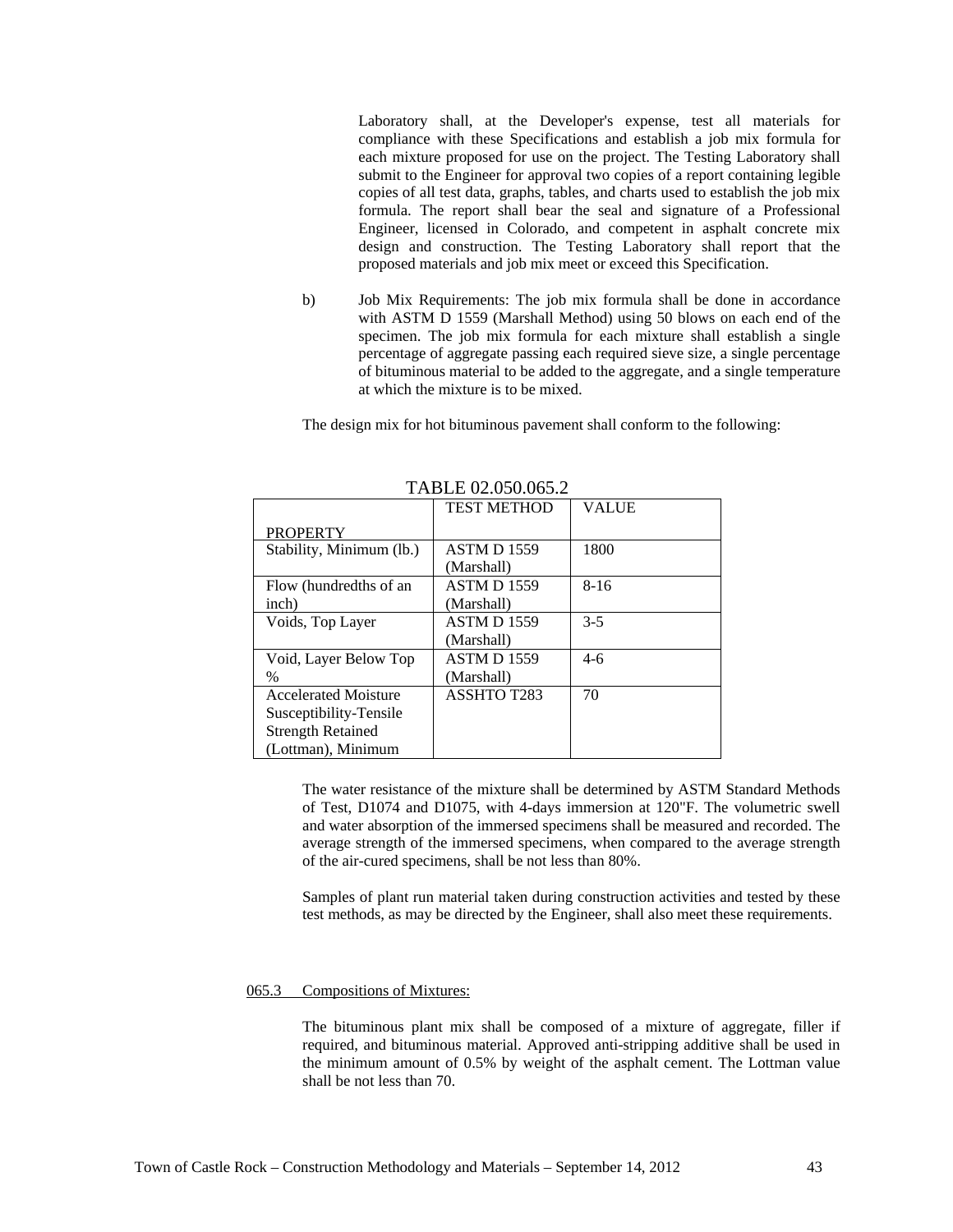The several aggregate fractions shall be sized, uniformly graded, and combined. A job mix formula shall be established for each mixture to be supplied for the project and shall remain in effect, unless modified in writing by the Engineer. After the job mix formula is established, all mixtures shall conform thereto within the following ranges of tolerances:

> Passing 4.75 mm (No. 4) and larger sieves, exclusive of maximum specified size.  $\pm 8$  percentage points

Passing 2.36 mm to 0. 150 mm (No. 8 to No. 100 ) sieves inclusive.  $\pm$  6 percentage points

Passing 0.075 mm (No. 200)  $\pm$  3 percentage points

Bitumen  $\pm$  0.4 percentage points Temperature of mixture  $\pm$ -20°F

Should a change in sources of materials be made, a new job mix formula shall be established before the new material is used. When unsatisfactory results or other conditions make it necessary, the Engineer may require the Developer to establish a new job mix formula.

The plant-mixed material will be accepted at or behind the lay-down machine. Paving work shall not begin until a job mix has been reviewed by the Engineer. The Engineer shall have 5 working days to review the job mix formula.

New Aggregate: Only aggregate from Town pre-qualified sources shall be used. The mineral aggregate shall consist of hard, durable particles, or fragments of stone or crushed gravel having incorporated in it limestone dust, Portland cement, or other acceptable binder material, in such proportions that the whole will be a homogenous material after mixing at the asphalt plant. The mineral aggregate shall be clean and free from disintegrated stone, vegetable matter, clay lumps, or other deleterious substances. Aggregate shall conform to the following grading limits for the composite material. Aggregate may be conditionally accepted in stockpile at the plant site.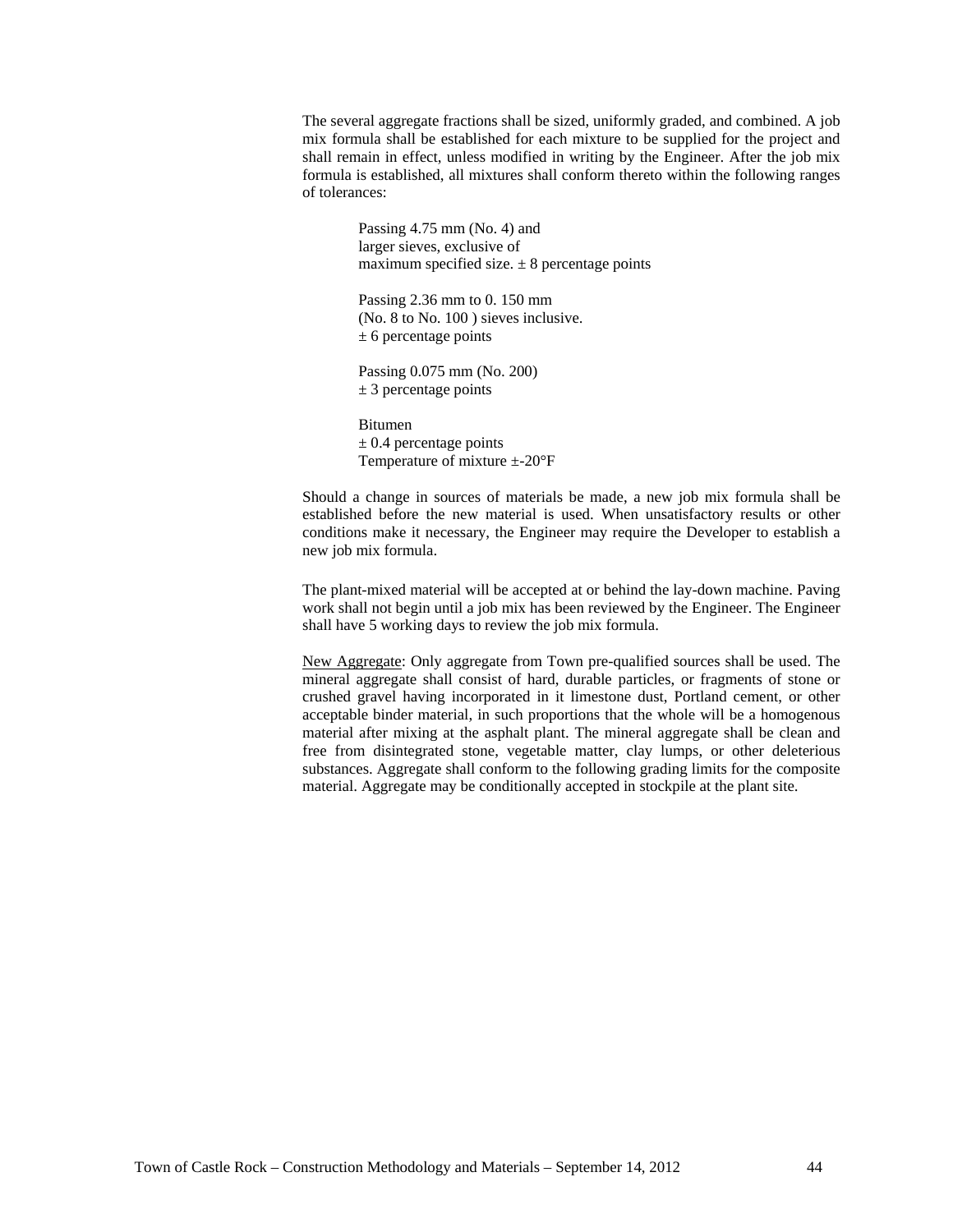| <b>SIEVE</b>           | PERCENTAGE BY WEIGHT PASSING |             |                             |            |
|------------------------|------------------------------|-------------|-----------------------------|------------|
|                        | Cover Aggregate              |             | Surface, Base               | Overlay    |
|                        | For Seal Coat                |             | & Overlay                   | & Leveling |
| Grading                | $1/2$ Minus                  | $3/8$ minus | $\mathcal{C}_{\mathcal{C}}$ | <b>CX</b>  |
| 3/4'                   | 100                          |             | 100                         |            |
| $1/2$ "                | 95-100                       | 100         | 70-95                       | 100        |
| 3/8"                   | 40-70                        | 90-100      | 60-88                       | 74-95      |
| #4                     | $0 - 10$                     | $15-30$     | 38-72                       | 45-78      |
| #8                     | $0 - 3$                      | $0 - 8$     | 25.58                       | $30-60$    |
| #50                    |                              | $0 - 5$     | $9 - 32$                    | $12 - 30$  |
| #200                   | $0 - 2*$                     | $0 - 2*$    | $3-12$                      | $3-12$     |
| <b>Asphalt Content</b> |                              |             | $4 - 7%$                    | $4 - 7%$   |
| Depth                  |                              |             | $1 - 1/2$ to 3"             | $<1-1/2$ " |

# GRADING LIMITS FOR COMPOSITE MATERIAL TABLE 02.050.065.3

\*Coarse Aggregate: The mineral aggregate retained on the No. and larger sieves shall meet the quality requirements of AASHTO M283 and shall consist of particles with not less than 50% having at least two fractured faces. When tested in accordance with AASHTO T96, the percentage or wear shall be not more than 45%.

#### 065.4 Material Specifications

#### General

The Specifications presented in this section are performance oriented. The Town's objective in setting forth these Specifications is to achieve an acceptable quality of roadway structures. All sources for the mined or manufactured materials listed in paragraph 4.5.5 must be annually approved by the Town Engineering Division as having met the appropriate materials performance specifications. This approval is a condition of using those material sources for public improvement construction. For the purpose of these Standards, public improvements are all roadway improvements, sidewalks, curbs and Gutters, appurtenant drainage basins or structures, storm severe and their access ways, other public works within Town rightof-way, and Town mandated storm water detention structures built on private property and maintained by the property owner(s).

#### Procedure For Material Source Approval:

On or before April 1st of each year, or a minimum of 14 calendar days before construction, a material supplier for any Town public improvements may supply written documentation and material test results from a competent materials testing laboratory that describes:

- a. Material(s) being tested to meet Town specifications
- b. The test procedures employed
- c. The supplier's manufacturing, mining or treating process by which the tested materials were created.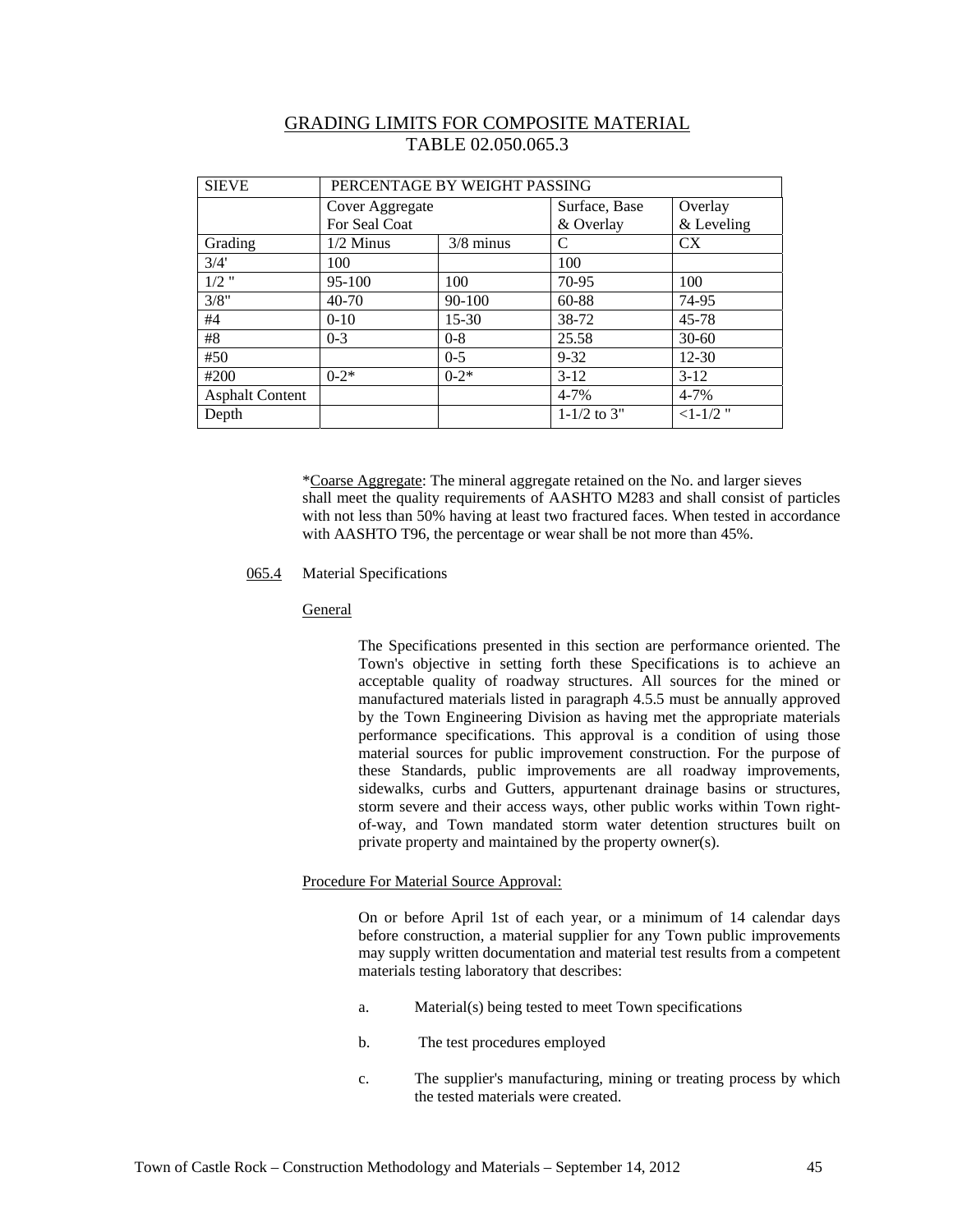- d. The material test results
- e. A signed statement by the material supplier that the materials to be provided for public improvements in Town during the coming 365 day period.

# 065.5 Violations of Approval Conditions

#### Random Testing

The Town Engineering Division may order random tests of materials used in Town public improvements to verify compliance with material specifications.

Any and all material used to construct Town public improvements that is not from a certified source, or that is from a certified source and fails one or more random material tests, may be subject to complete removal as a condition of Town acceptance of that public improvement. Additional tests will be required to confirm the existence and extent of the sub-standard material prior to the initiation of remedial action. The extent of the material to be removed will be at the discretion of the Engineer.

#### Use Of Materials Not Listed in Section .5.5

Materials in this section and provided with a set of specifications are those deemed by the Town to be the primary structural materials commonly or typically used in public improvements. Ancillary public improvement materials such as manufactured paints and coatings, bonding agents, sealers, gaskets, insulating materials, etc. should be in compliance with Colorado Department of Highways material specifications for the appropriate material employed. Alternative materials for construction may be proposed for use, except where expressly prohibited by the Subdivision Regulations. Decisions on acceptability of alternative materials will be made by the Engineer.

### 065.6 Material Specifications

#### Hot Bituminous Pavement

This material shall consist of a mixture of aggregate, filler (if required) and asphalt cement. The aggregate mixture shall meet the grading requirements of the job mix formula. Tests on the aggregates for cleanliness, abrasion loss and fractured faces shall meet the requirements shown below. The job mix formula shall establish a single percent passing each sieve size, an optimum percent of asphalt cement to be added to the aggregate and a recommended mix temperature when discharged at the plant.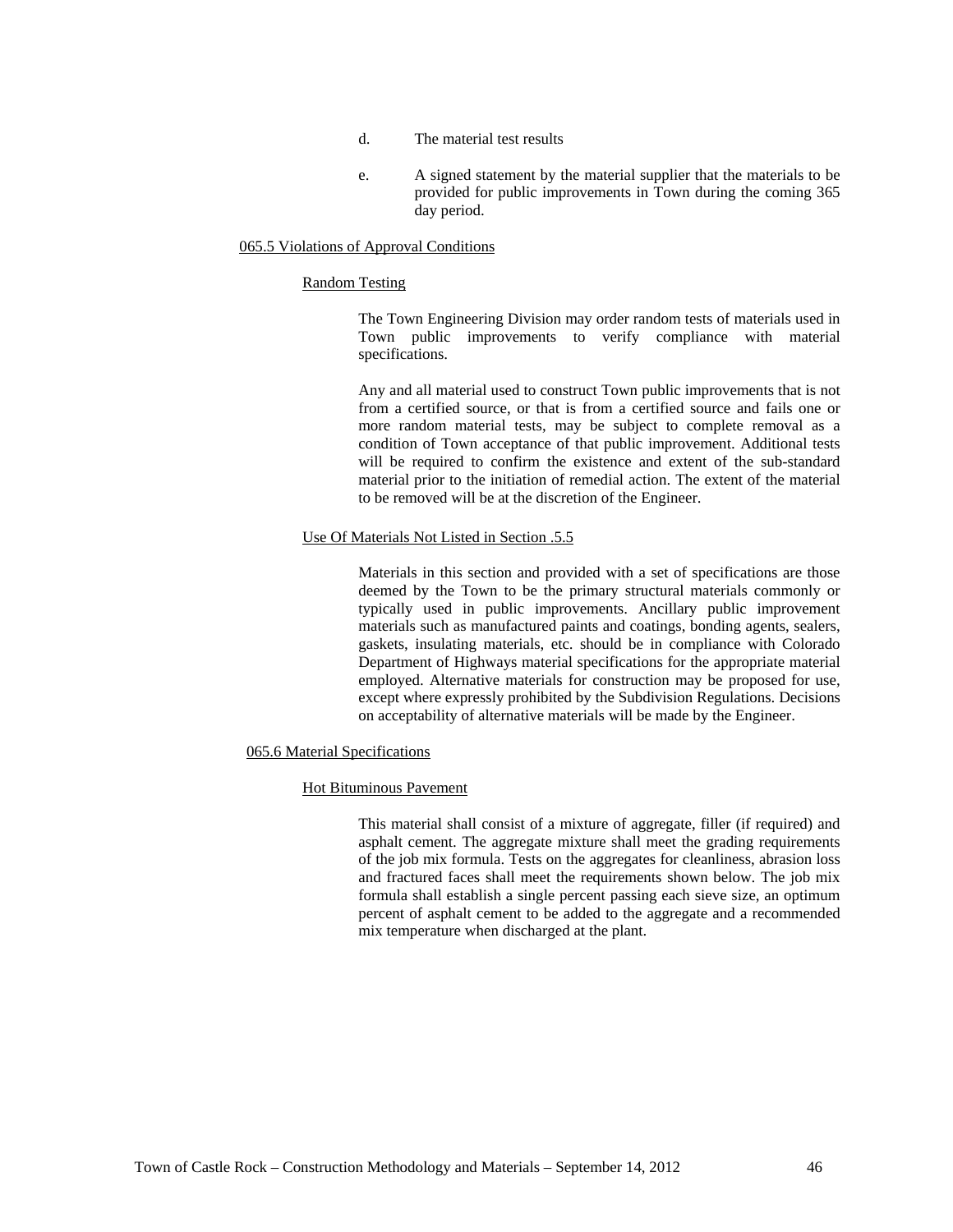# TABLE 02.050.065.6A MATERIAL SPECIFICATIONS FOR HOT BITUMINOUS PAVEMENT

| <b>SIEVE SIZE OR</b><br><b>TEST PRESSURE</b>                         | PERCENT PASSING OR TEST REQUIREMENTS |               |  |
|----------------------------------------------------------------------|--------------------------------------|---------------|--|
|                                                                      | C Mix                                | <b>CX MIX</b> |  |
| 3/4"                                                                 | 100                                  |               |  |
| $1/2$ "                                                              | 70-95                                | 100           |  |
| 3/8"                                                                 | 60-88                                | 74-95         |  |
| #4                                                                   | 44-72*                               | 50-78         |  |
| #8                                                                   | 30-58                                | $32 - 60$     |  |
| #30                                                                  | $12 - 23$                            | 12-34         |  |
| #200                                                                 | $3-9$                                | $3-9$         |  |
| % Wear, AASHTO T-96                                                  | 35, Max.                             | 35, Max.      |  |
| 2 Fractures faces on $+$ No.4                                        | 70% Min.                             | 70% Min.      |  |
| <b>Index of Retained Strength</b><br><b>ASTM D-4867 Lottman Test</b> | 75, Min.                             | 75, Min.      |  |
| <b>Atterberg Limits</b>                                              | NP                                   | <b>NP</b>     |  |

a. Aggregates shall not contain clay balls, organic matter, or other deleterious substances.

- b. After the job mix formula is established, all mix furnished for the project shall conform to within the range of tolerances in Table 1 1
- c. The natural sand content shall not exceed 20 percent of the weight of the total aggregate blend.

### TABLE 02.050.065.6B MIX TOLERANCES

| Maximum Size                       | 0%         |
|------------------------------------|------------|
| Passing the 3/8" and Larger Sieves | $± 6\%$    |
| 1 Passing the No.4 and No.8 Sieves | $+5%$      |
| Passing the No.3 Sieve             | $+4\%$     |
| Passing the No.200 Sieve           | $+2\%$     |
| <b>Bitumen Content</b>             | $\pm .3\%$ |
| Discharged Mix Temperature         | $+20°$     |

d. An additive may be used to meet the requirement for index of Retained Strength, if necessary. Such additives may be hydrated lime, Type I Portland cement, or anti-stripping agents approved by the Colorado Department of Transportation.

e. he asphalt cement used shall be grade AC-10.

A mix design, including the job mix formula, shall be submitted (with submittal form No.1 6.6) for review and approval a minimum of seven (7) days prior to placing mix on any project. If the mix design has been approved, a copy of the submittal form is required at the time of permit request application for any project. The mix design shall be performed using the Marshall Procedures as outlined in The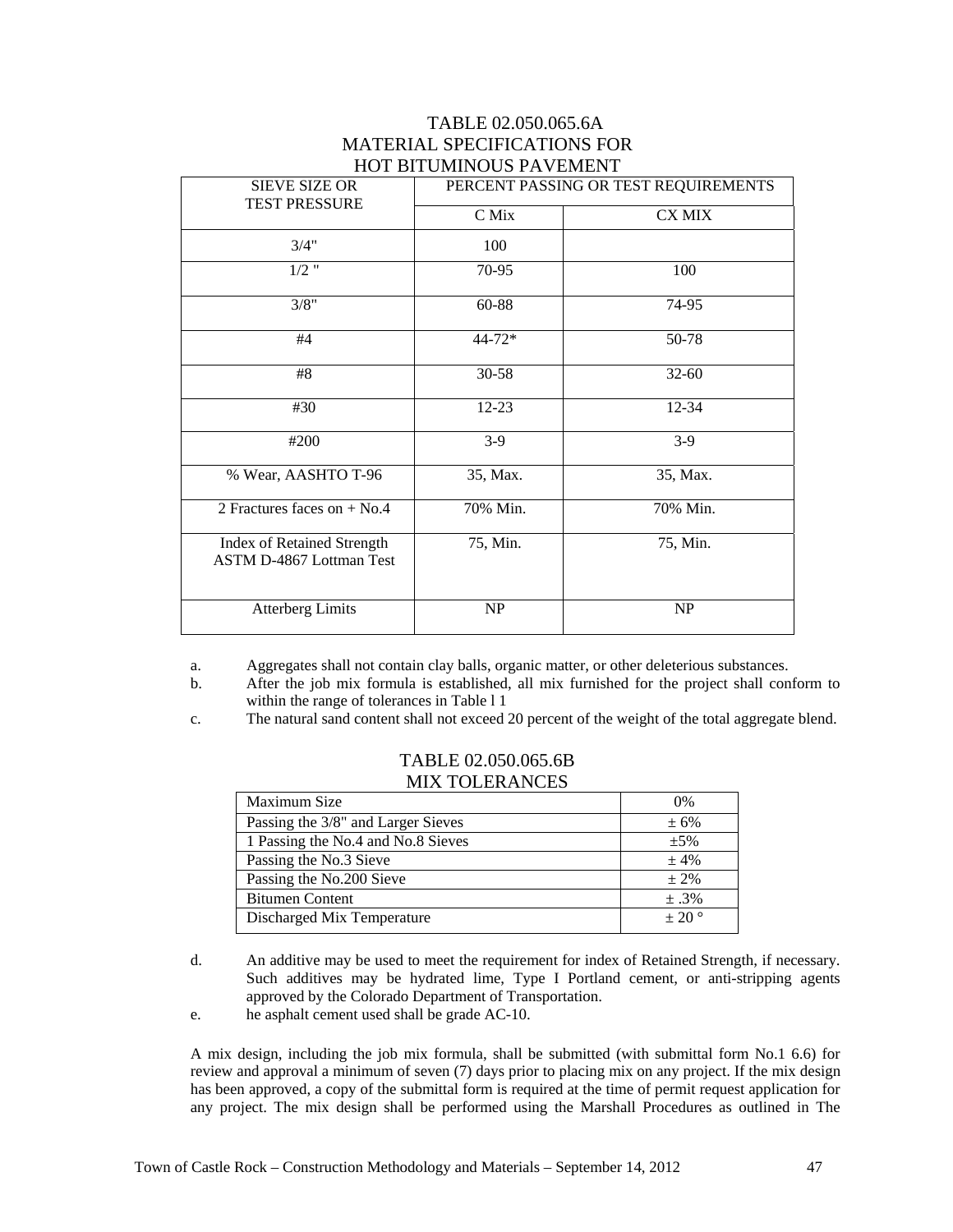Asphalt Institute's, "Mix Design Methods for Asphalt Concrete" (MS-2). Mix design parameters for the procedures are shown in Table .12.

|                                                     | MIA DESIGN UKHEKIA  |                  |                 |
|-----------------------------------------------------|---------------------|------------------|-----------------|
| <b>TEST</b>                                         | <b>LOCAL STREET</b> | <b>COLLECTOR</b> | <b>ARTERIAL</b> |
| Marshall<br><b>Blows Required</b><br>(AASHTO T 235) | 35                  | 50               | 75              |
| Air Voids, Percent<br>$(\pm 0.5)$                   | 4                   | $\overline{4}$   | 4               |
| Flow, $0.01$ "                                      | $8 - 18$            | $8 - 16$         | $8 - 14$        |
| Voids filled with<br>asphalt (V.F.A.)<br>(%)        | 70-80               | 65-78            | $65 - 75$       |
| Stability, lbs.<br>Minimum                          | 1500                | 1700             | 2000            |
| Percent Voids in<br>Mineral Aggregate<br>(VMA)      |                     | See Table 4.12A  |                 |

# TABLE 02.0.50.065.6C MIX DESIGN CRITERIA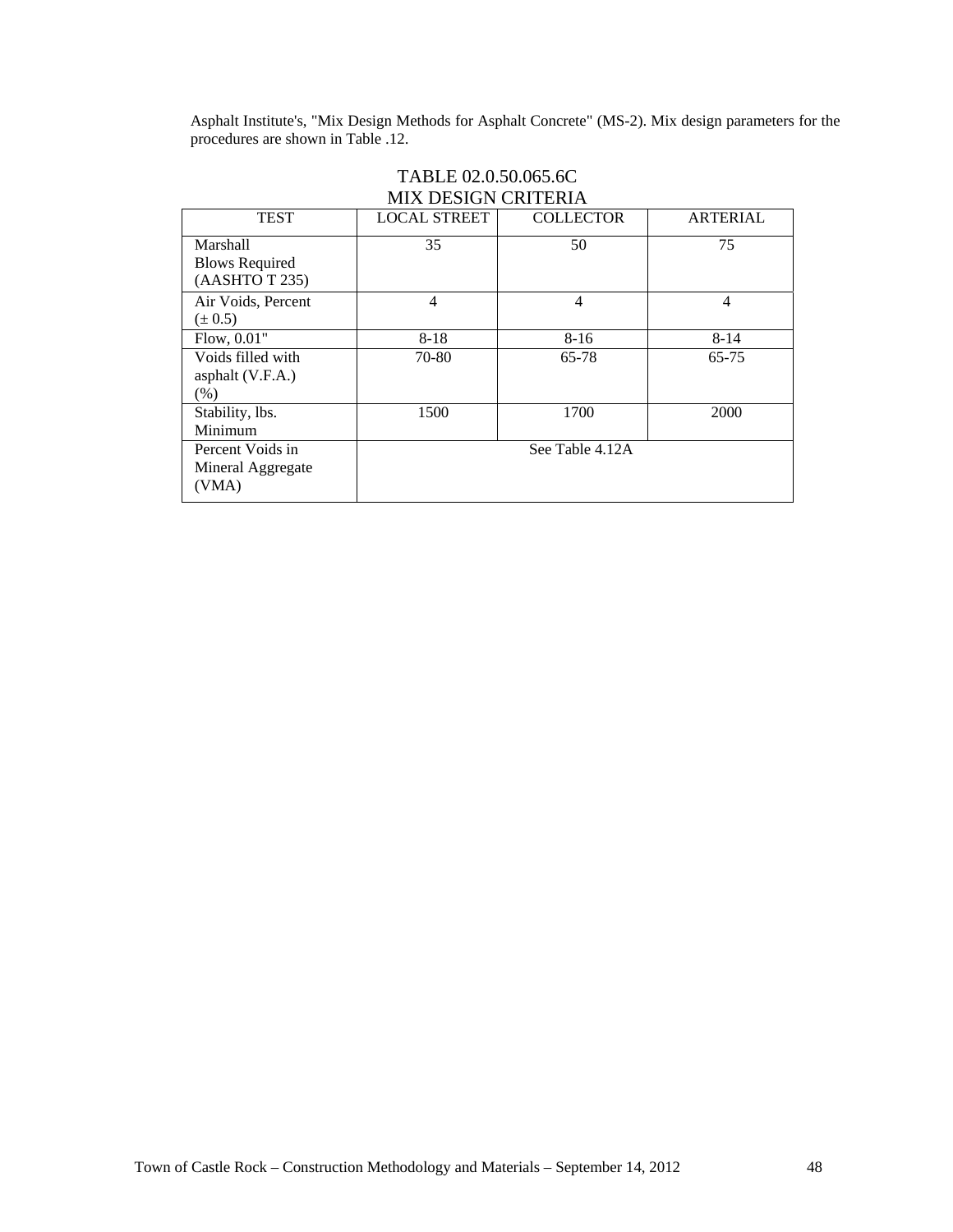| NOMINAL MAXIMUM |                                                                                                                       |       | VMA, PERCENT |                                        |      |
|-----------------|-----------------------------------------------------------------------------------------------------------------------|-------|--------------|----------------------------------------|------|
|                 | PARTICLE SIZE <sup>1,2</sup>                                                                                          |       |              | DESIGN AIR VOIDS, PERCENT <sup>3</sup> |      |
|                 | Type                                                                                                                  | In.   | mm           | 3.0                                    | 4.0  |
|                 |                                                                                                                       | No.16 | 1.18         | 21.5                                   | 22.5 |
|                 |                                                                                                                       | No.8  | 2.36         | 19.0                                   | 20.0 |
|                 |                                                                                                                       | No.4  | 4.75         | 16.0                                   | 17.0 |
|                 | <b>CX</b>                                                                                                             | 3/8   | 9.5          | 14.0                                   | 15.0 |
|                 | $\mathcal{C}$                                                                                                         | 1/2   | 12.5         | 13.0                                   | 14.0 |
|                 |                                                                                                                       | 3/4   | 19.0         | 12.0                                   | 13.0 |
|                 |                                                                                                                       | 1.0   | 25.0         | 11.0                                   | 12.0 |
|                 | G                                                                                                                     | 1.5   | 37.5         | 10.0                                   | 11.0 |
|                 |                                                                                                                       | 2.0   | 50.0         | 9.5                                    | 10.5 |
|                 |                                                                                                                       | 2.5   | 63.0         | 9.0                                    | 10.0 |
| $1\bullet$      | Standard Specification for wire Cloth Sieves for Testing Purposes, ASTM<br>Designation El 1 (AASHTO Designation M92). |       |              |                                        |      |
| $2\bullet$      | The nominal maximum particle size is one size larger than the first sieve to retain<br>more than I O percent.         |       |              |                                        |      |
| 3•              | Interpolate minimum voids in the mineral aggregate (VMA) for design air void<br>values between those listed.          |       |              |                                        |      |

# TABLE .02.050.065.6D MINIMUM VOIDS IN THE MINERAL AGGREGATE (VMA), PERCENT

### **Portland Cement Concrete Pavement**

This material shall consist of a mixture of coarse and fine aggregates, Portland cement, water and other materials or admixtures as required. Colorado Department of Transportation Class "P" or "AX" mix may be used. (The only alternatives to "P" or "AX" shall be according to Section 412.03 of CDOT Standard Specifications). Other high-early strength concretes may be used where special conditions warrant, subject to written approval by the Engineer.

- a. Portland cement shall comply with the Colorado Department of Transportation requirements. The type of cement shall be Type 11, unless sulfate conditions dictate otherwise. Table 2.2.3 in Chapter 2.2 of ACI 201, indicates recommendations for sulfate resistance.
- b. Fine aggregates shall meet Colorado Department of Transportation Section 703.01 requirements and gradation as shown in Table 4.13.
- c. Coarse aggregates shall meet Colorado Department of Transportation Section 703.02 requirements and gradation as shown in Table 4.14.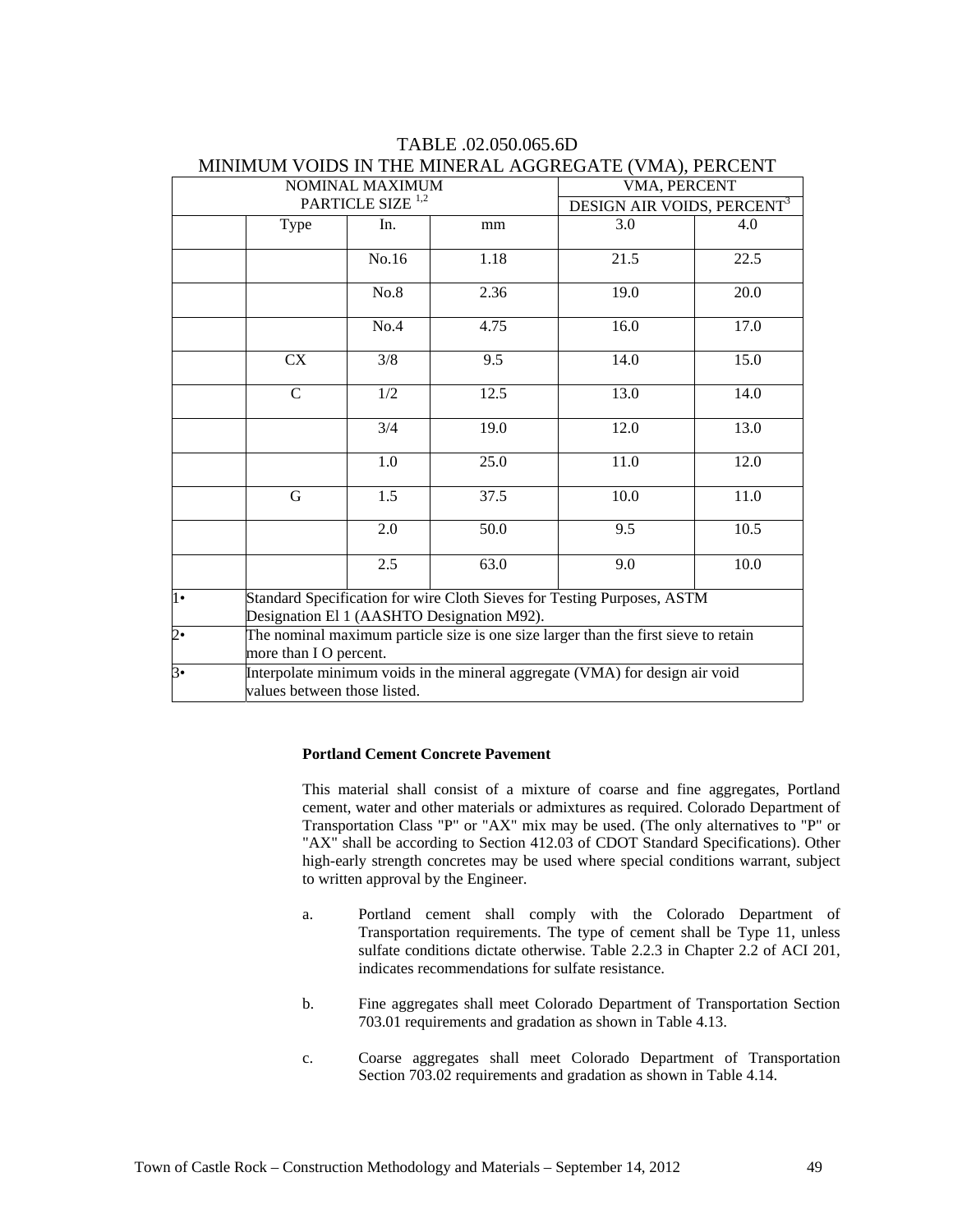d. Fly Ash shall comply with Colorado Department of Transportation Section

# 02.050.080 **MATERIALS (UTILITY PIPING AND ACCESSORIES)**

#### 080.1 Water Distribution

#### 080.1.1 Water Pipe, Fittings and Tracer Wire:

All pipe used in the potable water system shall be D.I.P. or PVC AWWA C900 for pipe sizes of 4" to 12" with a pressure class of 200 (DR14) and AWWA C905 for pipe sizes of 14" to 16" with a pressure class of (DR18). The pipes must conform to the requirements of AWWA with push-on gasketed joints or mechanical joint ends, in conformance AWWA C110. All fittings shall be mechanical joint per AWWA. Tracer wire is to be taped to the PVC and warning tape is to be placed 1' above the D.I.P. See figure 1-3. Test stations shall be made of high impact A.B.S. Plastic and heavy duty cast iron collars and covers ASTM Class 25 or higher. Recommended manufacturer shall be Test Services - VALVCO, Inc. Test stations shall be located adjacent to the nearest fire hydrant.

Insulators shall be provided between the main and the service line.

080.1.2 Protective Coatings:

The surface finish of all ductile iron pipe shall conform to the following: A. Exterior. The exterior coating shall be the standard outside bituminous coating as specified in ANSI A21.6 or ANSI 2 L51. B. Interior. Normally, no interior coating other than a cement mortar coating as specified in ANSI A21.4 (AWWA C104) will be required.

080.1.3 Corrosion Protection:

All ductile iron pipe and all Fittings shall be wrapped in polyethylene tubing to prevent corrosion. Polyethylene tubing, tape, and installation shall meet the requirements of ANSI A21.5 (AWWA C105) and these Regulations.

080.1.4 Other Water Pipe Materials (Pipe Restraints):

Ductile Iron Pipe- Glands shall be manufactured of Ductile iron conforming to ASTM53680. The gland shall be such that it can be used with the standardized mechanical joint bell conforming to the requirements of ANSI/AWWA A21.11/C111 and A21.53/C153. Twist off nuts, sized same as tee-head bolts, and shall be used to insure proper actuating of restraining devices. The mechanical joint restraint shall have a working pressure of at least 100 psi with a minimum safety factor of 2:1 and shall be EBBA Iron Inc., Megalug Series 1100, Ford Meter Box Co., Uni-Flange Series 1400 or approved equal.

PVC Pipe - Glands shall be manufactured of ductile iron conforming to ASTM A536- 80. The gland shall be such that it can replace the standardized mechanical joint gland and can be used with the standardized mechanical joint bell conforming to the current requirements of ANSI/AWWA A21.11/Cl 1 I and A21.53/C153. Twist off nuts, sized the same as tee-head bolts, and shall be used to insure proper actuating of restraining devices. The restraining glands shall have a pressure rating equal to that of the PVC pipe on which it is used and shall be EBBA Iron Inc., Megalug Series 2000, Ford Meter Box Co., Uni-Flange Series 1300 or an approved equal.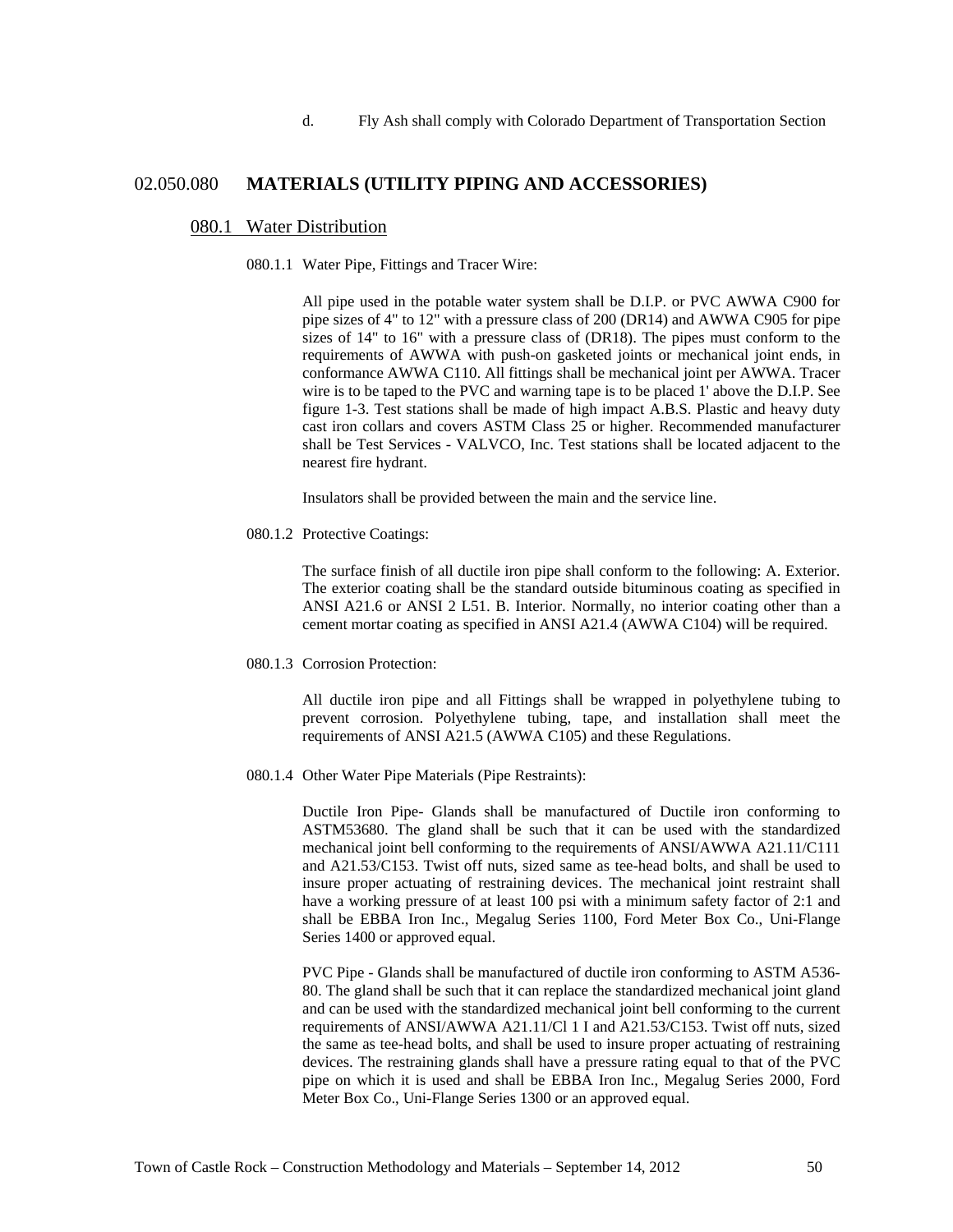Use of water pipe other than ductile iron pipe or the Engineer prior to its proposed use in the design as specified above must approve PVC. The use of Asbestos Cement Pipe in any portion of the potable water system is not allowed.

### 080.1.5 Hydrants

Fire hydrants shall conform to A W WA C502, be three-way fire hydrants with a five (5') foot bury. Acceptable hydrant to the Town is Pacer WB-100 by Waterous Co., or Super Centurion 200 by Mueller Co. The fire hydrant shall have one 5-1/4" valve opening with two 2-1/2" hose nozzles and one 5 1/4" pumper nozzle, all shall be AWWA C-502-94. All threads shall be National Standard with 1%s" pentagonal cap nuts. All hydrants shall be AWWA C-502-94 standard open left. All hydrants shall be factory painted yellow, Federal Standard 595A. See Standard Drawings W-11 in Section 11, Appendix II A.

The mechanical joints of the fire hydrant assembly shall be restrained via all-thread rodding and clamps or meg-a-lug joint clamps, unless more than one section of pipe is used between the hydrant and the valve.

### 80.1.6 Underground Water Line Valves

All waterline valves shall be manufactured in accordance with applicable AWWA standards and shall open left. Valve ends shall be mechanical joint. Valves and fittings shall be minimum Class 150, unless otherwise required by the Engineer, but never less than the pipe.

080.1.6.1 Gate Valves: up to and including 12":

Gate valves without bypass valves may be used on all lines 12" in diameter or smaller. Gate valves shall be of the iron body, non rising bronze stem, resilient-seat type manufactured to equal AWWA Standard C509. The valves shall be double-rise, parallel seat, and equipped with "O"-ring stem seals. All stub lines shall be harness-rodded to the main. These valves shall open left and be furnished with a 2" square operating nut or hand wheel (where necessary). Valves shall have a full opening flow way of equal diameter of the nominal size of the connecting pipe. The valve disc shall have an integrally cast ASTM B-62 bronze stem nut to prevent twisting or angling of the stem. Coatings shall be equal to or exceed AWWA Standard C550 and the specific requirements outlined.

- a) All internal and external ferrous metal surfaces shall be fully coated, to a minimum thickness of 4 mils.
- b) The coating shall be a two-part thermosetting epoxy suitable for field over-coating and touch-up with the same coating material, without special surface preparation or extreme heat.

### 080.1.6.2 Gate Valves - Larger than 12"

Butterfly valves shall be of cast iron body, tight closing, rubber sealed, Class 150B, buried service conforming to the requirements of AWWA C504. The valve disc shall rotate 90 degrees from full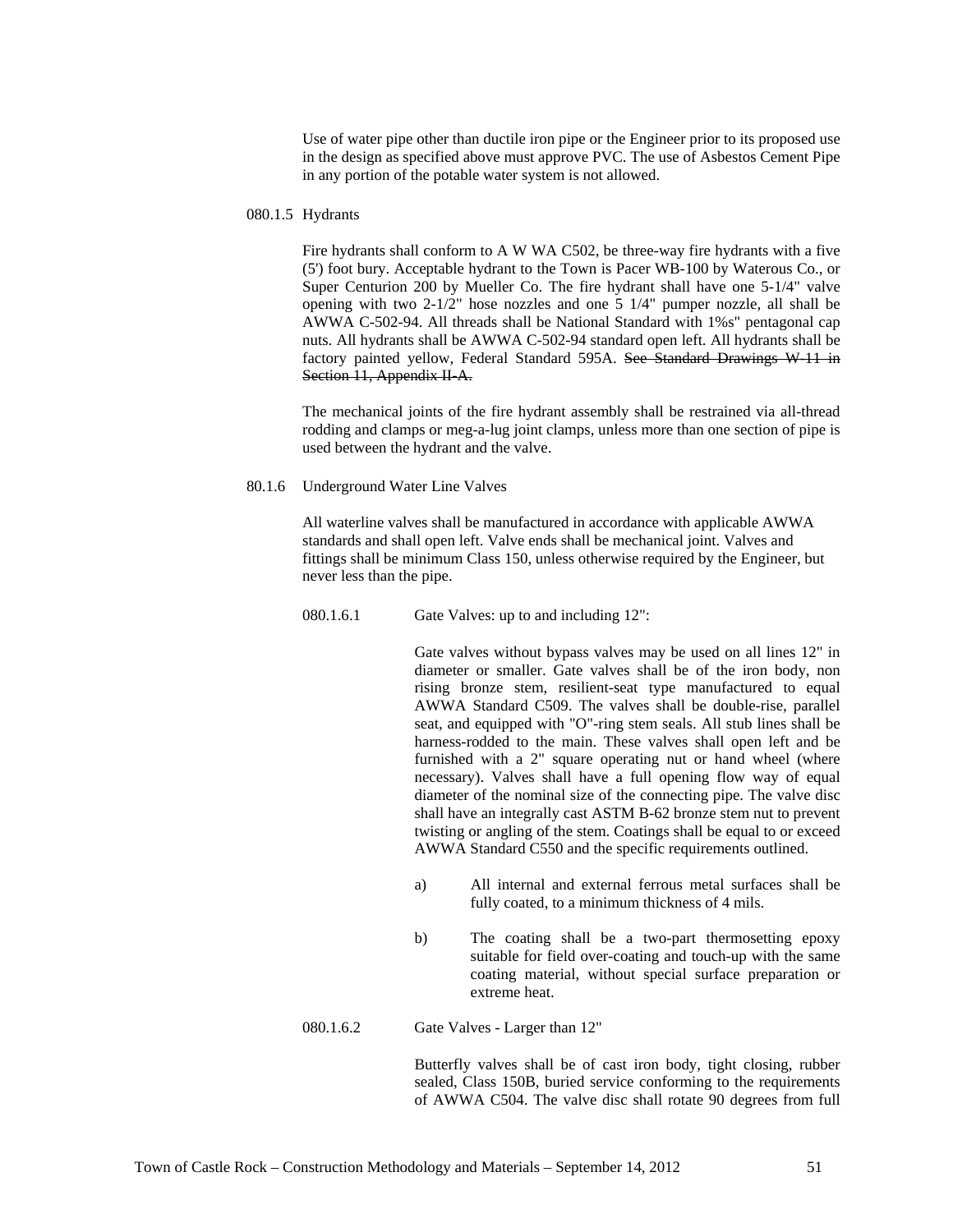open to full closed position and the place of the disc in the full seated position shall be 90 degrees to the axis of the pipeline. The valve shall give bubble tight shut-off against pressure not less than the pressure class of the pipe.

- 080.1.6.3 Bypass Valves
- 080.1.6.4 Valve Boxes:

Valve box shall be equal to 6860 Series w/160 base as manufactured by Tyler. With each valve, there shall be furnished and installed a cast iron valve box and cover. The iron valve box shall be substantially made, shall be adjustable for length, and shall be of the screw type. They shall not be less than 5-I!4" in diameter and the cover shall be of the deep socket type with the word "Water" cast on the top. The protective cover at gate valves shall be increased as necessary to provide a minimum of 5' of protection on the valve bonnet.

080.1.6.5 Butterfly Valves:

Butterfly valves shall be of cast iron body, tight closing, rubber sealed, Class 150B, buried service conforming to the requirements of AWWA C504. The valve disc shall rotate 90 degrees from full open to full closed position and the place of the disc in the full seated position shall be 90 degrees to the axis of the pipeline. The valve shall give bubble tight shut-off against pressure not less than the pressure class of the pipe.

080.1.6.6 Combination Air Release/Vacuum Valve:

Combination air relief valves and boxes shall be located at all high points in the transmission and distribution system. The combination air relief valves shall be separable from the main by a gate valve and be placed in a cast iron or concrete vault to be shown on the approved plans. The valve body shall be of cast iron, designed for a working pressure of 150 psi, shall be fully bronze-mounted and shall have 125 pound ASA flanges. The constant pressure portion of the pilot may be either a hydro, mercury control or a spring-loaded control.

080.1.6.7 Pressure Reducing Valves:

Pressure reducing valves, vaults and piping shall be installed in the locations where required by the Engineer. These valves shall be of a standard type capable of maintaining any desired constant downstream pressure against a higher and varying inlet pressure. All pressure-reducing valves shall have a pressure-sustaining feature. The Engineer will provide the approximate upstream pressure to be maintained. Valves shall be furnished with cast iron bodies and covers, bronze trim and copper floats designed for the pressure class of the pipe. The valves shall be placed in a concrete vault and installed with a bypass loop configuration. Use only Cla-Val brand only.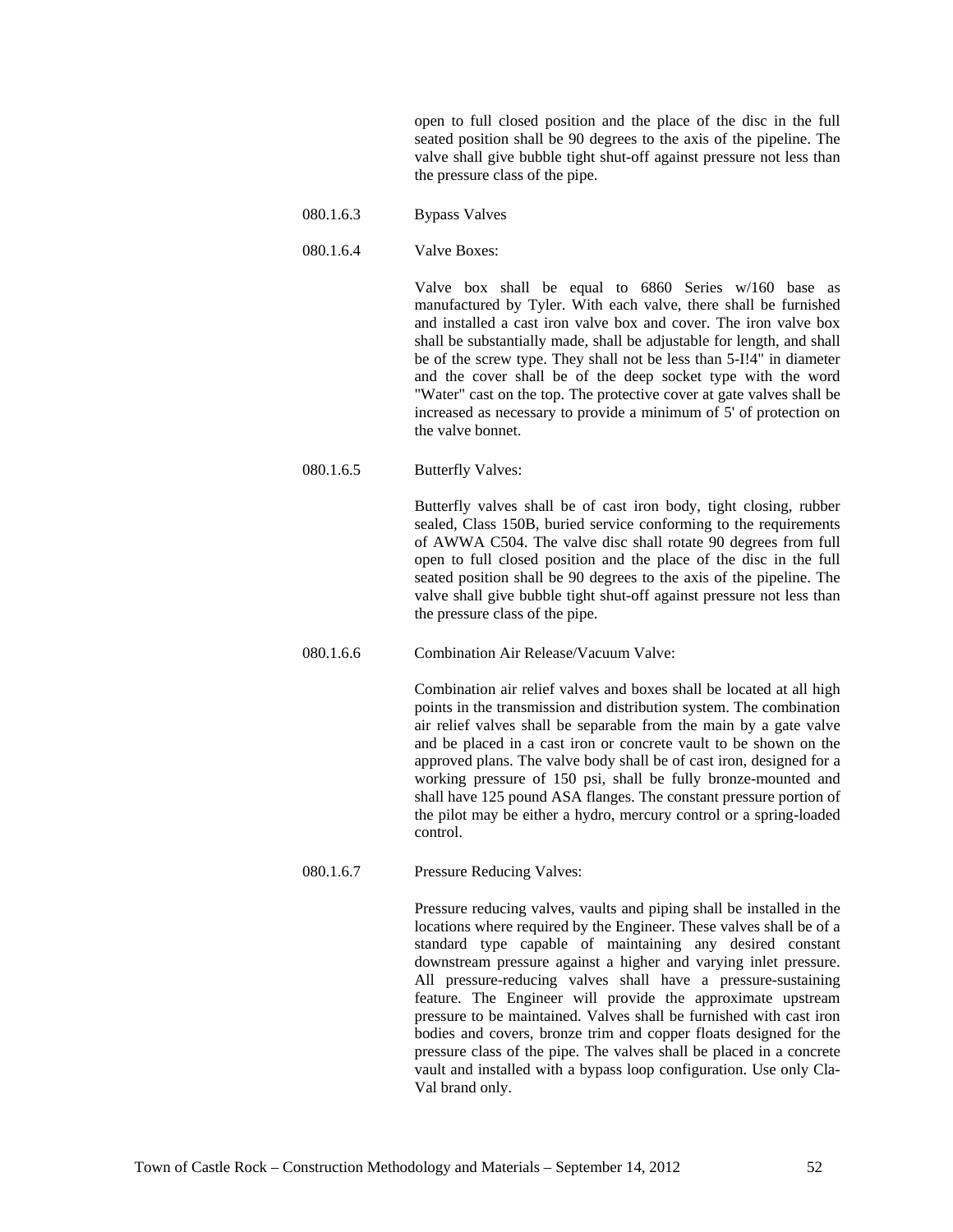080.1.6.8 Water Service Lines, Meters, and Taps:

Service lines shall be shown on the plans and be constructed between the distribution system pipe line and the meter vaults. Service tines 2" or smaller shall be of Type K copper, conforming to ASTM B-88. Corporation stops shall be brass or bronze, meeting ASTM B-62, and shall have threads suitable for the saddle to which connection is being made. Tapping saddles shall be brass or bronze, meeting ASTM B-62, and approved for use with ductile iron pipe. For PVC, saddles shall be brass or bronze, meeting ASTM B62. Meters will be provided by the Town. See Drawings W-la through W-6a for details of potable meter pits and permitted materials. A PRV is required on all service lines where the pressure exceeds 80 psi, unless otherwise approved by the Utilities Department.

# 080.2 SANITARY SEWER COLLECTION SYSTEM

080.2.1 Sanitary Sewer Pipe

All sanitary sewer collection systems shall be of the following types: PVC or ductile iron pipe. To receive a new material approval, the Developer shall follow the process in Appendix 111-A.

080.2.1.1 PVC (SDR 35):

Polyvinyl chloride (PVC) plastic pipe fittings, couplings and joints shall be in conformance with the requirements of ASTM D-3033 or D-3034. The SDR shall be a minimum of 35 and all pipe shall have gasketed joints. The use of solvent cement joints is prohibited.

080.2.1.2 Ductile Iron Pipe:

Normally used only where structural or pressure sewers may be required. All pipe and fittings shall conform to AWWA C151 and AWWA C110, respectively. Joints shall conform to AWWA C111 for mechanical and pushon and to AWWA C110 for flanged joints. In areas where the lines are close to flat, the Engineer may require the DIP line to be vinyl-lined.

### **080.2.2 Under-drain**

Where required by ground water and/or trench conditions, the following under-drain materials may be used:

- 1) Perforated PVC sewer drain pipe shall conform to ASTM D-2729.
- 2) Corrugated ABS plastic pipe, conforming to ASTM D-2680 and D-275 1.

### **080.2.3 Manhole Materials**

080.2.3.1 Manholes:

Manholes shall be constructed of pre-cast concrete where possible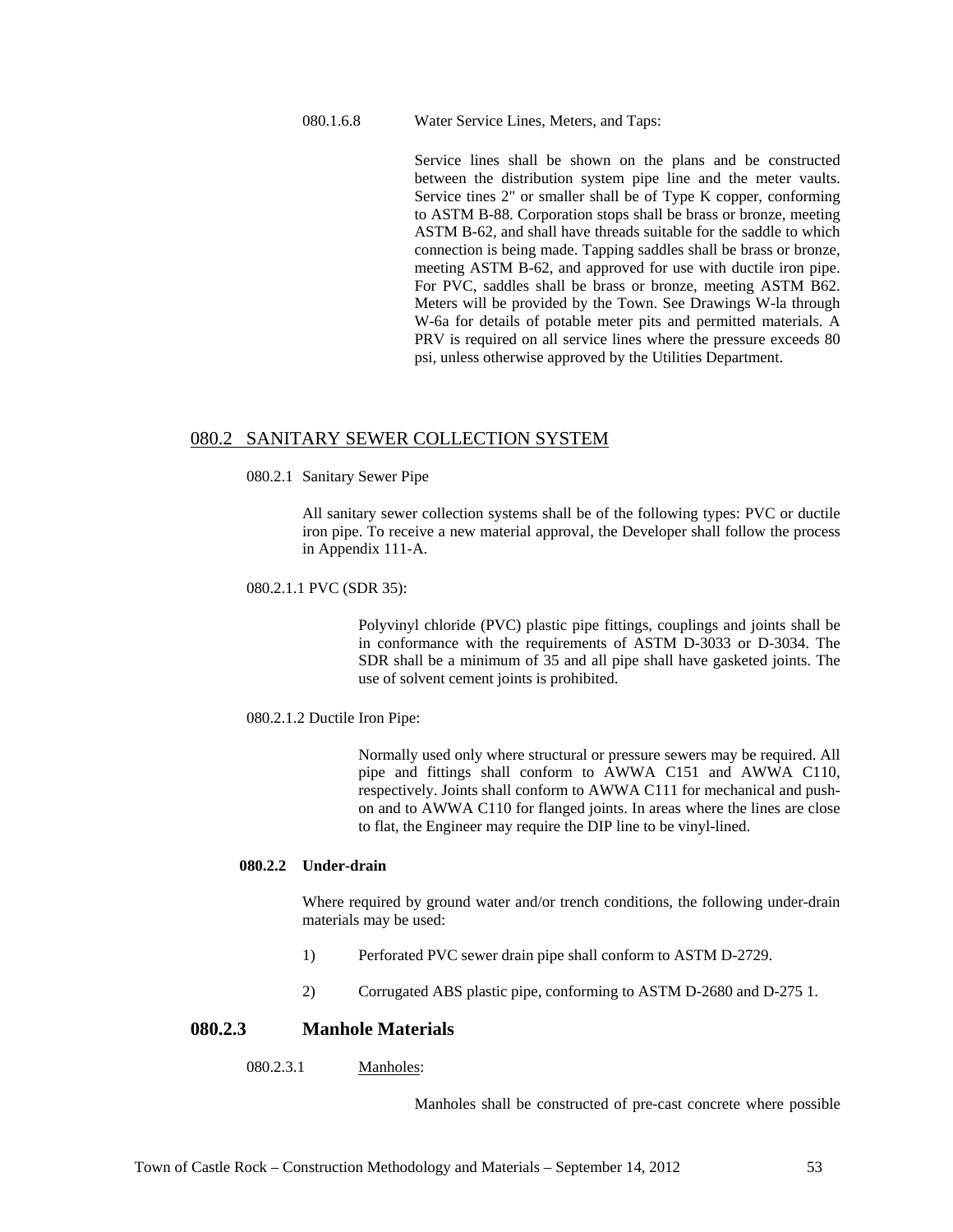and be asphalt-coated on the inside when determined necessary by the Engineer. Concrete pre-cast reinforced risers and tops shall conform to ASTM C-478. Manholes shall conform to details shown on SS-3. Cones shall be of the eccentric type. Steps for manholes shall be made of aluminum alloy conforming to CDOT standards, having a minimum tensile strength of 35,000 psi and have an elongation of not less than ten percent in two inches. Steps shall incorporate two non-skid grooves and must, without permanent deformation, carry a load of 1,000 pounds when projected 6" from the wall and 1,500 pounds when projected 4" from the wall. Plastic inserts must be anchored with no movement. Manholes deeper than 20' shall have a "safety" horizontal platform, (for example, a flat grate with removable cover), installed at midpoint to provide an area for refuge and rescue. 18" maximum riser rings are allowed. Openings must align vertically.

#### 080.2.3.2 Mortar for Manholes:

Mortar for manholes shall be mixed in the following proportions by volume: One part Portland cement, one-half part hydrated lime, and three parts sand. Masonry cement, ASTM C-91, Type II, if approved by the Engineer, may be used in place of Portland cement and hydrated lime. The cement, lime and sand shall be thoroughly mixed dry and only enough water added to form a mortar of proper consistency. Mortar shall be used within one hour after mixing, with no re-tempering permitted. Mortar that has taken a partial set shall not be used.

#### 080.2.3.3 Manhole Gaskets:

Where preformed flexible plastic gaskets are used to seal joints between pre-cast manhole sections, they shall conform to Federal Specifications SS-S-00210 (6SAFSS), Type I, Rope Form and shall have a minimum diameter of 1-1/2". An approved water stop gasket assembly shall be placed around all pipe that is incorporated within manhole bases, inlet boxes or other concrete structures. The water stop gasket shall be capable of withstanding an internal hydrostatic pressure of 13 psi for 10 minutes without leakage.

#### 080.2.3.4 Cast Iron Manhole Covers:

All cast iron manhole rings and covers and other iron castings shall be 410 lb. cast iron, 23 7/8", ASTM A-48, with a minimum tensile strength of 30,000 psi (Class 30), (Neenah Type R-1706 ring and cover or equivalent, (see Drawing SS-4). Castings shall be hotdipped in asphalt varnish in such a manner as to form a firm and tenacious coating. All metal-bearing surfaces between the ring and cover shall be machined or fabricated to ensure good seating. Manhole lids shall be provided with a non-slip pattern on the surface that lies flush with the elevation of the ring. Manholes installed outside of the street right-of-way and/or easement shall have locking lid covers. The first two manholes at the exit of a force main shall have locking lid covers.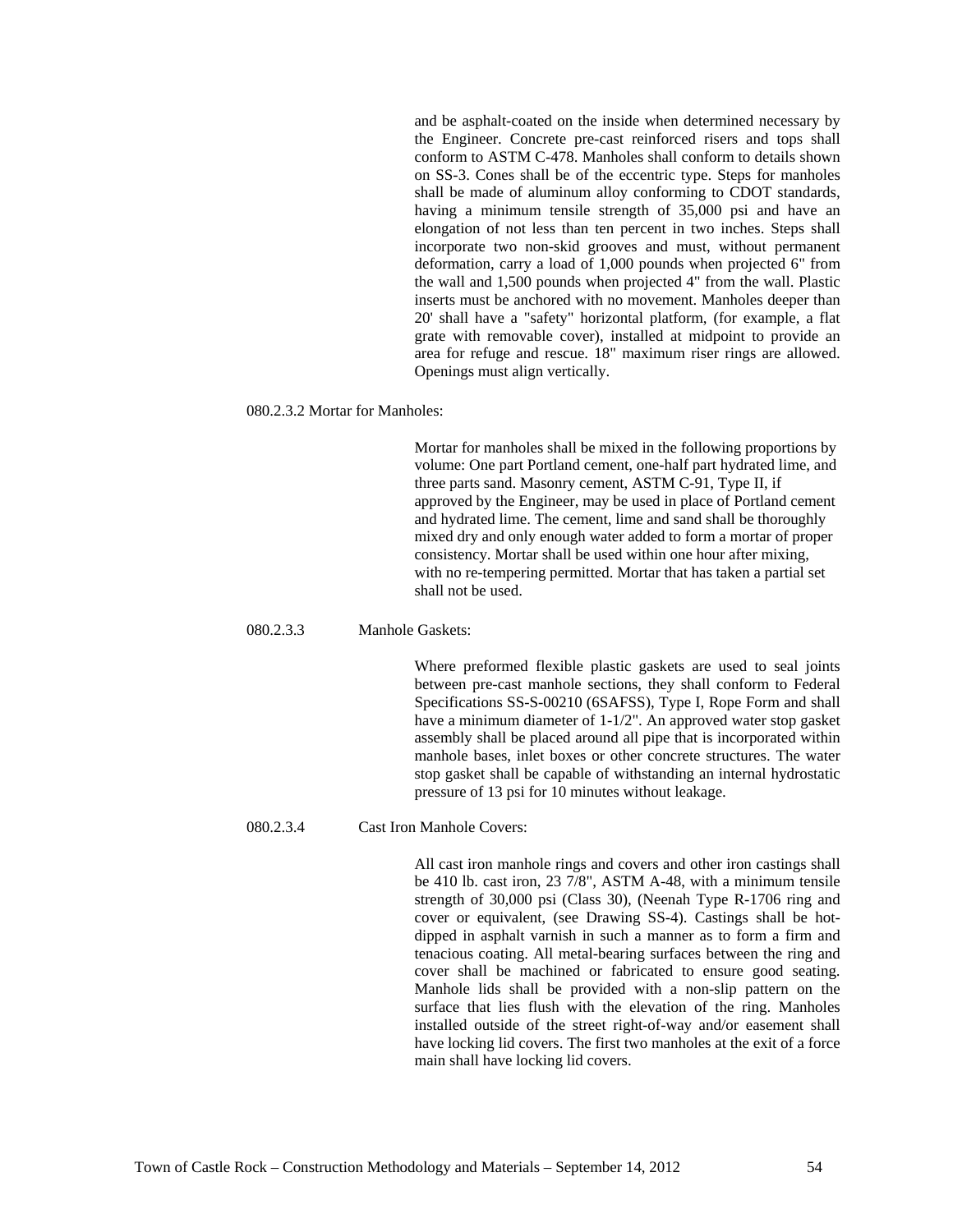#### 080.2.4 Service Lines Materials, Tap Connections

Unless otherwise specified by these Public Works Regulations or the Engineer, manufacturing, inspection, marking, and acceptance of sewer pipe and related products shall be in accordance with the standard specifications listed in this section. Unless otherwise approved by the Engineer and listed as such on the approved plans, all sanitary sewer pipe for collection mains and lines shall be PVC SDR-35 (ASTM 3033 or ASTM 3034). PVC pipe, delivered to the job-site, may be rejected if it does not conform to the ASTM D-3033 or D-3034 or does not conform to ASTM D-2321, "Recommended Practice for Underground Installation of Flexible Thermoplastic Pipe."

080.2.4.1 Materials:

Service line material shall be PVC - SDR 35.

080.2.4.2 Taps:

Normally, taps are required to be made on the main while the line is being laid. These taps are fittings (e.g.,  $45^{\circ}$  degree wye fitting on main to a  $45^{\circ}$ degree bend on the service line). Refer to Drawing No. SS- 2 for details. If tapping saddles are used in new construction, they shall be of a type manufactured and furnished by the pipe supplier. All PVC tapping saddles shall be of the type which uses stainless steel bands to attach the pipe with a bell gasket on the service side.

# **080.3 STORM DRAINAGE SYSTEMS**

080.3.1 General:

Underground storm sewer lines shall be constructed of reinforced concrete pipe conforming to the requirements of this Article. Culvert pipes, where specifically approved by the Engineer, may be constructed of Corrugated Metal Pipe conforming to the requirements of this Article.

Where the nature of storm drainage facilities required varies from the data shown in this Article, the Developer shall provide detailed specifications for materials and workmanship for review and approval by the Engineer at the time the Engineer reviews and approves the project.

### **080.3.2 General - Concrete Pipe**

Reinforced concrete pipe shall be of the sizes and loading, classes indicated on the approved plans and as approved by the Engineer and shall conform to the requirements as hereinafter provided.

- 080.3.2.1 Reinforced concrete low-head pressure pipe shall conform to ASTM Designation C361-70 or the latest revision thereof. The pipe shall be furnished in six (8') foot laying lengths or longer. Reinforced concrete pipe shall be a minimum of Class III.
- 080.3.2.2 Joints for circular concrete sewer pipe and culvert pipe shall use 8" rubber baskets and shall conform to ASTM Designation C443-70, or the latest revision thereof.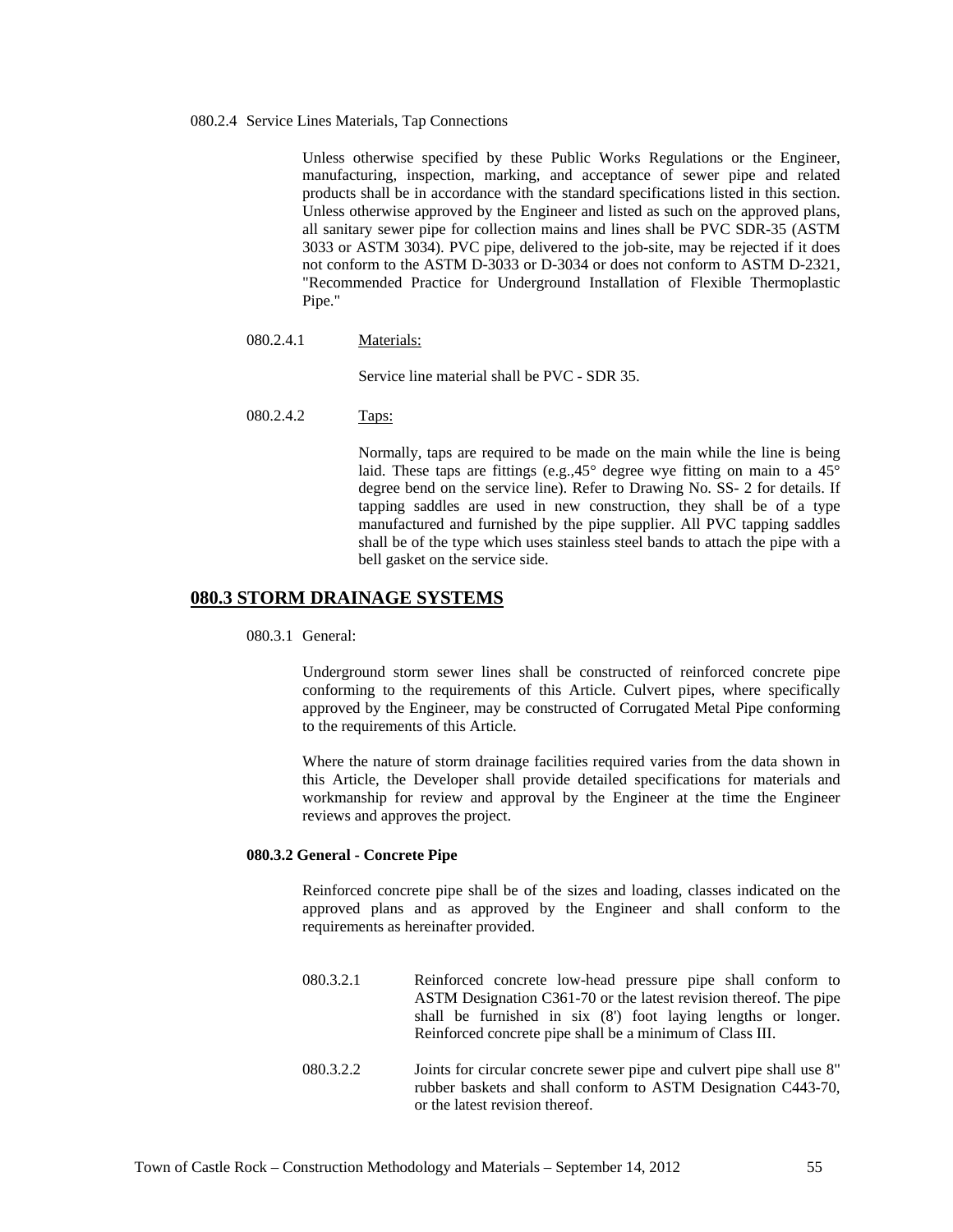- 080.3.2.3 Joint type R-4 from Standard Specifications for Reinforced Concrete Pressure Pipe, February 1,1969 - U.S. Department of the Interior, Bureau of Reclamation.
- 080.3.2.4 Reinforced concrete D-Load culvert, storm drain and sewer pipe shall conform to ASTM Designation C655-70.
- 080.3.2.5 Jointing materials for bell and spigot joints shall conform to ASTM Designation C443-70), C361-70 or the latest revision thereof, joint type R-4 of the Standard Specifications for Reinforced Concrete Pressure Pipe, or the latest edition thereof.
- 080.3.2.6 Jointing materials for tongue and groove joints shall be rings or Mastic (Ram-Neck), or approved equal.

#### **080.3.3 Couplings and Fittings**

Corrugated bands shall be used to connect annularly-corrugated and helicallycorrugated lock seam pipe from six inch (6") to ninety-six inch (96") diameters. The standard 3 corrugation or 7" band shall be used unless the approved plans call out an alternative size. Material shall be 16 gauge, unless specified otherwise. Material composition and coatings shall be the same as that of the pipe. Metal end sections shall be shop-fabricated and of the gauges indicated on the plans. If no gauge is specified, the gauge shall be the standard specification gauge used by the Colorado Highway Department. All couplings shall be watertight.

All necessary couplings and fittings for the construction of the proposed facilities, complete in place, shall be furnished, whether or not specifically indicated on the drawings.

#### **080.3.4 Corrugated Metal Pipe**

All corrugated metal pipe shall conform to requirements of AASTHO M-36 for galvanized pipe and AASHTO M-36, AASHTO M-190 for coated galvanized pipe, and AASHTO M 274 for aluminized corrugated steel pipe, or the latest revision thereto. Seams shall be either riveted, helical lock, bolted or spot-welded. All pipe shall be designed and manufactured so as to conform, when laid, within the lines and grades shown on the plans, with outlets, connections and appurtenances as shown.

All fittings and specials shall be properly reinforced to withstand the maximum internal pressure, both circumferential and longitudinal, and the external loading conditions as shown on the plans. The fittings and specials shall be fabricated in accordance with the manufacturer's recommendations and specifications and in accordance with the approved plans.

The Inspector shall be permitted to make any and all inspections he/she deems necessary during the manufacturing of the pipe, to determine that these Specifications are being followed. All tests shall be made in conformance with these Specifications and shall be made at the expense of the Developer.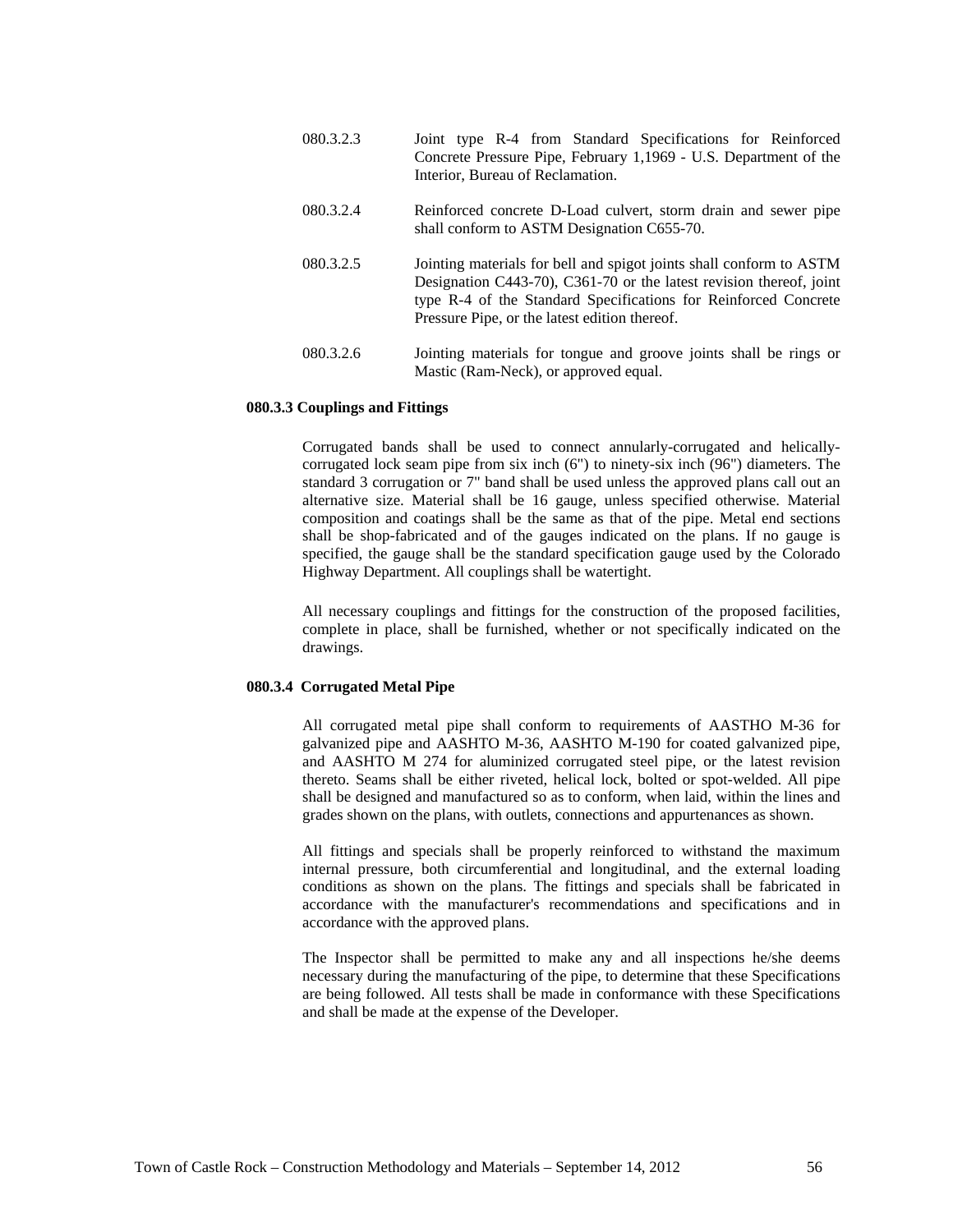#### **080.3.5 High Density Polyethylene Pipe (HDPE)**

080.3.5.1 General:

Pipe meeting the requirements of AASHTO 294-90 Type S. Pipe and fittings shall be made of virgin PE compounds which conform with the requirements of Type 3 Category "4" or "5", Grade P33 Class C; or Grade P34, as defined in ASTM D 1248 Standard Specification for Polyethylene Plastics Molding and Extrusion Materials. Materials meeting the requirements of cell classification PE 334433 C or higher cell classification in accordance with ASTM D 3350 are also suitable. Other materials may be used in manufacturing of the pipe for example, as a core tube to support the shape of the pipe during processing provided that these materials are compatible with the base polyethylene material and are completely encapsulated in the finished product and in no way compromise the strength or performance of the pipe. The Town will require Hancor "Titeline" or approved equal. All systems shall be water tight.

80.3.5.2 Pipe Stiffness:

The pipe shall have the following minimum pipe stiffness as at 5% deflection when tested in accordance with test methods below.

| Diameter Pipe Stiffness |              |  |
|-------------------------|--------------|--|
| (Inches)                | (PSI)        |  |
| 12 (305mm)              | 45 (310 kPa) |  |
| 15 (381mm)              | 42 (289 kPa) |  |
| 18 (457 mm)             | 40 (276 kPa) |  |
| 21 (533 mm)             | 38 (262 kPa) |  |
| 24 (610 nun)            | 34 (235 kPa) |  |
| 30 (760 mm)             | 28 (193 kPa) |  |
| 36 (915 mm)             | 22 (152 kPa) |  |
|                         |              |  |

# 02.100.000 **SITE REMEDIATION**

# 02.100.105 **CHEMICAL SAMPLING AND ANALYSIS**

### 105.1 Disposal of Waste Materials

Burning of Developer's Property: Burning is not permitted on Developer's property. Removal from Developer's Property: Remove waste materials and unsuitable or excess topsoil from Developer's property and legally dispose of it.

# 105.2 Excavation, Removal and Handling of Hazardous Material

### 105.3 Site Decontamination

Removal of contaminated residue of toxic and hazardous materials.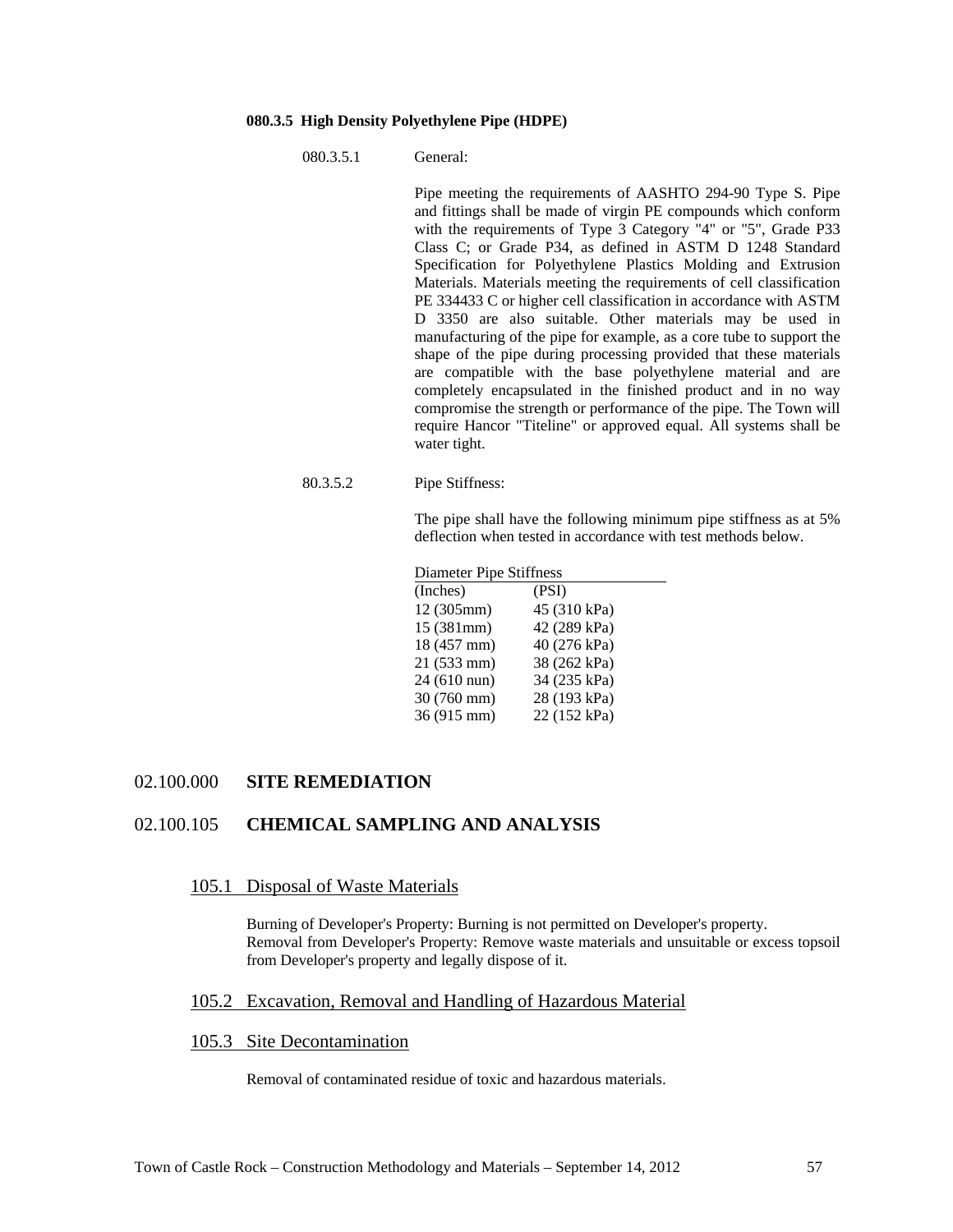# 02.200.220 **SITE DEMOLITION**

# 220.1 Removal of Structures and Obstructions

- 220.1.1 General: The work shall consist of the removal, wholly or in part, and satisfactory disposal of all foundations, fences, signs, structures, sidewalk, curbing, old pavements, traffic signal materials, abandoned pipelines, and any other obstructions which are not designated or permitted to remain, except for the obstructions to be removed and disposed of under -other items in the contract. It shall also include the salvaging of designated materials and back-filling the resulting trenches, holes, and pits.
- 220.1.2 Construction: The Developer shall raze, remove, and dispose of all foundations, signs, structures, fences, old pavements, abandoned pipelines, traffic signal materials, and other obstructions, any portion of which are within the project limits, except utilities and those for which other provisions have been made for removal.

Traffic signals and related materials shall include all attachment hardware and other included materials such as, hut not limited to, mast arms and span wire.

Concrete adhering to sign posts shall be removed. Pedestals and bases shall be removed to 1' below the surrounding ground or subgrade.

Where portions of structures are to be removed, remaining portions shall be prepared to fit construction. The work shall be done in accordance plan details, and in such a manner that materials to be left in place shall be protected from damage. All damage to portions of structure to remain in place shall be repaired by the Developer at their expense. Reinforcing steel projecting from the remaining structure shall be cleaned and aligned to provide bond with new extension. Dowels as required by plans are to be securely grouted with approved grout. Removal of sign panel shall include all work necessary to remove the panel and its attachment hardware from the existing installation.

Where culverts or sewers are to be left in place and plugged, the ends shall be filled with Class III concrete. Culvert and sewer ends are to be sufficiently filled to prevent future settlement of embankments.

Materials used in detour structures for the project, which are supplied by the Developer, shall be considered to be the property of the Developer. After the detour is abandoned, he shall completely remove the detour structure and shall dispose of materials as specified.

# 220.2 Removal of Bridges, Culverts, and Other Drainage Structures

220.2.1 Bridges, culverts, and other drainage structures in use by traffic shall not be removed until satisfactory arrangements have been made to accommodate traffic.

Unless otherwise directed, the substructures of existing structures shall be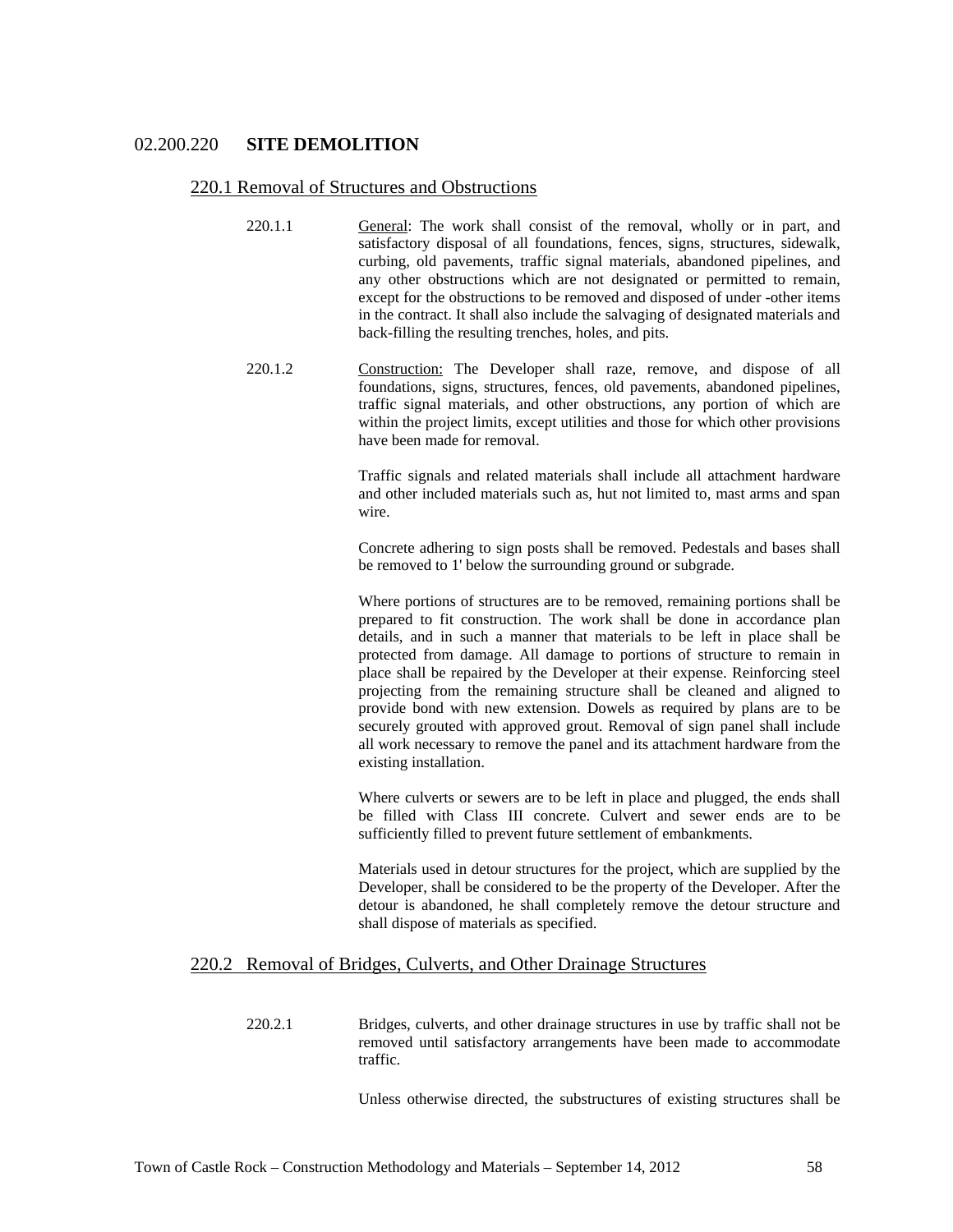removed down to 1' below natural stream bottom or ground surface. Where such portions of existing structures lie wholly or in part within the limits for a new structure, they shall be removed as necessary to accommodate the construction of the proposed structure. Steel, pre-cast concrete, and wood bridges as specified shall be carefully dismantled without unnecessary damage. Steel members to be salvaged shall be match-marked with waterproof paint.

220.2.2 Removal of Pipe: Unless otherwise provided, all pipe shall be carefully removed, cleaned, and every precaution taken to avoid breaking or damaging the pipe. Pipes to be re-laid shall be removed and stored when necessary, so that there will be no loss or damage before relaying.

> In removing manholes, catch basins, and inlets, any live sewers connected with them shall be properly reconnected and satisfactory bypass service shall be maintained during such operations.

# 220.3 Removal of Pavements, Sidewalks, and Curbs Etc.

PCC concrete or asphalt concrete that is to remain shall be cut in a straight, true line with a vertical face. PCC or asphalt concrete may be cut with a cutting wheel, saw, or broken to the directed point of removal. The Developer shall be responsible for the cost of removal and replacement of all over-break.

If the Developer cannot maintain a straight, true break line by other means, the Engineer shall order sawing;.

The sawing shall be done carefully, and all damages to PCC or asphalt concrete to remain in place due to Developer's operations, shall be repaired by the Developer at his/her expense. The minimum depth of saw cut in concrete shall be 2".

# 220.4 Pavement

Bituminous pavement shall be removed to clean, straight lines by saw cutting. Concrete pavement shall be removed to neatly sawed edges to a minimum depth of 1 1/2". If the removed portion falls within 3' of a construction joint, cold joint, expansion joint or edge, the concrete shall be removed to the joint or edge. The pavement cut shall follow a line parallel to the pipe centerline and 12" beyond the trench side wall. In the event pavement beyond the original pavement cut is undermined or damaged during construction, additional pavement shall be removed after trench backfilling. The additional pavement shall consist of a cut parallel to the pipe centerline with transitions to the original cut on each side. Any paving that is damaged by the Developer outside the above-stated limits shall be replaced at the Developer's expense. All excavated paving and concrete shall be stockpiled separately and disposed of by the Developer off site of the work at his/her expense and shall not be used as trench backfill material.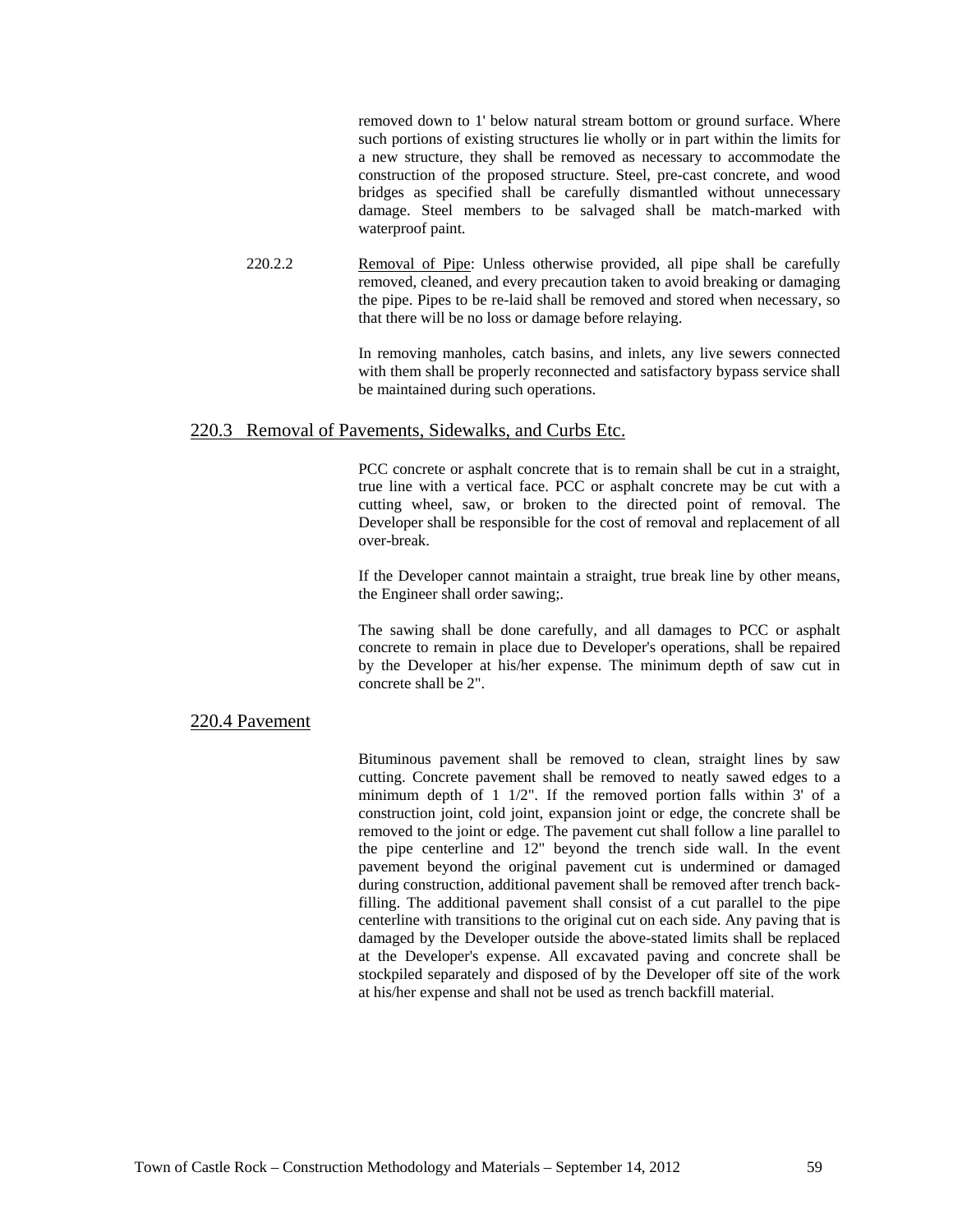### 220.5 Concrete

Concrete Curb, Gutter, Sidewalk, Crosspans, Driveways, and Alley Intersections: Concrete shall be removed to edges that are neatly sawed to a minimum depth of 1 1/2". Sidewalks, driveways, alleys and pans shall be saw cut in straight lines either parallel to the curb or perpendicular to the alignment of the sidewalk or curb. No section to be replaced shall be less than 3' in either width or length. If proposed saw cuts in the sidewalk, driveway or alley fall within 3' of a construction joint, expansion joint, or edge, the concrete shall be removed to the joint or edge.

- 220.5.1 Salvage: All salvageable material shown on the plans shall be removed, without unnecessary damage, in sections or pieces, which may be readily transported, and shall be stored by the Developer in locations designated by the Engineer. The Developer shall be required to replace any materials lost from storage or damaged by negligence or by use of improper methods.
- 220.5.2 Disposal: The Developer shall make all necessary arrangements for obtaining suitable disposal locations and the cost involved shall be included in the work. If disposal is to be at other than established dump sites, the Engineer may require the Developer to furnish written permission from the property owner on whose property the materials are placed. Broken concrete or asphalt shall not be disposed of in the Town.
- 220.5.3 Backfill: Except in areas to be excavated, all cavities left by structure removal shall be back-filled with suitable material and compacted in accordance with these Specifications. Jetting or ponding will not be allowed.

# 02.200.230 **SITE CLEARING**

# 230.1 General:

The work shall consist of clearing, grubbing, removing, and disposing of all vegetation and debris within the limits of project and such other areas as may be indicated on the plans or required by the work. Exclusive of this work are those objects designated to remain or which are to be removed in accordance with other sections of these Specifications. This work shall also include the preservation from injury or defacement of all vegetation and objects designated to remain.

# 230.2 Construction:

The Consultant will establish construction lines per Town discretion and designate all trees, shrubs, plants, and other objects to remain. The Developer shall preserve all objects designated to remain.

All surface objects and all trees, stumps, roots, and other protruding obstructions not designated to remain, shall be cleared and/or grubbed, including mowing, as required, except nonperishable solid objects which will be a minimum of 2' below subgrade. Perishable objects shall be removed to a depth of 3' below the existing ground or subgrade, whichever is lower.

Except in areas to be excavated, stump holes and other holes from which obstructions are removed shall be back-filled with suitable materials and compacted in accordance with these Specifications. Materials and debris shall be disposed of in a manner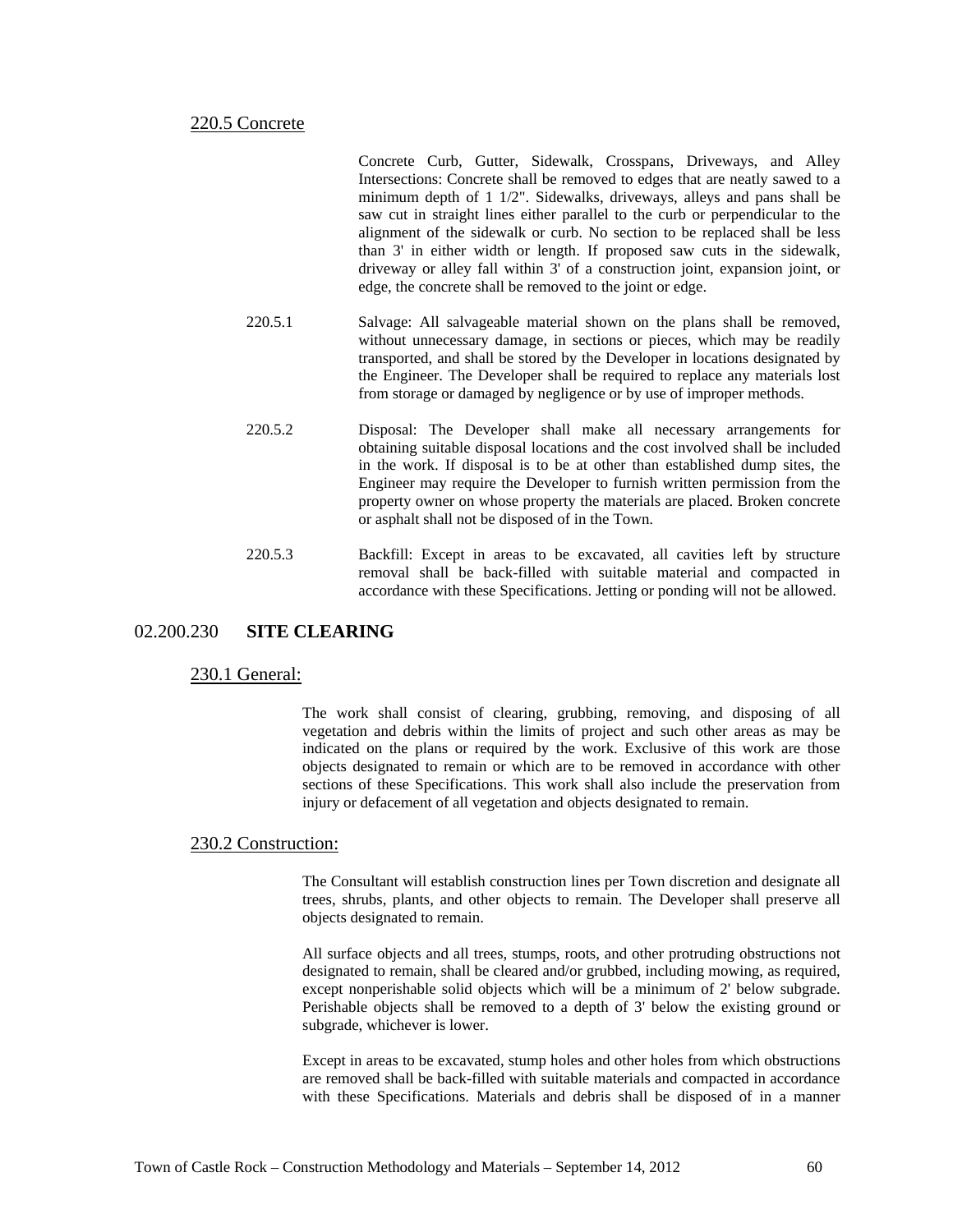acceptable to the Engineer. Burning will not be permitted.

The Developer shall make all necessary arrangements for obtaining suitable disposal locations. If disposal is to be at other than established dump sites, the Engineer may require the Developer to furnish, in writing, permission from the property owner on whose property the materials and debris are placed. Branches on trees or shrubs shall be removed as directed. Branches of trees extending over the roadbed shall be trimmed to give a clear height of 20' above the roadbed surface. All trimming shall be done by skilled workmen and in accordance with good tree surgery practices.

The Developer shall scalp areas where excavation or embankment is to be made, except that mowed sod need not be removed where the embankment to be constructed is 4' or more in height below subgrade elevation. Scalping shall include the removal of materials such as brush, roots, sod, grass, residue of agricultural crops, sawdust, and other vegetable matter from the surface of the ground.

Hedges shall be pulled or -rubbed in such a manner as to assure complete and permanent removal. Scattered hedge or shrubs not classified as hedge shall be removed as specified for hedge. Sod not required to be removed shall be thoroughly disked before construction of embankment.

# 02.200.240 **DEWATERING**

#### 240.1 General:

- 240.1.1 Prevent surface water and subsurface or around water from entering excavations, from ponding on prepared subgrades, and from flooding Project site and surrounding area.
- 240. 1.2 Protect subgrades and foundation soils from softening and damage by rain or water accumulation.
- 240.1.3 Do not allow water to accumulate in excavations. Remove water from excavations to prevent softening of foundation bottoms, undercutting footings, and soil changes detrimental to the stability of subgrades and foundations. Provide and maintain pumps, sumps, suction and discharge lines, and other dewatering system components necessary to convey the water away from the site.
- 240. 14 Convey water removed from excavations and rainwater to collecting or runoff areas acceptable to authorities having jurisdiction. Do not use trench excavations from site utilities as temporary drainage ditches.

# 02.200.250 **SHORING AND UNDERPINNING**

### 250.1 Stability of Excavations

250.1.1 Comply with local codes, ordinances, and requirements of authorities having jurisdiction to maintain stable excavations including Federal and State law.

# 250.2 Utility Trenches

250.2.1 Excavate trenches to indicated slopes, lines, depths, and invert elevations. Beyond building perimeter, excavate trenches to allow installation of top of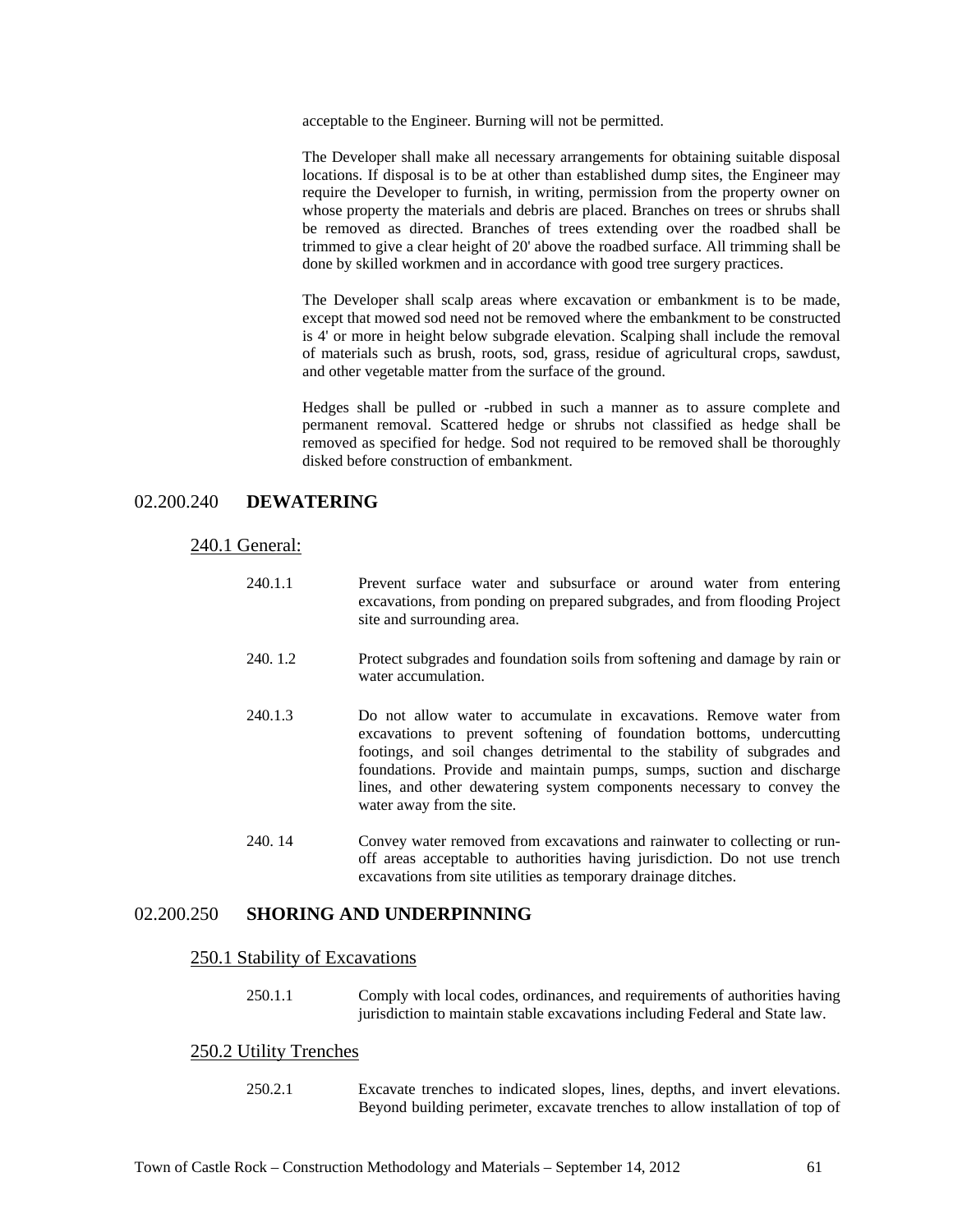pipe below frost line.

- 250.2.2 Excavate trenches to uniform widths to provide a working clearance on each side of pipe or conduit. Excavate trench walls vertically from trench bottom to 12 inches higher than top of pipe or conduit, unless otherwise indicated.
	- a) Clearance: 12 inches each side of pipe or conduit.
- 250.2.3 Trench Bottoms: Excavate and shape trench bottoms to provide uniform bearing and support of pipes and conduit. Shape subgrade to provide continuous support for barrels of pipes and for joints, fittings, and bodies of conduits. Remove stones and sharp objects to avoid point loading.
	- a) For pipes or conduit less than 6 inches in nominal diameter and flatbottomed, multiple-duct conduit units, hand-excavate trench bottoms and support pipe and conduit on an undisturbed subgrade.

# 02.200.285 **REBUILT MISCELLANEOUS STRUCTURES**

# 285.1 General:

This item shall consist of removing, relaying, resetting, or adjusting structures, fences, guard rail, signs, pipe, end sections, traffic signals, and related materials.

All designated items shall be carefully removed and every precaution taken to avoid damage. Coordinate relocation of permanent traffic devices with the Traffic Division. The Developer will be required to replace or repair any material damaged due to their operations at their own expense. The work shall include the back-filling of any resulting trenches, holes, or pits.

# 285.2 Construction

Pipe to be re-laid and structures to be reset shall be thoroughly cleaned. Removal sites shall be neatly back-filled with suitable material and compacted in accordance with these Specifications.

Materials in good condition from removed structures or fences may be used in the rebuilding operations. All removed material not reused shall be salvaged or disposed of as directed.

Where fences are to be rebuilt or reset, it will be the Developer's responsibility to supply and install any new materials required to restore the fence to acceptable condition. Unless otherwise stated, the Developer may reuse any existing material that is salvageable. The quality of construction of the reset fence shall equal or exceed that of the existing fence.

Unserviceable material from structures shall be replaced with new material of dimensions similar to those used in building- the original structure. Replacement parts and new materials, including concrete footings, necessary to restore these structures to service at new locations shall be provided and installed by the Developer as part of these items.

All new materials and replacement parts shall be of similar quality to those used in the original structure or as specified. Gates designated or noted on plans to be reset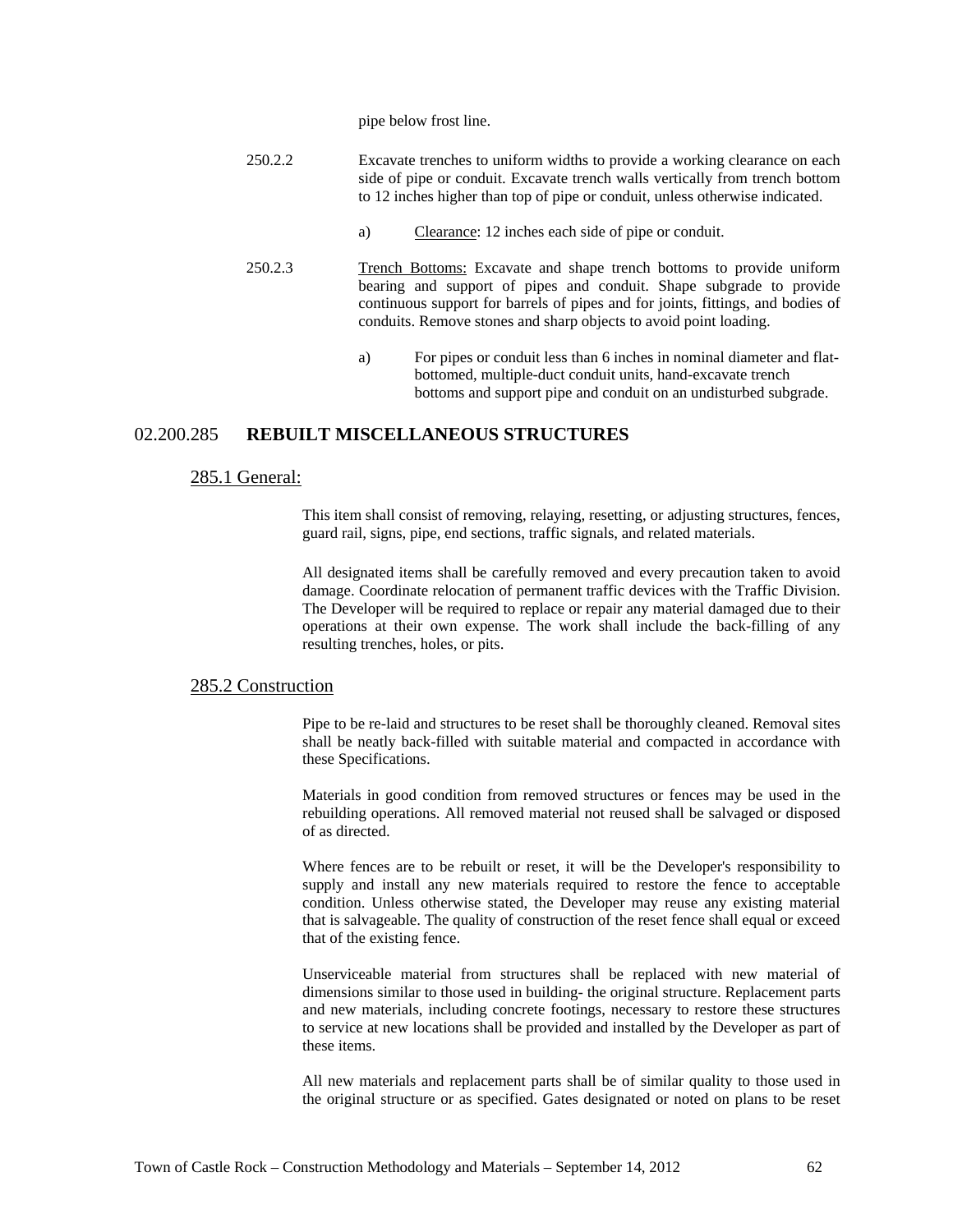shall be removed and restored for service at the new locations indicated.

Mailboxes complete with supporting structures are to be removed and temporarily reset at points near their original location to be easily accessible for mail delivery service. Immediately upon completion of surfacing operations, the boxes shall again be reset to a height of 42 to 48" at the locations designated. A supporting structure may contain one or more mailboxes.

Resetting of all traffic control signs and traffic signaling devices will conform to Section  $01.500.560.1$ -2 and be coordinated with the Traffic Division.

Adjusting structures shall include, but not be limited to, manholes rings and covers, inlet gratings and frames, water valve boxes, water meters, gate posts, and other structures and facilities. Construction operations shall include any raising, lowering, moving, removing masonry or concrete, adding brickwork, masonry or concrete, and resetting grates, frames or rings and covers to fit the new construction. At no time shall manholes and valve boxes be covered up or buried. Valve boxes and manholes are to be maintained fully accessible at all times for emergency and maintenance operation by the Town personnel. Work on water services shall be subject to observation and testing by the owners. Damage to any fire hydrant or any part of the system due to Developer's operations shall be repaired immediately at the Developer's expense.

# 02.300.000 **EARTHWORK**

# 02.300.310 GRADING

# 310.1 General

Uniformly grade areas to a smooth surface, free from irregular surface changes. Comply with compaction requirements and grade to cross-sections, lines, and elevations indicated. Provide a smooth transition between existing adjacent grades and new grades.

Cut out soft spots, fill low spots, and trim high spots to conform to required surface tolerances.

### 310.2 Site Grading

Slope grades to direct water away from buildings and to prevent ponding. Finish subgrades to required elevations within the following tolerances:

- a) Lawn or Unpaved Areas: Plus or minus 1.2 inches.
- b) Walks: Plus or minus 1.2 inches.
- c) Pavements: Plus or minus 1/2 inch.
- d) Overlot

# 02.300.315 **EXCAVATION AND FILL (extraction, removal, and disposal of material and structures)**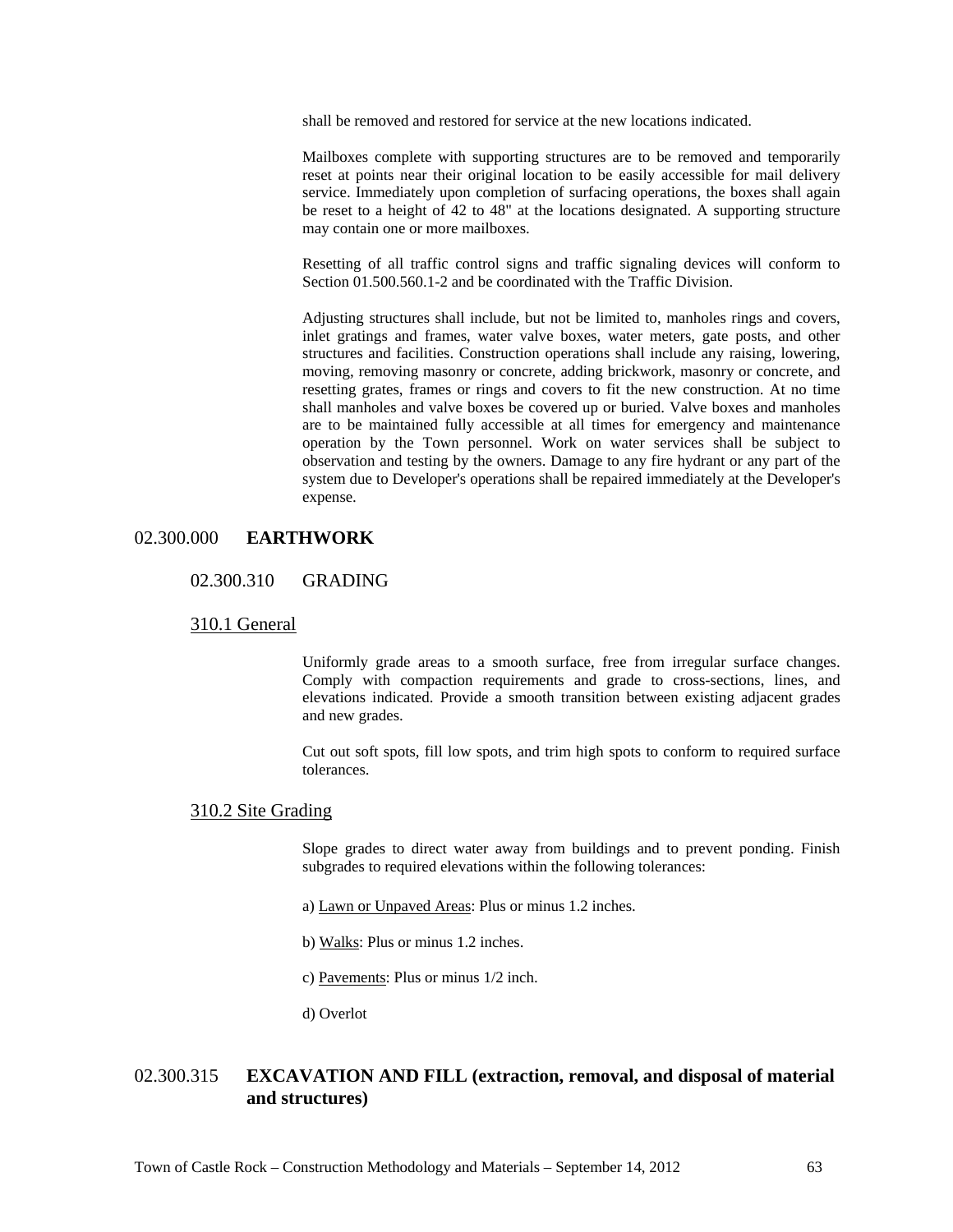# 315.1 Excavation

- 315.1.1 Explosives: The use of explosives will not be permitted without a blasting permit.
- 315.1.2 Unclassified Excavation: Excavation is unclassified and includes excavation to required subgrade elevations regardless of the character of materials and obstructions encountered.
- 315.1.3 Unauthorized Excavation: Unauthorized excavation consists of removal of materials beyond specified elevations without the specific direction of the Engineer. Replace unauthorized excavation by back-filling and compacting as specified for-authorized excavations.
- 315.1.4 General: This work shall consist of excavation, disposal, shaping, or compaction of all material encountered within the limits of the work, including excavation for ditches and channels.
- 315.1.5 Embankment Material: Embankment material shall consist of approved material acquired from excavations, hauled and placed in embankments in reasonably close conformity with the line, grades, thicknesses, and typical cross-sections shown on the plans or as established.

The type of relative compacting required shall be as called for on the plans or as designed.

When the source of embankment materials is not designated on the plans, approval of the source will be contingent on the material having a resistance value of at least 15 or as shown on the plans when tested by the Hveem Stabilometer, and a maximum dry density of not less than 95 pounds per cubic foot.

# 315.3 Excavation for Structures

- 315.3.1 Excavate to indicated elevations and dimensions within a tolerance of plus or minus 1.2". Extend excavations a sufficient distance from structures for placing and removing concrete form work, installing services and other construction, and for inspections.
	- a) Excavations for Footings and Foundations: Do not disturb bottom of excavation. Excavate by hand to final grade just before placing concrete reinforcement. Trim bottoms to required lines and grades to leave solid base to receive other work.
	- b) Excavation for Underground Tanks. Basins and Mechanical or Electrical Appurtenances: Excavate to elevations and dimensions indicated within a tolerance of plus or minus 1.2". Do not disturb bottom of excavations intended for bearing surface.

# 315.4 Excavation for Walks and Pavements

# 315.4.1 General: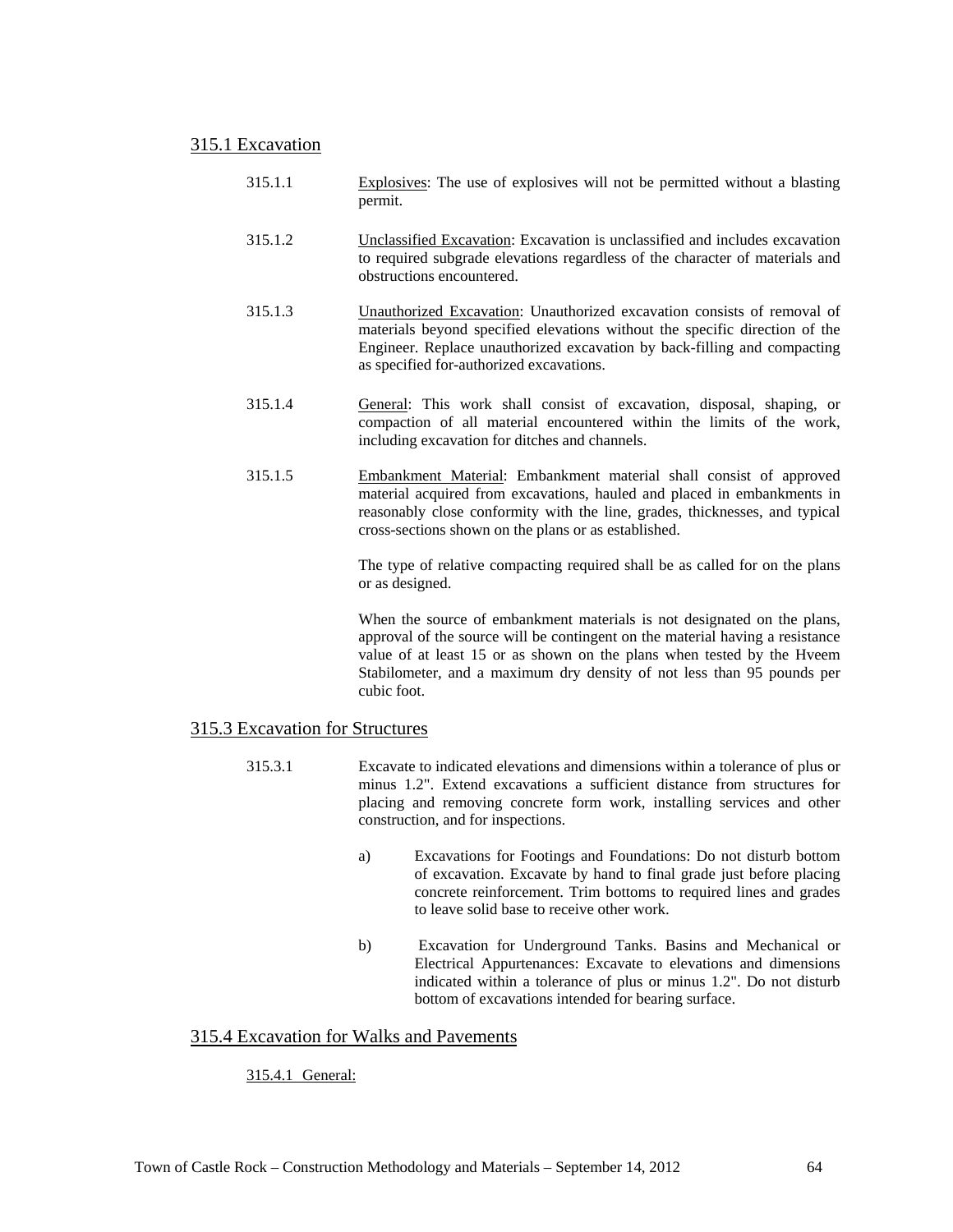Set and build into form work anchorage devices and other embedded items required for other work that is attached to or supported by cast-in-place concrete. Use setting drawings, diagrams, instructions, and directions provided by suppliers of items to be attached.

Excavate surfaces under walks and pavements to indicated cross sections, elevations, and grades.

# 315.5 Excavation for Utility Trenches

- a) Excavate trenches to indicated slopes, lines, depths, and invert elevations.
- 1) Beyond building perimeter, excavate trenches to allow installation of top of pipe below frost line or 4.5'.
- b) Excavate trenches to uniform widths to provide a working clearance on each side of pipe or conduit. Excavate trench walls vertically from trench bottom to 12 inches higher than top of pipe or conduit, unless otherwise indicated.

1) Clearance: 12 inches each side of pipe or conduit.

- c) Trench Bottoms: Excavate and shape trench bottoms to provide uniform bearing and support of pipes and conduit. Shape subgrade to provide continuous support for joints, and barrels of pipes, and for joints, fittings, and bodies of conduits. Remove stones and sharp objects to avoid point loading.
	- 1) For pipes or conduit less than 6 inches in nominal diameter and flat-bottomed, multiple-duct conduit units, handexcavate trench bottoms and support pipe and conduit on an undisturbed subgrade.
	- 2) For pipes and conduit 6 inches or larger in nominal diameter, shape bottom of trench to support bottom 90 degrees of pipe circumference. Fill depressions with tamped sand back-fill.
	- 3) Where encountering rock or another unyielding bearing surface, carry trench excavation 6 inches below invert elevation to receive bedding course.

#### **02.300.330 EMBANKMENT**

#### 330.1 General:

The excavation and embankments shall be finished to reasonably smooth and uniform surfaces. Variation from the subgrade plane shall not be more than 0.08' for soil, nor more than 0.50' for rock. Materials shall not be wasted without permission of the Engineer. Excavation operations shall be conducted so that material outside of the limits of slopes will not be disturbed. Prior to beginning grading operations in any area, all necessary clearing and grubbing and topsoil in that area shall have been performed in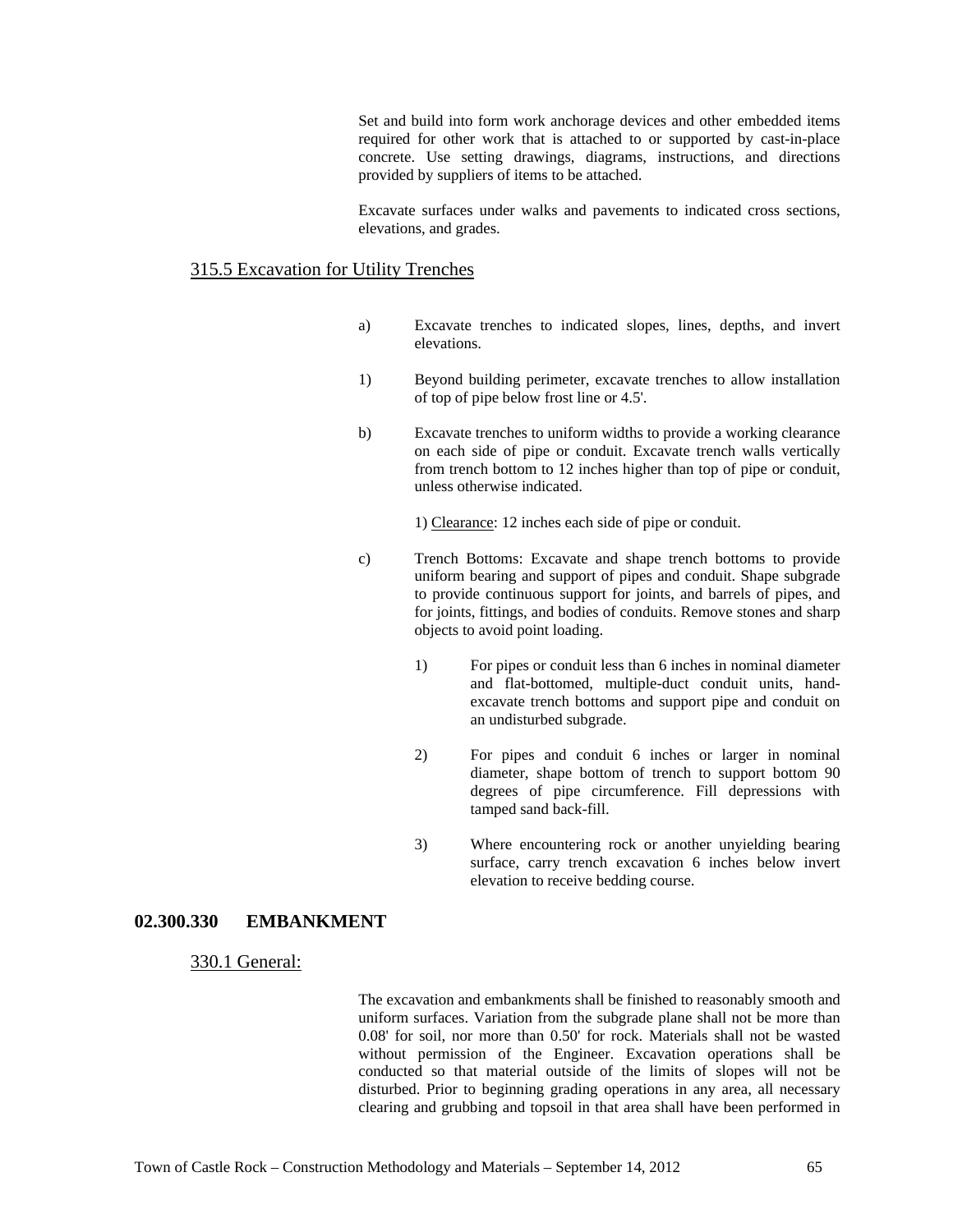accordance with Section 02.200.230, Clearing and Grubbing.

330.1.1 Embankment: Embankment construction shall consist of constructing roadway embankments, including preparation of the areas upon which they are to be placed. These areas include the construction of dikes; the placing and compacting of approved material within project areas where unsuitable material has been removed; and the placing and compacting of embankment material in holes, pits, and other depressions within the project area. Only approved materials shall be used in the construction of embankment and back-fills.

> Free running water shall be drained from the material before the material is placed. Rocks, broken concrete, or other solid materials more than 6" in greatest dimension shall not be placed in embankment areas less than 1' deep measured from the subgrade. Materials less than 150 pounds may be placed in fills over 1' deep provided there remains 1' minimum cover measured from the subgrade, with the approval of the Engineer.

> Slopes that are steeper than 4:1 when measured longitudinally or at right angles to the roadway shall be continuously benched into the existing slope over those areas where it is required as the work is brought up in layers. This applies when the embankment is to be placed and compacted on hillsides, or when new embankment is to be compacted against existing embankments, or when embankment is built one-half width at a time. This requirement may be adjusted depending on the recommendations of the soils engineer.

> Benching shall be well-keyed, and, where practical, the key should be a minimum of 8' wide and 3' deep. Each horizontal cut shall begin at the intersection of the original ground and the vertical sides of the previous cuts. Material thus cut out shall be re-compacted along with the new embankment material at the Developer's expense.

> If embankment can be deposited on one side only of abutments, wing walls, piers, or culvert headwalls, care shall be taken that the area immediately adjacent to the structure is not compacted to the extent that it will cause overturning of, or excessive pressure against, the structure. The fill adjacent to the end bent of a bridge or to a box culvert shall not be placed higher than the bottom of the back wall of the bent or floor slab of the box, until the superstructure is in place. When embankment is to be placed on both sides of a concrete wall or box type structure, operations shall be so conducted that the embankment is always at approximately the same elevation on both sides of the structure.

> The Developer shall notify the Engineer in sufficient time before beginning excavation that the necessary cross-sections may be taken. The Developer shall not excavate beyond the dimensions and elevations established and material shall not be removed prior to the staking and cross-sectioning of the site.

> When the Developer's excavating operations encounter remains of prehistoric peoples' dwelling sites or artifacts of historical or archaeological significance, the operations shall be temporarily discontinued. The Developer will contact archaeological authorities to determine the disposition thereof. When directed, the Developer shall excavate the site in such manner as to preserve the artifacts encountered and shall remove them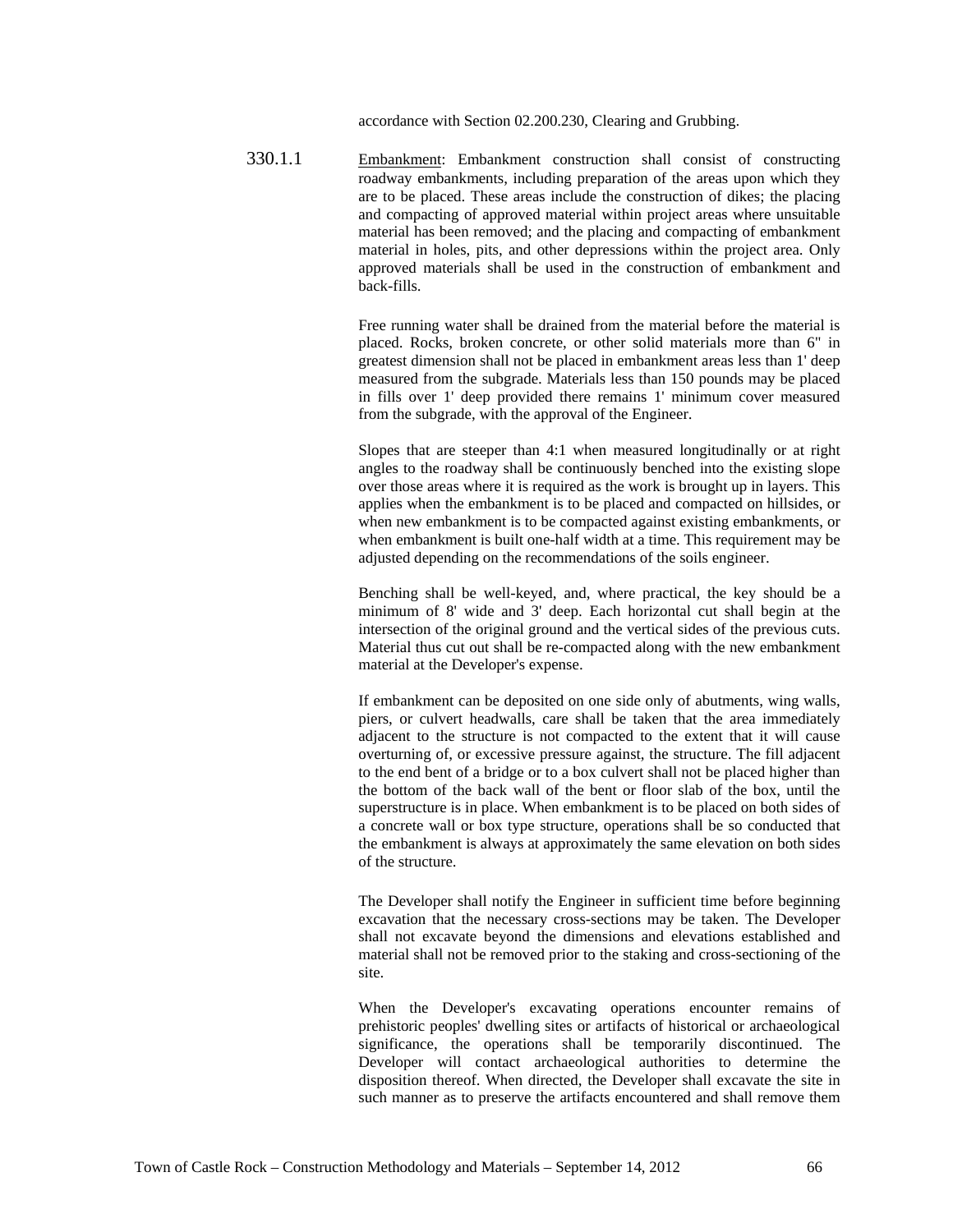for delivery to the custody of the proper state authorities.

The Developer shall at all times take precautions for the protection of culverts, irrigation crossings, mail boxes, driveway approaches, valve boxes, manholes, survey monuments, underground or overhead utility lines, and all other public or private installations that may be encountered during construction. The Developer shall be responsible for the repair of any installations damaged due to their work. Manholes and valve boxes shall be observed by the Engineer for displacements and introduction of foreign matter. It shall be the Developer's responsibility to correct any displacement and to remove any foreign matter resulting from his/her work.

#### 330.2 Excavation

- 330.2.1 Rock: Unless otherwise specified, rock shall be excavated to a minimum depth of 6" below subgrade within the limits of the roadbed, and the excavation back-filled with material designated on the plans or as approved.
- 330.2.2 Unclassified: When material encountered within the limits of the work is considered unsuitable by the Engineer, such material shall be excavated as directed by the Engineer and replaced with suitable material. All excess or unsuitable excavated material, including rock and boulders, that cannot be used in embankments will be disposed of as approved by the Engineer.

Wherever shown on the plans or considered necessary, intercepting ditches shall be made above the top of cut slopes and carried to outlets near the ends of the cuts. In order to blend the intersection of cut slopes with the slope of the adjacent natural ground surfaces in a uniform manner, the tops of all cut slopes shall be flattened and rounded.

Excess quantities of excavation not necessary for the construction of embankments, unless otherwise specified on the plans or special provisions, shall become the property of the Developer and shall be disposed of as specified as above. The Engineer may allow disposal by widening and flattening fill slopes if right-of-way conditions permit and if no damage results.

# 330.2.3 Borrow:

Borrow material should not be placed until after the excavation has been placed in the fill. If the Developer places more borrow than is required and thereby causes a waste of excavation, the amount of such waste will be deducted from the borrow volume. Borrow areas shall be finished so that water will not collect or stand therein, unless otherwise specified.

# **02.500.000 UTILITY SERVICES**

# 000.1 Water Pipe Installation

Pipe shall be constructed to the lines, grades, and elevations shown on the drawings. Unless otherwise specified by the Inspector or these standards, pipe handling and installation shall follow the recommended practice in AWWA C600. Damages to pipes and appurtenances shall be repaired or replaced by the Developer, as required by the Inspector.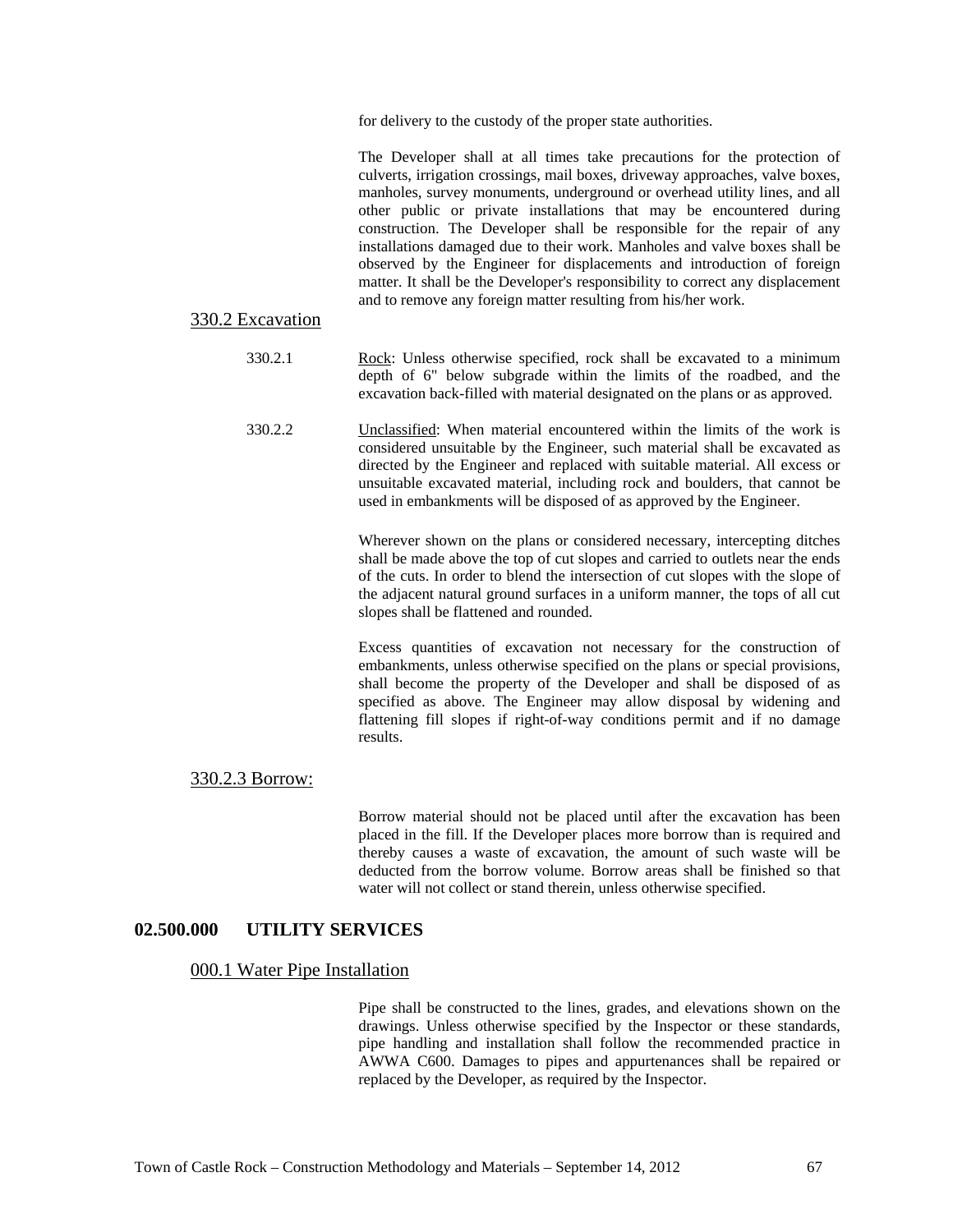#### 000.1.2 Site Conditions:

Proper implements, tools and facilities shall be provided by the Developer for the safe and convenient execution of work. Water shall be removed from trenches while pipe is being laid and shall not be allowed to rise around the pipe before back-filling. When pipe-laying is not in progress, access to the open ends of the pipe shall be restricted. At all times, precaution shall be taken to prevent foreign materials from entering the pipe.

#### 000.1.3 Bedding Requirement:

The minimum support for pipes shall be Class D bedding, unless otherwise specified. Refer to 02.050.055.2 "Bedding Materials" for class descriptions.

# 000.1.4 Direction:

Pipe-laying shall commence at the lowest point and proceed upgrade. Pipe shall be laid with the bell ends facing in the direction of the laying.

### 000.1.5 Placement:

Bedding shall be placed to provide a solid, unyielding uniform-bearing surface for the full length of the barrel. Extra care shall be taken to create unyielding bedding up to the spring line of the pipe.

#### 000.1.6 Joints:

All "push-on" bell and spigot joints shall be pushed home according to the manufacturer's instructions. If a certain section of pipe can not be pushed home, then the section will be rejected. All mechanical joints shall be tightened to manufacturer's recommendations.

#### 000.1.7 Protective Coatings:

Metallic pipe and all fittings shall be wrapped in acceptable corrosion protection materials; e.g., polyethylene tubing . This wrapping, if required on the approved plans or by the Inspector, is required to be installed according to AWWA Standard CI05.

# 000.1.8 Anchorage of Bends:

Concrete thrust blocks shall be placed where shown on the approved plans. They shall conform to the requirements and dimensions shown on the approved plans. If thrust blocks (see W-22) are not detailed on the plans, they shall be installed, at a minimum, on all tees, plugs, caps, valves, hydrants and bends of l 1-1/4 degrees or more. Concrete used shall be 3,000 psi compressive strength in 28 days. All thrust blocks shall be separated from the pipe by a 6 mil layer of polyethylene to act as a bond breaker. Normally, restrained joints will not be permitted, except when undisturbed soils are not available for a thrust block, for vertical bends, or to reduce the thrust block size for pipes larger than 12".

### 000.1.9 Deflections: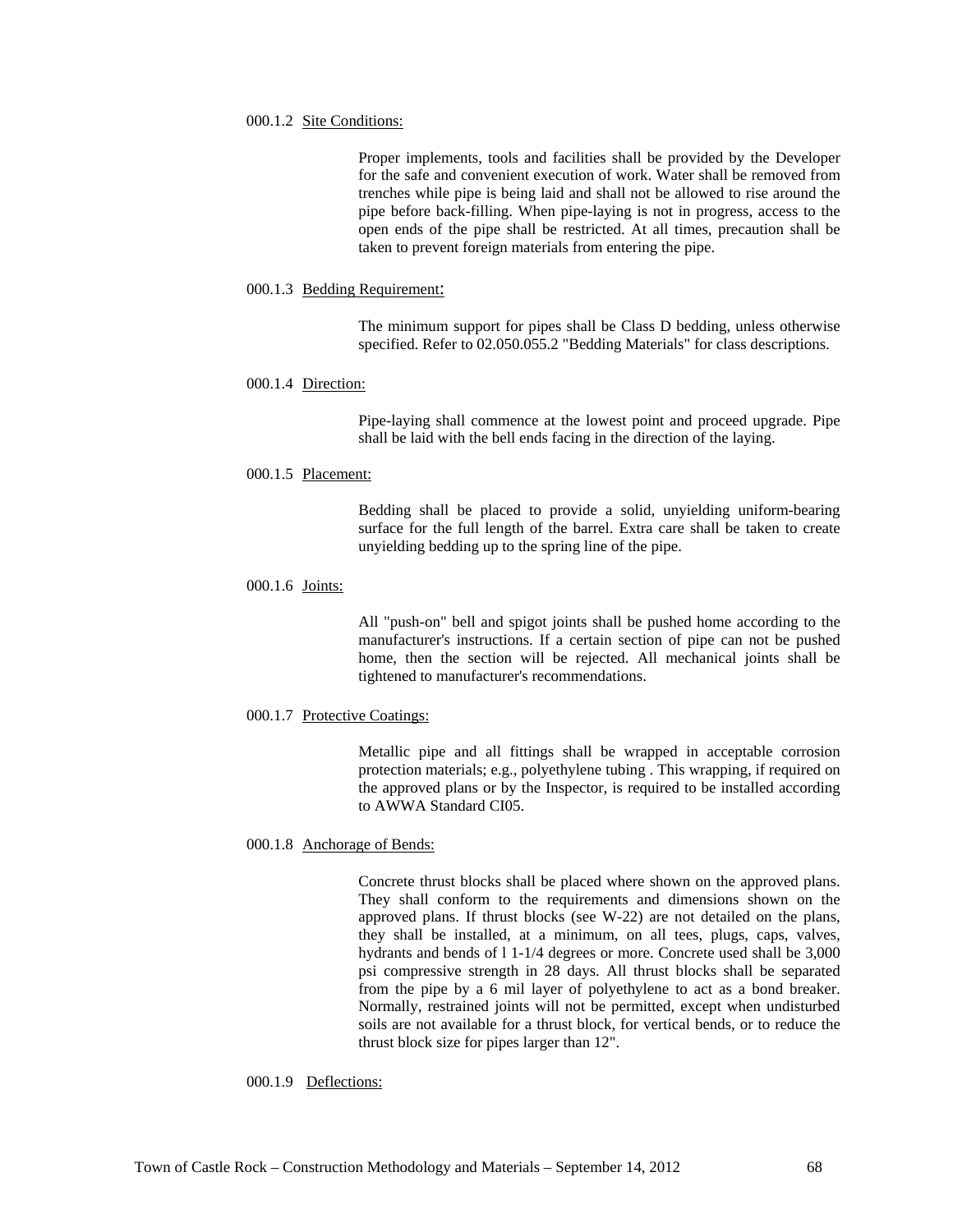Pipe deflections shall not exceed the pipe manufacturer's recommendations. For deflections which are designed, the designer shall not use a higher allowance than half the manufacturer's allowable deflection.

#### 000.1.10 Repair of Broken Pipe:

The Inspector shall approve the repair of broken or damaged water pipe. The broken pipe must be observed by the Inspector prior to repair, and after repair approved for back-fill.

## **000.2 Fire Hydrants**

All hydrants shall be installed to conform to grade and alignment shown on plans. Hydrants are required to be thrust-blocked behind the hydrant and at the tee on the main line and be rodded (two all thread rods) from the tee on the main to the hydrant. All rodding shall be protected by bituminous coating or wrapped in 6 mil polyethylene. The gate valve required as a shut-off for the hydrant shall be located no farther than 18" from the main line, (end of tee to center of hydrant valve). Approximately a third of a yard, pea gravel, shall be placed under the fire hydrant to assist in positive drainage from the hydrant drain hole. Care should be taken to keep the concrete thrust block from covering the hydrant drain hole. The steamer connection shall face the direction as shown on the approved plans or as required by the Fire Department. Additionally, the steamer connection shall be no closer than 18" to finished grade. See also Dr-. W 11.

#### 000.2.1 Valves and Boxes:

The type of valves acceptable to the Town are specified in 02.050.080.1.8. Valves shall open left, be Class 150 and normally be mechanical joint.

#### 000.2.2 Installation:

All valves shall be installed at the grade and locations shown on the approved plans. Valve boxes are required to be of the screw type. All valves shall be protected by 5' of cover. If the valve is deeper than 7 1/2' from finished grade to the bonnet top, then an extension shall be installed. Lids for boxes shall have the word "water" on them.

## 000.3 Service Lines. Taps, Curb Stops

The corporation stop on the main shall be at a 45° degree angle above the center line of the main. All taps shall be done using bronze or brass tapping saddles and shall-be installed according to the manufacturer's recommendations. The Inspector shall inspect the main and tap prior to backfilling. In the event the tap is covered before it is inspected, it shall be uncovered by the Developer to allow for inspection. If the tap or water main is damaged during the process of locating, it shall be repaired immediately by the Developer in a manner acceptable to the Inspector. In addition, the location of the service line shall be marked on the curb by a "W" symbol and a 2" x 4" piece of lumber shall be extended from the end of the pipe to above ground level. If the line is not to be connected initially to a meter yoke, the end of the service line shall then be sealed shut to keep rocks and dirt out of the line. Every precaution shall be taken to prevent foreign material, including trench water, from entering the pipe.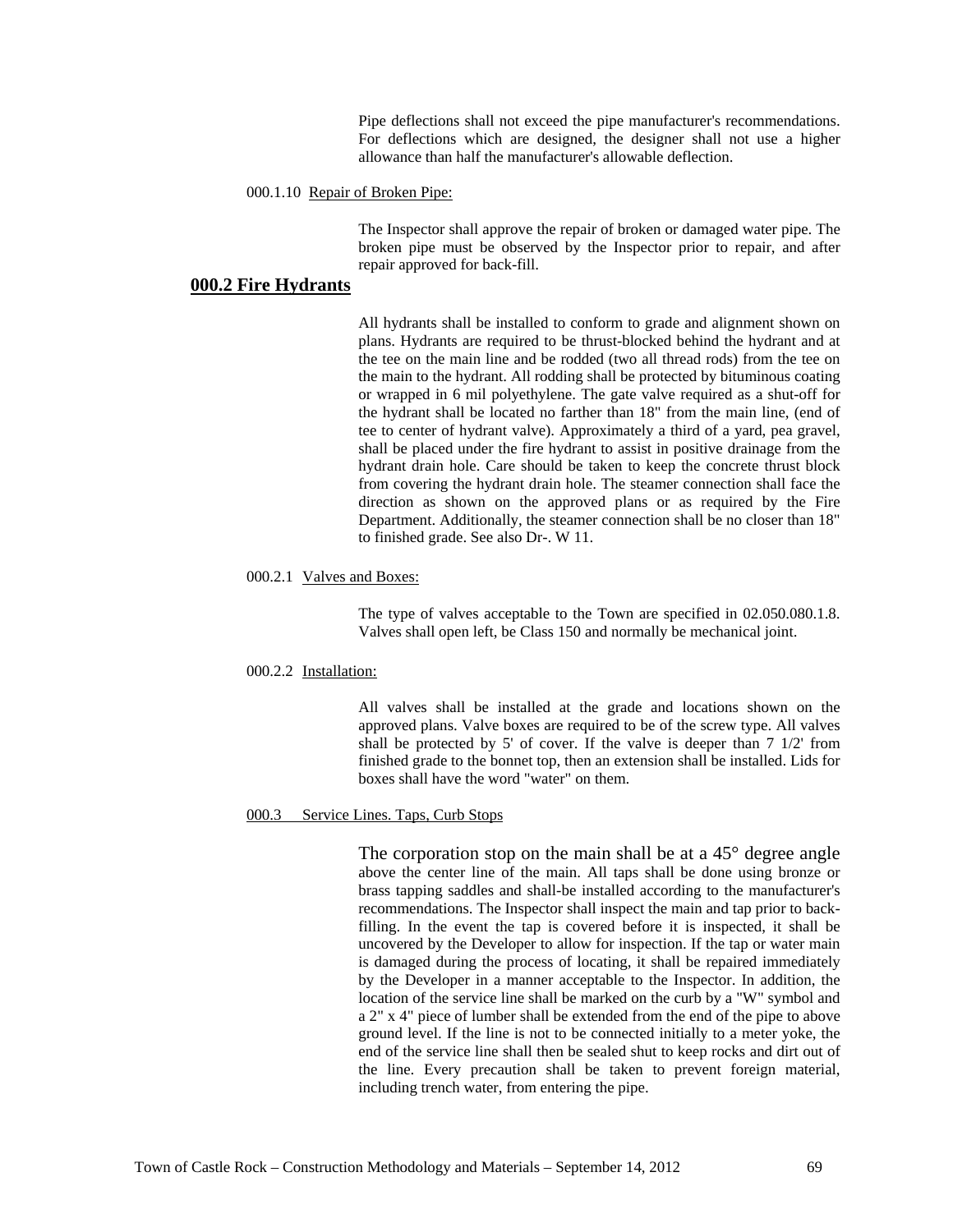#### 000.4 Meter Pits

Air relief valves, vaults and vent pipes shall be installed at the locations shown on the approved plans. See Drawing No. W5, W5a, for details of a typical combination air relief valve and vault. The valve shall be separable from the main by a bate valve. The cast iron lid for the vault shall have the word "water" on it.

#### 000.5 Pressure-Reducing Valves

Pressure-reducing valves, vaults and vent pipes shall be installed at the locations shown on the approved plans. See Drawing No. W3a, W36, W7a, W76, for details of a typical pressure-reducing valve and vault. All pressurereducing valves shall have an outside by-pass piping arrangement to permit removal of the valve while continuing water flow in the main. The cast iron lid for the vault shall have the word "water" on it.

## **02.500.530 SANITARY SEWERAGE**

#### 530.1 Handling and Installation

Pipe shall be constructed to the lines, grades and elevations shown on the approved plans. The handling and installation of PVC pipe, unless otherwise specified by the Engineer, shall conform to ASTM D-232 1.

## 530.2 Conditions for Water, Sewer and Storm

a) Protection of Existing-, Underground Utilities:

The Developer shall proceed with caution in the excavation and preparation of the trench, so that the exact location of underground structures, both known and unknown, may be determined. If required, the Developer shall excavate and locate existing underground utilities ahead of trench excavation to anticipate grade changes. The Developer shall notify local utilities whenever working near gas mains or services, or near electrical or telephone cable, or when the presence of these utilities is suspected in the area of construction. In the event of damage, the Town Inspection Department and the affected utility company shall be notified immediately.

b ) Wet Trench:

During construction, the Developer shall provide and maintain adequate equipment to proper removal and dispose of all excess water entering the trench or any other part of the work. Use of an active sewer under construction for disposal of the water will not be permitted. Before any pipe is laid, the trench shall be dry and shall be kept dry while joints are completed. In areas where unstable soil is encountered below the bottom of the pipe, the Developer shall excavate such material to the limits determined by the Inspector and back-fill with acceptable, compacted bedding material.

c) Underdrains:

Underdrains shall be installed where shown on the approved plans. Where excessive groundwater is encountered, the Inspector may also require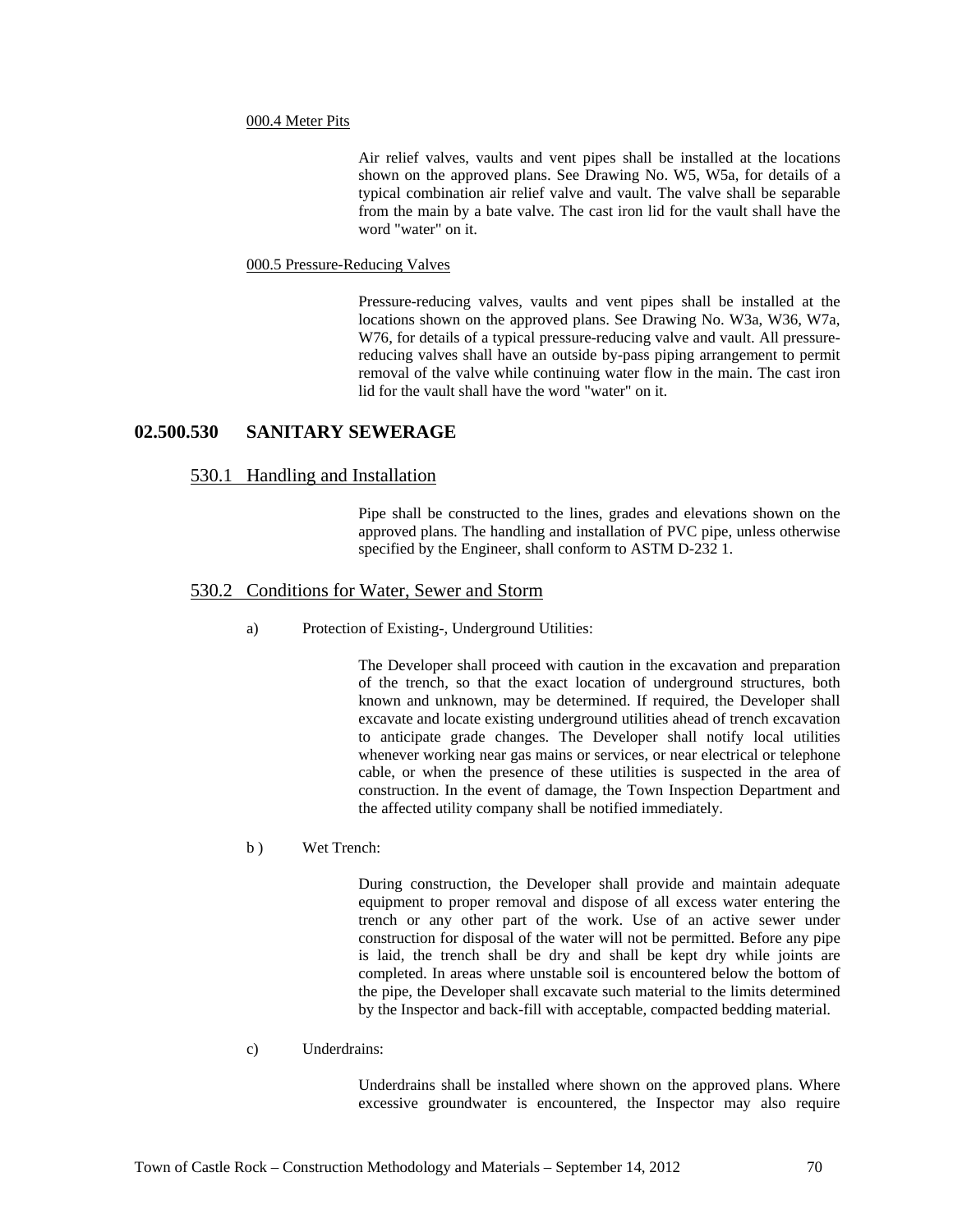construction of gravel or piped underdrains, (even if not required by the plans), to reduce infiltration. The trench shall be excavated to the required depth and width and back-filled with the underdrain bedding material. Additional underdrain bedding material shall then be placed to a level 4" over the top of the underdrain pipe and the sewer pipe installed. Bedding for underdrain pipe or for gravel underdrain without pipe shall be composed of washed gravel or crushed rock, well-graded in the size range from 1/4" minimum to l" maximum. Filter cloth is required..

#### 530.3 Subdrains

All subdrain systems installed, (with or without soils analysis), shall include provisions for access to the subdrain pipe to permit inspection and cleaning. Access points, as a minimum, shall be in the form of two-way cleanouts placed through the bottom bench of sanitary sewer manhole inverts. All cleanouts in manholes shall be capped with a watertight, non-corrodible plug. The plug shall be flush with the top of the bench or countersunk to prevent hindrance to the safe footing of maintenance crews.

#### 530.4 Cleanouts

At manholes, where multiple subdrain branches meet, a cleanout for each branch shall be provided. Branch connection points under manholes shall be via a 45 wye, no tee connections will be permitted. Special consideration and cleanout detail modifications may be needed in these cases due to bench space available within the manhole. Cleanouts shall not be within the sewer flow channel at any time. Details shall be subject to review and approval of the Town. Oversized manhole diameters may be required in these instances.

## 530.5 Bedding Requirements

The minimum support for PVC pipe shall be Class B bedding if not specified on the approved plans. Refer to 02.050.055.3, "Bedding Materials" for class descriptions and other installation details related to bedding.

#### 530.6 Direction

Pipe-laying shall commence at the lowest point and proceed upgrade. Pipe shall be laid with the bell ends facing in the direction of the laying.

Bedding shall be placed to provide a solid, unyielding uniform bearing surface for the full length of the barrel. Extra care shall be taken to create unyielding bedding up to the spring; line of the pipe.

#### 530.7 Joints

All "push-on" bell and spigot joints shall be pushed completely home. If a certain section of pipe cannot be shoved home, then the section will be rejected.

# **02.500.600 ENCASEMENTS OF STRUCTURAL SEWER**

When the sewer pipe is required to be encased in concrete as shown on the approved plans or by the Inspector, the concrete used shall have a 3,000 psi minimum compressive strength in 28 days and be Type 11. Details of such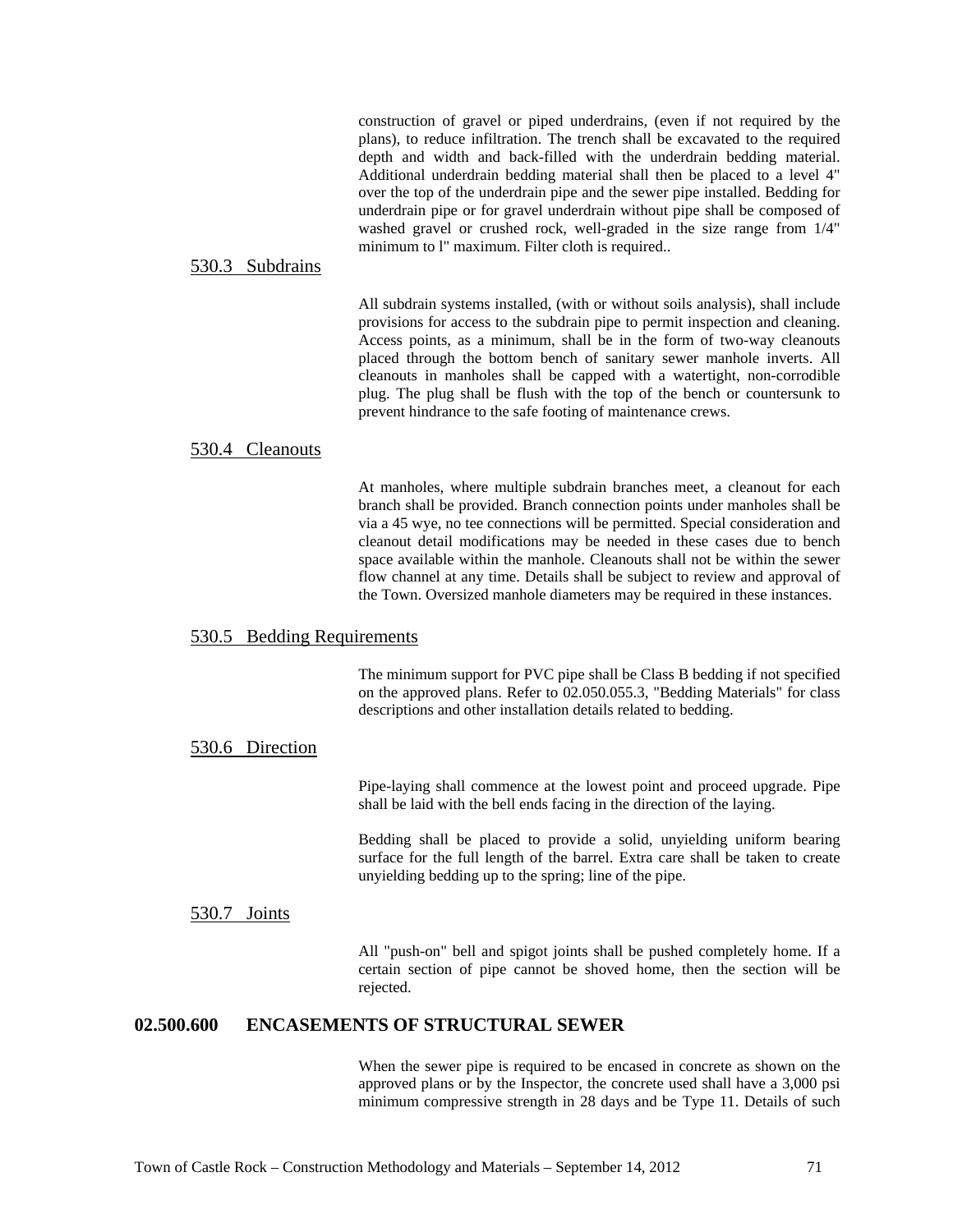encasement are shown in W-25. When the sewer pipe is required to be a structural or pressure pipe as shown on the approved plans or required by the Inspector, the pipe shall be ductile iron, Class 52, meeting AWWA C151 and may be required to be lined with bonded polyethylene.

#### 600.1 Repair of Broken Pipe

The Inspector shall approve the repair of broken or damaged sewer pipe. The broken pipe must be observed by the Inspector prior to repair and after repair approved for backfill.

## 600.2 Manholes

#### 600.2.1 Minimum Acceptable:

Manholes shall be pre-cast with or without pre-formed inlets and outlets. Manholes shall meet ASTM C-478. Manhole bases may be pre-cast or field poured.

#### 600.2.2 Installation:

#### a) Manhole Bases:

Manhole bases shall extend at least 8" below the bottom of the pipe and shall be benched up to at least 2" above the top of the highest crown. All concrete used in manhole bases shall be Type II 3,000 psi compressive strength minimum in 28 days. Reinforcing, as detailed in Drawing No. W20, W22, W25, shall be placed in bases. Pipe shall be terminated flush with the interior manhole wall. All PVC pipe shall have suitable water stop protection where the pipe is laid in the concrete. Transitions from inlet to outlet shall be smooth and of the proper radius for uninterrupted flow. Inverts shall be plastered with cement mortar and left smooth and clean.

## b) Manhole Sections:

Pre-cast manhole sections shall not be placed on the base for 48 hours after the base pour, unless authorized by the Inspector. The top of the bench shall be thoroughly cleaned and moistened with water. While the bench is still moist, a full mortar bed, at least 1" in thickness, shall be applied to the precast section bearing seat. The first pre-cast section shall be carefully lowered onto the bench so that the mortar bed will be forced out from under the section evenly on all sides. Each succeeding pre-cast section shall be jointed in a similar manner and smoothly finished inside and out. All lifting holes and other imperfections in the interior manhole wall shall be filled with cement mortar. The Developer has the option of using plastic gaskets in conjunction with mortar.

## c) Manhole Cover Rings:

Manhole cover rings shall be installed, at a minimum of 2 and a maximum of 6, 2" pre-cast concrete adjusting rings above the lid or cone of the manhole. Manhole rings shall be set in a full bed of mortar to the grade called for on the plans. In new streets, manhole covers shall be left below grade until pavement is completed, then raised to grade and a concrete apron poured around it. See drawing W-26.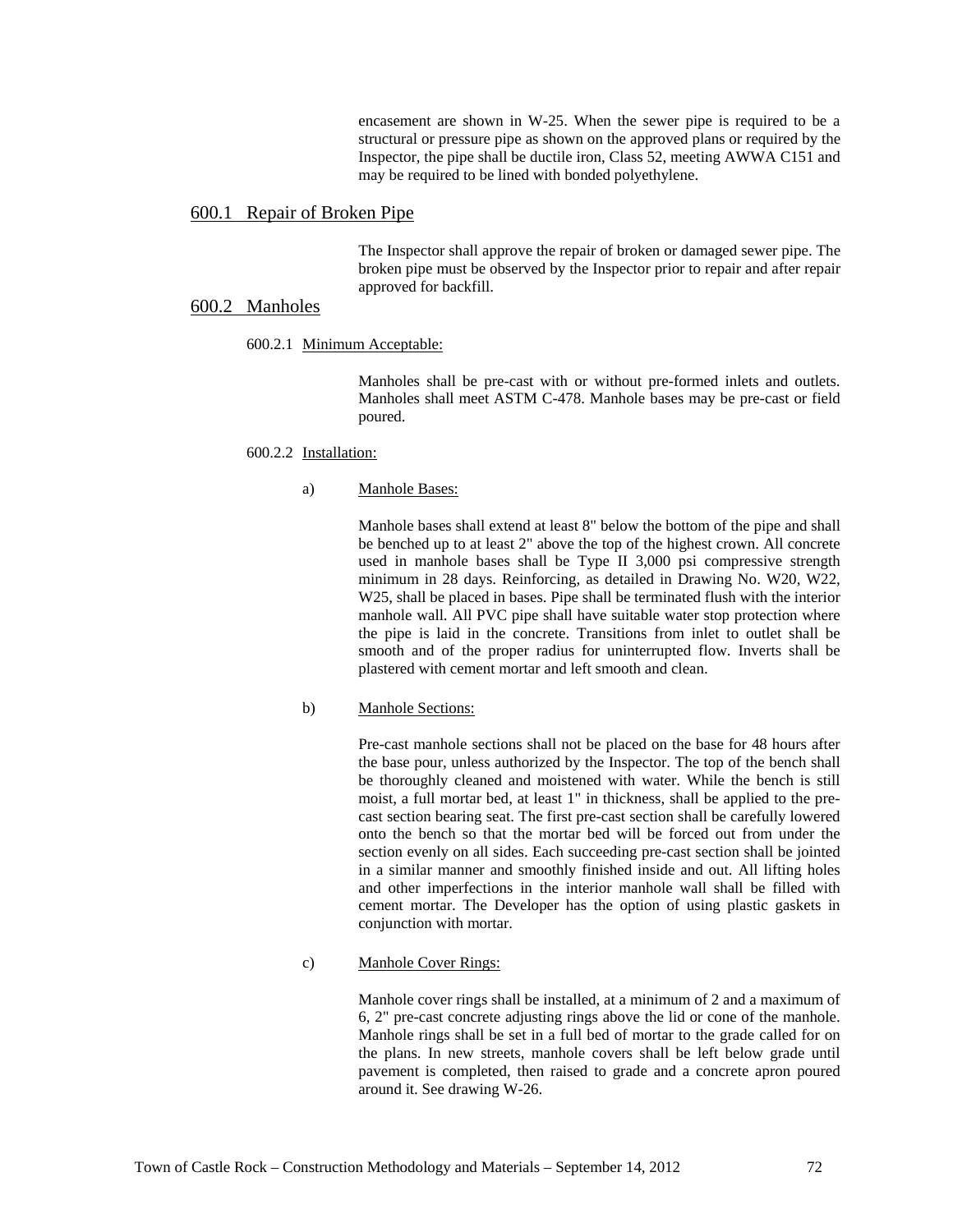#### d) Reference Markers:

Whenever a manhole is located outside of a traveled street or walkway, a reference marker is required. This marker shall be a plastic marker as specified by the Engineer.

#### e) Connections to Existing Manholes:

Where there is no existing pipe stubbed out, sewer pipe connections to existing manholes shall be made in such a manner that the finished work will conform as nearly as practicable to the essential requirements specified for new manholes. The Developer shall break out as small an opening in the existing manhole as necessary to insert the new sewer pipe. The existing concrete foundation bench shall be chipped to the cross-section of the new pipe to form a smooth continuous invert similar to what would be formed in a new concrete base. Cement grout shall be used as necessary to smoothly finish the new invert and to seal the new line so the junction is water-tight.

#### f) Drop Manholes:

All drop manholes are to be installed as detailed on the approved plans and in conformance with Drawing S-1.

## **02.600.000 DRAINAGE AND CONTAINMENT**

#### 000.1 Storm Drainage:

Systems: Underground storm sewer lines shall be constructed of reinforced concrete pipe conforming to the requirements of this Article. Culvert pipes, where specifically approved by the Inspector, may be constructed of corrugated metal pipe conforming to the requirements of this Article.

Where the nature of storm drainage facilities requires a variance from the data shown in this Article, the Developer shall provide detailed specifications for materials and workmanship for review and approval by the Inspector at the time the Inspector reviews and approves the project.

## 000.2 Reinforced Concrete Pipe

This section details regulations concerning the installation, handling, testing of storm sewer pipe and manholes, concrete flatwork, structural concrete, landscaping and riprap. These Regulations are minimum standards to be adhered to by Developers installing elements of storm sewer systems in the Town. Regulations for trench excavation and bedding materials are found in 02.055.2. General provisions regarding Developer permits, inspection procedures, etc., are in the Policy and Procedures section.

The Developer shall furnish all labor, materials, tools and equipment necessary to complete all storm sewer line installation, as required by the plans, with completion of all work under the development agreement as specified herein. The excavation shall be made to the lines and grades shown on the approved plans.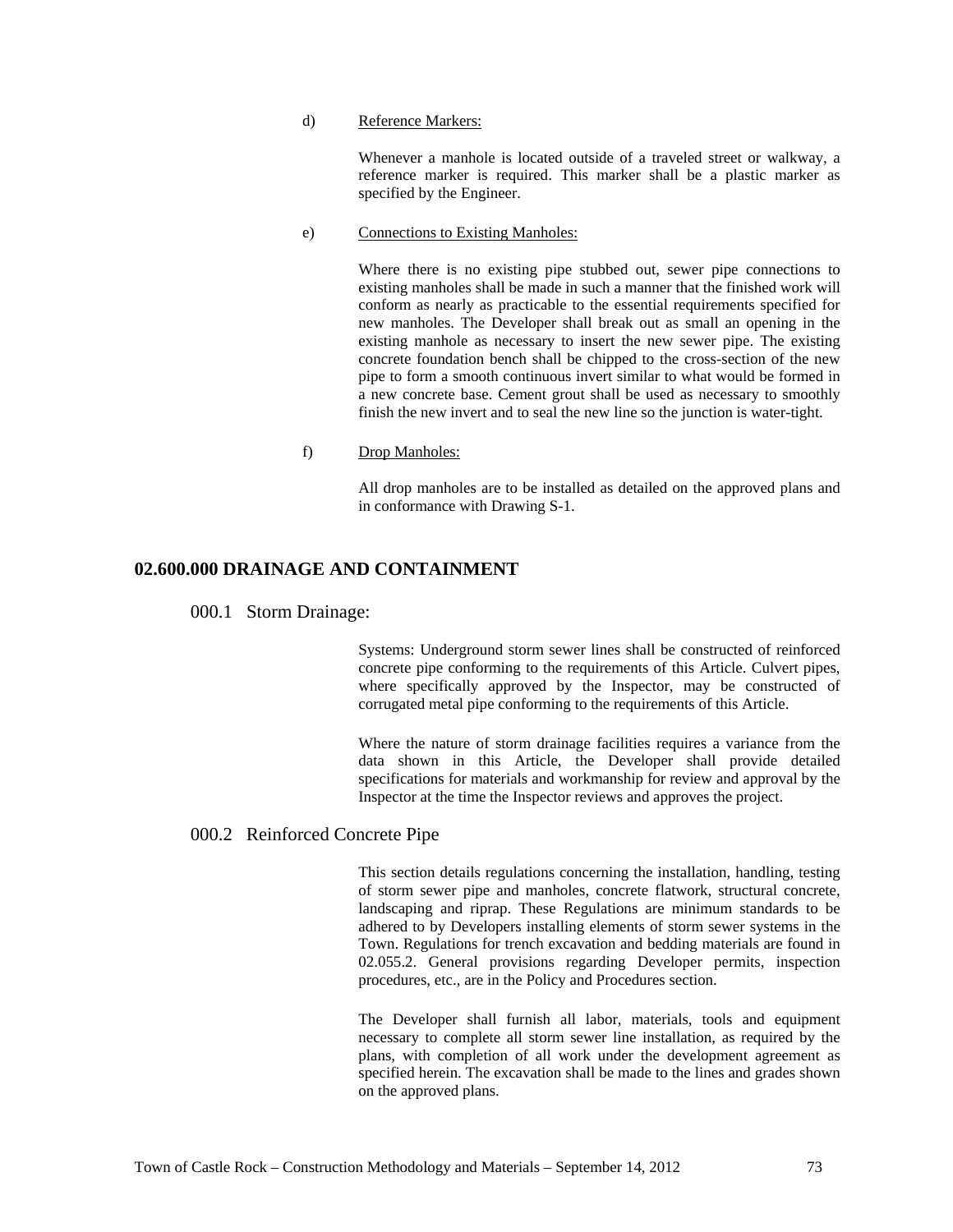Pipe-laying shall be in accordance with pipe manufacturer's specifications or relevant ASTM Standards.

The annular space for joints shall be clean and dry when joints are made, except that in hot dry weather, concrete pipe joints shall be moistened with water, as required, immediately before application on mortar joints.

- a) Bell and Spigot Joints: The rubber gasket shall be installed as indicated by the controlling Specification and the manufacturer of the rubber casket.
- b) Tongue and Groove Joints: These shall be of rubber gasket or Mastic and will be installed as directed by gasket manufacturer with due care that all parts of the joints are properly sealed.

## 000.3 Corrugated Metal Pipe

The Developer shall furnish all labor, materials, tools and equipment necessary to complete all storm sewer line installations, as required by the approved plans with completion of all work under the development agreement and as specified herein. The excavation shall be made to the lines and grades shown on the plans.

## 000.4 Jointing

The usual method of jointing corrugated steel pipe is by means of steel connecting bands. The bands overlap the ends of each pipe section an equal amount. All connections must be watertight.

- a) Standard Bands shall be used for most installations on all sizes of pipe.
- b) Two-Piece Bands shall be used on larger diameter pipes under difficult installation conditions.
- c) Rod and Lug Bands shall be used on levees, aerial sewers and similar installation where water-tightness is essential.
- d) Gasketed Type Bands with neoprene gaskets shall be used for restricted leakage applications.

These bands and their method of installation is shown in the C.S.P.A. Installation Manual, latest edition.

#### a) Uneven laps

- b) Elliptical shaping
- c) Variation from a straight center line
- d) Ragged or diagonal sheared edges
- e) Loose, unevenly lined or spaced rivets or spot welds
- f) Poorly-formed rivet heads or lock seams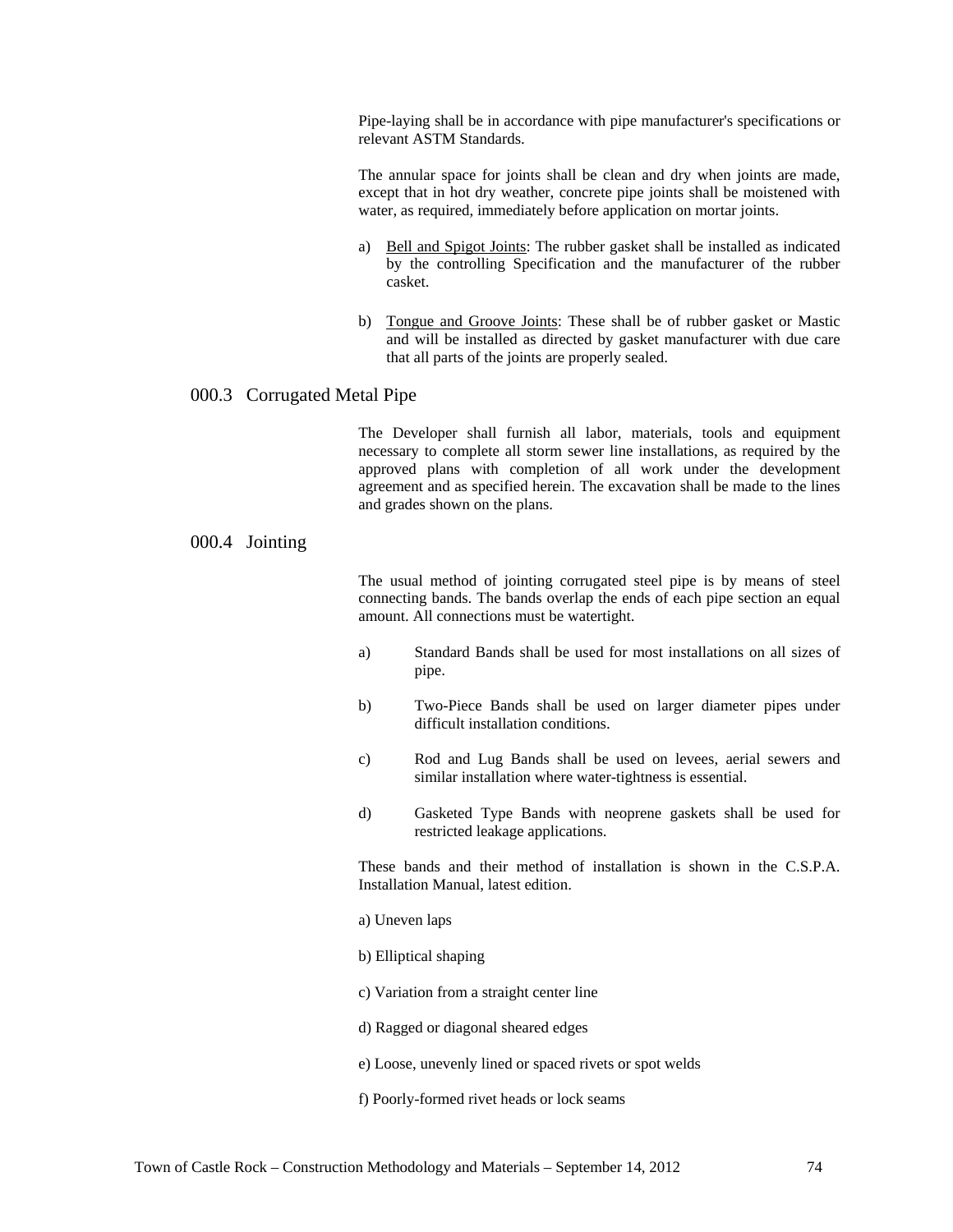- g) Unfinished ends
- h) Illegible brand
- i) Lack of rigidity
- j) Bruised, scaled or broken spelter coating
- k) Dents or bends in the metal itself that damage it structurally

## **02.650.000 HANDLING AND INSTALLATION OF PIPE/GENERAL**

- a) Pipe shall be constructed to the lines, grades, and elevations shown on the drawings. Unless otherwise specified by the Inspector or these Regulations, pipe handling and installation shall follow the manufacturer's recommended practice and applicable ASTM, AASI-1T0, and AWWA standards for each type of pipe used. Appropriate provisions of this section shall also apply to the handling and installation of culverts. Damages to pipes and appurtenances shall be repaired or replaced by the Developer, as required by the Inspector.
- b) Pipe, fittings and accessories shall be loaded and unloaded, so as to avoid shock or damage. Pipe handled on skidways should not be skidded or rolled against pipe already on the ground. Hooks or bare cables shall not be used to handle the pipe. Under no circumstances shall pipe materials be dropped.
- c) Refer to Section 02.050.055.2 for requirements concerning trenching and excavation. The minimum support for pipes shall be Class C bedding (Section 02.050.055.2).

Pipe-laying shall commence at the lowest point and proceed upgrade. Pipe shall be laid with the bell ends facing in the direction of laying. Corrugated metal pipe shall be laid with the external laps of the seams toward the inlet end.

Bedding shall be placed to provide a solid, unyielding, uniform-bearing surface for the full length of the barrel. Extra care shall be taken to create an unyielding bedding up to the spring line of the pipe. Blocking or wedging of the pipe will not be permitted, except as required for the proper construction of concrete cradles or encasements. Pipe-laying shall terminate at manholes, except for single length stub outs from manholes.

Equipment used in handling and joining pipe shall have adequate Town to handle the pipe smoothly and assure the proper closure of joints. All pipe shall be carefully centered, so that when joined together they will form a smooth, uniform invert. Deflection at field joints shall not exceed the maximum deflection recommended by the pipe manufacturer.

Concrete used for encasements shall have a 3,750 psi minimum compressive strength in 28 days and be Type II. Prior to placing the concrete for cradles or encasements, temporary supports consisting of concrete blocks or bricks shall be used to support the pipe in place. Not more than two supports shall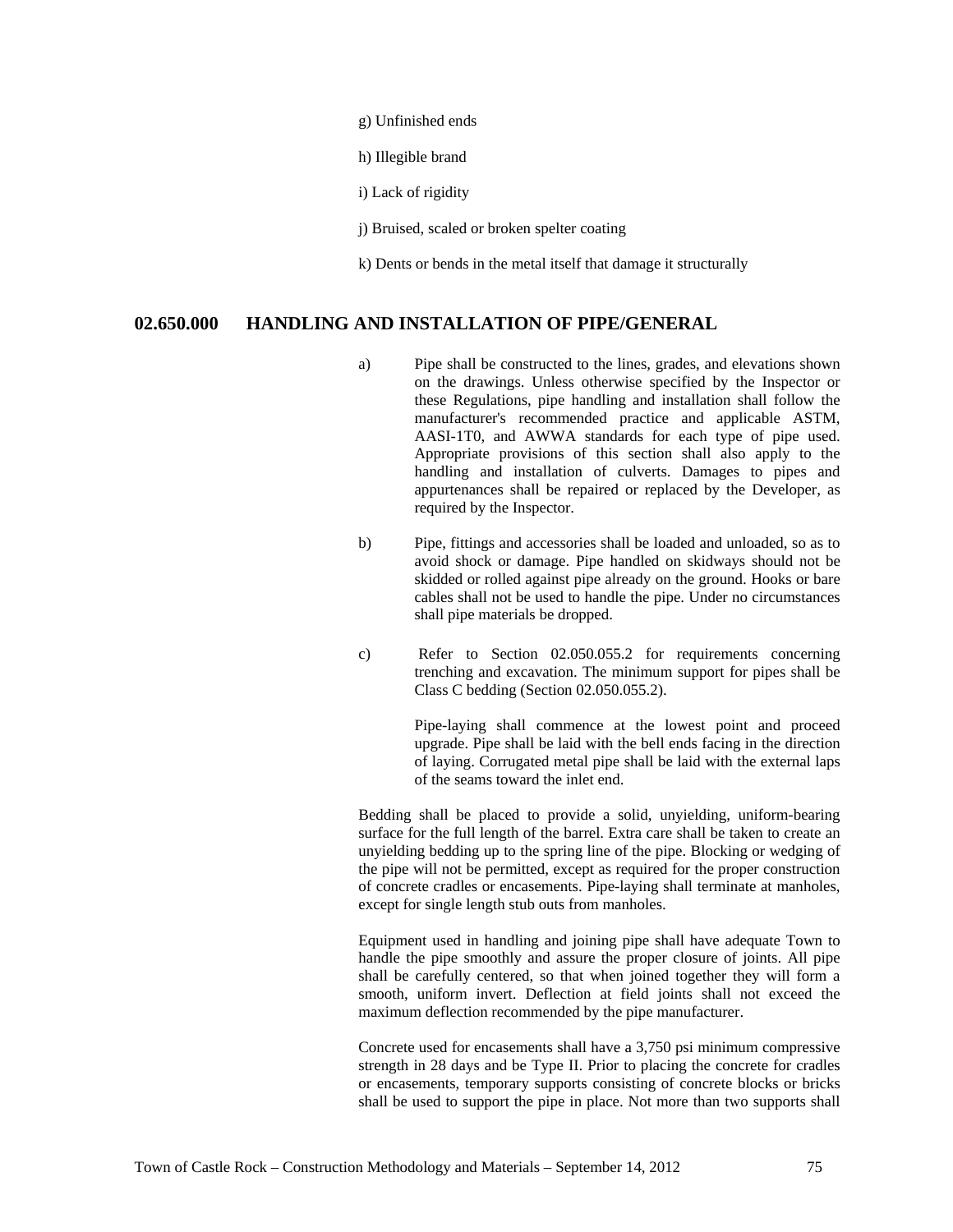be used for each pipe length, one adjacent to the shoulder of the bell and the other near the spigot end; no encasements shall be poured until the Inspector has inspected and approved the pipe to be encased and its supports.

Storm sewer pipe shall be cleaned and free of obstructions before acceptance by the Inspector. If visual inspection is not possible, the Developer shall "ball" or televise pipelines under the observation of the Inspector to ensure that the lines are clear.

Pipe deflections shall not exceed 1/2 of the pipe manufacturer's recommendations.

The Inspector shall approve the repair of broken, damaged or misaligned storm sewer pipe. No encasements shall be placed on storm sewer pipes until the Inspector has inspected the unearthed joints to be repaired.

When called for on the plans, grates shall meet the following requirements:

- a) Grating shall be constructed of steel bars with a minimum diameter of 5/8". Reinforcing bars shall not be used.
- b) Welded connections shall be 1/4" minimum.
- c) Spacing between bars shall normally be 6", unless site conditions are prohibitive.
- d) All exposed steel shall be galvanized in accordance with AASHTO Mil.
- e) Welded joints shall be galvanized with a rust-preventive paint.
- f) Grates shall be secured to the headwall or end section by removable devices, such as bolts or hinges, to allow maintenance access, prevent vandalism, and prohibit entrance by children.

## **02.700.760 TRAFFIC SIGNING AND PAVEMENT MARKINGS**

## 760.1 General

The installation of all traffic control devices shall conform to the Manual on Uniform Traffic Control Devices and the Colorado Standard Specifications for Road and Bridge Construction, latest edition.

760.1.1 Traffic Control Devices on Public Property

All permanently fixed traffic signals will generally be installed by the Town at the developer's expense. However, if the developer submits a signage plan which is subsequently approved by the Engineer, the developer may install these traffic signs. Traffic signs shall be placed to conform to the drawing details.

#### 760. L2 Traffic Control Devices on Private Property

(A) Responsibility: All traffic control devices on private property; i.e.,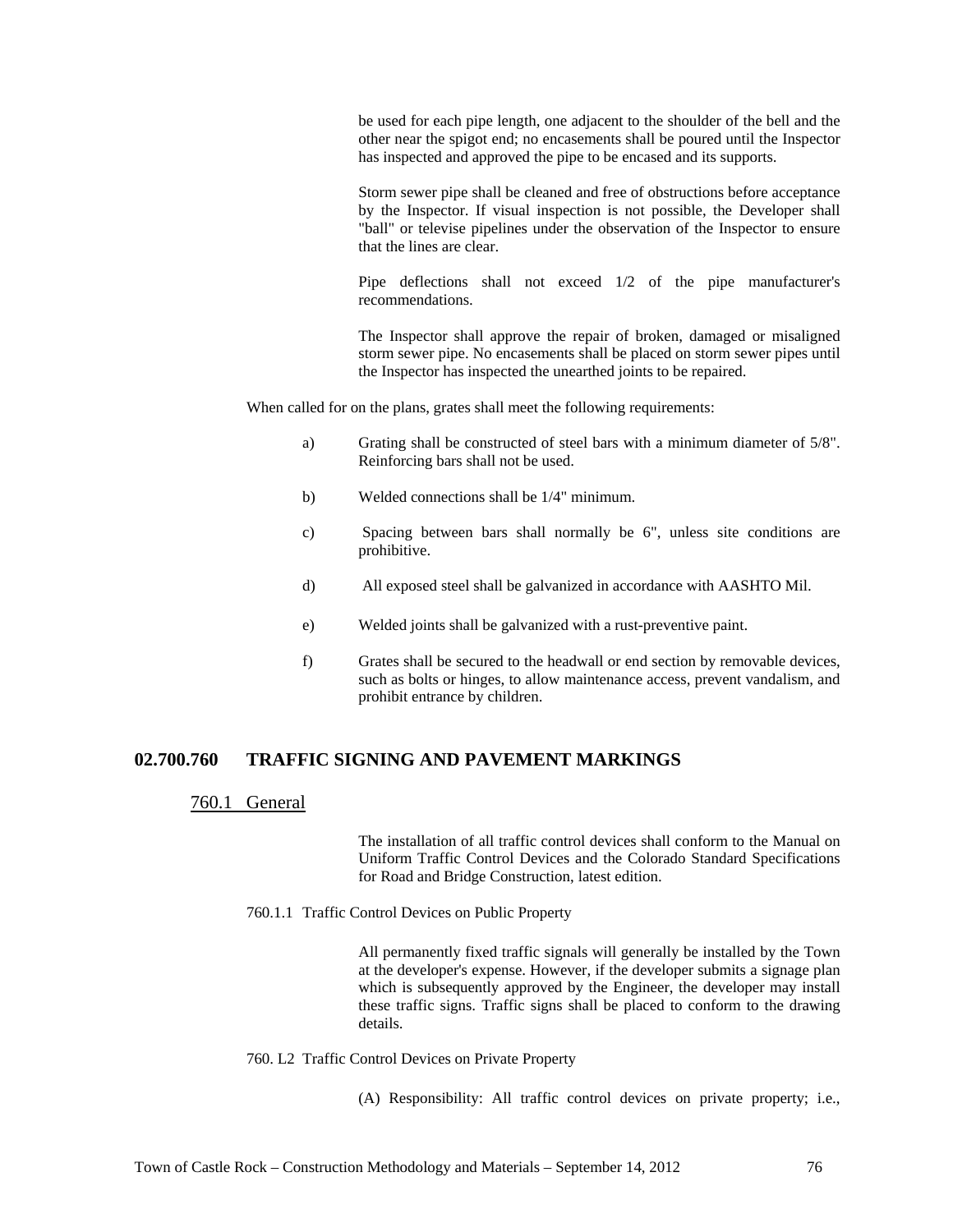pavement markings, regulatory sings, fire lane signs, and handicapped parking signs shall be installed and maintained by the property owner.

(B) Placement: A signage and striping plan specifying the various types and combinations of traffic control devices shall be submitted to the Engineer for approval.

## 760.2 Signal Heads / Traffic Signal Unit Specifications

- 760.2.1 All signal units shall be of the individual section, adjustable type, black polycarbonate or approved equivalent. 760.2.2 Visors shall be detachable, of the eight-inch (8") or twelve-inch (12") tunnel type, open at the bottom; be black in color on the outside and flat black on the inside. 760.2.3 Reflectors shall be silvered glass or Alzak type units. 760.2.4 Lenses shall be in accordance with Institute of Traffic Engineers Specifications. 760.2.5 Sockets shall be fixed focus. 760.2.6 Doors on the signal heads for the installation of lamps and lens replacement or other maintenance shall not require use of any tool whatsoever to be opened. Doors and lenses shall be equipped with neoprene weatherproof gaskets to insure shall have the socket leads from all signal sections connected to a terminal board stamped with identifiable terminals. There shall be a terminal for color indication plus a common terminal where one lead from each socket shall terminate. The terminal board shall be mounted in the middle section and be properly insulated. All openings, top and bottom, shall be for one-half-inch (1/2") pipe or pipe mounting brackets. Gaskets shall be supplied for top and bottom openings. 760.3 Pedestrian Signal Units Sixteen-inch (16"), one-way, ICC or equal pedestrian signal head as specified on the plans. "Walk/Don't Walk" indications shall be symbolized and side by side. Visors shall be egg crate type and heads shall be black. 760.4 Backplates
	- 760.4.1 Where shown on the plans, black back plates shall be furnished and installed on signal faces. No background light shall show between the back plates and the signal face or between sections. All back plates are to be of aluminum or plastic construction and shall be the louvered type. Back plates shall provide a five-inch (5") border for all twelve-inch (12") signal heads. 760.4.2 Traffic signal heads requiring backboards shall be drilled for threesixteenths-inch diameter by one-half-inch (3/16" x 1/2") pan head bolt with nut and lock washer. If the manufacturer fails to supply as described, it will then be the Developer's responsibility to do so.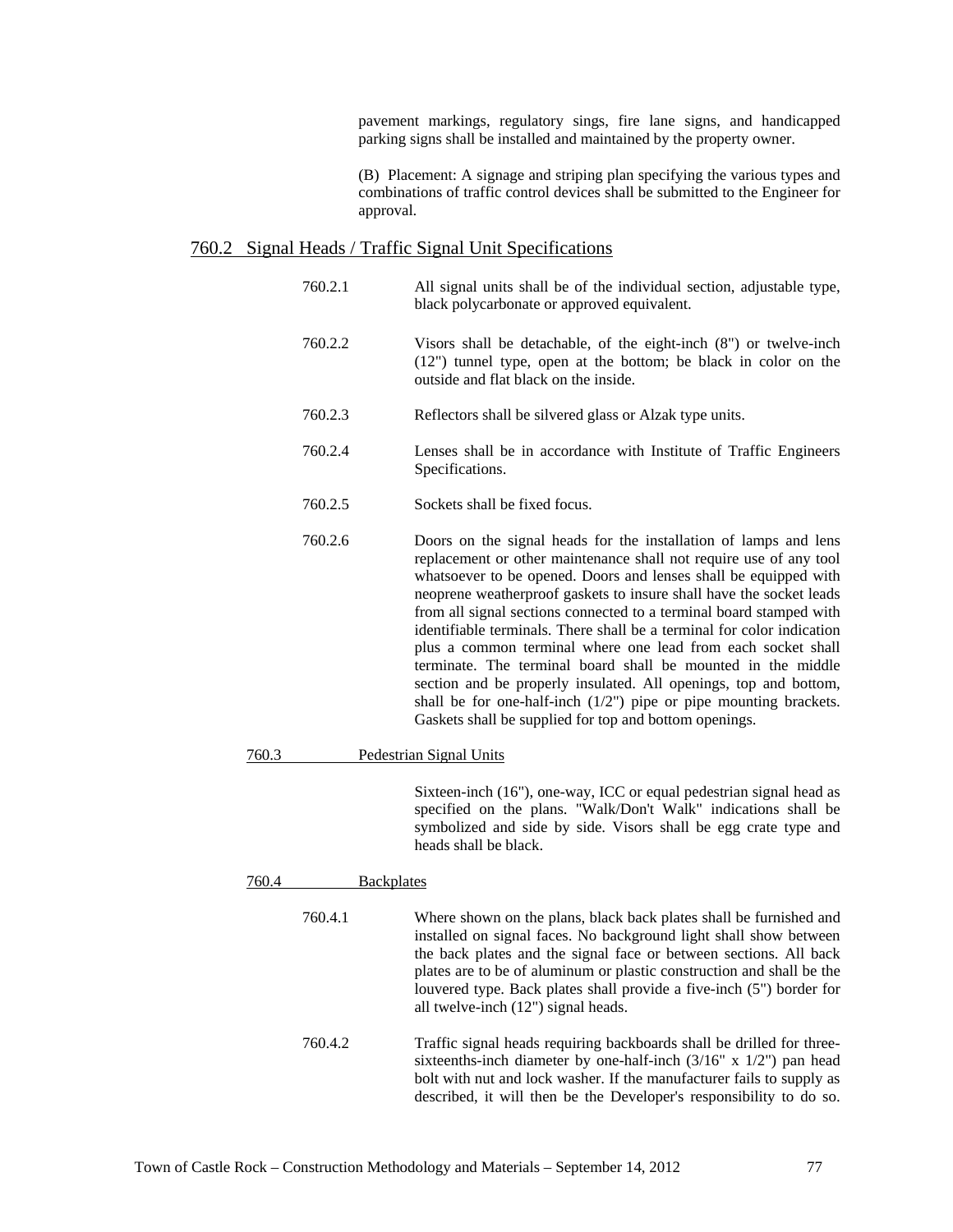When installing backboards on the traffic signal head, the Developer will furnish three-sixteenths-inch (3/16") fender washers between bolt head and backboard

760.4.3 The manufacturer will fabricate all backboards with a threesixteenths-inch (3/16") washer on both sides of each rivet which is used to hold each section of backboard together.

#### 760.5 Traffic Signal Lamps

- 760.5.1 Traffic signal lamps shall meet the requirements of the latest version of the 1ET Standard "Traffic Signal Lamps." All lamps shall have 8,000-hour minimum rating. Lamp manufacturers shall be limited to General Electric, Sylvania, Phillips. Size of lamps to be used in traffic signal units shall be as follows:
- 760.5.2 69 watt, 125 volt, lamps for all eight-inch (8") traffic signals and peds.
- 760.5.3 150 watt or 1950 lumens minimum, 125 volt, lamps for all twelveinch (12") traffic signals.
- 760.5.4 If the manufacturer recommends a lower rating, the Town will be advised of this recommendation and will have the option to decide which rating will be used.

#### 760.6 Electrical Cable

#### 760.6.1 Signal Cable

14 AWG multi-conductor, stranded, copper wire manufactured to meet IMSA 19-1 specifications or approved equivalent. Each conductor in the cable will be individually insulated and rated at 600 volts. There shall be a minimum of four (4) and a maximum of nine (9) strands per conductor. The number of conductors per cable will be specified in quantities and blueprints for the project in question.

#### 760.6.2 Interconnect Cable

- (A) The telephone interconnect wire shall be #19 AWG, 6 twisted pairs, shielded cable, with petrolatum-polyethylene gel filling compound. The cable shall meet R. E. A. Specification PE-39 (Clifford of Vermont Catalog #6P19-B1-BJFC or approved equal).
- (B) No splicing of the interconnect cable will be allowed. The cable shall be installed between two adjacent controller cabinets in continuous runs.
- (C) All telephone interconnect cable pairs will be connected to either active or spare terminal points provided in the controller cabinet. The Developer shall identify and label all terminal points.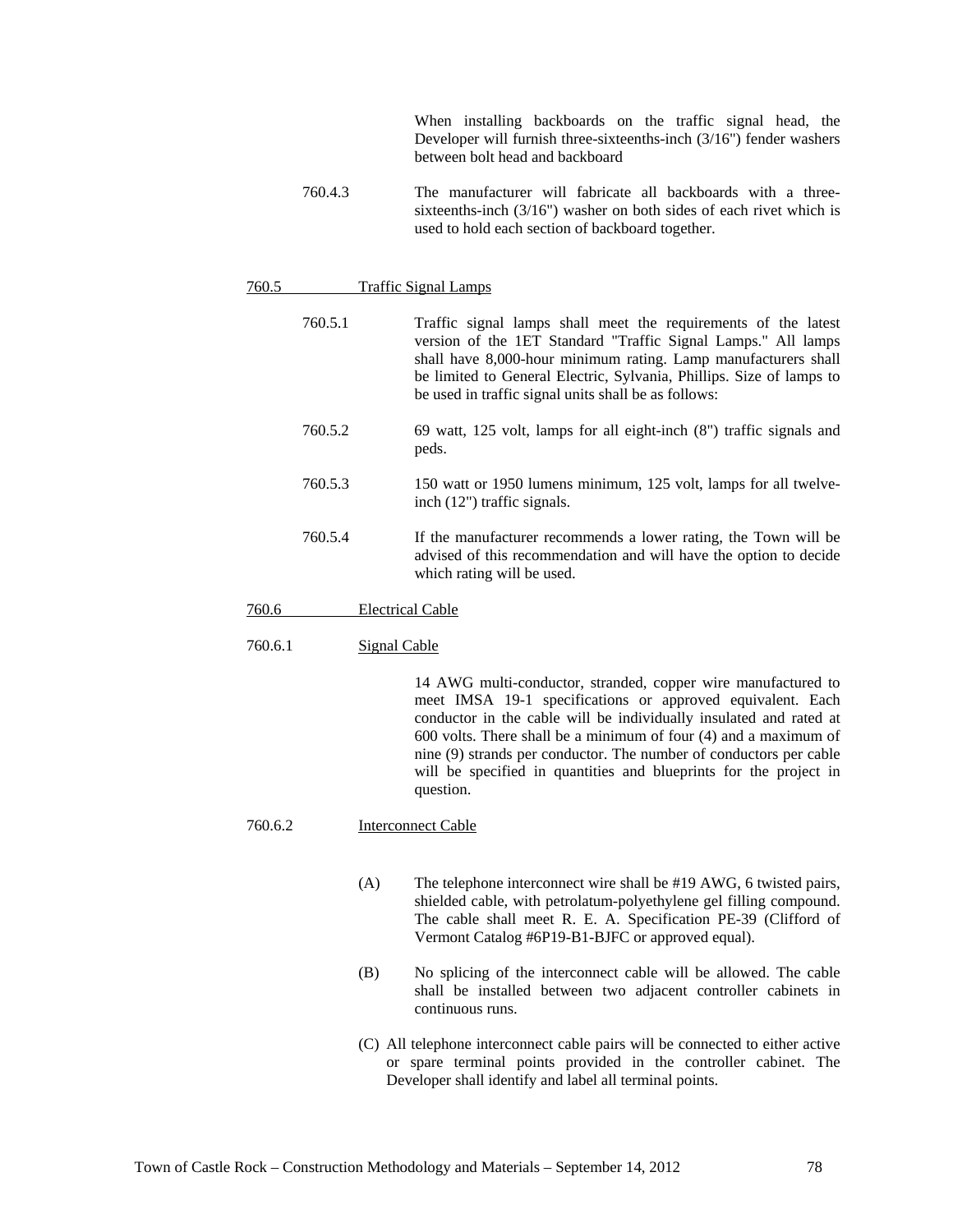|         | (D) All interconnect wires shall be checked after installation to determine<br>their resistance and resistance to ground. Each pair shall be shorted<br>together at one end and a resistance check will be made at the other end<br>or wherever a splice exists. Resistance will be checked between each<br>conductor and -round. All resistance readings shall be recorded showing<br>value, color and location or wire. Data is to be supplied to the Town's<br>Engineering Division within 30 days of completion of the project.                                                                                                                                                                                                                                                                                                                                                                                                                                                            |
|---------|------------------------------------------------------------------------------------------------------------------------------------------------------------------------------------------------------------------------------------------------------------------------------------------------------------------------------------------------------------------------------------------------------------------------------------------------------------------------------------------------------------------------------------------------------------------------------------------------------------------------------------------------------------------------------------------------------------------------------------------------------------------------------------------------------------------------------------------------------------------------------------------------------------------------------------------------------------------------------------------------|
|         | (E) At the terminal points the jackets shall be stripped and the ends taped.<br>Gel filling compound shall be removed using filled cable cleaner.                                                                                                                                                                                                                                                                                                                                                                                                                                                                                                                                                                                                                                                                                                                                                                                                                                              |
| 760.6.3 | <b>Service Cable</b>                                                                                                                                                                                                                                                                                                                                                                                                                                                                                                                                                                                                                                                                                                                                                                                                                                                                                                                                                                           |
|         | Two (2) No. TRW-8, seven (7) strands, tinned, soft-drawn copper<br>wire, one-sixteenth-inch $(1/16)$ neoprene insulation, black and<br>white in color.                                                                                                                                                                                                                                                                                                                                                                                                                                                                                                                                                                                                                                                                                                                                                                                                                                         |
| 760.6.4 | Loop Wire                                                                                                                                                                                                                                                                                                                                                                                                                                                                                                                                                                                                                                                                                                                                                                                                                                                                                                                                                                                      |
|         | Detect-A-Duct Cable consisting of single conductor No. 14,<br>stranded THHN with an outer protective sleeve.                                                                                                                                                                                                                                                                                                                                                                                                                                                                                                                                                                                                                                                                                                                                                                                                                                                                                   |
| 760.6.5 | Pedestrian Push-Button Cable                                                                                                                                                                                                                                                                                                                                                                                                                                                                                                                                                                                                                                                                                                                                                                                                                                                                                                                                                                   |
|         | Two.(2) conductor No. 14, seven (7) strands, tinned, soft-drawn<br>copper wire, one-sixteenth-inch $(1/16)$ neoprene insulation.<br>Conductors to be twisted. Color coded one-(1) white and one (1)<br>black.                                                                                                                                                                                                                                                                                                                                                                                                                                                                                                                                                                                                                                                                                                                                                                                  |
| 760.6.6 | Loop Lead-In Cable                                                                                                                                                                                                                                                                                                                                                                                                                                                                                                                                                                                                                                                                                                                                                                                                                                                                                                                                                                             |
|         | Detector loop lead-in cable shall be a four conductor .25 inch<br>diameter, shielded and jacketed cable suitable for installation in a<br>pavement sawslot, conduit or direct burial. Conductors shall be<br>AWG No. 18 stranded copper with polypropylene insulation. The<br>conductors shall be twisted at least six turns per foot. Color rotation<br>shall be black, red, white, green. The interior of the cable shall be<br>filled with an amorphous material which prevents water penetration.<br>Aluminized polyester shielding shall be applied around the<br>conductors to prevent electromagnetic interference. The Cable<br>jacket shall consist of black high density polyethylene. The jacket<br>shall not be degraded by prolonged exposure to typical pavement<br>runoff components. The cable shall be suitable for operation at<br>temperatures of -60 $^{\circ}$ C to +80 $^{\circ}$ C. (Canoga 30003 43#)8 AWG<br>shielded loop detector lead-in cable or approved equal.) |
| 760.6.7 | Ground                                                                                                                                                                                                                                                                                                                                                                                                                                                                                                                                                                                                                                                                                                                                                                                                                                                                                                                                                                                         |
|         | Single conductor, AWG No. 8, soft-drawn bare copper wire.                                                                                                                                                                                                                                                                                                                                                                                                                                                                                                                                                                                                                                                                                                                                                                                                                                                                                                                                      |
| 760.6.8 | <b>Optical Detector Lead-In Cable</b>                                                                                                                                                                                                                                                                                                                                                                                                                                                                                                                                                                                                                                                                                                                                                                                                                                                                                                                                                          |
|         | The lead-in cable for the Emergency Vehicle Optical Detectors                                                                                                                                                                                                                                                                                                                                                                                                                                                                                                                                                                                                                                                                                                                                                                                                                                                                                                                                  |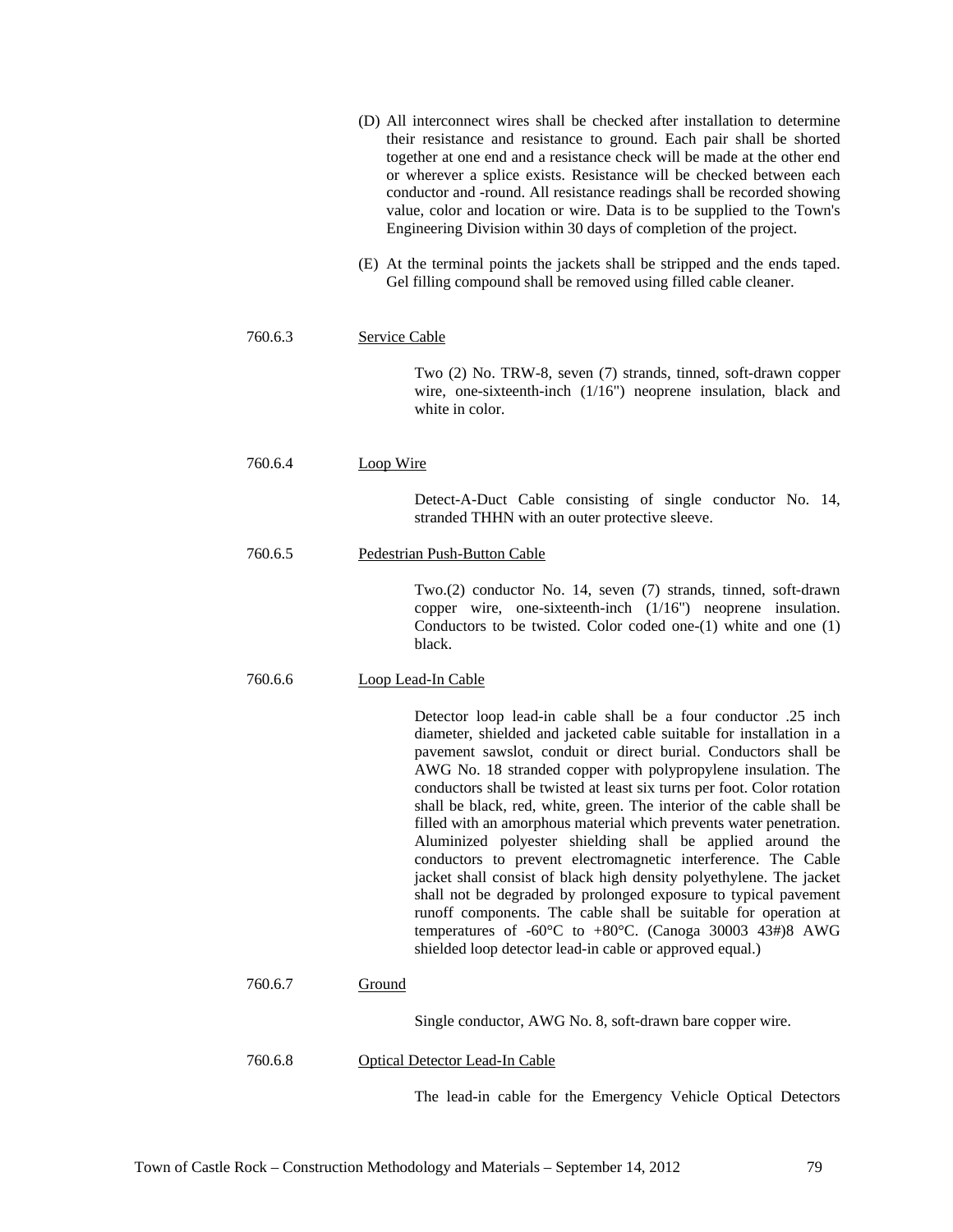## 760.7 Vehicle Detectors

- 760.7.1 This specification defines the minimum design operational and performance requirements for multiple channel, digital self-tuning inductive loop detectors, detector units shall be card rack mounted plug-in type and operate from an external 24 VDC power supply. Detector units shall be in full compliance with the environmental and size requirements of NEMA standard TSI-Section 15 and meet the design, operation, electrical and functional performance requirements of both TS 1 and TS2 specifications.
- 760.7.2 The front panel shall include an erasable, write-on channel identification area and clearly indicated switch operating position. I.D. area one centimeter square per channel minimum.
- 760.7.3 All component part and test points shall be clearly identified by permanent marking of circuit referenced on the P. C. Board. Integrated circuit devices having 16 or more leads shall be socketmounted to facilitate repair and maintenance of units. Detectors supplied to this specification shall be warranted by the supplier to be free of defects in materials and workmanship for a period of five years from date of shipment from manufacturer.
- 760.7.4 Each detector unit shall include two or four complete detector channels. Each channel shall sequentially energize its loop inputs to eliminate crosstalk (mutual coupling) between large, very closely spaced adjacent loops connected to the same unit. The sequential time sharing and digital processing of loop inductance data shall be accomplished on a single LSI microcircuit per unit for maximum reliability. The method of measuring shall be crystal reference digital period counting, multi-channel scanning. Only one channel input per unit shall be active at any point in time.
	- 1. Sequential scanning shall fully prevent crosstalk between channels of a detector connected to closely spaced or overlapped loops for directional detection.
	- 2. Sequential scanning shall allow two detection channels to operate with full performance using a common home-run cable.
	- 3. Sequential scanning shall allow two or more detection channels to be connected to a single detection amplifier with full operating performance, including separate mode and sensitivity selection capability on each channel.
- 760.7.5 Each channel of the sensor unit shall automatically self time to any loop and lead-in inductance from 20 to 2500 microhenries within 2 seconds with full sensitivity after application or interruption of supply voltage. Units shall also track changes in loop/lead-in electrical characteristics, as might reasonably be expected to occur in undamaged loops, properly installed in sound pavements, without producing false indications or changes in sensitivity.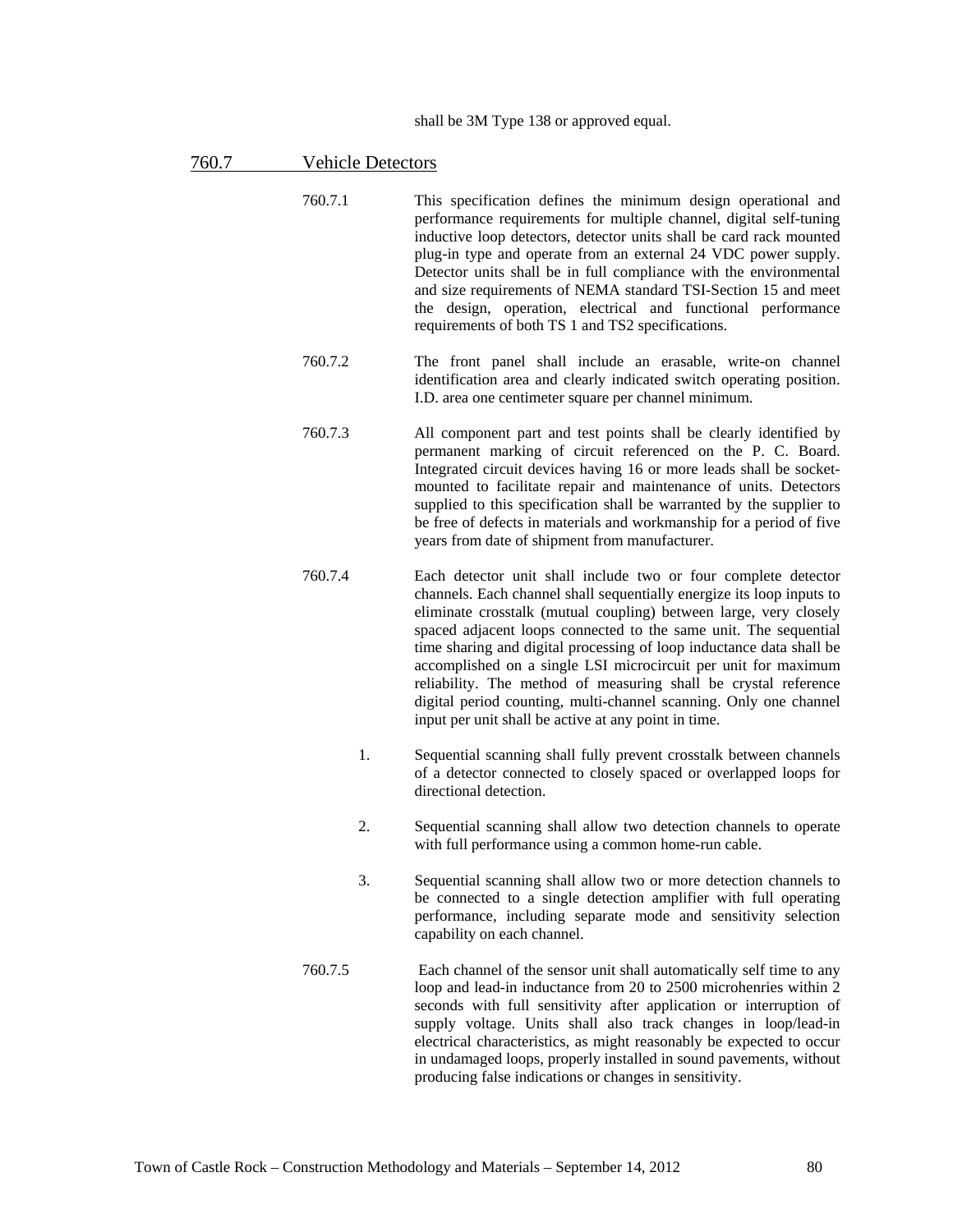- 760.7.6 Each detector unit shall be provided with a loop test switch position to verify loop system integrity and reduce maintenance costs. The "open loop test" position shall indicate a previous fault via the front panel indicator. The memory shall remain intact and can be queried repeatedly. Existing detections shall not be reset and the memory shall only be reset by power interruption as by removing and reinserting the plug-in detector units.
- 760.7.7 Each channel shall include a 16-position Push type wheel switch to allow selection of 8 pulse sensitivities, 7 presence levels and a "Reset" and an "Off' position. Each detector unit shall include 8 sensitivity selections in 2:1 steps that can be correlated to the relationship of the number of turns of wire in a loop versus the sensitivity required to detect a specified vehicle. The selections shall be designed to allow detection of licensable vehicles in loops of two or more turns electrically in series, parallel or series/parallel configuration in non-reinforced or reinforced pavements with leadin/homerun combinations from 50-feet to 1000-feet. The number of turns in a loop, electrical configuration of multiple loops and pavement type will dictate the sensitivity required for proper, predictable detection.
- 760.7.8 If specified, channel presence time shall be modified if delay or extension time is selected. The timing switch shall select delay or extension or "Off', if no timing is desired. Internal DIP switches shall provide for selection of "Delay" time of 0 to 3 1 seconds in 1.0 second increments and "Extension" time of 0 to 7-3/4 seconds in .25 second increments.
- 760.7.9 Presence indicators shall be wide angle, high brightness type Led's suitable for sunlight visibility. When timing is selected and a channel is active that channel's indicator shall flash at 4 Hz during Delay and at 16 Hz during Extension to indicate timing is in progress. Further, the timing shall be aborted when the vehicle is no longer present and/or the channel control input shall become inactive. The Delay timer shall be reset when a vehicle leaves the loop prior to time out and shall abort when the control input becomes inactive. The Extension timer shall operate and reset when a vehicle leaves the loop and be aborted when the control input becomes inactive. Each timer (Delay and Extension) shall be provided with buffer circuitry to enable or disable the timer based on an external input (green gate) signal. Circuit shall be designed for AC or DC input control on AC powered units and for DC control on DC powered units.
- 760.7.10 Each detector unit shall utilize a AL = (Delta-L) thresholding technique to provide a more constant, predictable vehicle detection sensitivity with series added inductance, i.e., many loops connected in series and/or long lead-in/homeruns will generally require the same sensitivity setting as would be required for a single loop with short lead-in, to simplify setup.
- 760.7.11 Each channel shall automatically recover from intermittent opens or multiple shorts to ground. Each channel shall tolerate and continue to operate with no change with a single point short to ground on the loop or lead-in system. Each channel shall provide a continuous,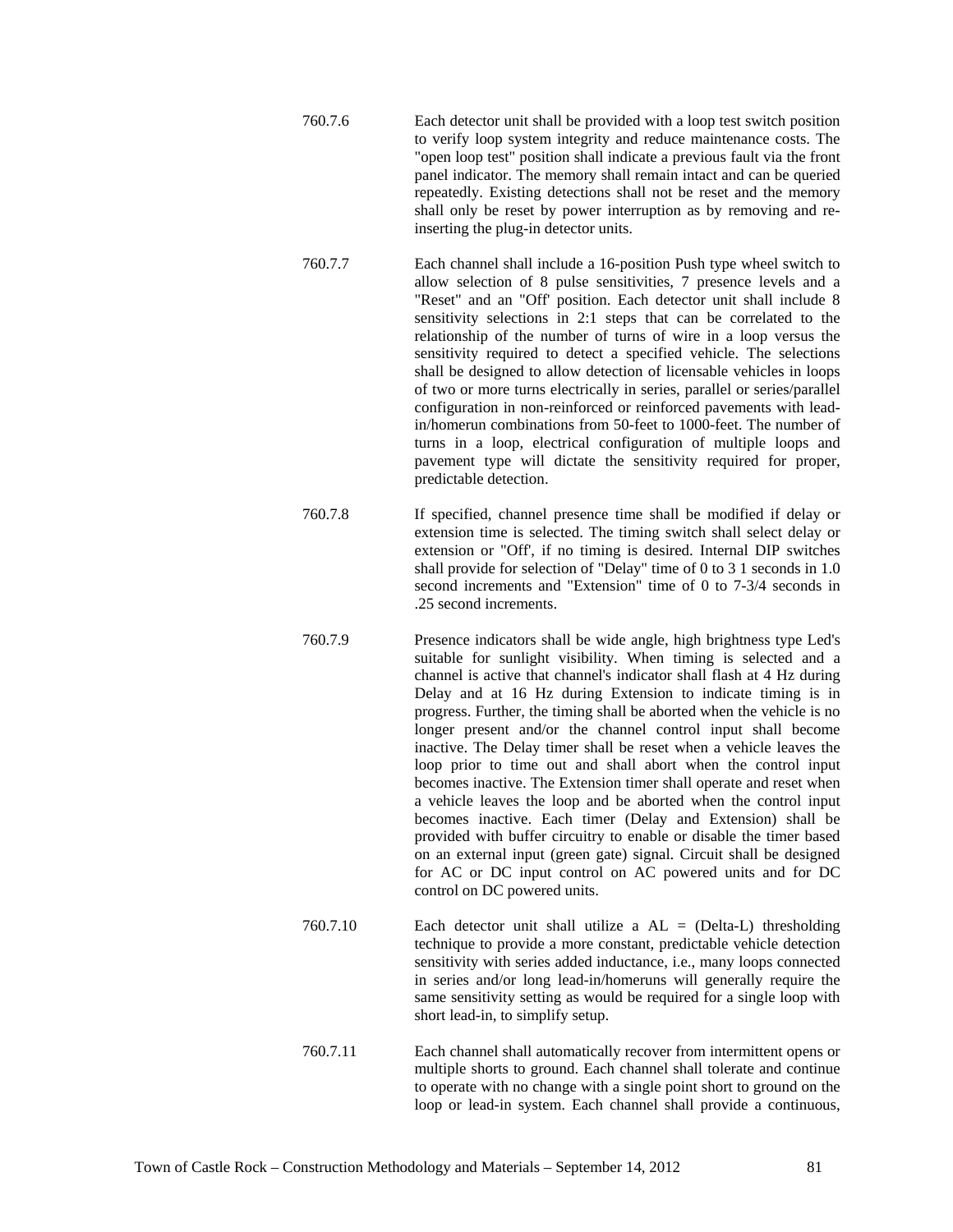non-resettable (fail-safe) output and indication in response to an open loop/open lead-in system. The open loop indication and output shall not be resettable as long as the open exists, except that they shall be defeated when the channel "Off" position is selected.

760.7.12 Extended features shall include: Two serial ports (front panel RS232 and Edge connector Xmit/Recve), TSI and TS2 compatible from manual or software switch, microloop occupancy detection, Traffic counting capable to include long-loop presence count from 15 minute to infinite intervals all accessible from either serial interface, Dual Detect and Fault LED indicators per channel, External inputs to control Timing functions and enable Remote Reset, Extended diagnostics, programming and Live status available via serial interface utilizing windows compatible software.

#### 760.8 Emergency Vehicle Detectors

Optical communication Detectors for emergency vehicle preemption shall be the 3M Model 711, 712 or 722 Optical Detector or approved equal as specified in the construction plan notes. Placement of the Detectors shall be determined by the Engineer. Optical phase selector modules for emergency vehicle pre-emption shall be 3M Model M562 or approved equal.

## 760.9 Detectors (Pedestrian Push-Button)

- 760.9.1 Pedestrian push-buttons shall be of the direct push-button contact type. They shall operate on a voltage not to exceed 18 volts AC. They shall be of tamper-proof design and equipped with a pushbutton instruction sign as shown in the Standard Details.
- 760.9.2 The assembly shall be weatherproof.
- 760.9.3 The housing shall be shaped to fit the curvature of the pole to which it is attached to provide a rigid installation. Saddles shall be provided to make a neat fit when required. Pedestrian signs shall be installed as shown on the Standard Details.

## 760.10 Traffic Signal Poles, Pedestals and Mast Arms

 Traffic signal poles, pedestals, and mast arms shall be of the general configuration shown on standard drawings. All traffic signal poles and mast arms shall be designed.to meet the requirements outlined in the 1985 edition of "Standard Specifications for Structural Supports for Highway Signs, Luminaries, and Traffic Signals," published by AASHTO, for a wind velocity of 90 mph.

#### **760.10.1 CONTROLLER CABINET**

760.10.1.1 All controllers and auxiliary equipment shall be housed in a factory wired, weatherproof, metal cabinet following **NEMA** specification **TS2 type 1**. The cabinet shall have minimum interior dimensions, exclusive of stiffeners, shelf brackets, etc., of height - 46 inches, width - 29 inches, and depth - 15 inches.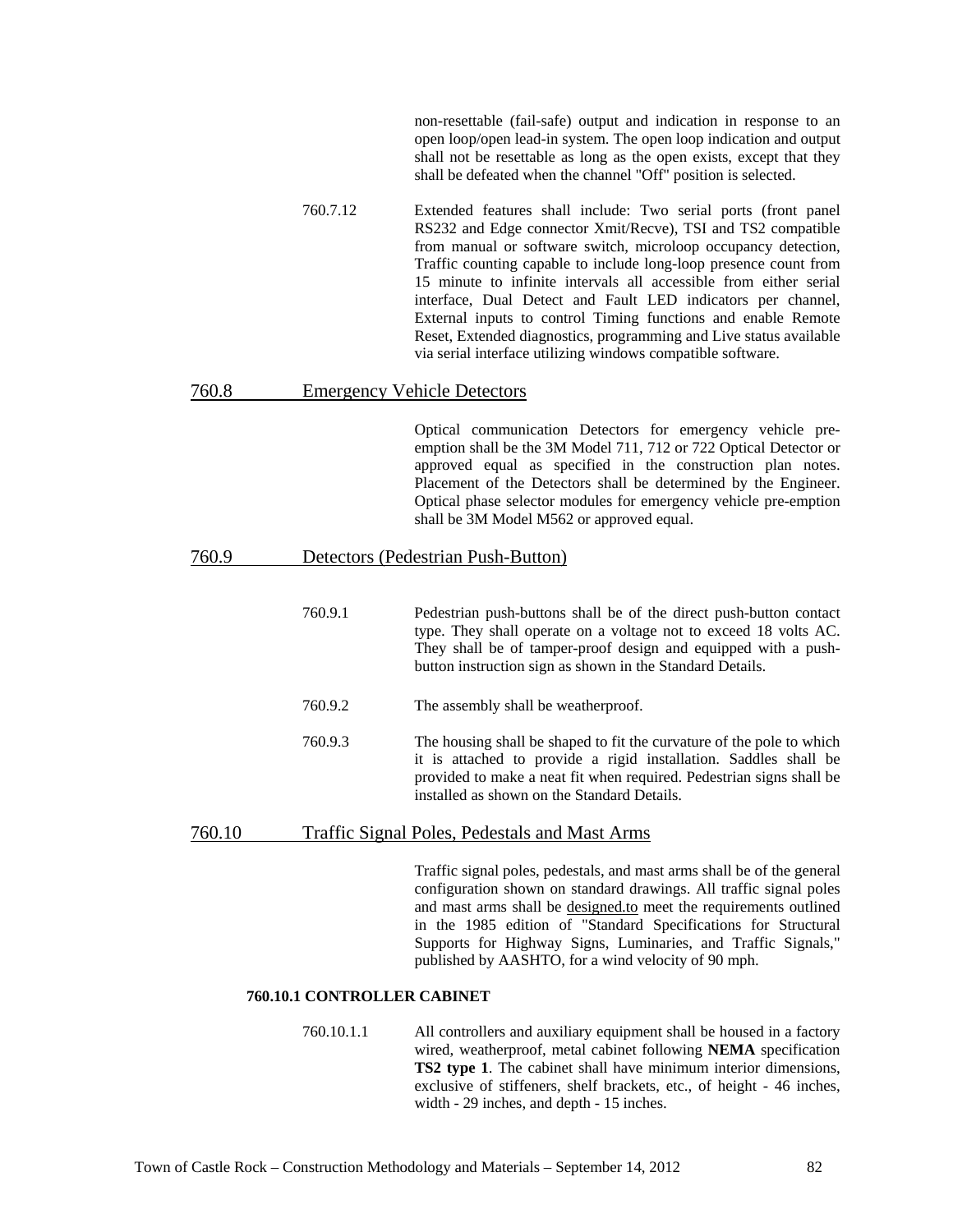- 760.10.1.2 The cabinet shall be constructed of 0.125 minimum thickness bare aluminum. Cabinets shall be braced internally or by folded seams in order to provide sufficient rigidity to withstand normal handling and transport to the field location without deforming.
- 760.10.1.3 The main door shall have a self locking, keyed, tumbler lock with two keys. Hinges shall be mounted on the cabinet in such a way that interchange-ability of doors is possible between cabinets of like size and manufacturer. Hinge pins shall be stainless steel. Doors shall have neoprene gaskets of sufficient thickness to provide a rain tight and dust tight seal.
- 760.10.1.4 The Engineer will provide, during the construction period, an additional external lock for the controller cabinet to maintain security of the controller cabinet.
- 760.10.1.5 A police or auxiliary door shall be provided. It shall be constructed so that no sharp edges protrude from the main door and shall provide access to a panel with labeled switches for automatic to flashing operation and signal power on/off.
- 760.10.1.6 The cabinet shall be equipped with a thermostatically controlled, ball bearing fan with a capability of at least 100 cubic feet per minute. The fan shall be mounted in a weatherproof housing attached to the top of the cabinet. The thermostat shall be adjustable to turn on between 90' F and 150° F and be so mounted as to be easily accessible for adjustment from the front of the cabinet. An internally mounted incandescent lamp socket shall be provided with 150 watt capability and switched "on" only when the main door is open.
- 760.10.1.7 The cabinet shall have two shelves each capable of supporting 75 pounds. Shelves shall be supported on brackets which provide for height adjustments. Each cabinet shall contain a 10 mil thick plastic envelope with side opening. It shall be a minimum size of 10" x 12" and be attached to the door by screws.
- 760.10.1.8 Assembly wiring All cabinet wiring shall be neatly arranged and laced or enclosed in plastic tubing. No harness or wire shall be attached to any shelf rack or other point where it may be damaged by movement of shelves or doors.
- 760.10.1.9 Terminal Facilities Terminal facilities (load bays) shall be firmly attached in a position not less than 6 inches from the bottom of the cabinet so as to provide easy access and maximum convenience to the user.
- 760.10.1.10 Side mounted auxiliary panels should be firmly installed with the forward edge not more than 4 inches from the door sill and not less than 6 inches from the bottom of the cabinet in all cabinets.
- 760.10.1.11 The load bay and it's associated equipment, harness, switches, etc., shall be grouped on removable panels. Each panel or group of receptacles and connecting cables shall be arranged to pen-nit so that work can be performed on panel backs or cables.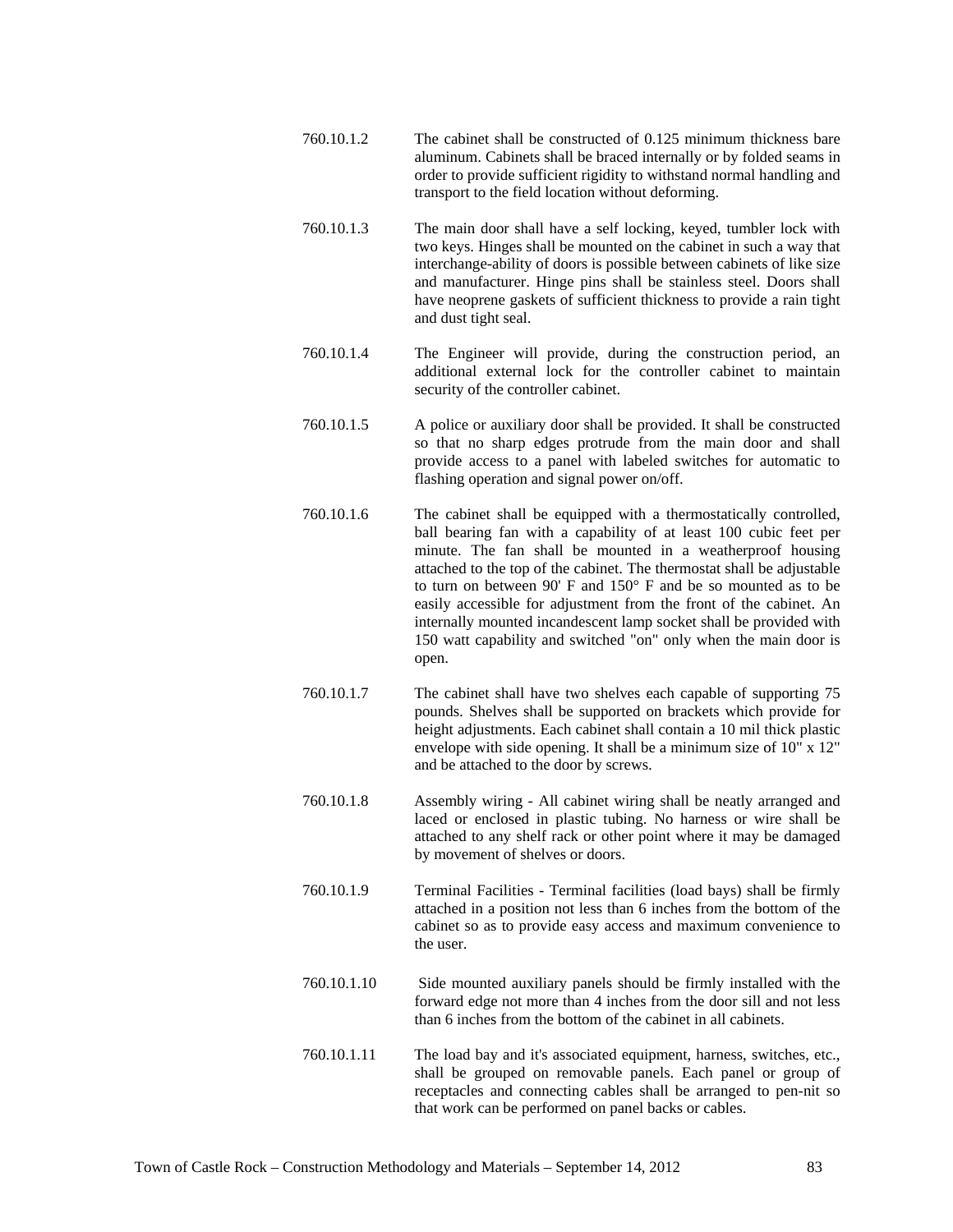- 760.10.1.12 A load switch bay and flash transfer capability is required for each phase. Load switches shall be provided for only the phases shown on the plans.
- 760.10.1.13 The load bay shall be protected by a main circuit breaker. A gas tube surge arrester with MOV and a suitable radio interference filter shall be supplied. The arrester shall be a three electrode type with the following ratings:
	- l. Impulse Breakdown less than 1,000 volts in less than .1 microseconds at 10 KV per micro-second.
	- 2. Standby Current less than l milliampere
	- 3. Striking Voltage greater than 212 VDC
	- 4. Energy Capability capable of withstanding pulses of peak current each of which will rise in 8 microseconds and fall in 20 microseconds to one-half the peak voltage at 3 minute intervals.
	- 5. Peak Current Ratings shall be 20,000 amps. The MOV shall have ratings equal to or better than a General Electric type VI5OLA20A. The RFI filter shall have a current rating equal to or greater than the main circuit breaker capacity.
- 760.10.1.14 Field terminals shall be screw type, capable of accommodating at least three number 12AWG wires. All terminals in the load bay shall be permanently identified by engraving, silk screening or contrasting plastic labels. Terminal blocks shall be the barrier type and no live parts shall extend above the barrier.
- 760.10.1.15 A convenience outlet with a ground fault interrupter fused at 15 amps shall be provided. It should be located in a position which is convenient and safe for service personnel.
- 760.10.1.16 All AC power busses, switch or relay lugs and/or similar activity connection points which extend more than 1-1/2 inches from the panel are to be protected by insulation for safety. The locations of these items shall provide reasonable protection for service personnel.
- 760.10.1.17 Signal power relays shall be mercury wetted, equal to or greater than circuit breaker capacity. Flash transfer relays shall be as manufactured by Midtex Model 136-62 T 3A1, 120 VAC, DPDT, 30 amp with Jones Plug base and dust cover or approved equal.
- 760.10.1.18 Flasher. The cabinet shall be equipped for flashing operation of signal lights with a 2 circuit solid state flasher in accordance with the latest NEMA specifications (15 amps per circuit). Flashing operation shall be set for flashing yellow on all main street approaches and red on all other approaches. Pedestrian and turn signals shall be extinguished during flashing operation. The flashing mechanism shall remain in operation during shutdown or removal of controller.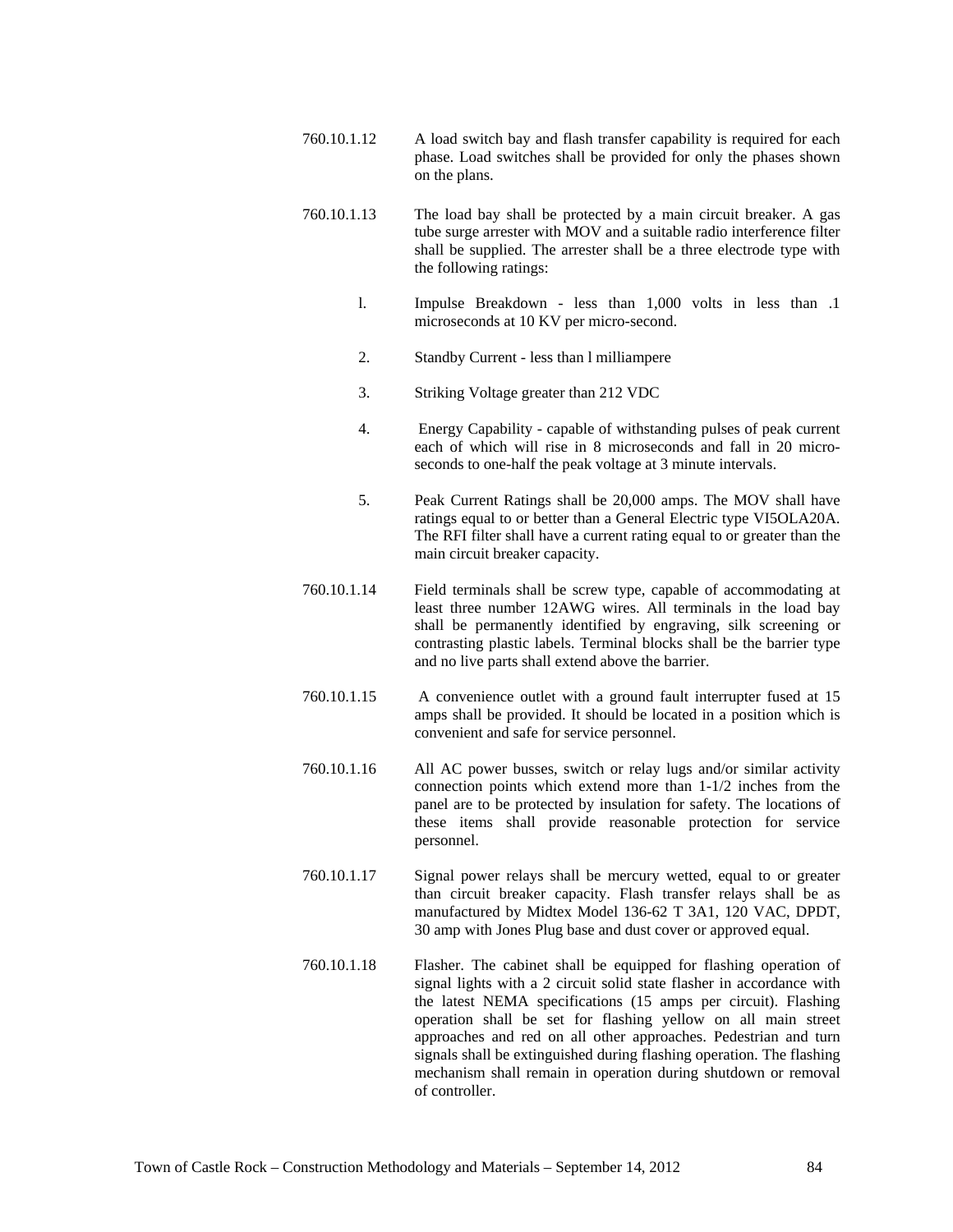- 760.10.1.19 Load Switches. The cabinet shall be equipped with solid state load switching assemblies in accordance with the latest NEMA specification. Each load switch to be equipped with a 3 input LED indicator. Load switches shall contain 3 separate cube type solid state relays, which use a solid state switch which is capable of operations at 240 VAC and 25 amps when properly heat sinked but derated to 10 amps when used in load pack assembly.
- 760.10.1.20 Conflict Monitor. The cabinet shall have provision for conflict prevention in accordance with the latest NEMA TS2 specification. Conflict prevention shall be provided by a conflicting display monitor unit that monitors all green, yellow and walk displays and detects absence of reds to cause flashing operation and stop timing if conflicting indications are detected. Removal of the monitor from the cabinet shall cause flashing operation. Conflict monitors shall be as manufactured by Eberly Designs, 12 LEP or approved equal.
- 760.10.1.21 Emergency Vehicle Preemption. The cabinet shall be equipped and wired with an Opticom Card rack mount for 3M Model 562 or approved equal. All equipment shall be capable of accommodating a minimum of two modules with capability of four-channel operation.

## 760.10.2 ACTUATED CONTROLLERS

- 760.10.2.1 Compatibility THE LOCAL CONTROLLER AND CABINET SHALL BE 100°/, COMPATIBLE WITH THE TOWN'S SIGNAL SYSTEM WHICH UTILIZES ECONOLITE EQUIPMENT OR NECESSARY MODIFICATIONS OF THE SOFTWARE AND HARDWARE SHALL BE INCLUDED TO MAKE BOTH SYSTEMS FULLY COMPATIBLE.
- 760.10.2.2 An actuated controller shall be completely solid state, electronic device capable of selecting and timing traffic movements. It shall provide timing and load switch control of each major vehicular phase, including concurrent associated pedestrian movements. The controller shall conform to the latest NEMA specifications and shall provide for complete and full operation of eight phases from within either a TS1 or TS2 type I cabinet.
- 760.10.2.3 The controller shall have all electronic components easily accessible and arranged in functional groupings on the printed circuit boards. Printed circuit boards shall be designed to facilitate identification of components for maintenance purposes. Printed circuit design shall be of NEMA specification quality and designed so that components may be removed and replaced without permanent damage to the board or track.
- 760.10.2.4 Timing shall be adjustable on the controller face by keyboard programming. A security code or other means shall be provided to prevent unauthorized or accidental entry.
- 760.10.2.5 Timing shall be readable from a display which is sufficient to make certain that all register positions can be easily and definitely recalled. Every keyboard controller shall have an easily followed legend silk screened on the face of the controller or on a metal or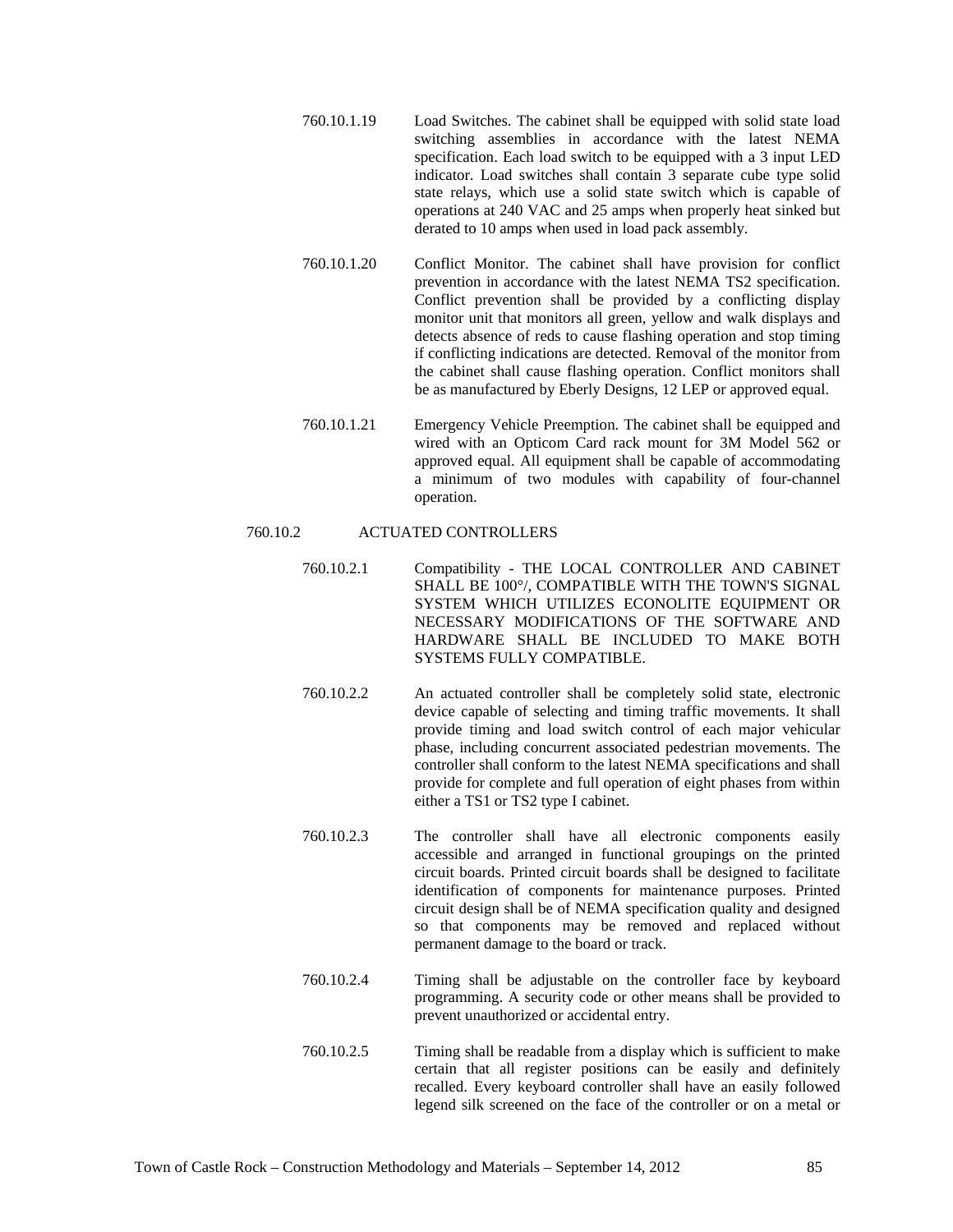plastic card or placard which is securely attached by screws or rivets.

- 760.10.2.6 All circuitry components shall be available on the open market and the original manufacturer's part number shall be shown on the part's list.
- 760.10.2.7 Overlap programming shall be provided by NEMA standard overlap board and/or keyboard.
- 760.10.2.8 An entry mode to any single phase parameter of a keyboard controller shall not affect any other parameter or the same parameter on another phase, unless programmed by specific keyboard instructions, such as, "copy" sequences or other prescribed methods of rapid program entry.
- 760.10.2.9 Every controller supplied shall be the manufacturer's latest, first line production model tested and delivered by a domestic manufacturer who is regularly engaged in the construction of such equipment.
- 760.10.2.10 Each controller shall be supplied with a complete set of operational and service manuals, wiring schematics and part's layout up to a maximum of ten sets per order. Any controller for which these documents are not available is not a production model within the meaning of these specifications.
- 760.10.2.11 Each controller shall have a removable data module.
- 760.10.2.12 Pre-emption. All actuated controllers shall be equipped to accommodate four E.V.P. inputs and one railroad preemption input.

#### **760.10.3 COORDINATION UNIT**

- 760.10.3.1 The coordination unit shall be an internal function within each local controller and shall meet, as a minimum, the following functional requirements.
- 760.10.3.2 The coordinator shall provide for at least four cycle lengths adjustable from 30 to 255 seconds, three offsets adjustable from 0 to 99 percent with offset correction by dwelling in coordinated phase or smooth transition, and four splits per cycle.
- 760.10.3.3 Standard NEMA functions shall be used to control the intersection timing.
- 760.10.3.4 The coordinator shall be capable of changing the controller's phase sequence upon command and telemetry failure.
- 760.10.3.5 The coordinator shall be capable of setting the intersection free by loss of system sync, cycle/offset false commands, free command and telemetry failure.
- 760.10.3.6 The coordinator shall be capable of setting the intersection into a flashing operation in accordance with the Manual : on Uniform Traffic Control De-vices, latest edition.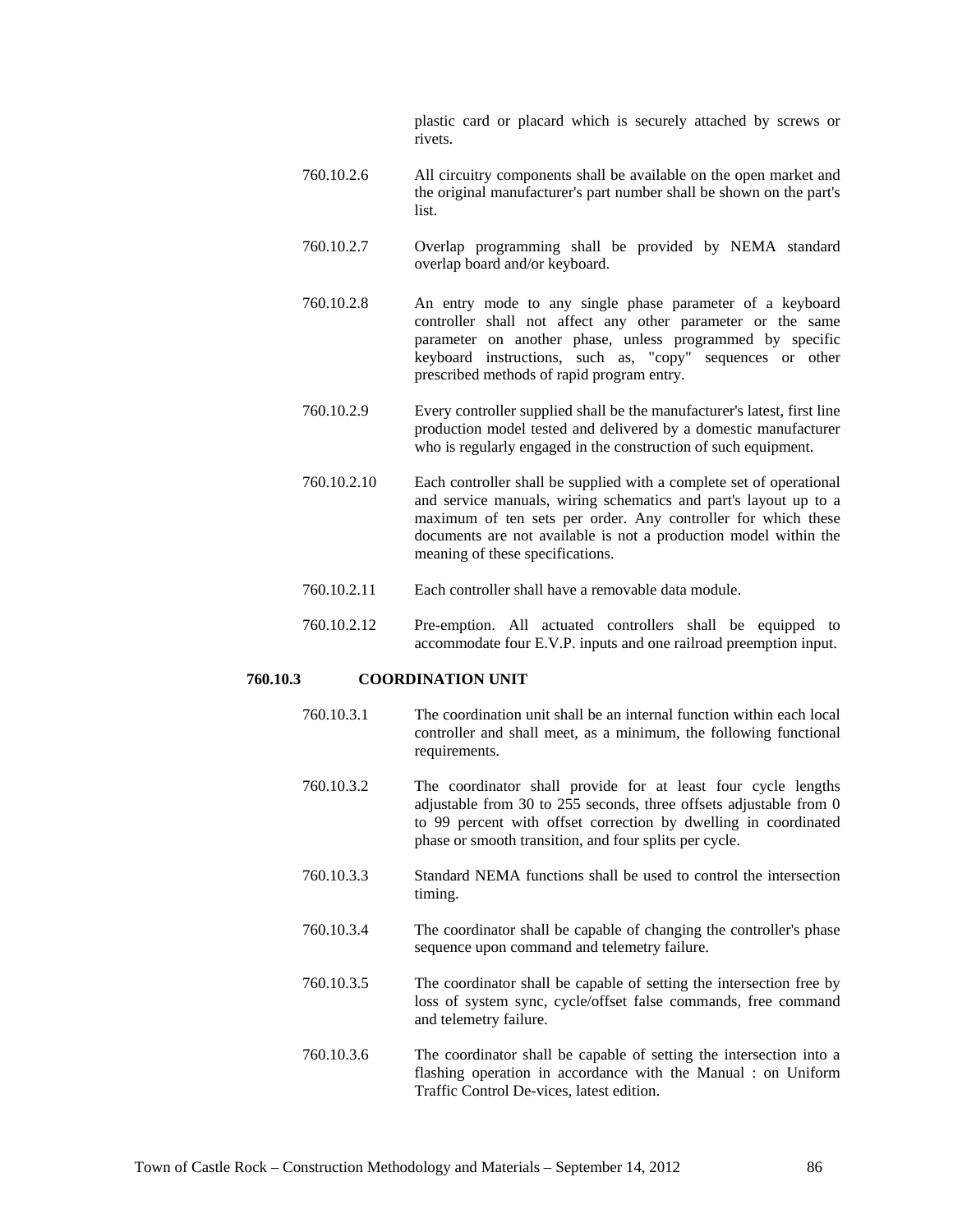- 760.10.3.7 The coordinator shall be capable to operate with telemetry module without additional hardware or software.
- 760.10.3.8 Time-base coordination mode shall be provided as a backup with all standard coordination features available. At least two 7-day programs shall be available with 50 additional holiday programs in the event of a master controller or communications failure. Timebase standby mode shall be programmable for an entire year with automatic daylight savings and leap-year changes.

#### **760.10.4 SYSTEM TELEMETRY**

- 760.10.4.1 Telemetry equipment shall be an internal plug-in module to a local controller with easy access for removal. Master controller or standalone chassis may contain standard plug-in module. Each telemetry unit shall be capable of transmitting data to and from local controller, local detectors and system detectors (8 per intersection). A provision shall be made to reject invalid messages. The system command shall be transferred each second to maintain time sync.
- 760.10.4.2 The telemetry equipment shall be designed so that all communications among intersections in one system can be accomplished over no more than two pairs of hard wire interconnect or leased phone lines. Dedicated pairs from the master to each local intersection are not permitted.

## **760.10.5 ON-STREET MASTER**

- 760.10.5.1 Cabinet Assembly The master controller shall be wired into a cabinet assembly which also includes a local intersection equipment configuration. The cabinet shall be wired complete with master connecting cables in accordance with applicable portions of the local controller cabinet specifications. The incoming power service and interconnect terminals shall be adequately equipped with surge arrestors to protect against high energy transients.
- 760.10.5.2 Incoming Sensor Data The master shall have the ability to receive output data from at least eight sensors from each local intersection. It shall be possible to assign at least 32 of the incoming sensors to internal computational channels for pattern selection analysis.
- 760.10.5.3 Traffic Pattern Selection. The program-in-effect shall be selected on a priority basis with the following priority arrangements:
	- I. Manual entry from keyboard
	- 2. External command from a master
	- 3. Time-of-day/day-of-week schedule
	- 4. Traffic responsive -based on sampling sensor analysis
- 760.10.5.4 The master shall select one of six different cycle lengths or "free" operation based on inbound or outbound volume levels. It shall be possible to program segments in the volume range levels to change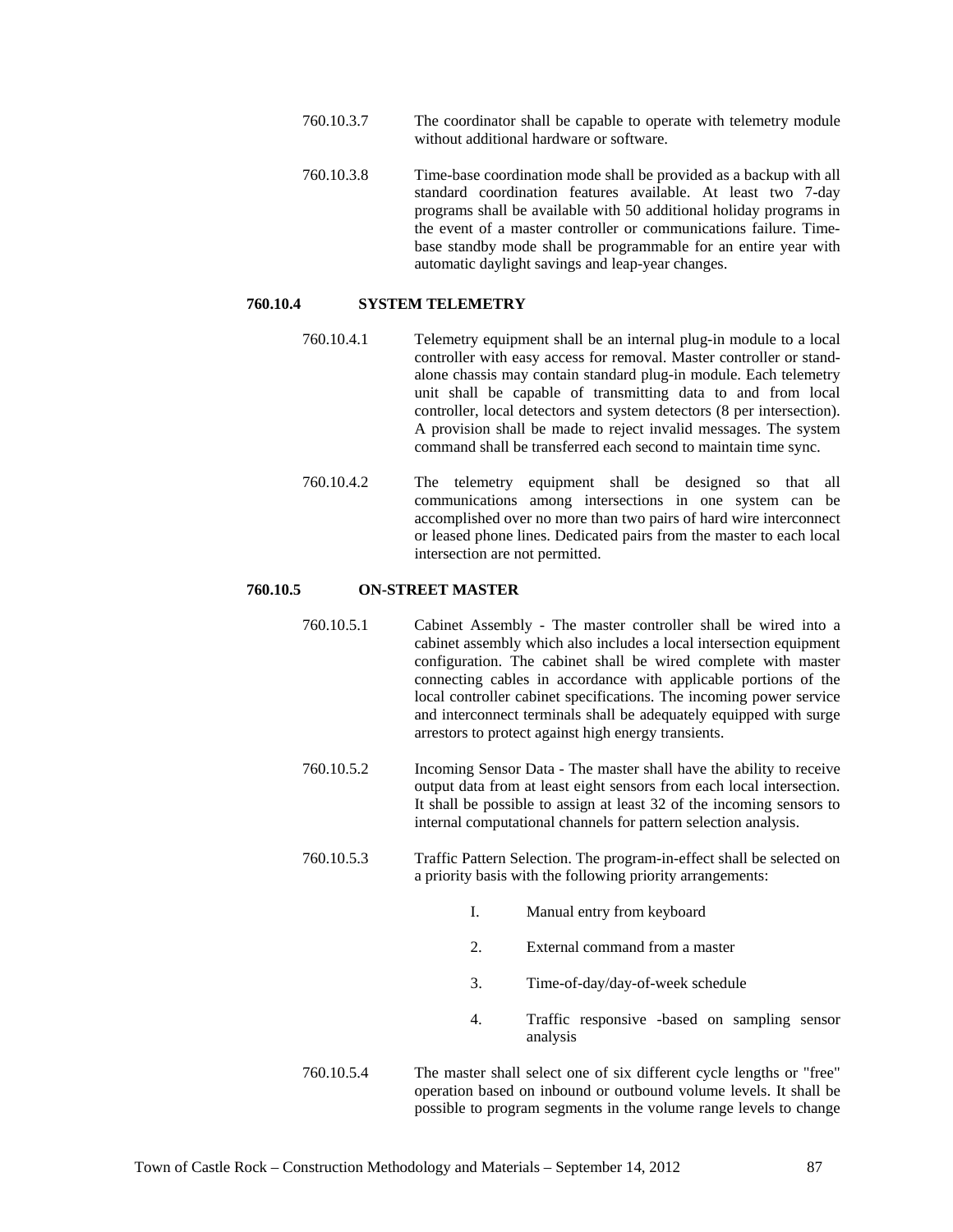to the next higher or lower cycle lengths.

- 760.10.5.5 The master shall be able to select any of five different offset plans per cycle. Offset plans shall be chosen based on the differential between inbound and outbound volume levels. The five offset plans shall be designated as follows:
	- 1. Heavy inbound
	- 2. Inbound
	- 3. Average
	- 4. Outbound
	- 5. Heavy outbound
- 760.10.5.6 When balanced flow occurs, the master shall select the Average Offset plan. When the volume in one direction exceeds the volume in the other direction by the programmed amount, a standard preferential offset shall be implemented. If the volume differential exceeds a second (higher) programmed amount, a heavy preferential offset must be implemented. It shall also be possible to reserve the heavy preferential offset plans for special pattern implementation only. Programmable settings must be provided for both entering and leaving each offset.
- 760.10.5.7 Split plan selection shall be identical to offset plan selection except that arterial traffic volume levels must be compared to side street volume levels. Three different split plans shall be provided:
- 760.10.5.8 The master shall call for the average split plan during normal conditions. If the arterial volume exceeds the side street volume by the programmed amount, the heavy arterial split shall be selected. In the same manner, if side street volume exceeds arterial volume by a programmed amount, the heavy side street split shall be called.
- 760.10.5.9 Crossing, Artery Synchronization The master controller shall have capability to coordinate with a separate master controller of the crossing, artery through the common intersection for both systems.
- 760.10.5.10 System Diagnostics Diagnostic tests shall be performed on system detectors, telemetry communications and intersection operation.
- 760.10.5.11 Sampling- sensors shall be monitored for absence of calls or constant calls. If a sensor fails, it shall be automatically disconnected from the calculations for traffic responsive plan selection. If normal sensor operation resumes, the sensor shall be automatically reinstated.
- 760.10.5.12 Telemetry communications diagnostics shall monitor readbacks for no response condition including local telemetry and telemetry channels.
- 760.10.5.13 Intersection diagnostics shall be available to display intersection status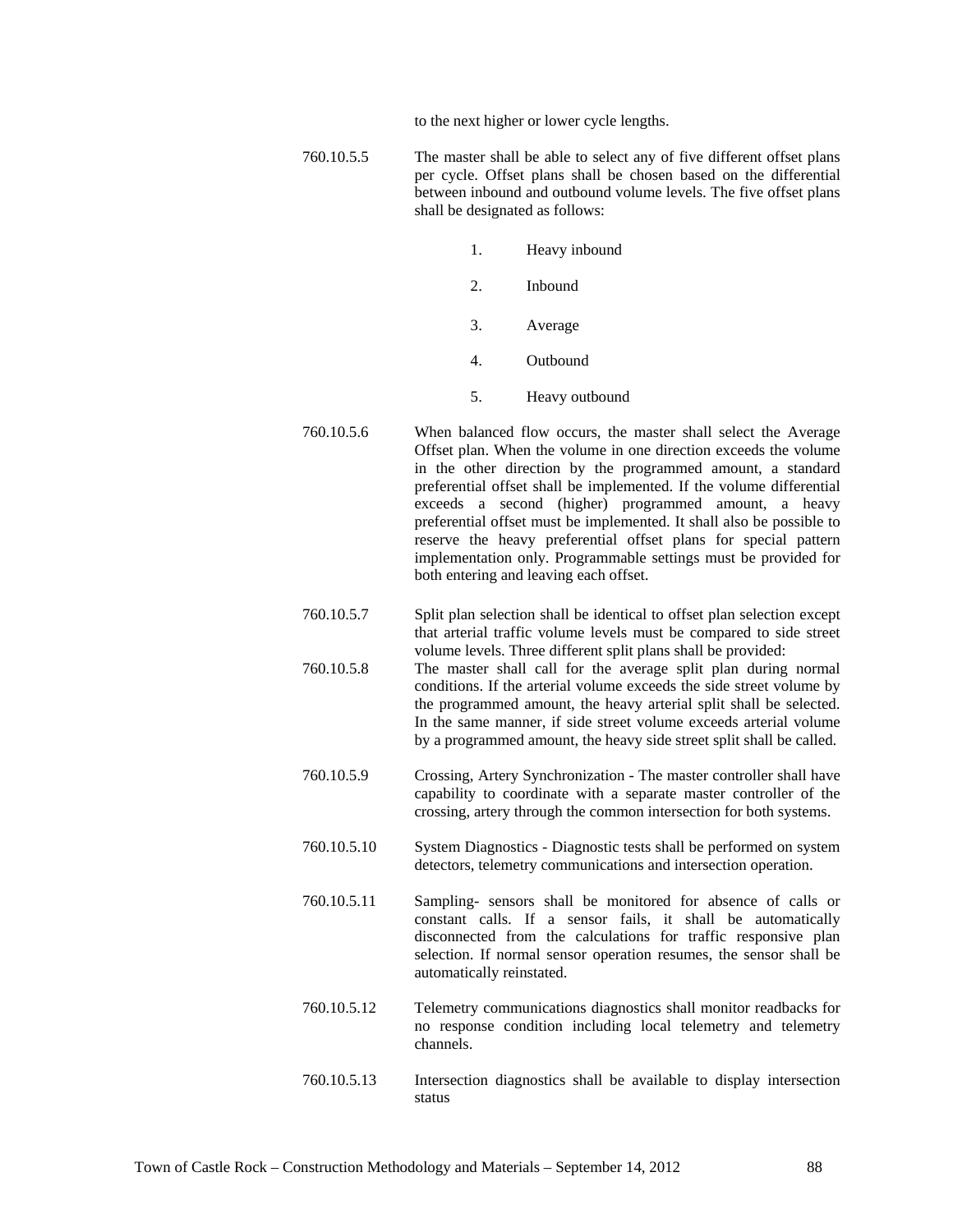condition. All fault conditions shall be reported and logged.

- 760.10.5.14 Count storage The master shall have the ability to tabulate and store 15 minute count data from up to 32 different sensors. The data shall be available for automatic transfer to the central off-ice facility upon request.
- 760.10.5.15 The selection of the sensors to be counted in any 24 hour period shall be completely programmable from the central office computer.
- 760.10.5.16 Miscellaneous Data Storage. The master shall store all of the following data:
	- 1 . The time of day and location of all sampling sensor failures. If normal operation resumes, this time shall also be recorded.
	- 2. The time of day, location and mode of all local intersection failures. The time that normal operation resumes must also be recorded.
	- 3. The time and mode of all pattern changes. Changes due to external override must be distinguished from normal pattern changes.
	- 4. The average volume or occupancy level for each 15 minute period for all computational channels.
- 760.10.5.17 It shall be possible to transmit any of the data listed above to the central office computer automatically or upon demand.
- 760.10.5.18 Downloading Local Coordination Settings. It shall be possible to download any local intersection coordination setting (offset, force off or permissive period) from the master via the unit's keyboard.
- 760.10.5.19 Display. During normal operation, the timing patter in effect shall be displayed on the front panel, including the cycle, offset plan and split plans selected. Also, the unit shall indicate how the timing plan was selected - through normal volume calculations, by an occupancy channel or by manual or central computer override. The master shall also indicate when the time of day mode is in effect and show whether this mode was selected manually or because of sensor failures.
- 760.10.5.20 External Override. The master controller shall have appropriate inputs to externally select any timing pattern and override the pattern selected through traffic analysis.
- 760.10.5.21 Telemetry. The master shall include a telemetry module for two way communications between the master and local controllers. The equipment shall be compatible with the telemetry equipment specified for the local controllers.

#### **760.10.6 MISCELLANEOUS HARDWARE**

760.10.6.1 Aluminum pedestal mounts (Type III) shall be either of two (2)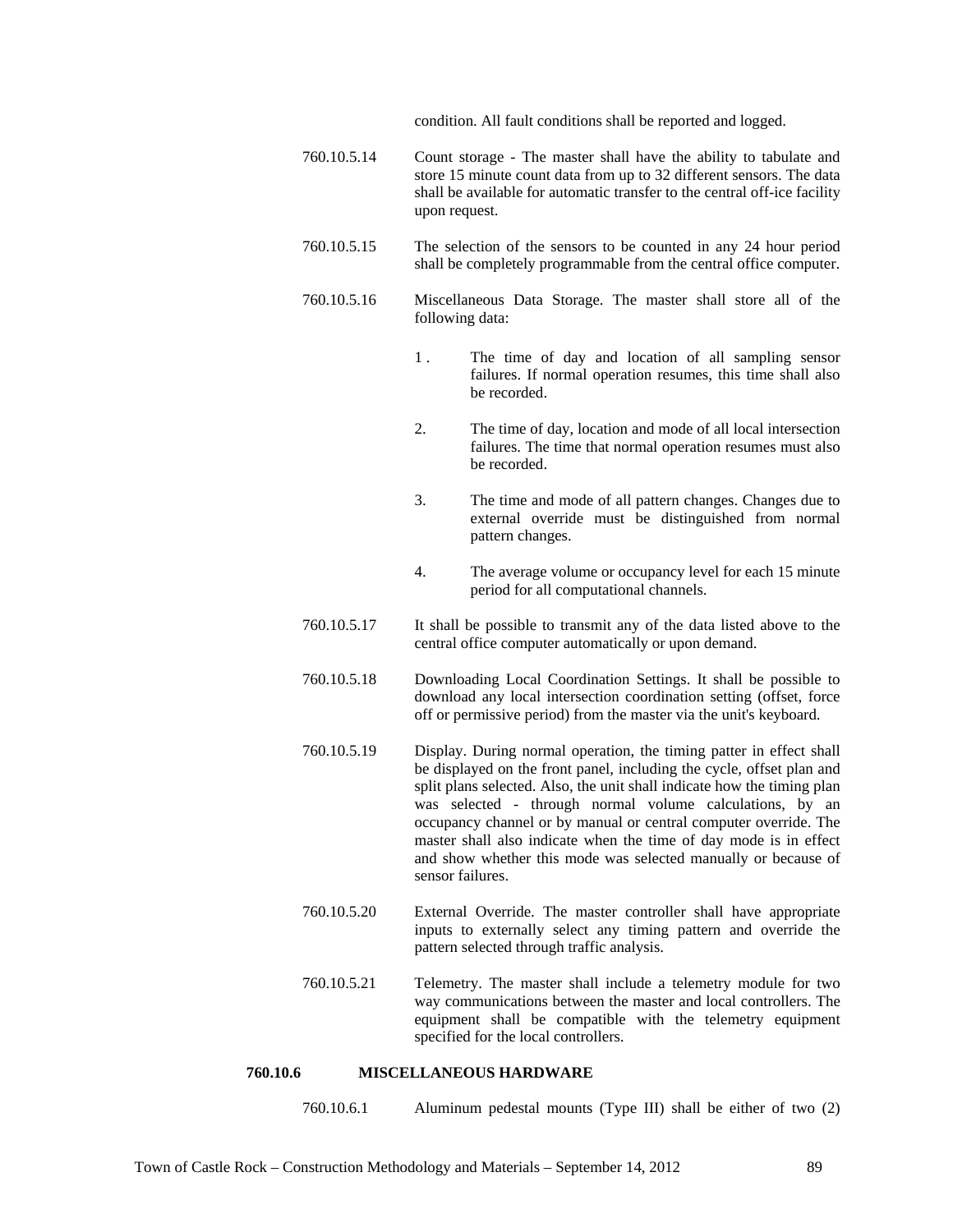types, as called for in the plans and specifications. Center mount with two (2) side ports, plain or offset mount serrated with one (I) side port.

- 760.10.6.2 Covers for water valve pull boxes shall have the word "Traffic" cast into them to avoid confusion with a water department pull box.
- 760.10.6.3 Mast arm brackets shall be Astro brackets or Town approved equivalent and shall be installed 90 degrees to the roadway.

#### **760.10.7 PAINT - SIGNAL POLES**

- 760.10.7.1 All new signal poles and mastarms shall be factory painted with an epoxy primer and Polyurethane top coat liquid coating. Surface preparation shall be blast cleaned to Steel Structure Painting Council Surface Preparation Specification No. 6 (SSPC-SP6) requirement utilizing cast steel abrasives conforming to the Society of Automotive Engineers (SAE) Recommended Practice J827.
- 760.10.7.2 All accessible interior surfaces shall be coated with a lead and chromate free red oxide rust inhibitive alkyd primer to a minimum dry film thickness of 1.0 mils.
- 760.10.7.3 All exterior surfaces shall be coated with a rust-inhibitive Epoxy-Polyamide Primer to a minimum dry film thickness of 2.0 mils. The top coat shall consist of one coat of Semi-Gloss High-Build Acrylic Polyurethane Enamel, Tnemec Endura Shield or approved equal, to a minimum dry film thickness of 2.0 mils. The top coat color shall be Federal Green No. 14056.
- 760.10.7.4 Any surface areas damaged during handling or installation shall be repaired immediately with a spot coat of epoxy primer and a polyurethane finish as specified above. The paint manufacturer's application instructions shall be followed.

#### **760.10.8 EXISTING STRUCTURES**

- 760.10.8.1 All designated previously installed signal poles and mast arms shall be field painted. All exterior surfaces shall be cleaned and examined for damaged paint, and any such damage shall be given a spot coat of primer and the entire exterior surface re-painted. Previously painted surfaces whether finish or prime coats, shall be scuff sanded to yield 500 PSI of adhesion with particular attention paid to the lower eight feet (8') of the pole. Inspection of the poles prior to application of the finish coat is required.
- 760.10.8.2 A finish coat of Sherwin Williams DTM (Direct to Metal) Acrylic Gloss or approved equal shall be applied over the primer or previously painted surfaces. Two coatings shall be applied leaving approximately 6 mils of dry film. The color shall be a dark green formula (Federal Green No. 14056) which is available from the Engineer.
- 760.10.8.3 The painting shall be done in a neat and workmanlike manner and may be applied either by hand brushing or spraying. The Engineer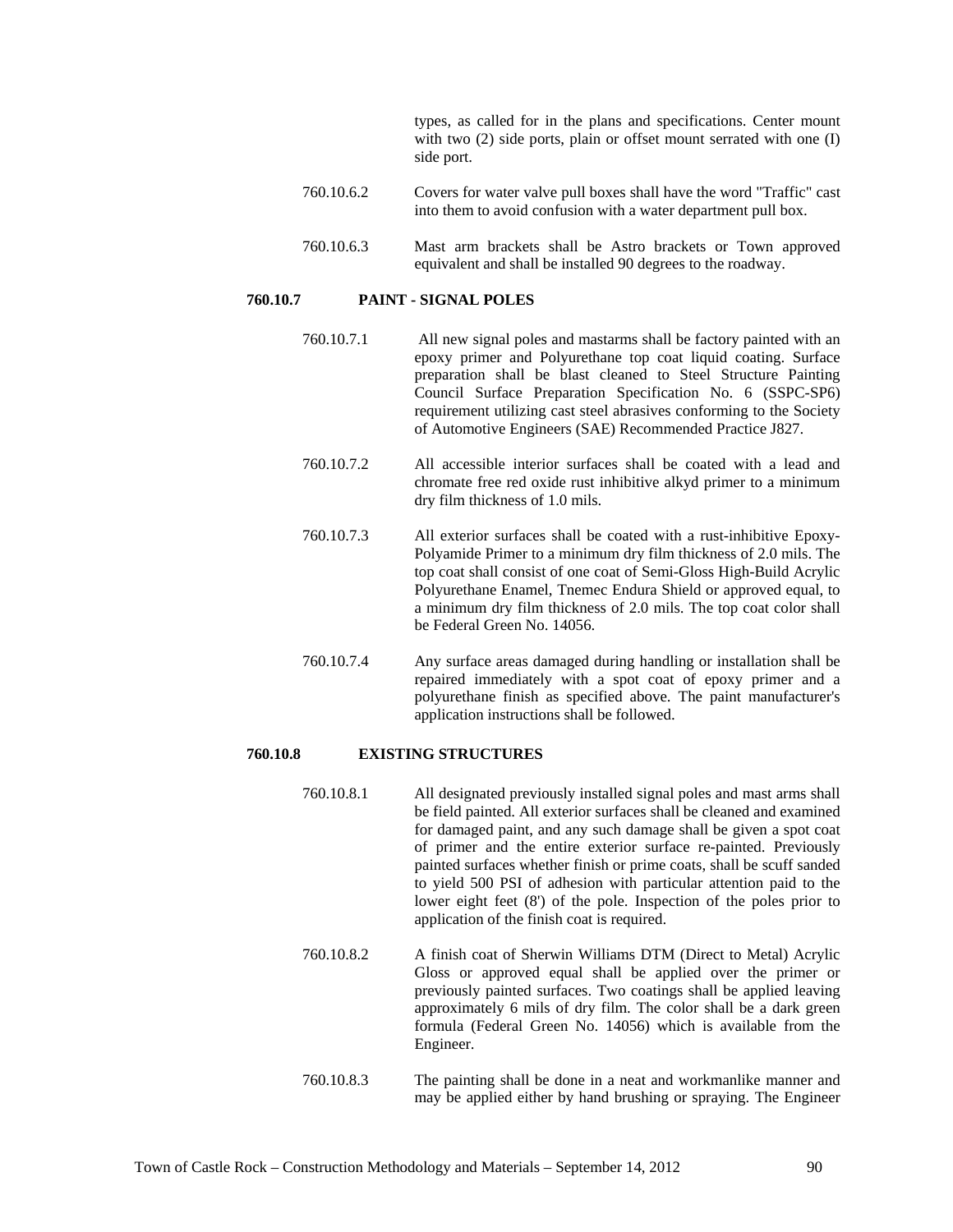reserves the right to require the use of brushes for the application of paint should the work done by the paint spraying machine prove unsatisfactory or objectionable.

760.10.8.4 All designated traffic and pedestrian signal heads shall be painted flat black unless otherwise specified. Previously painted controller cabinets shall be painted white.

#### **760.10.9 INSTRUCTIONS AND WIRING DIAGRAMS**

All equipment shall be provided with three sets of complete installation instructions, including a complete chart of field connections as well as a manual for the controller, containing service instructions, wiring g diagrams, trouble-shooting procedures, etc. Each and every component used shall be clearly referenced in the service manual and its value, ratings and manufacturer part number shall be given.

## **760.10.10 GUARANTEE**

The Developer shall include in his proposal all warrants and/or guarantees with respect to materials, parts, workmanship and performance of the product to be supplied. The minimum guarantee period for the product shall be one (1) year from the date of final acceptance of the contract. The Developer shall attach to the bid a statement that all material to be supplied is either in exact accordance with the specifications or shall list in detail any and all deviations therefrom. The supplying of equipment that is not in accord with the specification and on which the Developer has indicated no exception shall be cause for rejection of the equipment and correction of the non-specification items entirely at the Developer's expense.

760.10.10.1 Sign Face Materials

All stop signs, yield signs, and "Do Not Enter" sign faces shall be fabricated from Scotchlite reflective sheeting, high-intensity grade or approved equal. All other sign faces shall be fabricated from Scotchlite reflective sheeting, Engineer grade or approved equal.

760.10.10.2 Sign Post Materials

All sign posts shall be fabricated from 12-gauge galvanized, perforated Telespar tubing or approved equal. The sign post assembly shall consist of a two-inch by two-inch by three-foot (2.25"x2.25"x3') anchor sleeve and a one-and-three-quarter-inch by one-and-three-quarter-inch by ten-foot (2"x2"x 10') post. See detailed drawing in Appendix 11-A of these Regulations.

## 02.800.810 **IRRIGATION SYSTEMS**

#### 810.1 General

810.1.1 Comply with the Uniform Plumbing Code: Comply with Electrical Code.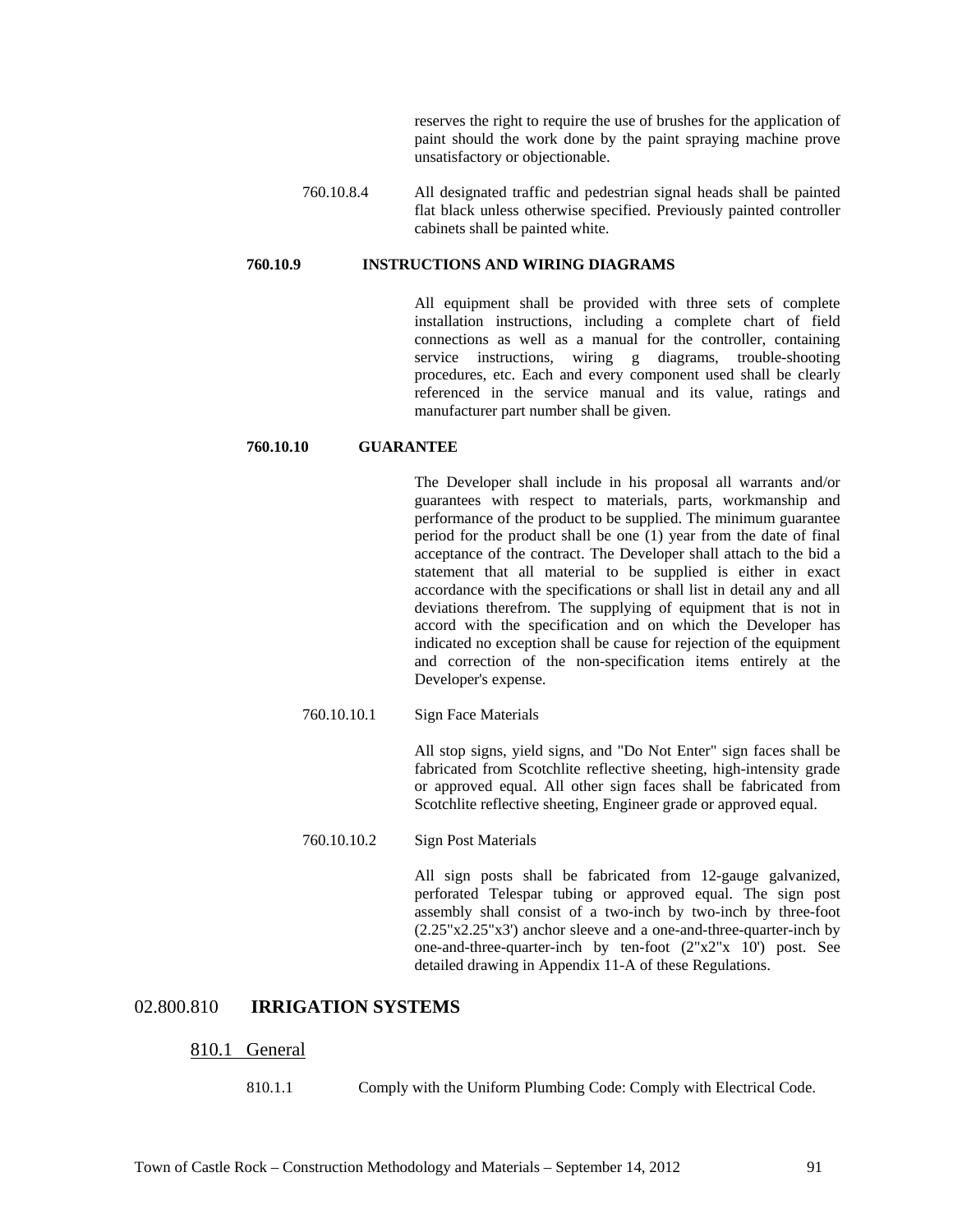- 810.1.2. Any deviation in taps from the approved construction plans to be approved by the Town Water I Wastewater Division prior to installation. Any water service line above 218 shall be coordinated with Town Engineer.
- 810.1.3. Any deviation in layout of the irrigation system from the approved construction plans shall be reviewed and approved by the Town Parks Division prior to installation.
- 810.1.4. Design, System is to be designed to provide fill coverage and matched precipitation rates. Lateral piping shall be sized based on flow demands; velocities shall not exceed 5.5 feet per second. Principles of Xeriscape shall be utilized in the design of irrigation system. Some design considerations will include: shrub and perennial beds are to be zoned separately from turf areas, sloped areas to have separate zoning for heads at the higher elevations from those at the lower elevation and areas with different exposures to be zoned separately. Check valves-in-head are to be use for all areas adjacent to walkways and at the bottom of berms and pond areas.

## 810.2 Materials

- 810.2.1 Taps: Contractor is responsible for supplying saddle for the PVC pipe.
- 810.2.2 Back-flow Prevention Device, Water Meter and Flow Meter: Back-flow device and Water Meter per the Town
- 810.2.3 Copper: Type K rigid conforming to ASTM Standard B88.
- 810.2.4 Mainline: Class 200 PVC, NSF approved. 1.2 U2" or larger: J.M. Ringtite pipe

#### 810.2.5 Laterals:

- 1. 2" or larger: Class 200 PVC, NSF approved.
- 2. 11/2" or 1": Class 200 PVC, NSF approved.
- 3. No laterals smaller than 1".
- 4. Trickle tubing shall be weather and UV resistant material
- 5. Polyethylene Drip Pipe: NSF approved, SDR pressure rated pipe, only as approved for drip applications.
- 81 0.2.6 Pipe Fitting: Pipe fittings shall be molded fittings manufactured of the same material as the pipe.
	- 1. Funny Pipe (pop-up heads only): to be compatible to the elbows needed for the sprinkler heads
	- 2. PVC: Schedule 40, Type 1, PVC solvent weld with ASTM Standards D2466 and D 1784.
	- 3. Wrought copper or cast bronze fittings, soldered or threaded per installation details for all copper pipe.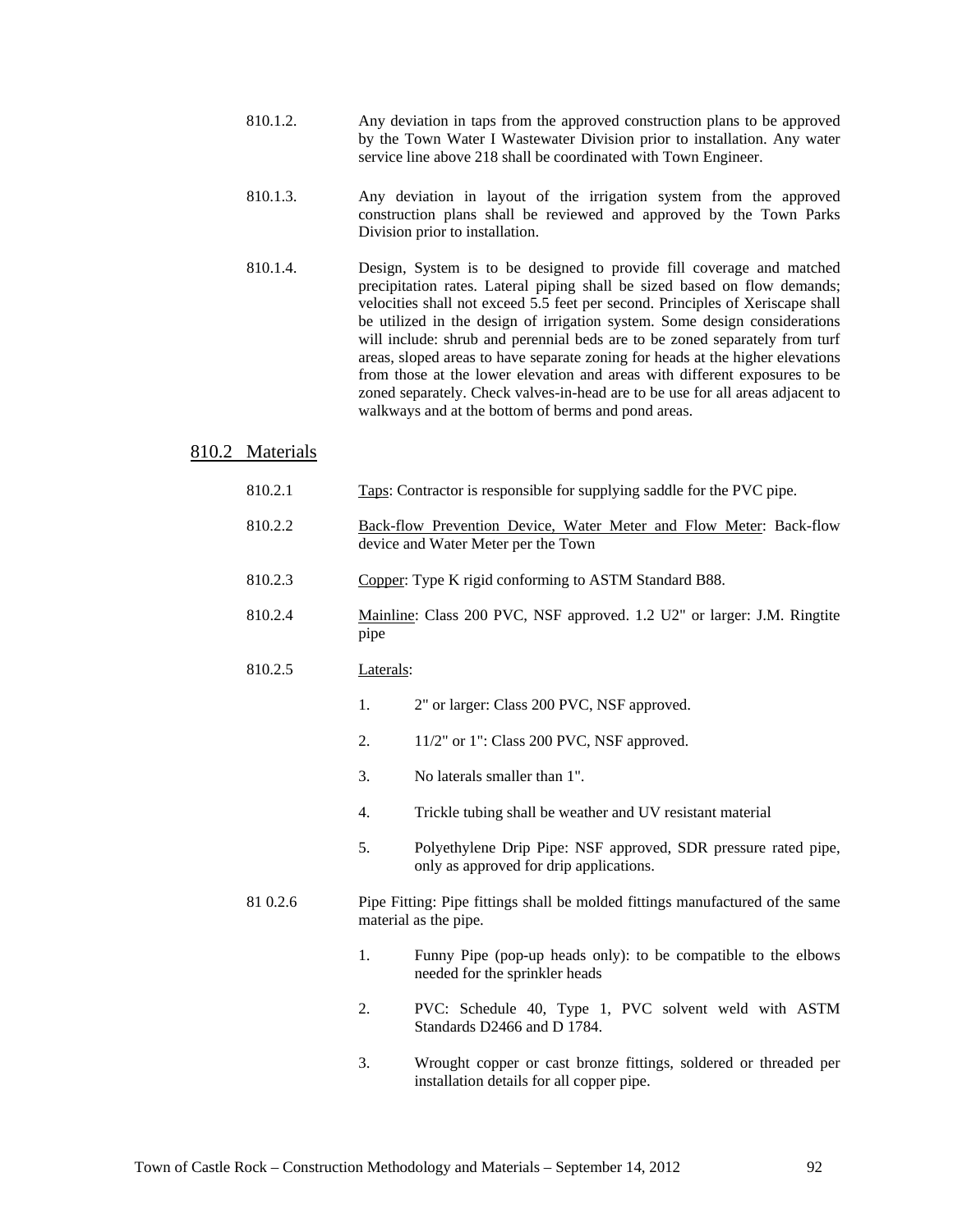- 1. Sizes to be a minimum of two sizes larger than the pipe being sleeved. Minimum 4" diameter, or larger where appropriate, for irrigation lines.
- 2. Wires to be in separate sleeve from pipe, 2" min. size pipe for control wire sleeves.
- 3. Shall have marker tape on upper side and both ends for future locates.

## 810.2.8 Valves:

- 1. Remote Control Zone Valves: Electrically operated, appropriate for the water supply, with manual bleed device and flow control stem. Shall have a slow-opening and slow-closing action for protection against surge pressure. Brand and model to be Rain bird PE Series Remote Control Valves, scrubber option with self cleaning screen unless Town specifies other brand and model.
- 2. Isolation Gate Valves: Kennedy 1571X or approved equal, able to withstand a continuous operating pressure of 150 psi. Clear waterway equal to full diameter of pipe. Shall be opened by turning square nut to the left (wheel opening is unacceptable).
- 3. Manual Drain Valve: 3/4" ball valve with tee handle. Watts, 9B-6000, or approved equal.
- 4. Quick Coupling Valves: I" brass, Rainbird 44RC units with rubber cover. Keys Rainbird 44R 1" brass key.

#### 810.2.9 Valve Boxes:

House valves in valve box with matching locking cover: Carson, Ametek or approved equal Only one valve per box. Install in box sizes as specified.

#### 810.2.10 Control System:

- 1. Controller: Titrol Dial B Series controller or approved equal. Number of stations shall include two extra stations for possible future use. Controller box shall be weather tight and vandal resistant with locking exterior disconnect.
- 2. Satellite Control Field Unit (one per water tap):
- a. Bucklier COPS Universal Ultima, truliked radio field unit (with data retrieval), Model UL£-24T and/or UllE-36T. Basic capabilities: 100% solid state electrical components with surge protection, 24 VAC transformer rated at minimum of 10 watts, battery backup of at least 14 days, manual activation of remote control valves from the satellite, a minimum size as shown on the drawings and capable of basic, stand alone operation even when the satellite is not connected to communicating with the central unit, (by use of Irritrol controller).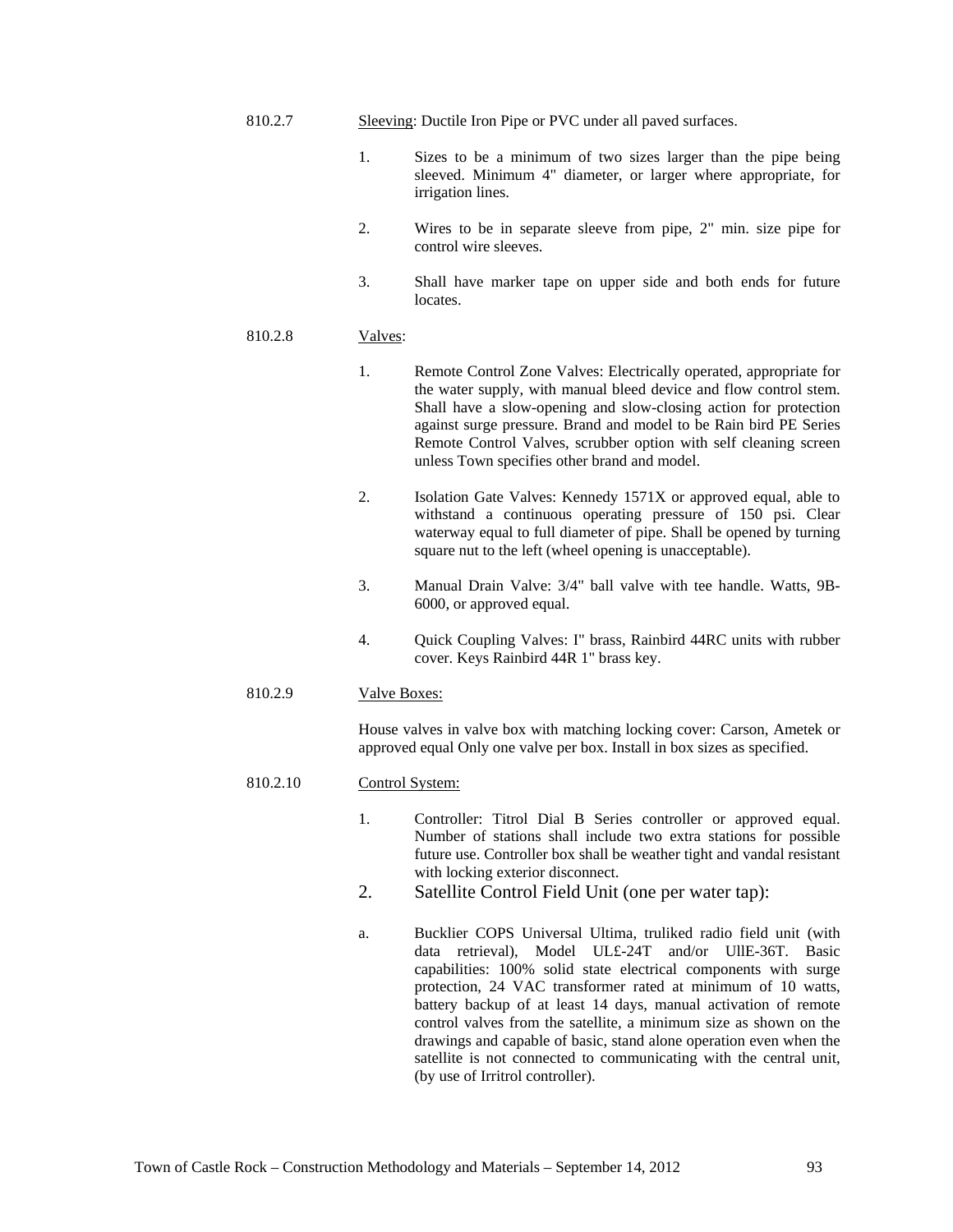- b. Miscellaneous materials er field unit): (1) E.F. Johnson Clear channel LTR 8600 Mobile Sending Unit (#242-8600-001); (1) Astron RS- lOA Regulated Power Supply; (1) mounting bracket for L'IR 8600 seiiding unit; (1) Eicon pigtail for each 12 stations; (1) E.F. Johnson 10 foot length of Universal Cable (#023-4144-410); (1) Buckner 800 Mhz Dome Antenna.
- 3. Control System Enclosure: HoITh-- Model A242408LP with A-24P24 steel panel, Model A-FK1208 floor stand kit and AL-2BR lock kit, or approved equal.
- 4. Surge Protection: 8 foot copper grounding rod, #4 solid copper wire, grounding buss receptacle, ground terminal strip and Irritrol SPD-587 surge protector per details.
- 810.2.11 Electric Control Wiring: #14 solid copper direct burial UF or PE cable, UL approved, or larger, per system design and manufacturer's recommendations.
	- 1. Five wires with consistent color scheme throughout:

 $Red = live$ White  $=$  ground Black, blue and green extra

- 2. Wire connectors and waterproofing sealant to be used to join control wires to remote control valves.
- 810.2.11 Sprinkler heads: Al' heads shall be of the same manufacturer as specified on the plans, and marked with the manufacturer's name and model in such a way that materials can be identified without removal from the system. The Town will specify brand and models to match other equipment in use in public system in the vicinity.
	- 1. Gear driven Rotor heads: Hunter, Rainbird, or approved equal.
	- 2. Pop-Up Spray heads: Rainbird, or approved equal.

810.3 Inspection

- 8 10.3.1 Locate all utilities prior to trenching and protect from damage.
- 810.3.2 Inspect tap or other existing irrigation system, as applicable, prior to work.

## 810.4 Execution

810.4.1 Water Service Connections (Taps): Contact Town of Castle Rock Water Department 48 hours prior, to schedule work at 660-1020 for water taps and inspections. Tap Fee Waiver request forms need to be submitted to the Water Department, and approved, prior to tapping. Call Water Meter Shop at 660- 1020 to purchase back-flow prevention device and water meter. Minimum two weeks prior notice to be given Water Meter Shop for installations which will require meters and I or back-flow devices larger than two inch. Larger devices and meters are not always kept in stock and may have ordering stocking delay.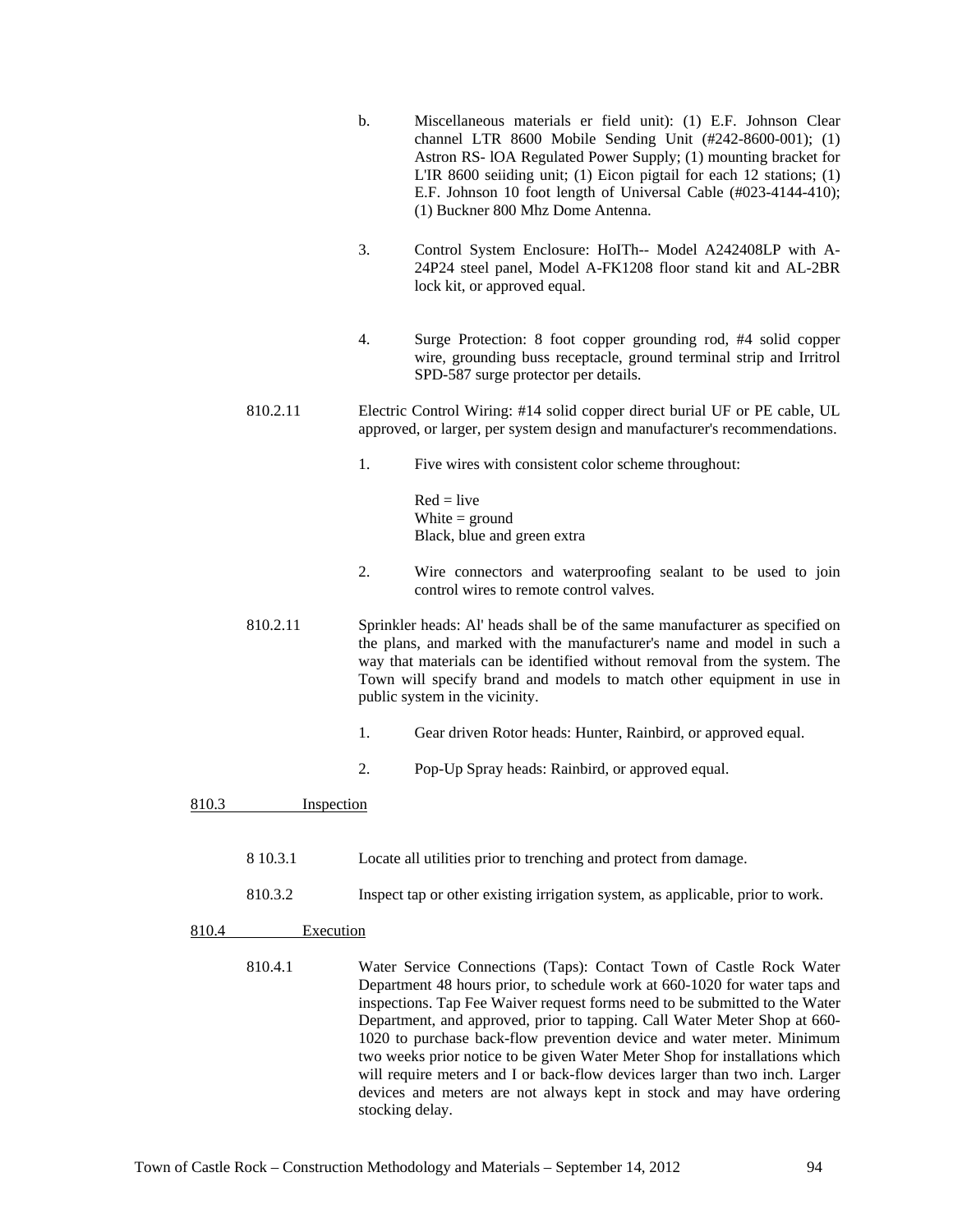| 1. | Contractor is responsible for excavation, connection to corporation    |
|----|------------------------------------------------------------------------|
|    | stop at the water main, providing the saddle for the PVC or A.C.       |
|    | pipe, making the connection to the existing water service, back-fill   |
|    | compaction, and pavement/shoulder/surface treatment<br>and             |
|    | replacement as needed. See Section 500 of Town of Castle Rock          |
|    | Standards and Construction Specifications for Water I Wastewater       |
|    | materials and procedures. All items in Section 500 pertain,            |
|    | including requirement that no soldered joints or fittings are allowed  |
|    | on water service lines where buried. Soldered joints or fittings are   |
|    | penmse above grade or inside a vault. No solder, sealants, fluxes,     |
|    | pipe dope, and other materials shall contain any lead. Call            |
|    | Engineering at 660-1015 for questions. The Town Water                  |
|    | Department will make the actual tap on the line if the tap is 2" in    |
|    | size or less. Larger taps must be made by the contractor; all taps and |
|    | installations are subject to approval and inspection by the Water      |
|    | Department.                                                            |

Water meter jumpers will be finished from the Water Meter Shop free of charge. All backflow devices require payment at the time of delivery, unless prior arrangements have been made.

- 2. Install meter, back-flow, flow meter and drain valves as specified in pre-cast vault. Inspection of service line (where appropriate), vault, water meter and back-flow is to be coordinated with Town Water Department.
- 3. Install winterization assembly downstream of meter vault on copper (with no size reduction) for mainlines greater than 2". Install winterization assembly on PVC (no size reduction) for mainlines 2" or less.

Copper pipe to be soldered so that a continuous bead shows around the joint circumference. Insert a dielectric union wherever a copperbased metal (copper, brass, bronze) and an ironbased metal (iron, galvanized steel, stainless steel) are joined.

## 810.4.2 Pipe trenching:

- 1. Install pipe in open cut trenches of sufficient width to allow thorough tamping/puddling of suitable backfill material under and over pipe.
- 810.4.3 Sleeving: Boring shall not be permitted unless obstruction in pipe path cannot be moved, or pipe cannot be re-routed.
	- l. .Maine installed in existing sleeves at greater depth than adjacent pipe, shall have a manual drain valve at each end if the sleeve is longer than 20 feet, or at one end if the sleeve is less than 20 feet.
	- 2. Install sleeve so ends extend past edge of curb, gutter, sidewalk, bike path or other obstruction, a minimum of 2 feet.
	- 3. Mark all sleeves with an "x" chiseled in walk directly over sleeve location.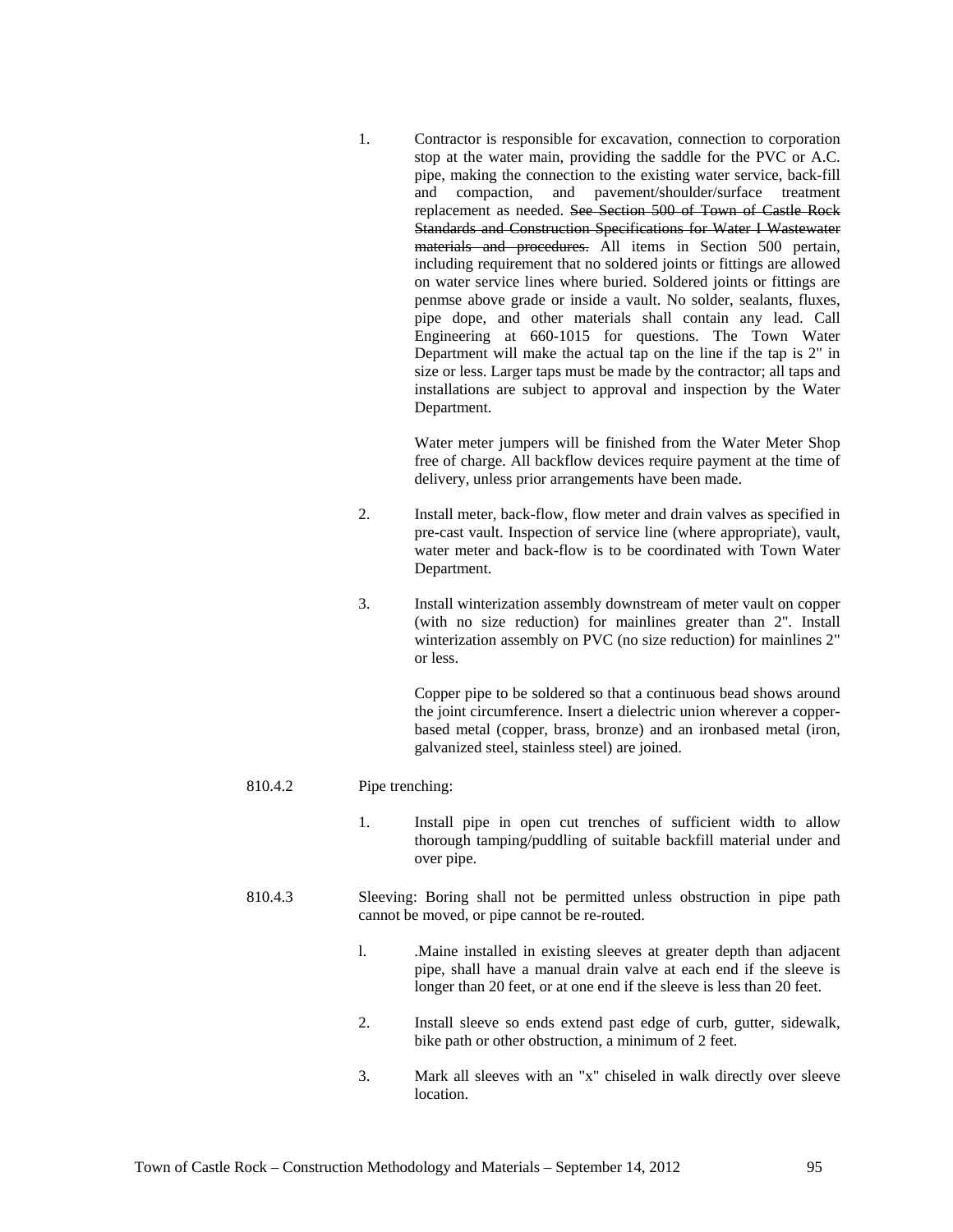- 4. Shall be laid to drain at minimum grade of 5"/100'.
- 5. Shall be bedded in 2" of fill sand and covered by 6" of fill sand.
- 6. Sleeves installed for future use shall be capped at both ends.
- 7. Separate sleeve (2" min. size) shall be used for all wiring.
- 8. Sleeving shall not have joints unless necessary due to length of sleeving run. If joints are necessary, only solvent welded joints are allowed.
- 9. Compaction of backfill for sleeves shall be 95% of Standard Proctor Density, ASTM D698-78. Use of water puddling) around sleeves for compaction, will not be allowed.

#### 810.4.4 Pipe Installation:

- 1. Use Teflon tape on all threaded joints; only schedule 80 pipe may be threaded.
- 2. Reducing pipe size shall be with reducing insert couplings: at least 6" beyond last tee of the larger pipe.
- 3. Snake PVC lateral pipe from side to side within trench.
- 4. Cut pipe ends square and debur. Clean pipe ends before using primer and solvent cement. Join in manner recommended by manufacturer and in accordance with accepted industry practices. Cure for 30 minutes before handling and 24 hours before allowing water in pipe.
- 5. Backfill only after hydrostatic pressure test inspection is complete. Back-fill shall be free from rubbish, stones larger than 2' diameter, frozen material and vegetative matter. Do not backfill in freezing weather. If backfill material is rocky, the pipe shall be bedded in  $2^{\degree}$ of fill sand covered by 6" of fill sand.
- 6. After puddling or tamping, leave all trenches slightly mounded to allow for settling.
- 7. Compact to proper densities depending on whether surface area over the line will be paved or landscaped.

## 810.4.5 Thrustblocks:

- 1. Shall be installed where PVC mainline (2 1/2" or larger) changes direction over 20 degrees.
- 2. Minimum of one cubic foot of concrete.
- 3. Keep pipe joint clean of concrete. Do not encase.
- 4. Place wiring away from thrust block to avoid contact with concrete.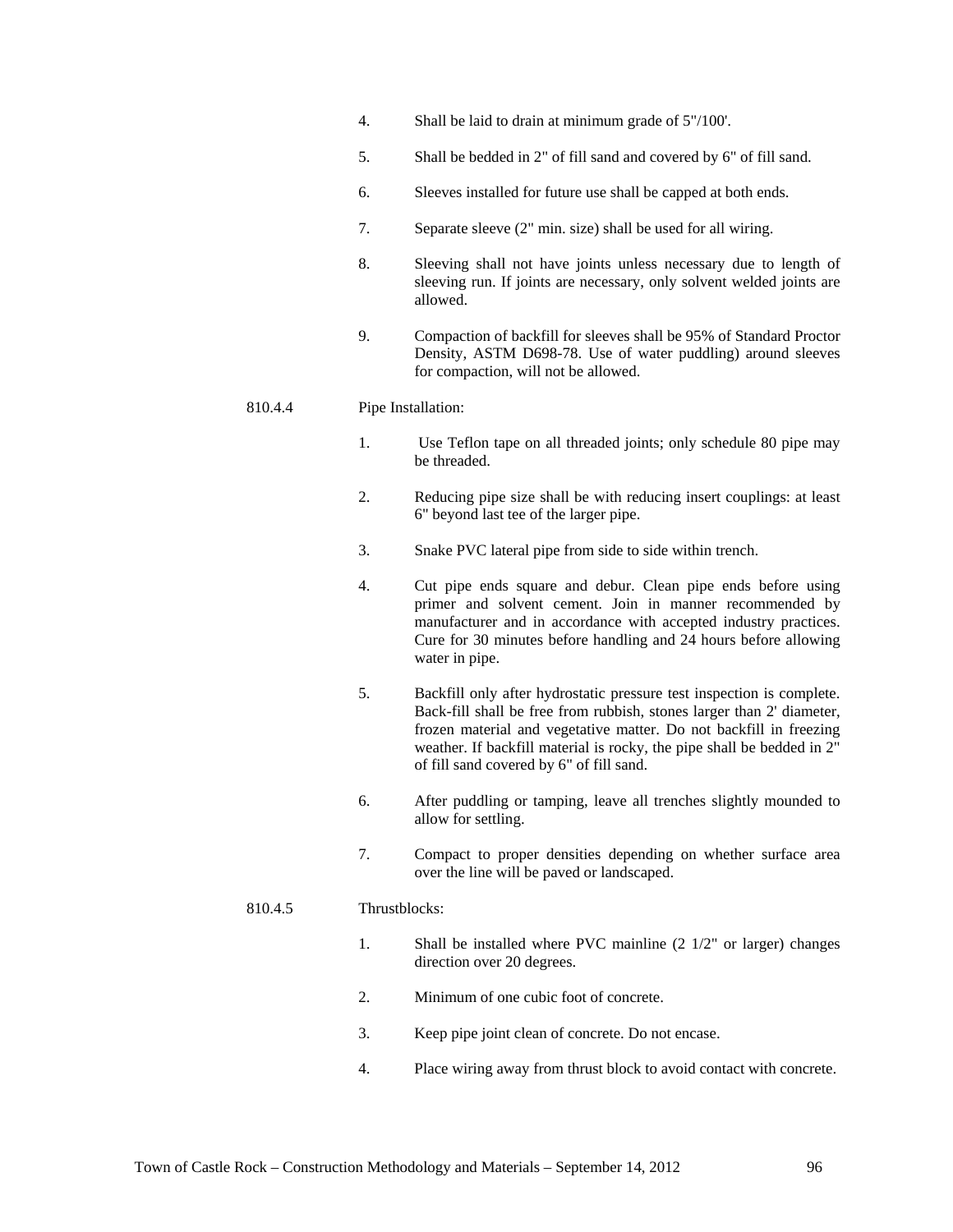- 810.4.6 Valve Installation: Install at least 12" from and align with adjacent walls or paved edges:
	- 1. Automatic Remote Valves: Install in such a way that valves are accessible for repairs. Make electrical connection to allow pigtail so solenoid can be removed from valve with 24" (min.) slack to allow ends to be pulled 12" above ground.

Valve assembly to include ball valve and union per detail for ease of maintenance and repair.

- 2. Manual Drain Valve: Install per plans, but in no case shall be less than at the low points of the system and at the end of the mainline. Install in 6" CL-200 PVC sleeve access with 10" locking valve box lid. Install valves on swing joint assembly per detail. Sump to be 4 Cubic feet of crushed gravel over filter fabric.
- 3. Quick Coupler Valve: Install in 10" round locking valve box. Flush completely before installing valve. Thoroughly flush piping system under fill' head of water for three minutes through furthest valve, before installing valves.
- 4. Isolation Gate valves: Install in valve box
- 5. Valve Boxes:
	- a. Brand all valve boxes with the following codes: "SW and the controller valve number per As-Built Record Drawings for all remote control valves; "DV" for all drain valves; "GV" for all isolation valves; "DRGV" for all drip system isolation valves; "QC" for all quick coupling valves; "WA" for all winterization assemblies; "FM" for all flow meter assemblies; and "MV" for all master valve assemblies. Use a branding iron stamp with 3" high letters.
	- b. Valve box shall NOT rest on in a line; use brick or other noncompressible material per detail. Top of valve box to be flush with finish grade.
	- c. Install valves in box with adequate space to access valves with ease. Valves shall not be too deep to be inaccessible for repairs. 3" depth of 3/4" washed gravel to be placed in the bottom of each valve box with enough space to fully turn valve for removal (see detail).

## 810.4.7 Head Installation:

- 1. Set heads plumb and level with finish grade. In sloped area, heads to be tilted as necessary to provide full radius spray pattern.
- 2. Finish lateral lines before installing heads. Thoroughly flush piping system under full head of water for three minutes through furthest head, before installing heads. Cap risers if delay of head installation occurs.
- 3. Pop-Up Heads along walks and bikeways: Bed heads in 6"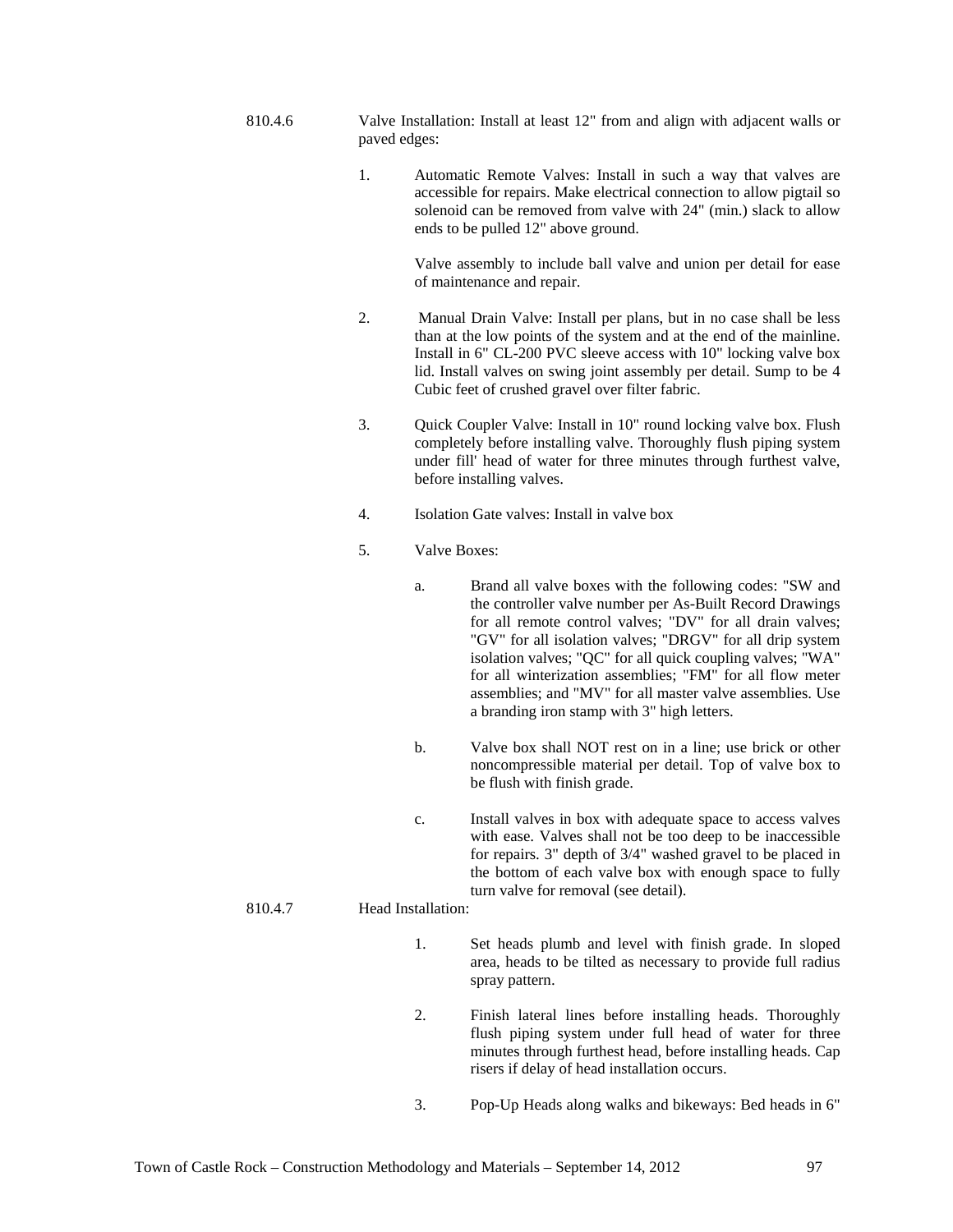layer of sand under the base of the head.

- 4. Nozzles: Supply appropriate nozzle for best performance.
- 5. Adjustment: Adjust nozzles and radius of throw to minimize overspray onto hard surfaces.

#### 810.4.8 Electrical Connections:

1. New connections to be approved through Public Service.

#### 810.4.9 Controller Installation:

- 1. To be installed in an above ground location suitable to prevent vandalism and provide protection form adverse weather conditions, and per Town direction. All exposed wiring to and from the controller shall be encased in galvanized metal conduit. Exterior controllers to be installed on 6" thick concrete pad.
- 2. Install Controller and Satellite Control Units per Town direction and in accordance with manufacturers specifications. Install surge protection, grounding rods and other accessory components as specified.
- 3. Attach wire markers to the ends of control wires inside the controller unit. Label wires with the identification number of the remote control valve active by the wires.

#### 810.4.10 Wiring:

- 1. Comply with Town of Longmont electrical codes
- 2. Power source brought to controller to a ground fault receptacle installed within controller casing. Clock shall be plugged into receptacle.
- 3. String control wires as close as possible to mainline, consistently along and slightly below one side of the pipe.
- 4. Leave minimum loop of 24" at each valve and controller and at each splice, at the ends of each sleeve, at 100 foot intervals along continuous runs of wiring, and change of direction of 90 degrees or more. Band wires together at 10' intervals with pipe wrapping tape.
- 5. Install common ground wire and one control wire for each remote control valve. Multiple valves on a single control wire are not permitted. Install three extra wires, as specified, to the furthest valve on the system and/or each branch of the system.

#### 810.5 Testing

- 810.5.1 All tests to be run in the presence of Town Inspector. Schedule all tests a minimum of 48 hours in advance of tests. Repeat any failed tests until full acceptance is obtained.
	- 1. Hydrostatic Test: Hydrostatically test the piping system in place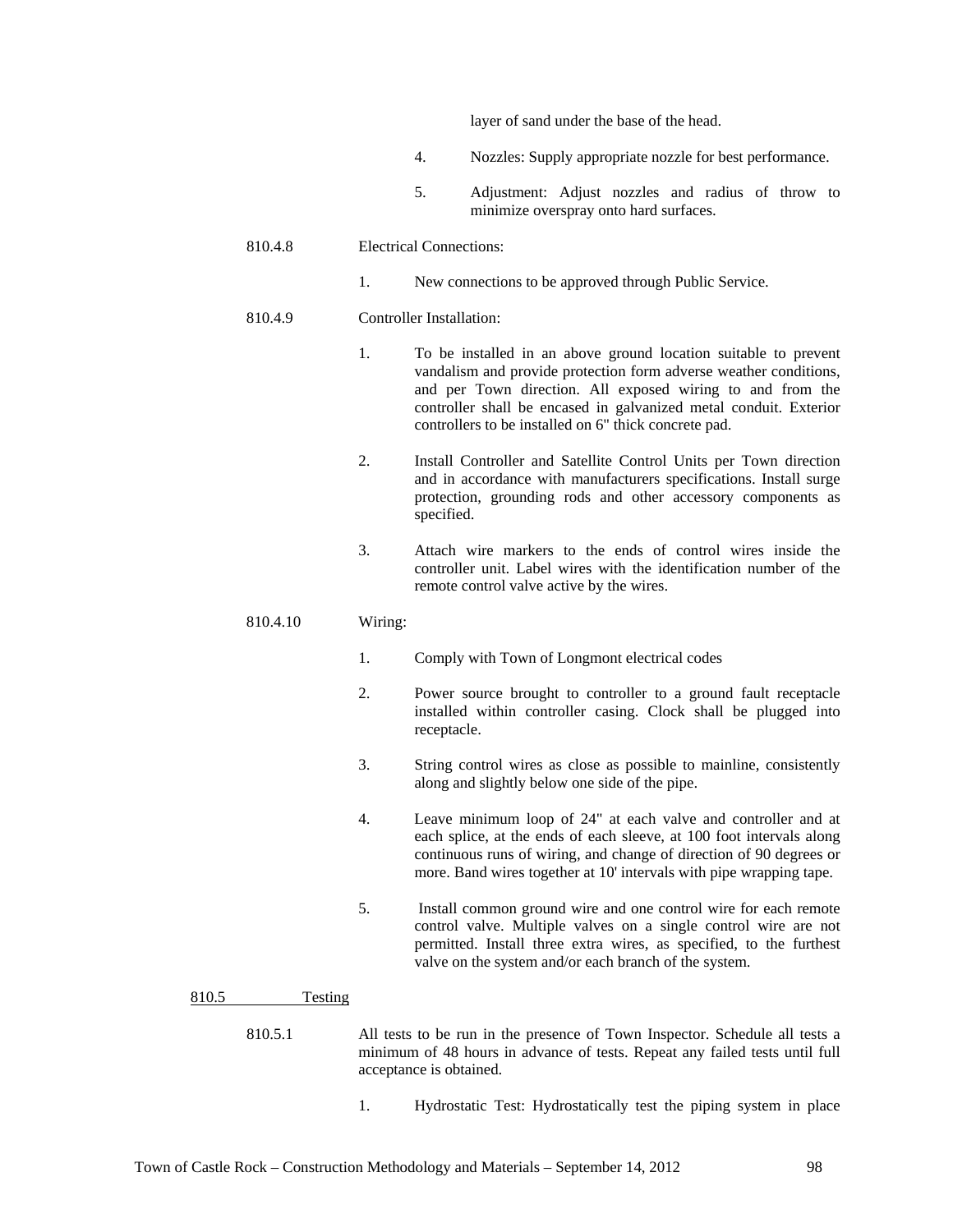before sleeving and back-filling. Maintain normal working pressure of not less than four hours. Test is acceptable if no leakage or loss of pressure is evident during test period. Test must be run in the presence of Town of Longmont Parks and Forestry inspector.

- a. At conclusion of pressure test, install heads, etc. after flushing system as outlined above.
- 2. Operational Test: Activate each remote control valve from the controller in the presence of Town of Longmont Parks and Forestry inspector. Replace, adjust or move heads and noes as needed to obtain acceptable performance of system Replace defective valves, wiring or other appurtenances to correct operational deficiencies.
- 3. Central Control System Acceptance Test: Town of Longmont Parks and Forestry inspector will activate each remote control valve from the Central Control System base station. If acceptance of Central Control System is not obtained within 90 days following initial test, the Town of Longmont has the option of requesting replacement of equipment, or portions thereof, as needed to correct deficiencies.

#### 810.6 Completion Services

- 810.6.1 When project construction is complete, request from Parks and Forestry a punchlist inspection for Construction Acceptance:
	- 1. Demonstrate system to Town personnel.
	- 2. Provide Town personnel with ordering information including model numbers, size and style for all components.
	- 3. Provide two sets of as built drawings per below, showing system as installed with each sheet clearly marked "AS-BUILT DRAWINGS", the name of the project and all information clearly provided:
		- a. One set of reproducible mylars, no larger than 24" x\_36".
		- b. One set of all sheets reduced to 11" x 17", with each station color coded, and each sheet plastic laminated.
	- 4. Clean Up: Remove all excess materials, tools, rubbish and debris from site.
	- 810.6.2.1 Request Construction Acceptance from Public Works.

Once Construction Acceptance is obtained, begin warranty and maintenance period by contractor. Maintain irrigation system in optimal working condition for duration of period between Construction Acceptance and Final Acceptance (one year minimum). Make periodic adjustments to system to achieve most desirable application of water.

810.6.3 Request Final Acceptance inspection at least 30 days before the end of one year maintenance period, from Town Parks and Forestry personnel. A 30 day project work through will take place where Parks and Forestry personnel will be on-site to operate and inspect the system. Schedule a operator's training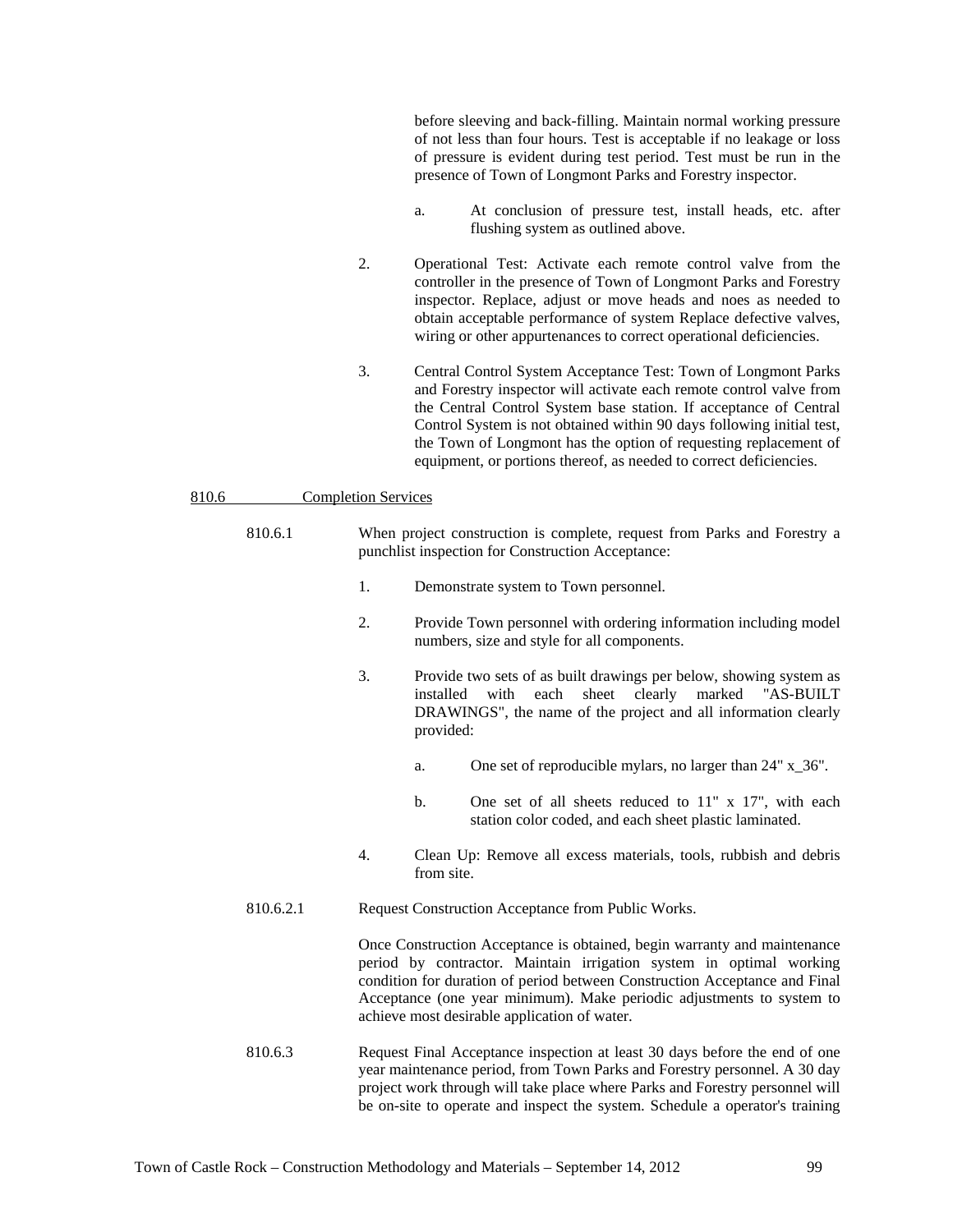session with Town Parks and Forestry personnel at the beginning of this project work-through period.

- I. Provide Town personnel operating keys, servicing tools, test equipment, warranties guarantees, maintenance manuals, and contractor's affidavit of release of liens. Keys, tools and other operating equipment need to be turned over to Parks and Forestry prior to commencement of the work-through inspection. Submittal of all these items must be accompanied by a transmittal letter and delivered to the Parks and Forestry offices (delivery at the project site is not acceptable).
- 2. Problems identified during the project work-through will be coordinated with Parks personnel and solutions executed by the Contractor. Contractor shall complete punch list of items requiring resolution prior to request for Final Acceptance. .
- 3. Request Final Acceptance from Public Works at 660-1015. Once final acceptance is formally obtained, the Town will release any relevant securities, and begin maintenance.

#### 810.7 Guarantee, Warranty and Replacement

810.7.1 For the period following Construction Acceptance notice by Town of Longmont Public Works Division, and prior to Final Acceptance, all irrigation materials, equipment, workmanship and other appurtenances are to be guaranteed and warranted against defects. Settling of trenches or other depressions, damages to structures or landscaping caused by settling and other defects to be corrected by the contractor at no cost to the Town of Longmont. Make repairs within seven days of notification by the Town of Longmont Parks and Forestry representative. Guarantee Warrantee applies to all originally installed materials and equipment, and to replacements made during, the guarantee warrantee period.

## **02.900.910 PLANT PREPARATION**

## 910.1 General

| 910.1.1          | Soils tests conducted by the CSU Soils Lab must be completed and<br>submitted to the City for review; recommendations in the lab reports shall be<br>followed in all cases. Generally this will include soil amendment and<br>fertilizer recommendations; in some cases, a II new top soil will be required.                                                                              |
|------------------|-------------------------------------------------------------------------------------------------------------------------------------------------------------------------------------------------------------------------------------------------------------------------------------------------------------------------------------------------------------------------------------------|
| 910.1.2          | If site is undisturbed, topsoil is to be stripped to a $6''$ depth (typ.), or to<br>topsoil depth as determined by field inspection. Stockpile and respread<br>stripped topsoil over landscape areas after rough grades are established. If<br>site has been disturbed, or sufficient topsoil is not available, topsoil is to be<br>imported to achieve 6" depth in all landscaped areas. |
| 910.2 Submittals |                                                                                                                                                                                                                                                                                                                                                                                           |
| 910.2.1          | Soil Amendment: Submit sample and written confirmation from supplier of<br>material composition including: percent organic matter, salts, nutrient                                                                                                                                                                                                                                        |

composition and trademark.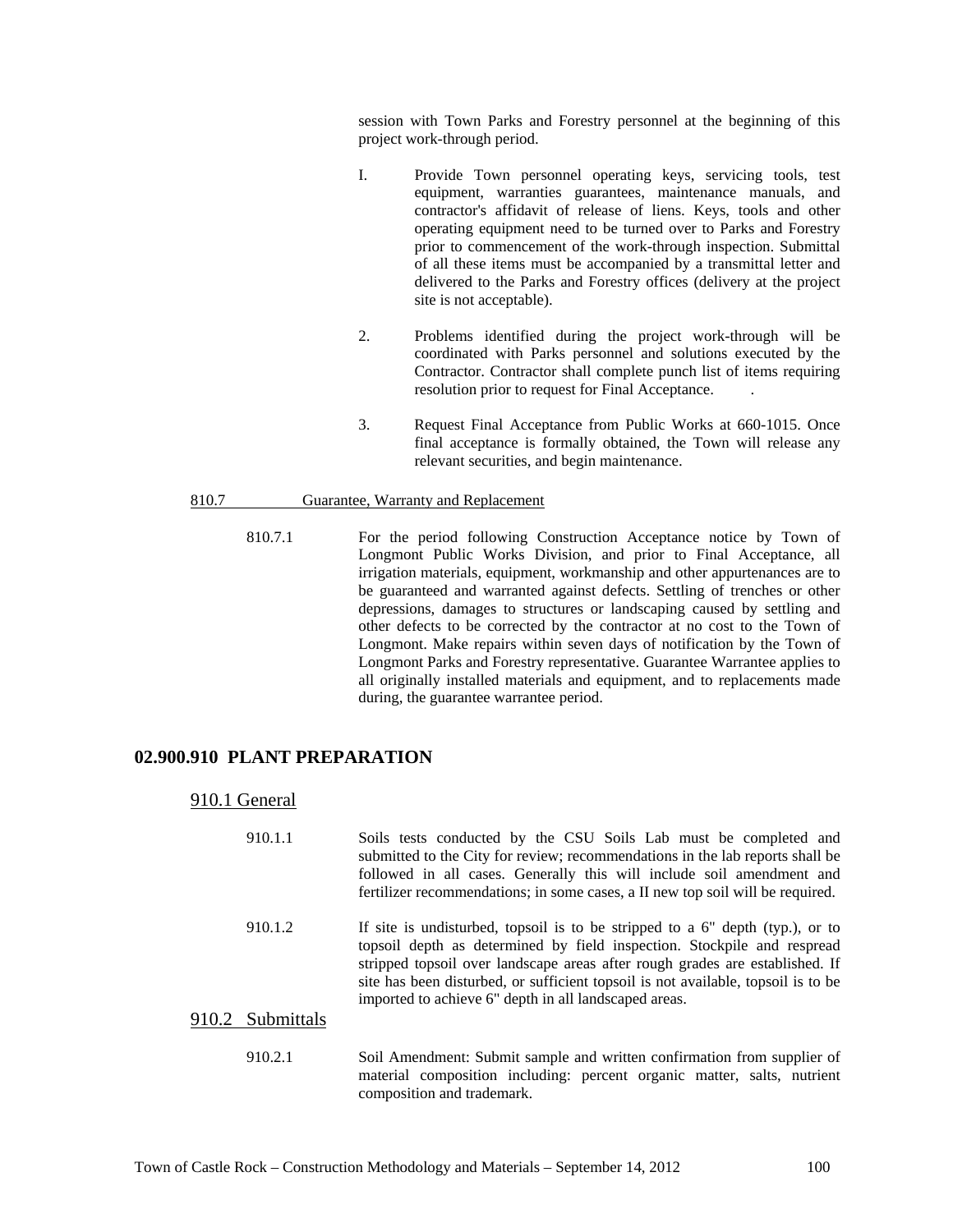Sample is to be representative.

910.2.2 Topsoil: Submit sample and written conformation from supplier of material composition including: percent organic matter, salts, and nutrient composition. Sample is to be representative.

# 910.3 Materials

|       | 910.3.1    | Soil Amendment: Premium 3, by A-i Organics, or approved equal. A high<br>quantity composted material containing a minimum of 50% organic matter.<br>The mixture shall be free from clay subsoil, stones, lumps, plants or roots,<br>sticks, weed stolons, seeds, high salt content and other materials harmful to<br>plant life. The compost shall be coarsely ground with an even composition<br>and have an acidity in the range of pH 5.5 to pH 7.0. All material shall be<br>sufficiently composted such that no material used is recognizable.     |
|-------|------------|---------------------------------------------------------------------------------------------------------------------------------------------------------------------------------------------------------------------------------------------------------------------------------------------------------------------------------------------------------------------------------------------------------------------------------------------------------------------------------------------------------------------------------------------------------|
|       | 910.3.2    | Topsoil: A friable loam, typical of cultivated local top soils, containing at<br>least 2% humus. It must be taken from a well drained, arable site and shall<br>be reasonably free of subsoil, stones, clods, sticks, roots and other<br>objectionable extraneous matter or debris. No stones or other mates over 2"<br>in size shall be allowed. It shall contain no toxic materials. Topsoil shall<br>have an acidity in the range of pH 5.5 to pH 8.5.                                                                                               |
|       | 910.3.3    | Fertilizer: Triple superphosphate with a chemical analysis of (0-46-0).                                                                                                                                                                                                                                                                                                                                                                                                                                                                                 |
| 910.4 | Inspection |                                                                                                                                                                                                                                                                                                                                                                                                                                                                                                                                                         |
|       | 910.4.1    | Locate all utilities prior to trenching and protect from damage. Required<br>calls shall include, but are not limited to the following                                                                                                                                                                                                                                                                                                                                                                                                                  |
|       | 910.4.2    | Accept rough grading from other contractors per approved plans and obtain<br>approval from Public Works. Rough grade inspection is to allow for 6"<br>minimum depth of topsoil and specified soil amendments as part of the fine<br>grading work.                                                                                                                                                                                                                                                                                                       |
| 910.5 | Execution  |                                                                                                                                                                                                                                                                                                                                                                                                                                                                                                                                                         |
|       | 910.5.1    | Grub and remove unsuitable woody and rock material present in the surface<br>grade.                                                                                                                                                                                                                                                                                                                                                                                                                                                                     |
|       | 910.5.2    | Take precautions to accommodate proper drainage and flow during and after<br>grading and soil preparation.                                                                                                                                                                                                                                                                                                                                                                                                                                              |
|       | 910.5.3    | Apply herbicide to areas where noxious weed beds have been established<br>and/or where seed mix is to be planted. Herbicide must be applied by<br>certified contractors at the rate recommended by the manufacturer after<br>proper notification has been done in accordance with chemical applicator's<br>standards. Precautions must be taken to avoid drifting of spray onto other<br>properties and shall not be done in breezy conditions. Harm to plant material<br>not designated for herbicide application shall be replaced by the contractor. |
|       | 910.5.4    | Rip to 6" depth with agriculture subsoiler in all areas to receive plantings.<br>Remove all objects greater than 2" in diameter.                                                                                                                                                                                                                                                                                                                                                                                                                        |
|       |            |                                                                                                                                                                                                                                                                                                                                                                                                                                                                                                                                                         |

# 910.6 Application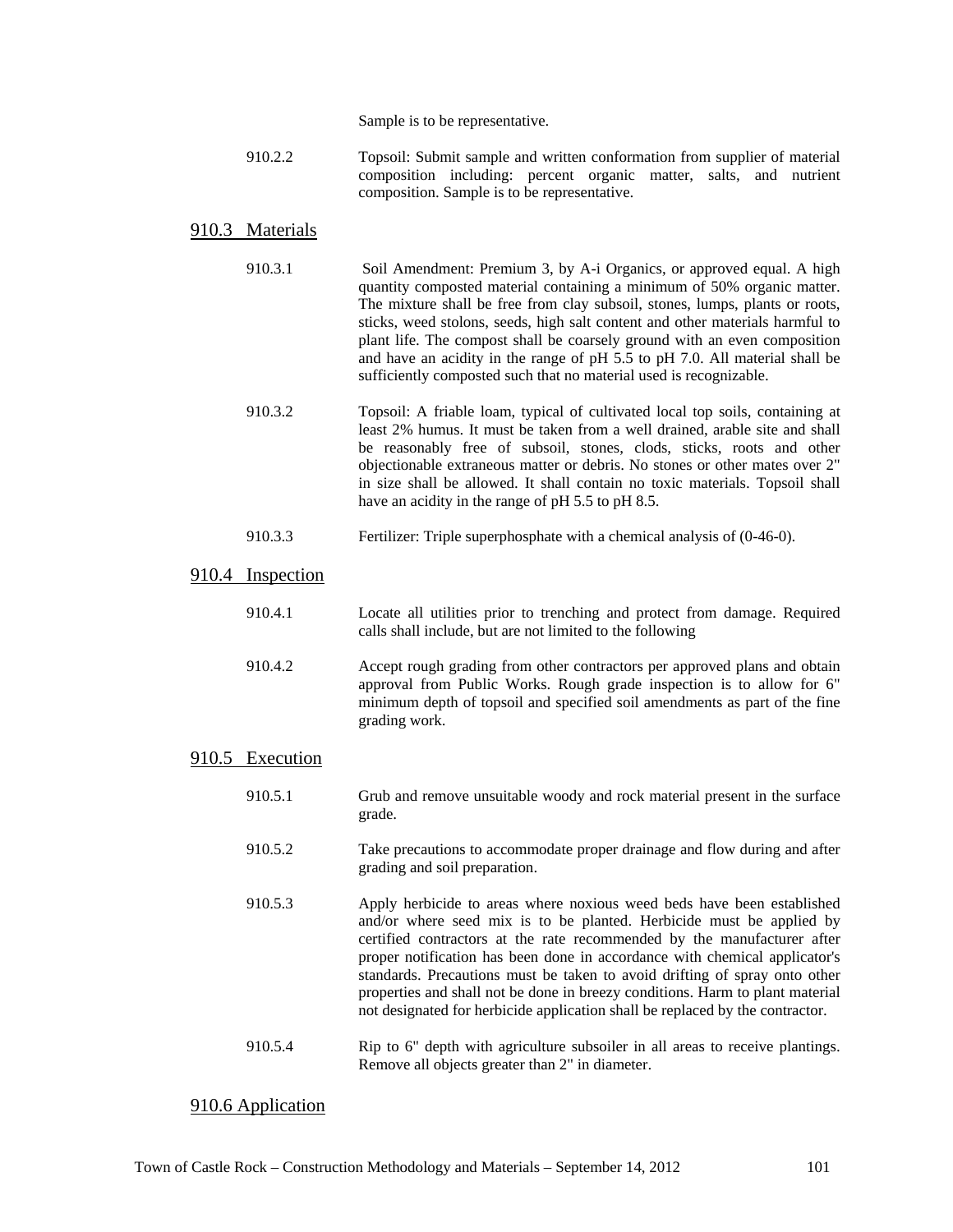| 910.6.1 | Spread 6" topsoil over entire landscaped area and grade to smooth and even<br>lines. Establish swales and drainage as required per plans.                                                                                                                                                                                          |
|---------|------------------------------------------------------------------------------------------------------------------------------------------------------------------------------------------------------------------------------------------------------------------------------------------------------------------------------------|
| 910.6.2 | Evenly distribute soil amendment at rate of 3 cubic yards per 1000 square<br>feet of area, or 1" depth over the entire area to be prepared; alter rate if soils<br>test recommends otherwise. Till amendments into top 6" of soil, Compact to<br>a firm, but not hard (80% of Standard Proctor Density at 2% optimum<br>moisture). |
| 910.6.3 | Trim finish grade elevations adjacent to paved areas to 1' below pavement<br>fill grade.                                                                                                                                                                                                                                           |
| 910.6.4 | Evenly distribute triple superphosphate fertilizer at the rate of 15 pounds per<br>thousand square feet; modify type and rate if soils test recommends<br>otherwise.                                                                                                                                                               |

# **02.900.920 LAWNS AND GRASSES (SOD AND SEEDING)**

# 920.1 General (Sod)

|       | 920.1.1    | Sod Mix: Turf mix shall be approved by the Town of Longmont Parks<br>Division based on the activity to take place, planned irrigation method and<br>maintenance to be performed in the area being sodded. In all cases a drought<br>tolerant mix shall be used that does not contain more than 20% bluegrass.                                                                                                                  |
|-------|------------|--------------------------------------------------------------------------------------------------------------------------------------------------------------------------------------------------------------------------------------------------------------------------------------------------------------------------------------------------------------------------------------------------------------------------------|
|       |            | Pre-approved Sod Mix:<br>1.<br>2.                                                                                                                                                                                                                                                                                                                                                                                              |
|       |            | 60% Eldorado, Silverado and Monarch Turftype Tall Fescue                                                                                                                                                                                                                                                                                                                                                                       |
|       |            | 30% Manchar Smooth Brome                                                                                                                                                                                                                                                                                                                                                                                                       |
|       |            | 10% Bluegrass Mix (drought tolerant blends)                                                                                                                                                                                                                                                                                                                                                                                    |
|       | 920.1.2    | Sodded Areas: Sod is required for landscaped areas on Arterial rights of way<br>and at the bottom of detention ponds to be maintained by the Town. Other<br>areas may require use of sod as determined by the Town of Longmont Parks<br>and Forestry Division.                                                                                                                                                                 |
| 920.2 | Submittals |                                                                                                                                                                                                                                                                                                                                                                                                                                |
|       |            | Certificates showing State, Federal or other inspection showing source and<br>origin.                                                                                                                                                                                                                                                                                                                                          |
| 920.3 | Materials  |                                                                                                                                                                                                                                                                                                                                                                                                                                |
|       | 920.3.1    | Sod: Sod shall have a clay-loam base that will not break, crumble or tear<br>during sod installation. It shall have a healthy, vigorous root system that has<br>under-one a program of regular fertilization, mowing and weed control to<br>obtain thick turf free of objectionable weeds. It shall be free of nematodes,<br>pests and pest larvae as inspected by the entomologist of the State<br>Department of Agriculture. |
|       |            | Thickness: 1" thick excluding top growth and thatch.<br>1.                                                                                                                                                                                                                                                                                                                                                                     |
|       |            | Thatch: Not to exceed 1/2" uncompressed.<br>2.                                                                                                                                                                                                                                                                                                                                                                                 |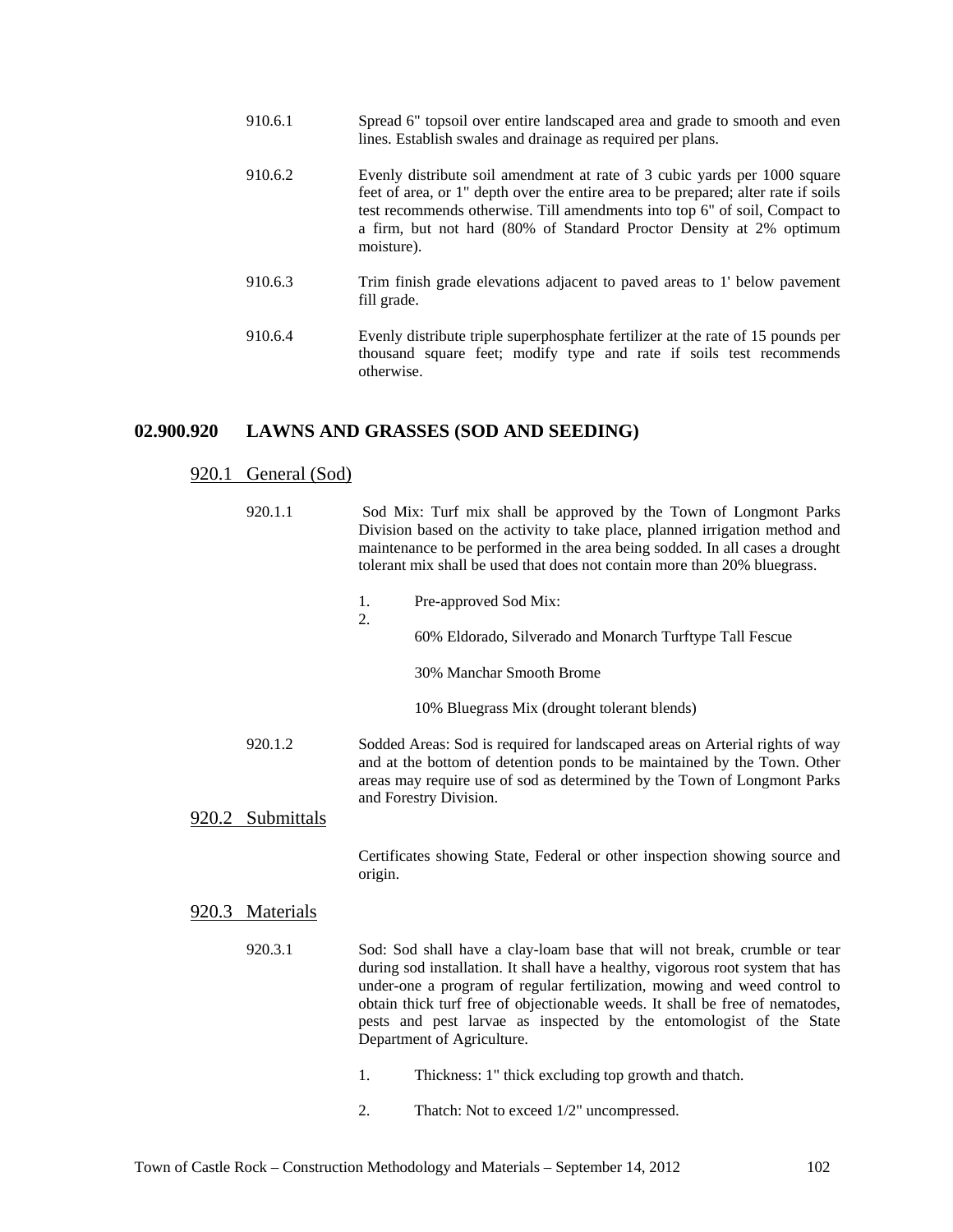3. Width: 18" wide strips.

| 920.3.2 | Fertilzer: Ammonidm sulphite and diammonium phosphate, with chemical                  |
|---------|---------------------------------------------------------------------------------------|
|         | analysis of N $20\%$ , P $10\%$ , K $5\%$ , 5 8%, Fe $3\%$ . (Urea and suiphur coated |
|         | Urea only).                                                                           |

## 920.4 Inspection

Inspect finish grade and trim where needed to obtain finish grades of I" below all adjacent paved surfaces. Verity or complete removal of rock larger than 1/2" which may hinder sodding and perform fine grading as necessary to maintain drainage per plans. Verity that irrigation system is fully operational prior to sodding.

#### 920.5 Execution

- 920.5.1 Clean out drainage inlet structures.
- 920.5.2 Adjust irrigation heads to proper watering height according to depth of sod material but lower than mower blade height to enable lawn mowers to cut grass freely without damage to sprmkler system.
- 920.5.3 Sod Cutting and Delivery: Cut no more than 24 hours prior to delivery, laid in place within 24 hours of delivery.
- 920.5.4 Transportation: Do not pile sod more than 2' deep. During delivery process, protect roots from exposure to drying sun, winds and heat. Store in shady area and keep moist or store covered with moistened burlap.
- 920.5.5 Timing: Install sod only between spring and fall. Do not install on frozen or saturated soil.
- 920.5.6 Watering: Lightly-water area to be sodded.
- 920.5.7 Fertilizer: Distribute fertilizer uniformly at a rate of 50 lbs. per acre.
- 920.5.8 Apply within 48 before laying sod.

## Sodding:

- 1. Lay sod on slightly moist soil
- 2. Lay with longest dimension parallel to contours in continuous rows.
- 3. Tightly butt ends of sod together. Stagger joints. Compact vertical joints between sod strips by rolling so sod will be in contact with the ground surface. Cut rows terminating on property lines to straight line.
- 4. When sod and soil are moist, roll sod lightly as soon as possible after laying. Roll with enough weight to ensure contact with soil for proper rooting.
- 5. Add topsoil along exposed edges to match existing grade; feather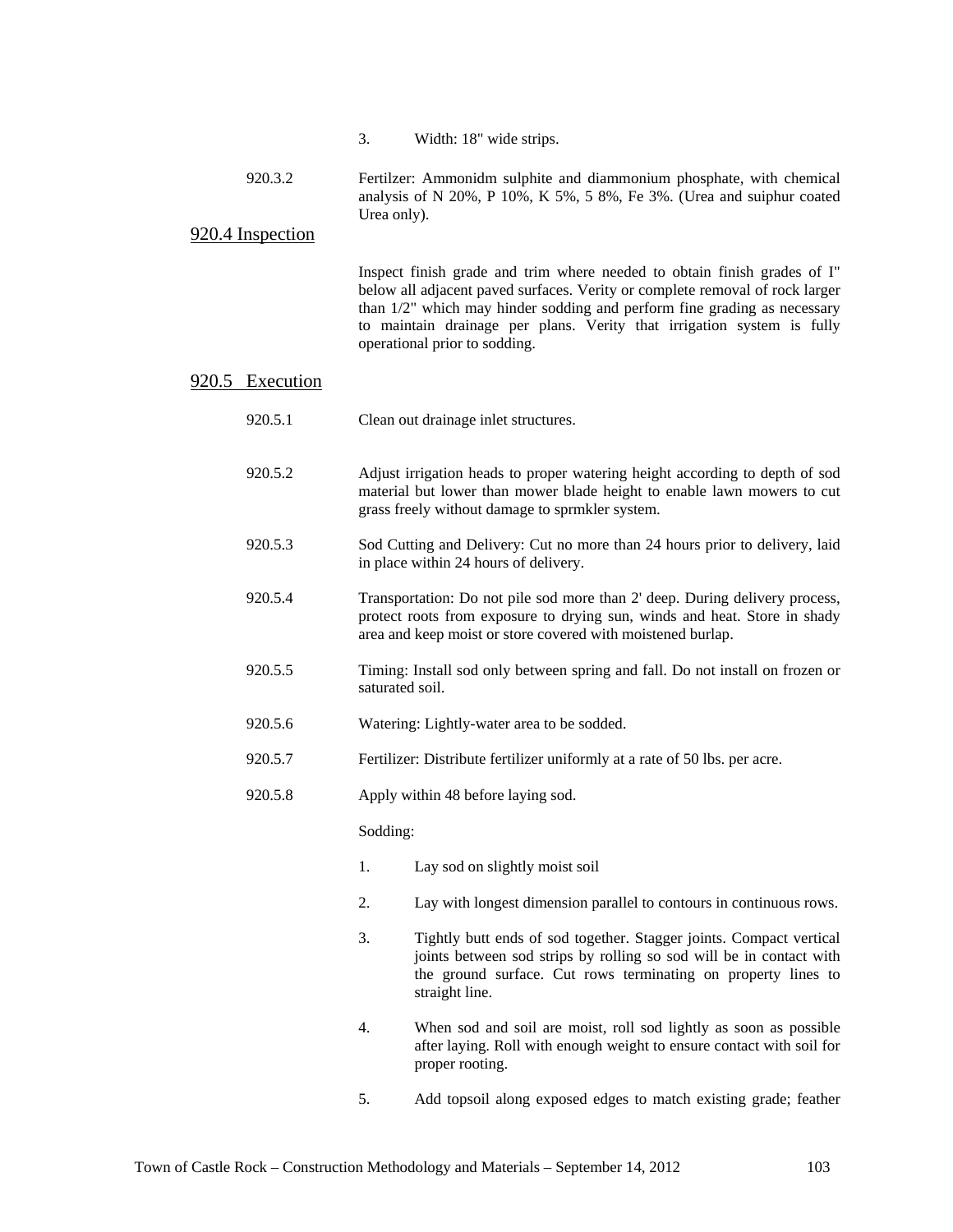topsoil out approximately 1 foot.

- 6. Make sure filled sodded areas positively drain so that no irrigation water or storm water will pond in sodded areas. Relay sod if necessary to correct.
- 7. Water thoroughly with fine spray immediately after planting.
- 8. Resodding: Resod spots larger than 1 sq. ft. not having uniform stand of grass during Warranty Period.

#### 920.6 Maintenance

- 920.6.1. Mowing: When grass reaches 3" in height, mow to 2" in height. Mow weekly and maintain grass between 2" and 2-1/2" in height. Do not cut off more than 1/3 of grass leaf in a single mowing. Remove grass clippings from all paved surfaces.
- 920.6.2. Fertilizing: Distribute fertilizer uniformly at a rate of 5 pounds per 1000 square feet of sodded area, three weeks after sodding is complete. Fertilizing thereafter is too be in accordance with standard maintenance practices for turf areas, and as needed to achieve and maintain a vigorous and healthy stand of grass.

## 920.7. Guarantee/Warranty

Warrant sodded areas for consistency and completion of coverage. Resod areas as needed to obtain acceptance by the Town. Once a vigorously growing stand of grass is achieved, the request for Construction Acceptance may be made.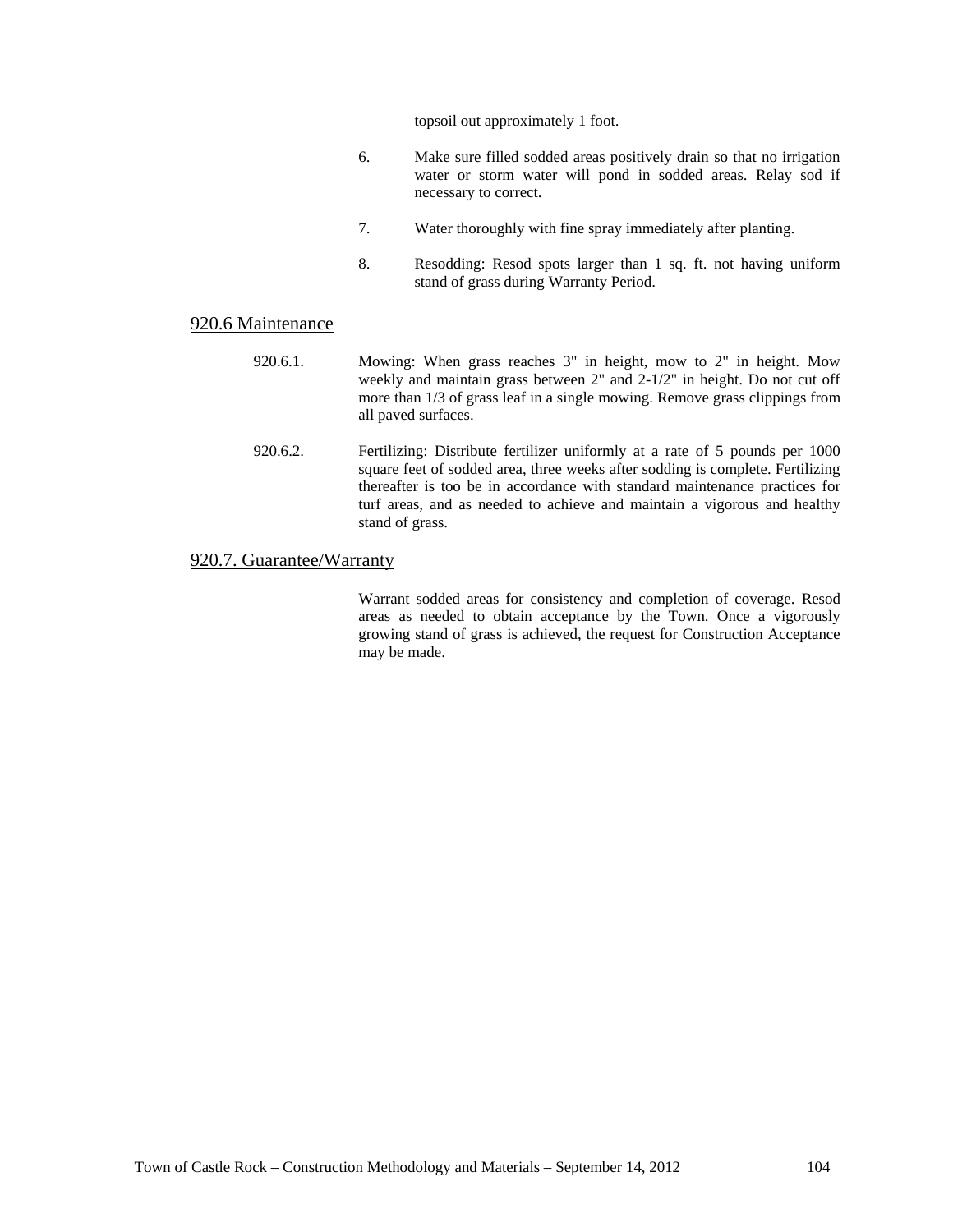# **DIVISION 3 CONCRETE**

## **03.100.000 CONCRETE FORMS AND ACCESSORIES**

## 000.1 Structural Cast-in-Place Concrete Forms

- 000.1.1 Forms General: Design, erect, support, brace, and maintain formwork to support vertical, lateral, static, and dynamic loads that might be applied until concrete structure can support such loads. Construct formwork so concrete members and structures are of correct size, shape, alignment, elevation, and position. Maintain formwork construction tolerances and surface irregularities complying with the following ACI 347 limits:
	- a) Variation from plumb in lines and surfaces of piers, walls, and arises; ¼ '' per 10 ft., but not more than I". For exposed comer columns, control joint grooves, and other conspicuous lines, '/4" in any bay or 20 ft. maximum; '/" maximum in 40 ft. or more.
	- b) Variation from position of the linear building lines and related columns, walls, and partitions, 12/" in any bay or 20 ft. maximum, and 1" in 40 ft. or more.
	- c) Variation in sizes and locations of sleeves, floor openings, and wall openings, ¼"
	- d) Variation in cross-sectional thickness of slabs and walls, minus '/<" and plus '/z".
	- e) Variations in footings plan dimensions, minus '/2" and plus 2"; misplacement or eccentricity, 2% of the footing width in direction of misplacement but not more than 2"; thickness reduction, minus 5%.
- 000. L2 Construct forms to sizes, shapes, lines, and dimensions shown and to obtain accurate alignment location, grades, level, and plumb work in finished structures. Provide for openings, offsets, sinkages, keyways, recesses, moldings, rustications, reglets, chamfers, blocking, screeds, bulkheads, anchorages and inserts, and other features required in the Work\_ Use selected materials to obtain required finishes. Solidly butt joints and provide backup at joints to prevent cement paste from leaking.
	- 000.1.3 Fabricate forms for easy removal without hammering or prying against concrete surfaces. Provide crush plates or wrecking plates where stripping may damage cast concrete surfaces. Provide top forms for inclined surfaces where slope is too steep to place concrete with bottom forms only. Kerf wood inserts for forming keyways, reglets, recesses, and the like for easy removal.
- 000.1.4 Provide temporary openings for clean-outs and inspections where interior area of formwork is inaccessible before and during concrete placement. Securely brace temporary openings and set tightly to forms to prevent losing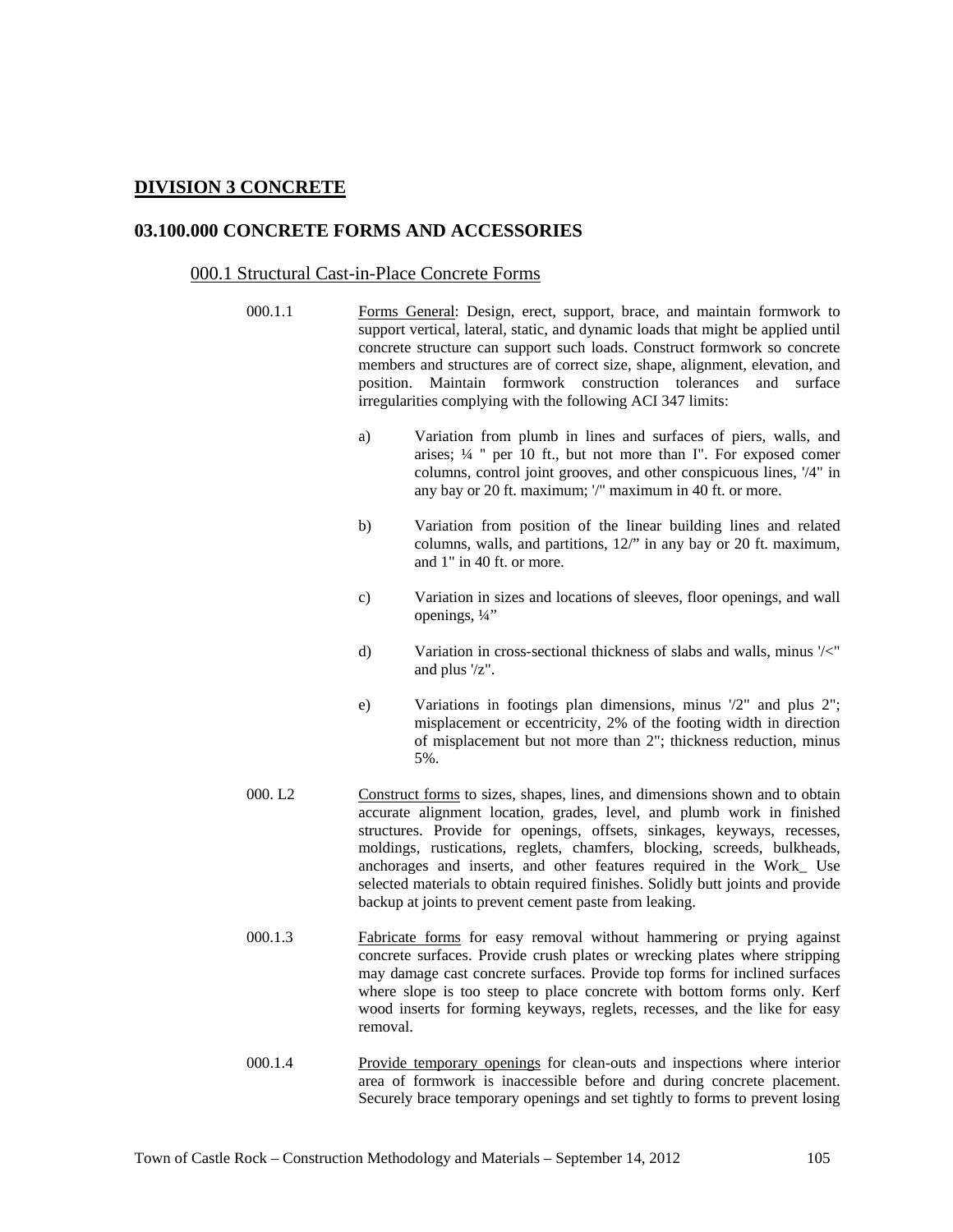concrete mortar. Locate temporary openings in forms at inconspicuous locations.

- 000. LS Chamfer exposed corners and edges as indicated, using wood, metal, PVC, or rubber chamfer strips fabricated to produce uniform smooth lines and tight edge joints.
- 000.1.6 Provisions for Other Trades: Provide openings in concrete formwork to accommodate work of other trades. Determine size and location of openings, recesses, and chases from trades providing such items. Accurately place and securely support items built into forms.
- 000.1.7 Cleaning and Tightening: Thoroughly clean forms and adjacent surfaces to receive concrete. Remove chips, wood, sawdust, dirt, or other debris just before placing concrete. Retighten forms and bracing before placing concrete, as required, to prevent mortar leaks and maintain proper alignment.
- 000.1.8 Before concrete placement, check the lines and levels of erected formwork. Make corrections and adjustments to ensure proper size and location of concrete members and stability of forming systems. During concrete placement, check formwork and related supports to ensure that forms are not displaced and that completed Work will be within specified tolerances.
- 000.1.9 Forms shall conform to the shape, lines, and dimensions, as shown on the plans and be of wood, metal, or other material as specified below or approved by Engineer. Approved flexible forms shall be used for construction where the radius is 150' or less. Unexposed surfaces shall have forms of No. 2 common (or better) lumber. Forms shall not be disturbed until the concrete has adequately hardened. The Developer or his superintendent shall be present at the time forms are removed and shall be responsible for the safety of this operation at all times. In no case shall the minimum time between placing concrete and removal of forms be less than the following:

|                                        | Time                                    |  |  |
|----------------------------------------|-----------------------------------------|--|--|
| Curb & Gutter                          | 4 hours                                 |  |  |
| Side forms for footings and slabs      | 12 hours                                |  |  |
| Side forms for walls, beam & columns   | 24 hours                                |  |  |
| Forms under structural beams and slabs |                                         |  |  |
| requiring shoring                      | when<br>days<br><sub>or</sub>           |  |  |
|                                        | concrete has<br>reached $2/3$ of 28-day |  |  |
|                                        |                                         |  |  |
|                                        | field design                            |  |  |
|                                        |                                         |  |  |

Strength as indicated by compressive strength tests on field cured specimens.

- 000.1.10 Forms Material: Forms for Exposed Finish Concrete: Plywood, metal, metalframed plywood faced, or other acceptable panel-type materials to provide continuous, straight, smooth, exposed surfaces. Furnish in largest practicable size to minimize number of joints.
- 000.1.11 Forms for Unexposed Finish Concrete: Plywood, lumber, metal, or another acceptable material. Provide lumber dressed on at least two edges and one side for tight fit.
- 000.1.12 Forms for Cylindrical Piers and Supports: Metal, glass-fiber-reinforced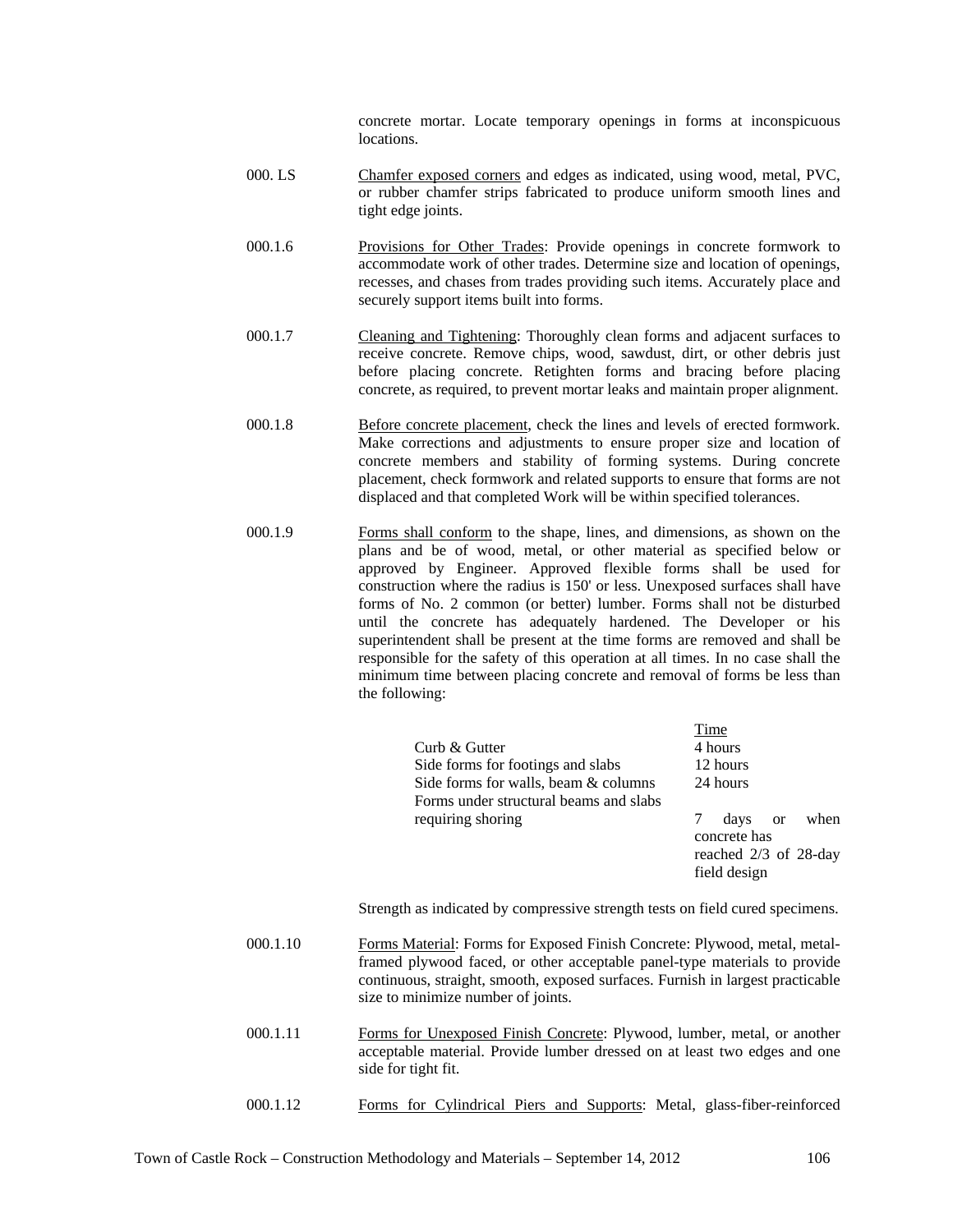plastic, or paper or fiber tubes that will produce smooth surfaces without joint indications. Provide units with sufficient wall thickness to resist wet concrete loads without deformation.

- 000.L13 Carton Forms: Biodegradable paper surface, treated for moisture-resistance, structurally sufficient to support weight of plastic concrete and other superimposed loads.
- 000.1.14 Form Release Agent: Provide commercial formulation form release agent with a maximum of 350 g/l volatile organic compounds (VOCs) that will not bond with, stain, or adversely affect concrete surfaces and will not impair subsequent treatments of concrete surfaces.
- 000.1.15 Form Ties: Factory-fabricated, adjustable-length, removable or snap-off metal form ties designed to prevent form deflection and to prevent spalling of concrete upon removal. Provide units that will leave no metal closer than l-'1/2 inches to the plane of the exposed concrete surface.
	- a) Provide ties that, when removed, will leave holes not larger than 1 inch in diameter in the concrete surface.
- 000.1.16 The maximum deflection of facing materials reflected in concrete surfaces exposed to view shall be 1/240 of the span between structural members. Suitable moldings or chamfer strips shall be placed in the corners of column, beam, and wall forms, except where specifically directed otherwise by the Town Engineer.
- 000.1.17 Where necessary to maintain the specified tolerances, the formwork shall be cambered to compensate for anticipated deflections in the formwork due to the weight and pressure of the fresh concrete and construction loads.
- 000.1.18 Positive means of adjustment (wedges or jacks) of shores and struts shall be provided, and all settlement shall be taken up during the concrete placing operation. They shall be securely braced against lateral deflections.
- 000.1.19 Temporary openings shall be provided at the base of column and wall forms, and at other points where necessary, to facilitate cleaning and inspection immediately before concrete is deposited.
- 000.1.20 Forming, accessories to be partially or wholly embedded in the concrete, such as ties and hangers, shall be a commercially manufactured type. Wire is not acceptable. The portion remaining within the concrete shall leave no metal within one inch of the surface when the concrete is exposed to view. Spreader cones on ties shall not exceed one inch diameter. Embedded ties used in water containment structures shall have approved water seal washers.

### 000.1.21 Removal of Forms and Reshoring,

- a) Form work for columns, walls, sides of beams, and other parts not supporting the weight of the concrete may be removed as soon as the concrete has hardened sufficiently to resist damage from removal operations. (See Section 03.100.110.1.9)
- b) Form work for beam soffits, slabs, and other parts that support the weight of concrete shall remain in place until the concrete has reached its specified twenty-eight (28) day strength, unless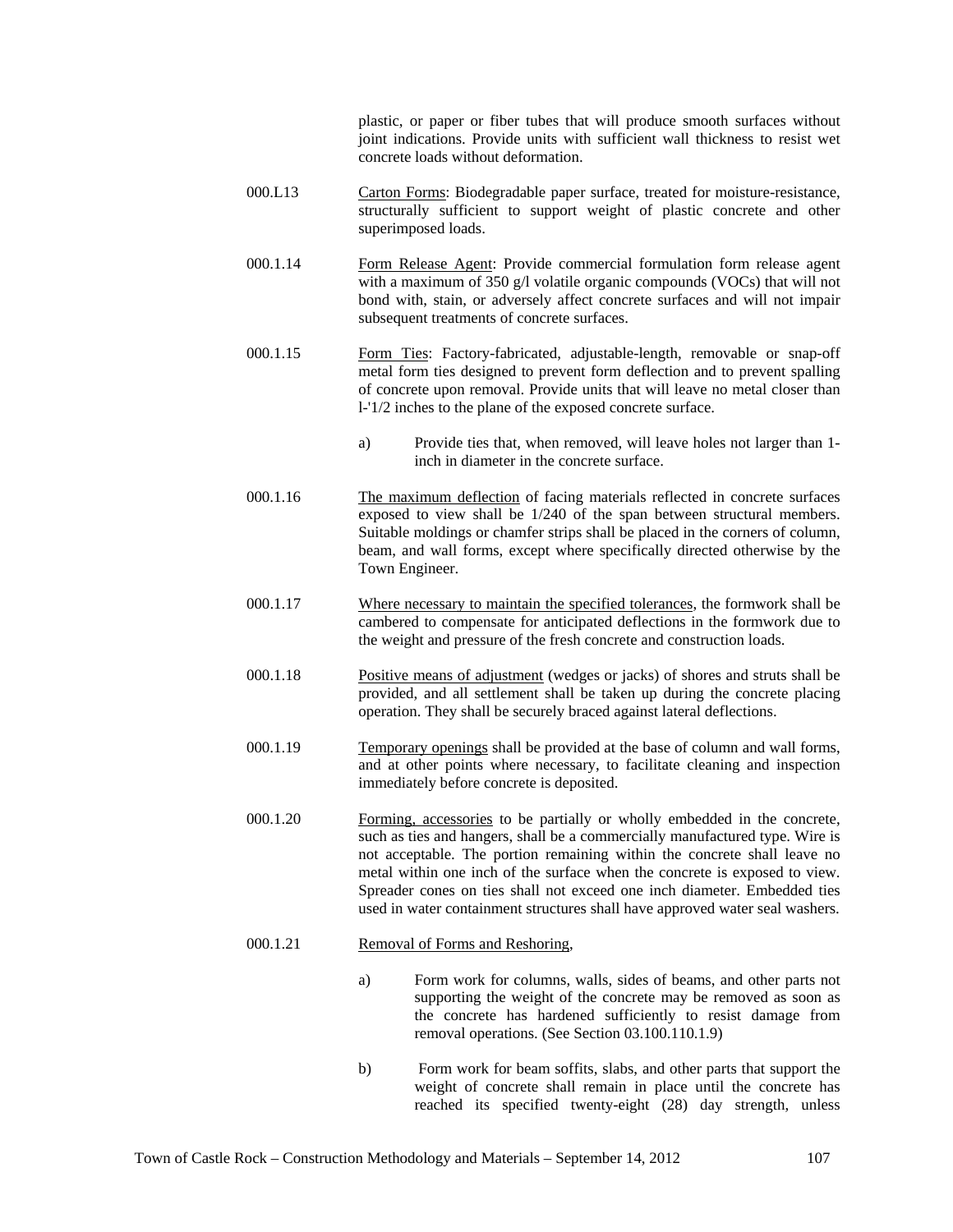otherwise specified or permitted. (See Section 03.100.1 10.1.9)

- c) Forms shall not be removed in any case until the concrete has had time to set sufficiently to carry the deadloads and any construction loads it has to sustain, and in no case will the forms be removed until permission is obtained from the Town Engineer or his representative.
- d) When shores and other vertical supports are so arranged that the form-facing material may be removed without loosening or disturbing the shores and supports, the facing material may be removed at an earlier age as specified o>• permitted. The shores and supports shall remain in place until the concrete has reached its specified (see Section 03.100.110.1.9) strength, unless otherwise specified or permitted.
- e) Re-shoring for the purpose of early form removal shall be performed, so that at no time will large areas of new construction be required to support their own weight. While reshoring is underway, no live loads shall be permitted on the new construction. Reshores shall be tightened to carry their required loads, but they shall not be over-tightened so that the new construction is over-stressed. Reshores shall remain in place until the concrete has reached its specified twenty-eight (28) day strength, (see Section 03.100.1) 10.1.9) unless otherwise specified or permitted.
- f) Removal strength shall be based upon test cylinder strengths or pullout tests in accordance with ASTM C900, and upon the approval of the Town Engineer.

# **03.200.000 CONCRETE REINFORCEMENT**

# 000.1 Reinforcing Materials -General

- a.) Reinforcing Bars: ASTM A 615 Grade 60, deformed (unless otherwise specified on plans).
- b) Welded Wire Fabric: ASTM A 185, welded steel wire fabric, flat matts only.
- c) Fiber Reinforcement: See Section 03.200.240.
- d) Supports for Steel Reinforcement: Bolsters, chairs, spacers, and other devices for spacing, supporting, and fastening reinforcing bars and welded wire fabric in place. Use wire bartype supports complying with CRSI specifications.
	- 1) For slabs-on-grade, use supports with sand plates or horizontal runners where base material will not support chair legs.
	- 2) For exposed-to-view concrete surfaces where legs of supports are in contact with forms, provide supports with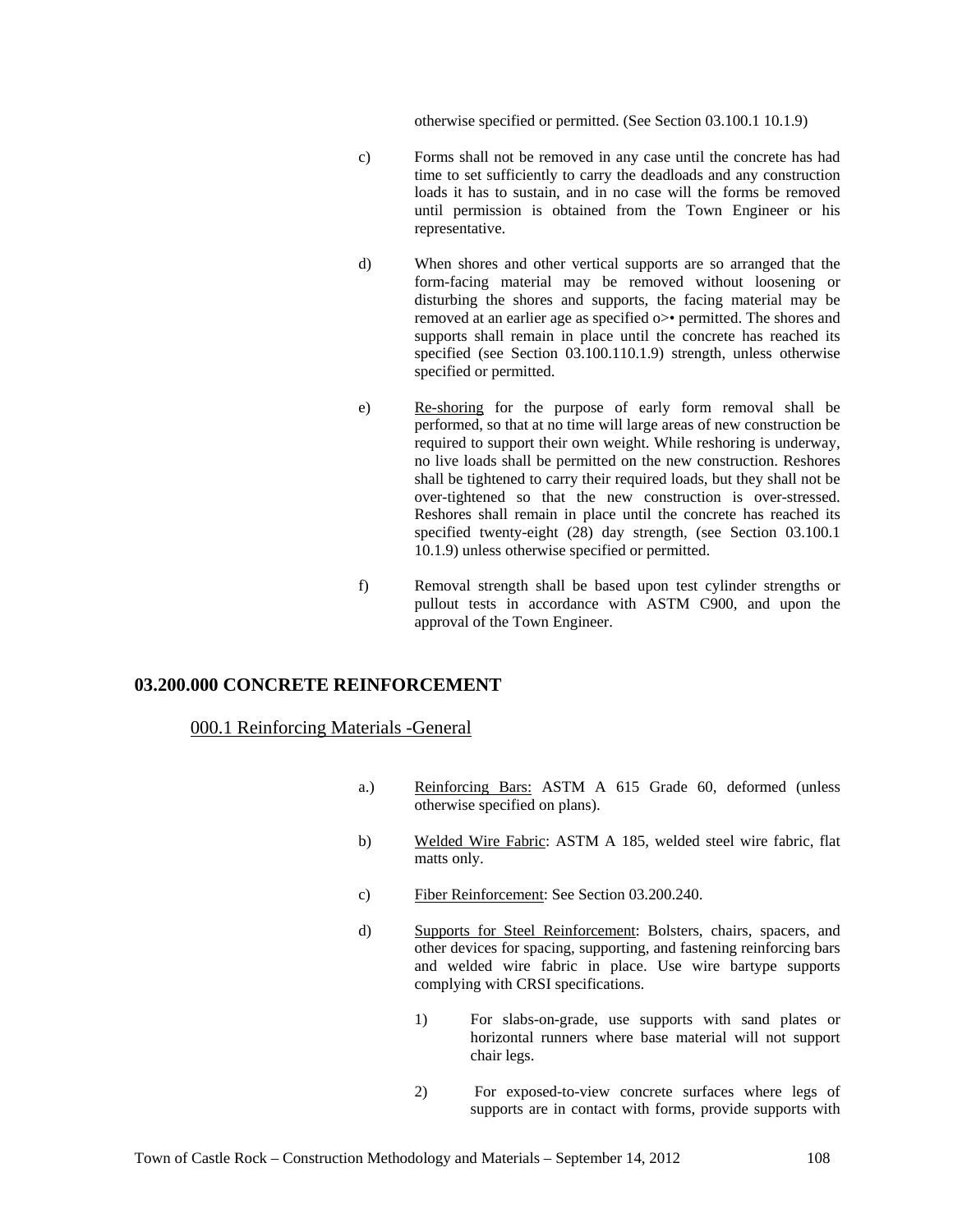legs that are protected by plastic (CRSI, Class 1) or stainless steel (CRSI, Class 2).

### 000.2 Shop Drawings

a) Before fabrication of the reinforcement, the Developer shall prepare or have prepared complete strength, fabrication, and setting drawings and bar lists covering all required reinforcement steel. Such Drawings and bar lists shall be submitted to the Engineer for his/her review of general conformity to specified requirements. The review of the Shop Drawings by the Engineer in no way relieves the Developer of sole responsibility for correct placement of reinforcing steel.

### 000.3 Placing, Reinforcement

- a) General: Comply with Concrete Reinforcing Steel Institute's recommended practice for "Placing Reinforcing Bars," for details and methods of reinforcement placement and supports, and as specified.
	- 1) Avoiding cutting or puncturing vapor retarder/barrier during reinforcement placement and concreting operations. Repair damages before placing concrete.
- b) Clean reinforcement of loose rust and mill scale, earth, ice, and other materials that reduce or destroy bond with concrete.
- c) Accurately position, support, and secure reinforcement against displacement. Locate and support reinforcing by metal chairs, runners, bolsters, spacers, and hangers, as approved by Project Manager.
- d) Place reinforcement to maintain minimum coverages as indicated for concrete protection. Arrange, space, and securely tie bars and bar supports to hold reinforcement in position during concrete placement operations. Set wire ties so ends are directed into concrete, not toward exposed concrete surfaces.
- e) Install welded wire fabric in lengths as ion- as practicable. Lap adjoining pieces at least one full mesh and lace splices with wire. Offset laps of adjoining widths to prevent continuous laps in either direction.
- f) Placing: Reinforcing steel, before being placed, shall be thoroughly cleaned of coatings that will destroy or reduce bond. A light coating of rust may be allowed by the Engineer. Reinforcement shall be carefully formed to the dimensions indicated on the plans. It shall not be bent or straightened in a manner that will injure the material. THE USE OF HEAT IN BENDING BARS SHALL NOT BE PERMITTED. Bars with kinks or bends not shown on the plans shall not be used. Reinforcing steel shall be accurately placed and secured against displacement by using annealed iron wire of not less than No. 18 gauge, or suitable clips at intersections; and where necessary, reinforcing steel shall be supported by metal chairs or spacers, pre-cast mortar blocks, or metal hangers. Reinforcing, bars shall not be spliced at points of maximum stress. Splices, where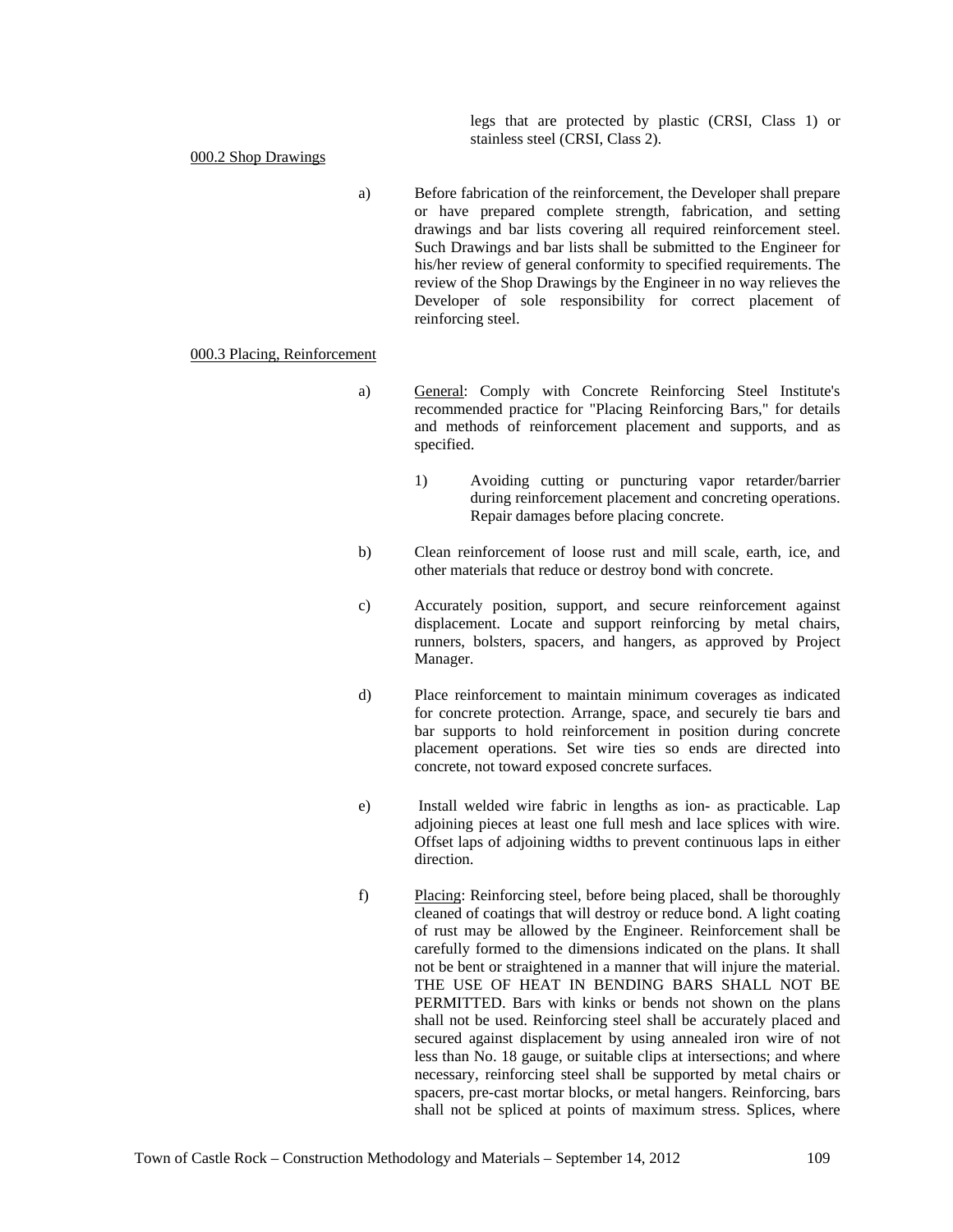permitted, shall be placed in the position and at the spacing shown on the plans with the tolerances specified in ACI 301, Section 5.4.

- g) All reinforcing bars shall be supported and wired together to prevent displacement by construction loads or the placing of concrete. On ground, and where necessary, supporting concrete blocks shall be used. Over formwork, approved bar chairs and spacers shall be furnished. Where the concrete surface will be exposed to the weather in the finished structure, the portions of all accessories in contact with the formwork shall be galvanized or shall be made of plastic. Where the concrete surface will be exposed to plant water, all accessories in contact with formwork shall be stainless steel or plastic.
- h) Mesh shall lap at least 1-1/2 meshes, plus end extension of wires, but not less than 12 inches in slabs and shall extend across supporting beams and walls. In lieu of adequate support for mesh, one man shall be designated to lift the mesh during placing of concrete so that it is completely surrounded by concrete and not less than 2 inches above the bottom of slabs on ground or 1/2 inch above formwork.
- i) Vertical bars in columns shall be offset to permit the bars to be adjacent and in contact at splices.
- j) All splices not shown on the drawings must have prior approval of the Engineer. Reinforcement shall not be bent after being partially embedded in hardened concrete.
- k) Laps in tension splices shall be 36-bar diameters and 30-bar diameters in compression splices, or as noted.
- 1) Cover: The minimum clear cover for reinforcing steel shall be as specified in ACI 301, Section 5.5, and as shown below, unless otherwise shown on the plans.

| a) | Bottom bars on soil bearing<br>Foundations & Slabs                              | 3 inches             |
|----|---------------------------------------------------------------------------------|----------------------|
| b) | Bars adjacent to surfaces exposed<br>to weather on earth backfill:              |                      |
|    | Bars more than $\frac{1}{\epsilon}$ in diameter                                 | 2 inches             |
|    | Bars'/" or less in diameter                                                     | $11/2$ inches        |
| C) | Interior Surfaces: Slabs, walls, joints<br>with 1 3/8" diameter or smaller bars | $\frac{3}{4}$ inches |

000.4 Fabrication and Placing Tolerances

a) Bars used for concrete reinforcement shall meet the following requirements for fabricating tolerances:

Sheared length  $+1$  inch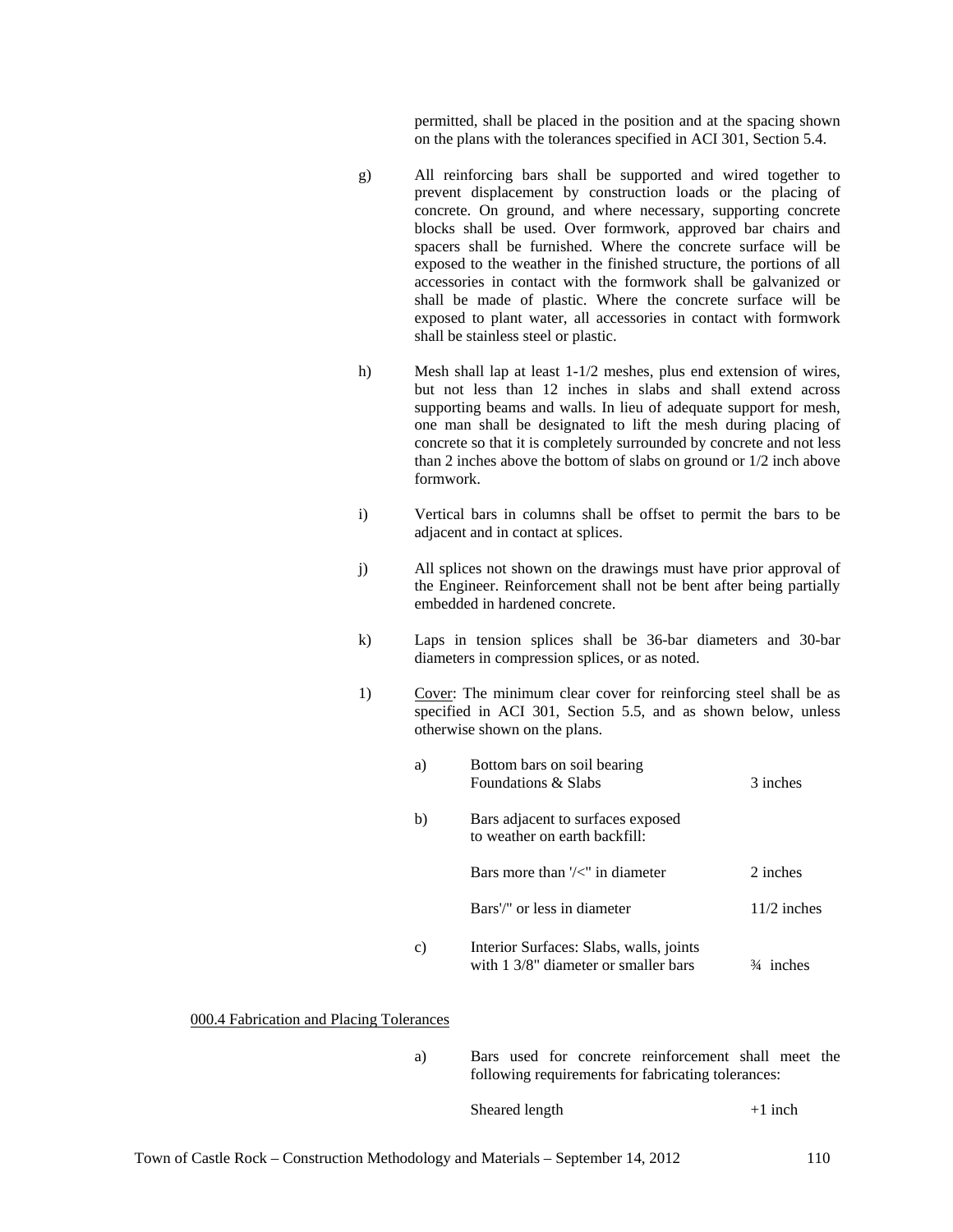|    | Stirrups, ties                                                                                                       | $+1/2$ inch                |  |  |  |  |
|----|----------------------------------------------------------------------------------------------------------------------|----------------------------|--|--|--|--|
|    | All other bends                                                                                                      | $+I$ inch                  |  |  |  |  |
| b) | Bars shall be placed to the following tolerances:                                                                    |                            |  |  |  |  |
|    | Concrete cover to formed surfaces<br>Minimum spacing between bars                                                    | $+1/4$ inch<br>$+1/4$ inch |  |  |  |  |
| c) | Top bars in slabs and beams:                                                                                         |                            |  |  |  |  |
|    | Members 8 inches deep or less                                                                                        | $+1/4$ inch                |  |  |  |  |
|    | Members more than 8 inches but not<br>over 2 feet deep                                                               | $+1/2$ inch                |  |  |  |  |
|    | Members more than 2 feet deep                                                                                        | $+1$ inch                  |  |  |  |  |
| d) | Crosswise of members spaced evenly within 2 inches                                                                   |                            |  |  |  |  |
|    | Lengthwise of members                                                                                                | $+2$ inches                |  |  |  |  |
| e) | Bars shall be placed with the following minimum concrete<br>cover, including tolerance unless noted on the drawings: |                            |  |  |  |  |
|    | Concrete cast against earth                                                                                          | 3 inches                   |  |  |  |  |
|    | Concrete exposed to earth or water                                                                                   | 2 inches                   |  |  |  |  |
|    | Beams, girders, and columns                                                                                          | $1-1/2$ inches             |  |  |  |  |
|    | Inside face of walls not exposed to earth<br>or water                                                                | 1 inch                     |  |  |  |  |
|    | Structural slabs not exposed to earth<br>or water                                                                    | $3/4$ inch                 |  |  |  |  |

# **03.200.220 WELDED WIRE FABRIC**

| 220.1 | Welded wire fabric shall be electrically-welded wire fabric of cold-drawn<br>wire (70,000 psi yield point) of gage and mesh size shown on the Drawings,<br>and shall conform to "Specification for Welded Steel Wire Fabric for<br>concrete Reinforcement" (ASTM A185). |
|-------|-------------------------------------------------------------------------------------------------------------------------------------------------------------------------------------------------------------------------------------------------------------------------|
| 220.2 | Placing Welded Wire Fabric: Wire fabric in crosspans and curb cuts shall be<br>placed as shown in the plans and details. The fabric shall be fully supported<br>on pre-cast mortar blocks or other approved supports prior to placing the<br>concrete.                  |

# **03.200.240 FIBROUS REINFORCING**

240.1 Fiber Reinforcement: Polypropylene fibers engineered and designed for secondary reinforcement of concrete slabs, complying with ASTM C 1116,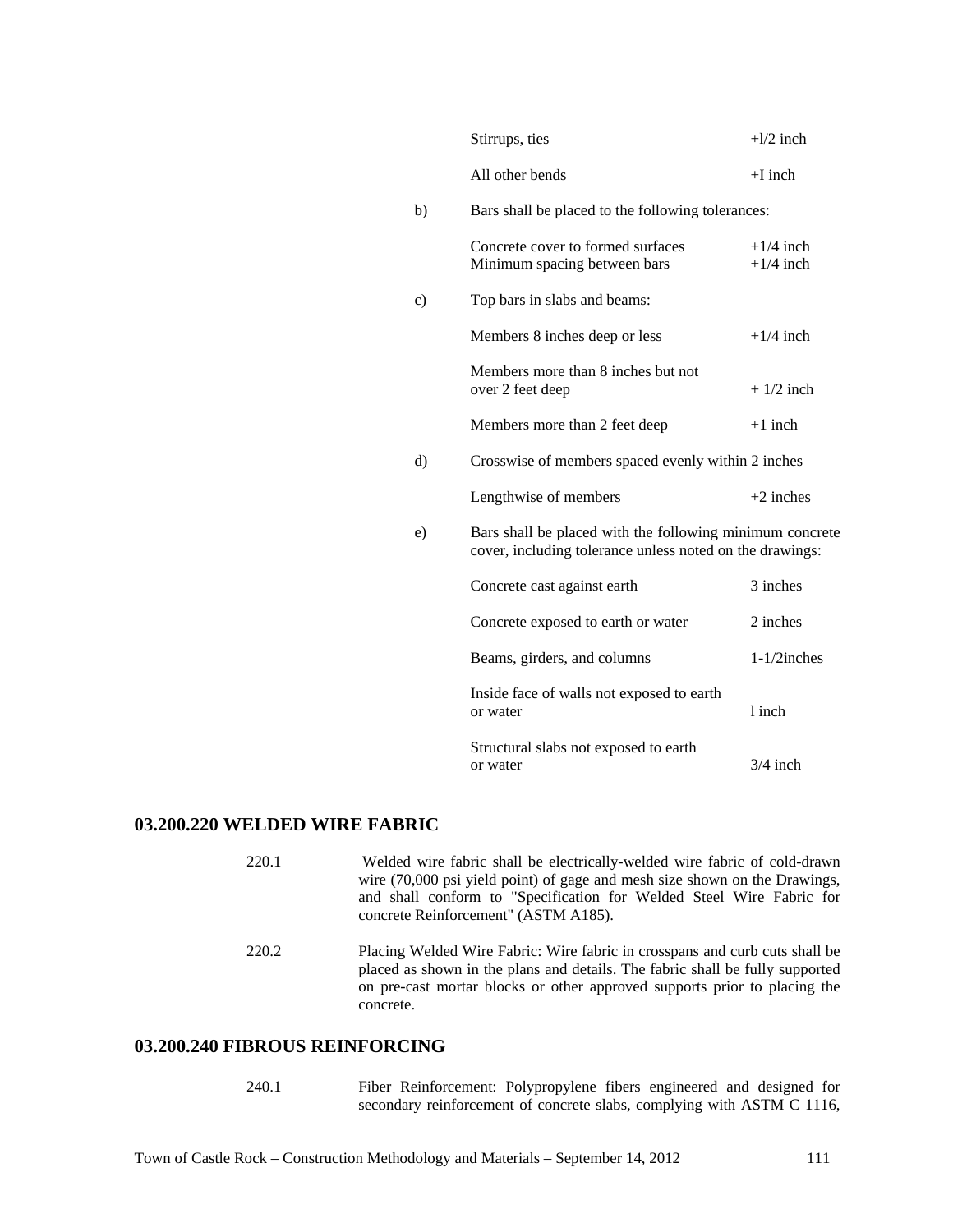Type III, not less than '/4 inch long

- a) Products: Subject to compliance with requirements, provide one of the following:
	- 1) Fibermesh, Fibermesh Co., Div. Synthetic Industries, Inc.
	- 2) Grace Fibers, W.R. Grace & Co.
	- 3) Hi-Tech Fibers. Div. Martin Colon-Fi Co. P.O. box 469 Edgefield. SC 29824 (800) 344-1572 (803) 637-7012

# **03.200.350 CONCRETE FINISHING**

- 350.1 Finishing/Final Surface
	- a) General: Exposed faces of curbs and sidewalks shall be finished to true line and grade as shown on the plans. The surface shall be floated to a smooth, but not slippery finish. Sidewalk and curb shall be broomed and edged, unless otherwise directed by the Engineer. After completion of brooming and before concrete has taken its initial set, all edges in contact with the forms shall be tooled with an edges having a 3/8" radius.
	- b) No dusting or topping of the surface, or sprinkling with water, to facilitate finishing shall be permitted.

#### 350.2 Types of Finish and Final Surface

Types of finishes shall conform to CDOT standards. Unless otherwise authorized, all formed surfaces shall be finished with a Class I finish.

- a) Class 1: Ordinary Surface Finish Immediately following the removal of the forms, all fins and irregular projections shall be removed from all surfaces, except from those which are not to be exposed. On all surfaces, the cavities produced by form ties, honeycomb spots, broken corners or edges, and other defects, shall be thoroughly cleaned, moistened with water, and carefully pointed and trued with a mortar consisting of cement and fine aggregate, and the surface left sound, smooth, even, and uniform in color. Mortar used in pointing shall be left carefully tooled and free of all excess mortar and concrete. The joint filler shall be left exposed for its full length with clean and true edges. All concrete surfaces shall be given a Class I finish per CDOT 601.14. Additional finish classes may be specified by the plans for designated surfaces.
- b) Class 2: Rubbed Finish All culvert headwall and wingwall surfaces above around, where visible from a traveled way unless otherwise specified. After completion of Class I Ordinary Surface Finish, the rubbing of concrete shall be started as soon as its condition will permit. Immediately before starting this work the concrete shall be moistened with water. Sufficient time shall have elapsed before the wetting down to allow he mortar used in the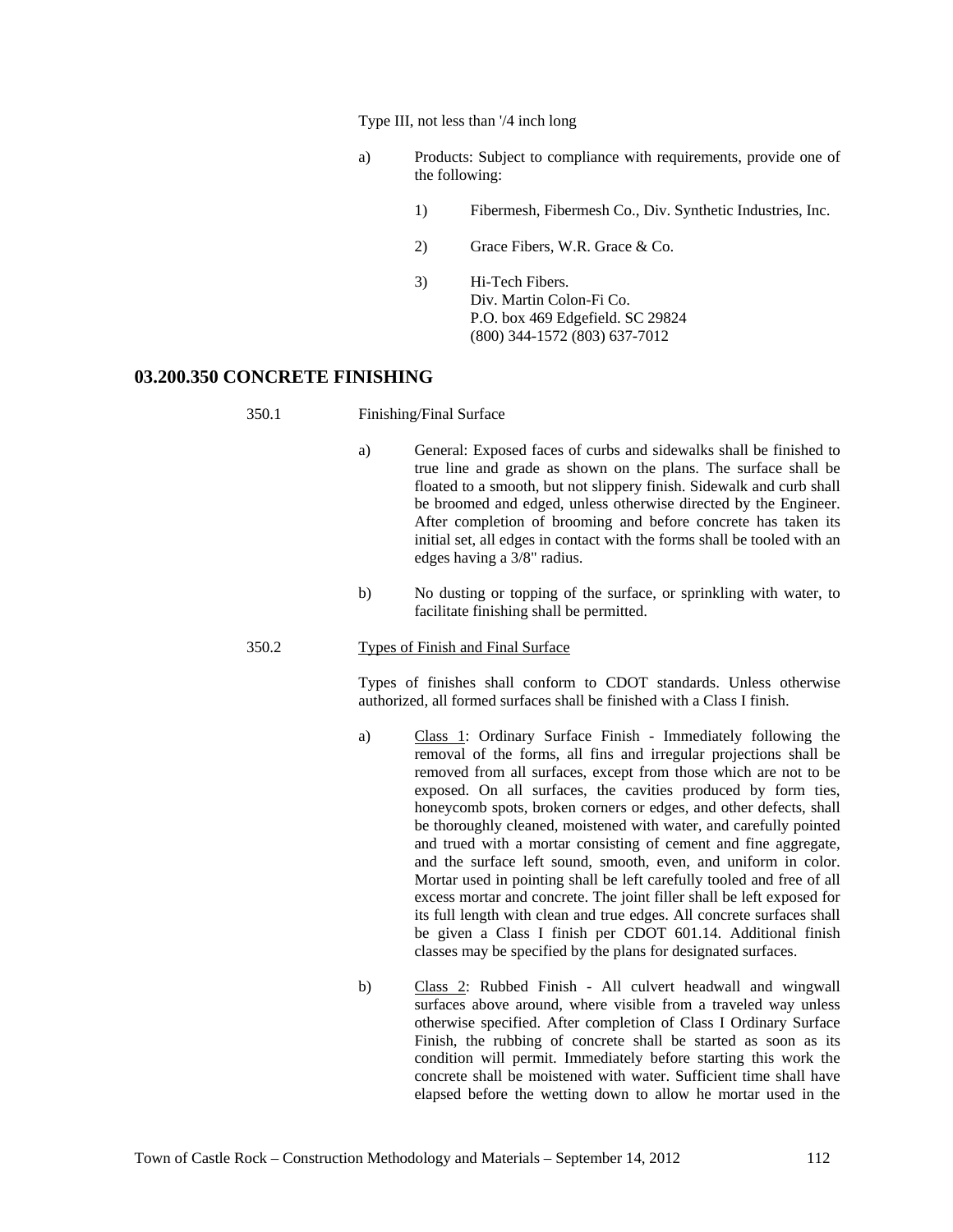pointing to thoroughly set. Surfaces to be finished shall be rubbed with a medium coarse carborundum stone, using a small amount of mortar on its face. The mortar shall be composed of cement and fine sand mixed in the same proportions as the concrete being finished. Rubbing shall be continued until all form marks, projections, and irregularities have been removed, all voids filled and a uniform surface has been obtained. The paste produced by this rubbing shall be left in place. After all concrete above the surface being treated has been cast, the final finish shall be obtained by rubbing with a fine carborundum stone and water. This rubbing shall be continued until the entire surface is of a smooth texture and uniform color. After the final rubbing is completed and the surface has dried, it shall be wiped with burlap to remove loose powder and shall be left free from all unsound patches, paste, powder, and objectionable marks.

- c) Class 4: Sand Blasted Finish The cured concrete surface shall be sand blasted with hard, sharp sand to produce an even fine-grained uniform surface in which the mortar has been cut away. An exposed aggregate finish will not be required. However, aggregate exposed incidental to achieving the specified surface will be acceptable.
- d) Class 5: Masonry Coating Finish The specified surfaces shall be coated with a cement base concrete coating as specified herein:
	- A. Materials. Masonry coating shall conform to the requirements of CDOT subsection 708.08. It shall be pearl gray in color unless otherwise specified in the Contract.
	- B. Preparation of Surface. Surfaces shall be thoroughly cleaned by approved methods, free of dirt, projections, loose mortar particles and laitance.
	- C. Mixing. One part by volume of liquid acrylic to three parts by volume of water shall be mixed in a clean container. The dry powder shall be added to the liquid mixture and stirred until the resulting mixture attains the consistency of a batter mix. If the components are hand mixed, the mixture shall set for 15 minutes, additional liquid shall be added, and the mixture shall be re-stirred to the batter consistency. The Contractor shall not used mixed quantities that cannot be applied within time limits specified by the manufacturer.
	- D. Application. The masonry coating shall be applied in two coats using a tampico fiber brush, roller, trowel, or spray. The first coat shall be applied at the rate of approximately two pounds per square yard of surface area :and the second shall be applied at the rate-of approximately one pound per square yard. The second coat shall be applied the day following the first application or before material has become too hard or glazed for good bond. Surfaces to be coated shall be dampened immediately ahead of the application. The masonry coating shall not be laid on the surface and leveled out. If the wall becomes dry or the coating starts to pull during application, the wall shall be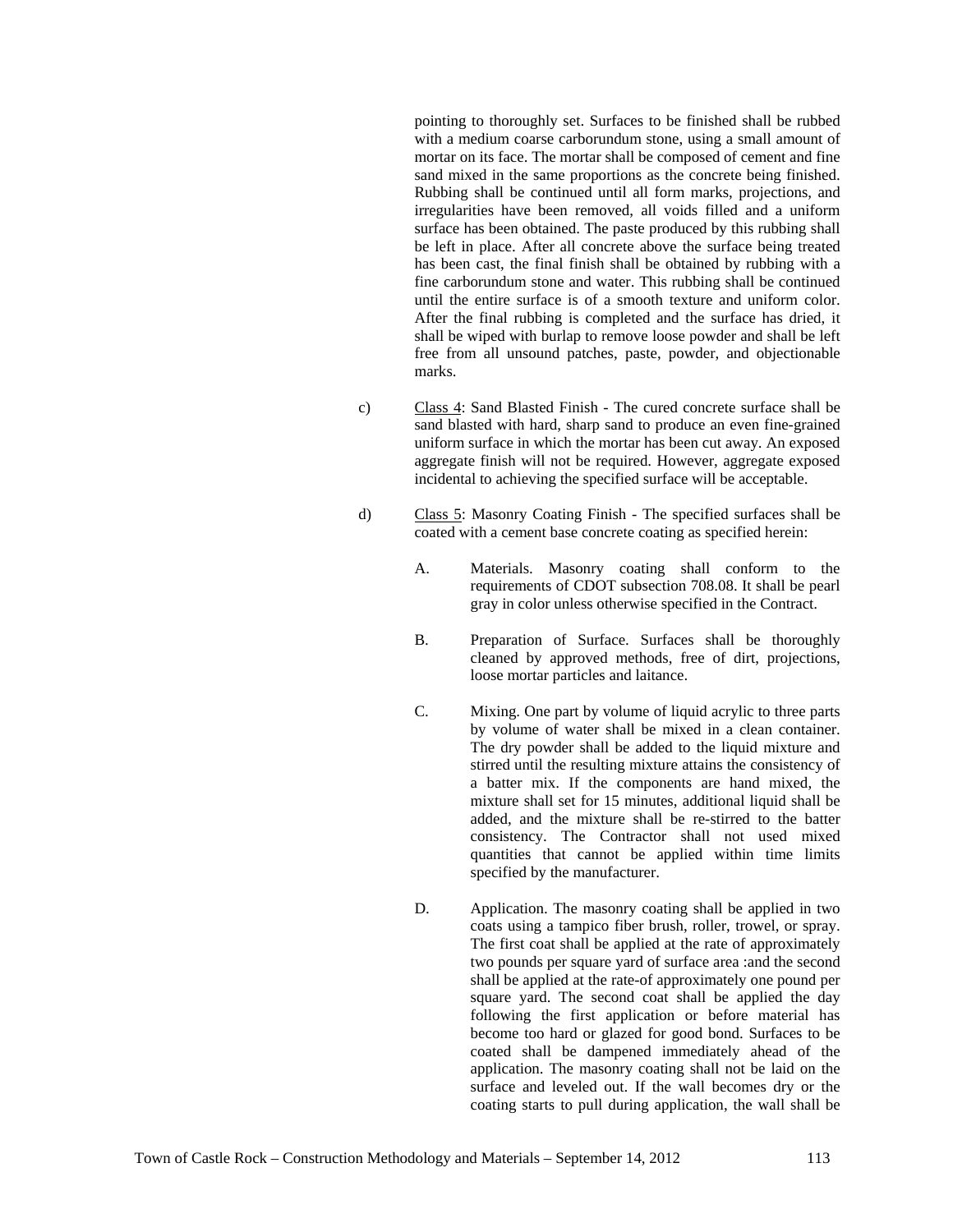dampened again. The mixture shall not be applied on frostcovered surfaces, frozen walls, when the temperature is below 40 degrees F or when temperatures are predicted to fall below 40 degrees F within 24 hours. If the surfaces have been exposed to hot sun conditions, they shall be cooled by hosing with clean water. When the work is progressing under hot sun, drying wind, or when evidence of extremely rapid drying appears, the finished surface shall be cured by fog spraying with water until final set occurs.

- E. Class 5 finish shall be the final finish for the following surfaces:
	- 1. All surfaces of bridge superstructure including undersurfaces of deck overhangs, and vertical faces of curbs, but excluding the top of the slab and sidewalk, the undersurfaces between girders, inside vertical surfaces of T girders, and under surfaces of slab and box girder spans and T girders.
	- 2. All exposed surfaces of bridge piers including cap and debris wall, abutments, wing walls, and retaining walls. The finish shall extend at least one foot below finish ground or low water elevation.
	- 3. All surfaces of pedestrian under-crossings except floors and surfaces to be covered with earth.

Culvert headwalls and wing wall surfaces above -round, where visible from a traveled way, shall receive either a Class Z or Class 5 finish at the Contractor's option.

Surfaces other than listed herein or surfaces requiring special consideration shall receive the finish show on the plans.

350.3 Markings

.

a) Concrete used in curb-gutter, sidewalk, curb cuts, driveways, inlets, bicycle paths, retaining walls, and slope paving, shall have the year of construction impressed therein, using letters not less than 1" high and 3/8" deep. Impressions shall be made in concrete at the beginning and end of each pour and in each driveway. Structures shall have the year constructed impressed therein, using letters 3" high and '/z" deep.

## 350.4 Final Surface Test

a) All work shall be true to line and grade as established by the Engineer. Prior to acceptance of the work, the Developer shall test the surfaces with a 10 foot straight-edge. Any areas hi-her than '/<", but not higher than '/2", above the correct surface thus indicated shall be ground to the correct surface by the Developer at his expense. When the deviation exceeds the foregoing limits, the contractor shall remove and replace that portion of the work at his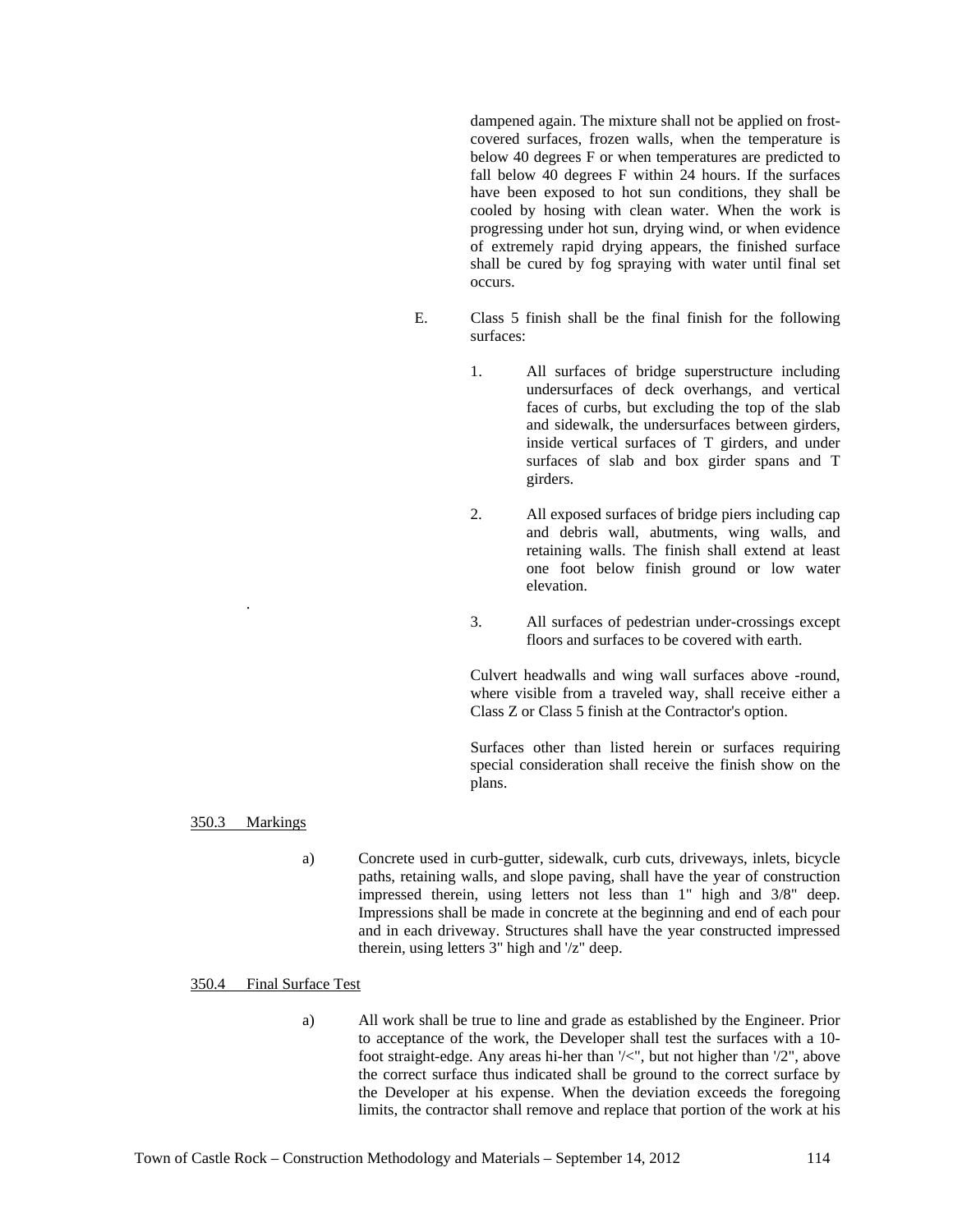expense, as directed by the Engineer.

350.5 Repairs

- a) If, after stripping of forms, any concrete is found to be not formed as shown on the drawings, or is out of alignment or level, or shows a defective surface, it shall be considered as not conforming with these Specifications. The defective area shall be removed and replaced by the Developer at his expense, unless the Engineer gives written permission to patch the defective area. Patching, if allowed, shall be done as described in the following paragraphs.
- b) Ridges and bulges shall be removed by grinding. Honeycombed and other defective concrete that does not affect the integrity of the structure shall be chipped out and the vacated areas shall be filled in a manner acceptable to the Engineer. The repaired area shall be patched with a non-shrink, nonmetallic grout, with a minimum compressive strength of 5,000 psi in 28 days. All repair areas shall be treated with an epoxy bonding agent before the repair filling is placed.
- c) Bolt Holes, tie-rod holes, and minor imperfections, as approved by the Engineer, shall be filled with dry-patching mortar composed of one part Portland cement to two parts of regular concrete sand (volume measurement), and only enough water so that after the ingredients are mixed thoroughly, the mortar will stick together upon being molded. Mortar repairs shall be placed in layers and thoroughly compacted by suitable tools. Care shall be taken in filling rod and bolt holes so that the entire depth of the hole is completely filled with compacted mortar. The mortar mix proportions described above are approximate.
- d) An approved mix shall be prepared to insure that the grout has a 28-day compressive strength equal to that of the area to which it is placed. All costs for mix design and testing shall be paid by the Developer. Those areas with excessive deficiencies, as determined by the Engineer, shall be removed and replaced at the Developer's expense.

## **03.200.390 CONCRETE CURING**

- 390.1 General: Protect freshly placed concrete from premature drying and excessive cold or hot temperatures. In hot, dry, and windy weather, protect concrete from rapid moisture loss before and during finishing operations with an evaporation-control mater' al. Apply according to manufacturer's instructions after screeding and bull floating, but before power floating and troweling.
	- 390.1.1 Start initial curing as soon as free water has disappeared from concrete surface after placing and finishing. Weather permitting, keep continuously moist for not less than 7 days.
- 390.2 Curing, Methods: Cure concrete by curing compound, by moist curing, bymoisture-retaining cover curing, or by combining these methods, as specified.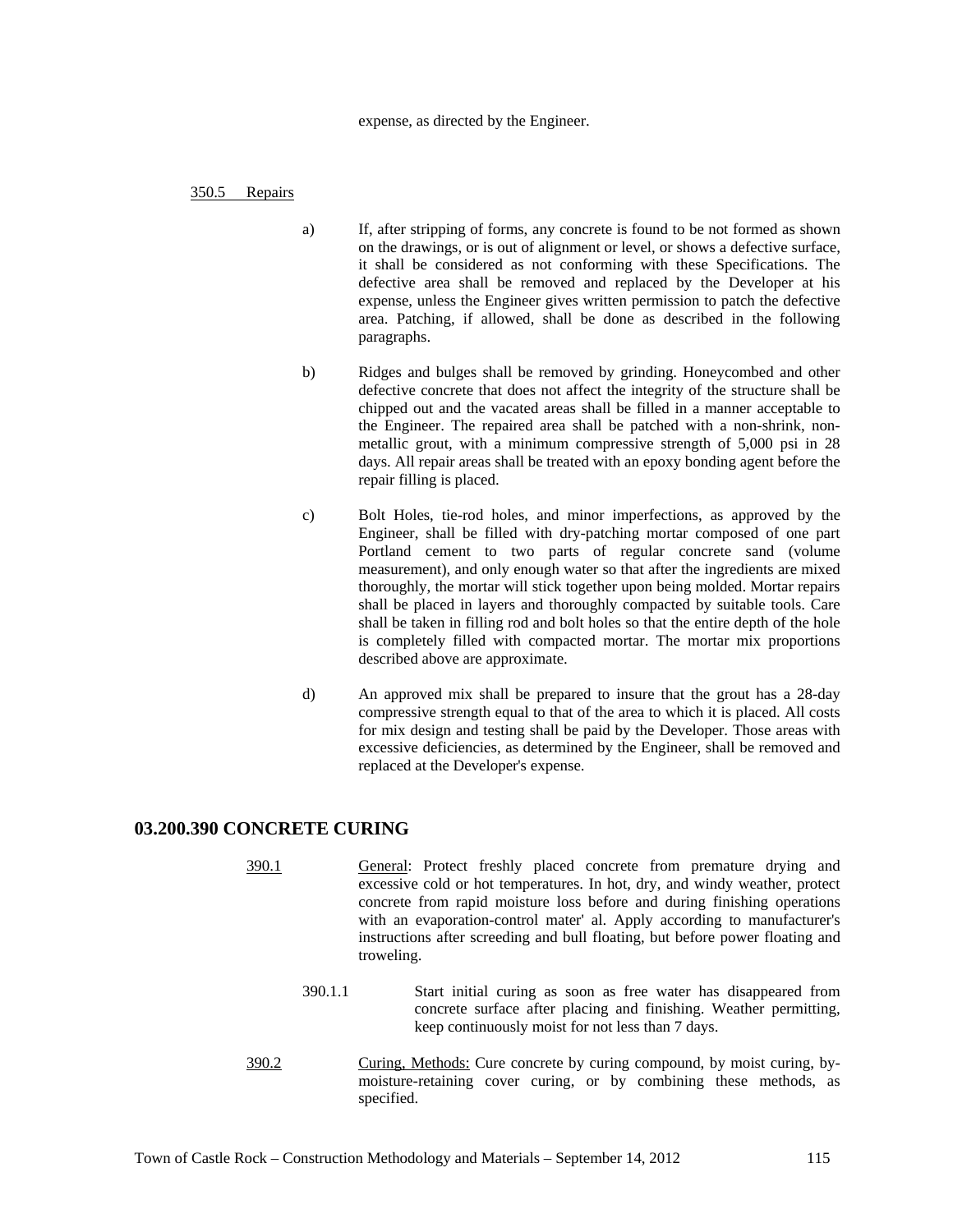- 390.2.1 Provide moisture curing by the following methods:
	- a) Keep concrete surface continuously wet by covering with water for at least 5 days,
	- b) Use continuous water-fog spray.
	- c) Cover concrete surface with specified absorptive cover, thoroughly saturate cover with water, and keep continuously wet. Place absorptive cover to provide coverage of concrete surfaces and edges, with a 4-inch lap over adjacent absorptive covers.
- 390.2.2 Provide moisture-retaining cover curing as follows:
	- a) Cover concrete surfaces with moisture-retaining cover for curing concrete, placed in widest practicable width, with sides and ends lapped at least 3 inches and sealed by waterproof tape or adhesive. Immediately repair any holes or tears during curing period, using cover material and waterproof tape.
- 390.2.3 Apply curing compound on exposed interior slabs and on exterior slabs, walks, and curbs as follows:
	- a) Apply curing compound to concrete slabs as soon as final finishing operations are complete, (within 2 hours and after surface water sheen has disappeared). Apply uniformly in continuous operation by power spray or roller, according to manufacturer's directions. The second application shall be applied after the first application has set. Re-coat areas subjected to heavy rainfall within 3 hours after initial application. Maintain continuity of coating and repair damage during curing period, rate of application shall not be more than 300 square foot per gallon.
	- b) Use membrane curing compounds that will not affect surfaces to be covered with finish materials applied directly to concrete, conforming to AASHTO M 148, Type 1-D, Class B with fugitive dye or Type 2, Class B except Type 2 cannot be used on exposed aggregate or colored concrete.
- 390.2.4 Curing Formed Surfaces: Cure formed concrete surfaces, including underside of beams, supported slabs, and other similar surfaces, by moist-curing with forms in place for the full curing period, or until forms are removed. If forms are removed, continue curing by methods specified above, as applicable.
- 390.2.5 Curing Unformed Surfaces: Cure unformed surfaces, including slabs, floor topping, and other flat surfaces, by applying the appropriate curing method.
- 390.2.6 Blanket Method: Electrically heated curing blankets or insulation blankets may be used in cold weather to maintain specified curing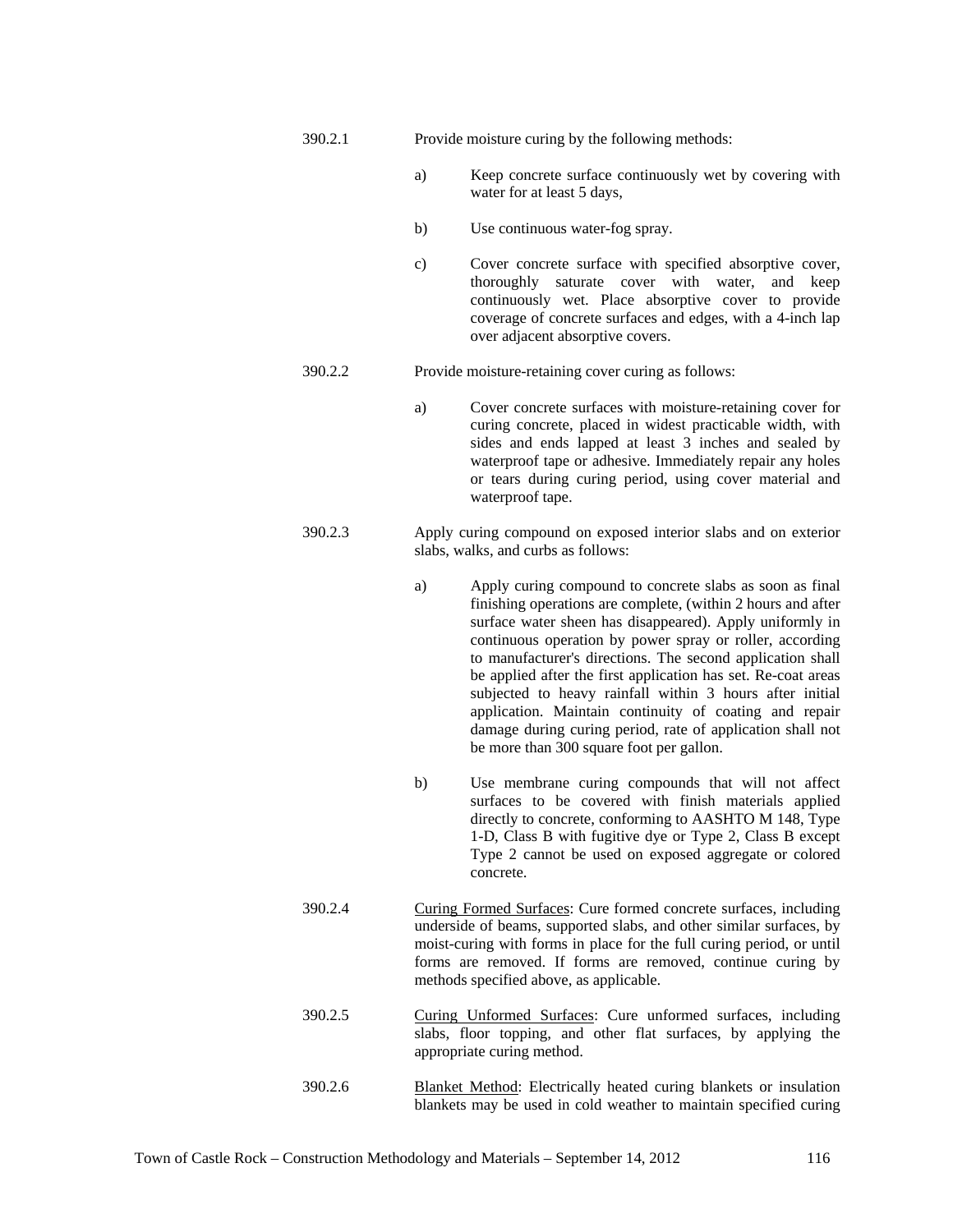temperature and to retain moisture in concrete. Blankets shall be free of holes. Blankets shall be secured at laps and edges to prevent moisture from escaping.

## **03.200.400 CONCRETE STRUCTURE INSPECTIONS**

This section delineates the testing, inspection and related documentation requirements for bridges, cast-in place box culverts and concrete lined channels.

400.1 Plan and Specifications Review

It is the Developer's responsibility to familiarize the materials testing firm with the plans and specifications approved by the Town Engineering Division prior to any construction.

400.2 Structural and Inspection Requirements - General

The contents of this paragraph are provided as a convenient reference only because they are anticipated to be the most frequently used provisions of the Colorado Department of Highways Standard Specifications for Road and Bridge Construction. This paragraph is not the complete requirements and criteria to be used for testing and inspection.

The structural Consultant Engineer or his representative, familiar with assumptions inherent in the structure design, shall review the construction in sufficient detail to confirm that the construction is appropriate.

Inspection of construction shall be provided, as frequently as necessary to confirm that the construction conforms to the plans and specifications, by qualified technical personnel experienced in the inspection of similar structures. A written log or report of all work shall be furnished to the Engineer at or prior to the request for initial acceptance of the bridge or major drainage structure.

400.3 Material Testing Requirements - General

Testing of materials shall conform to the requirements of AASHTO "Standard Specifications for Highway Bridges," latest edition, and applicable interims, and applicable CDOT standards.

400.4 Foundation Testing & Inspection Requirements

Unstable foundation material-shall be removed to a minimum of 2' below the finish grade elevation and be replaced with Class l structural back-fill material if there is no suitable material available on site. Class I structural back-fill shall meet the requirements of Table 6.1 when tested with laboratory sieves.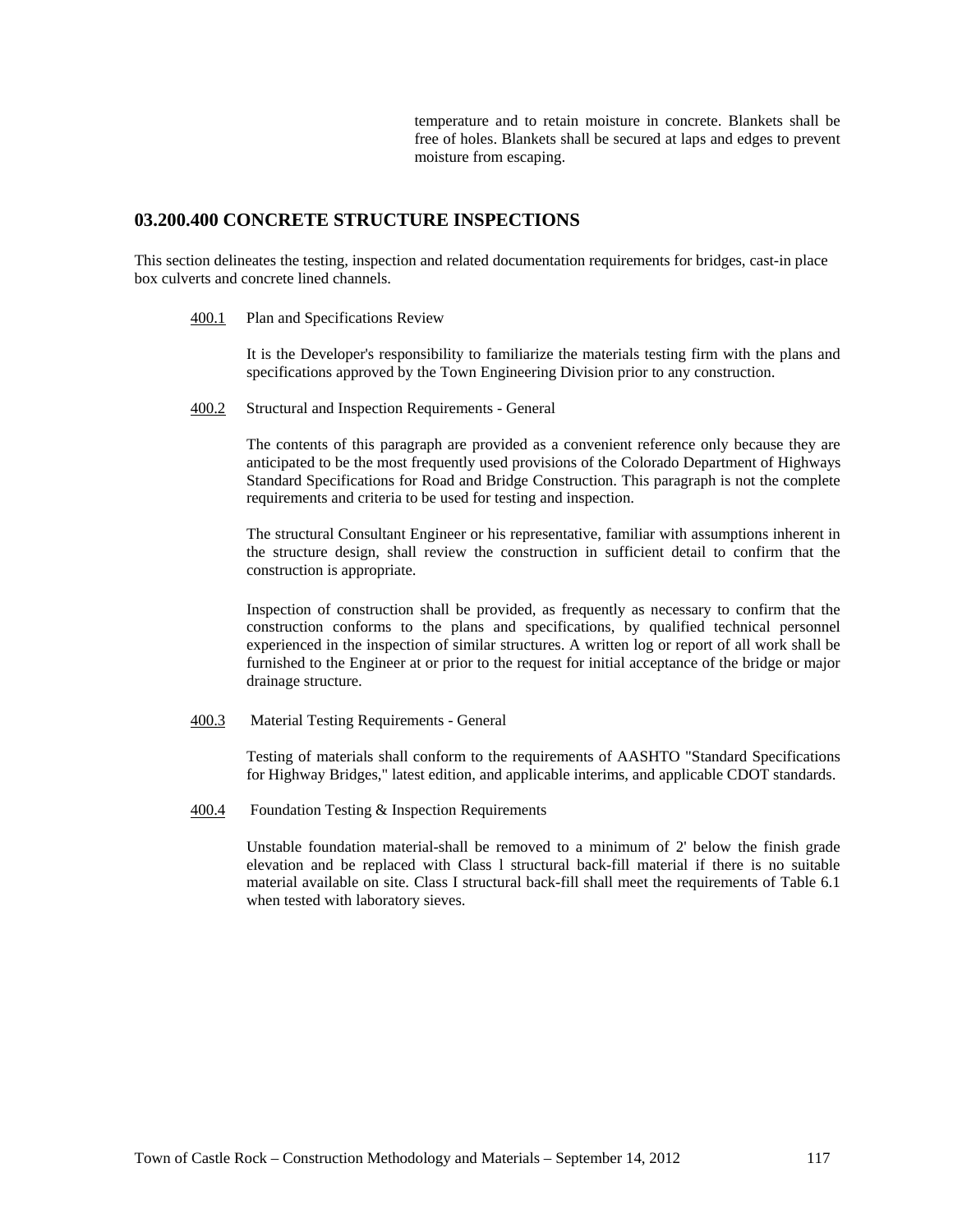| <u>CLIND I DINCCI ON IL DI ICIN ILL</u> |                    |                    |  |  |  |  |  |
|-----------------------------------------|--------------------|--------------------|--|--|--|--|--|
| <b>SIEVE</b>                            | DRY SITE           | WET SITES          |  |  |  |  |  |
| <b>DESIGNATION</b>                      | % BY WEIGHT        | % BY WEIGHT        |  |  |  |  |  |
|                                         | <b>PASSING LAB</b> | <b>PASSING LAB</b> |  |  |  |  |  |
|                                         | <b>SIEVES</b>      | <b>SIEVES</b>      |  |  |  |  |  |
|                                         |                    |                    |  |  |  |  |  |
| 2"                                      | 100                | 100                |  |  |  |  |  |
| #4                                      | $30-100$           | 90-100             |  |  |  |  |  |
| #50                                     | $10-60$            | $10-60$            |  |  |  |  |  |
| #200                                    | $5 - 20$           | $0 - 2$            |  |  |  |  |  |
|                                         |                    |                    |  |  |  |  |  |

## TABLE 03.200.400A CLASS I STRUCTURAL BACKFILL

In addition, this material shall have a Liquid Limit not exceeding 25 and a Plasticity Index of not over 6 when determined in conformity with AASHTO T 89 and T 90 respectively.

Testing of the foundation will be done at random locations with a minimum depth requirement of one foot (1') and the minimum moisture and density for the foundation material as required by T-99 or T-1 80. If Class I structural backfill material is used, the minimum moisture shall not be lower than two (2) percentage points under optimum moisture at 95% compaction as determined by AASHTO T-1 80 modified, tested at random through the depth of the fill.

- 400.5 Inspection of Forms and False work
	- a. The forms shall be clean of all dirt, mortar and all foreign material. Forms which will later be removed shall be thoroughly coated with an approved form oil.
	- b. The forms shall be mortar tight and of a quality (in addition to the bracing) to withstand the deposited concrete,
	- c. Unless otherwise specified, forms for exposed surfaces shall be constructed with triangular fillets '/, inch at all exterior corners.
- 400.6 Inspection of Reinforcing Steel
	- a. The material grade and size shall be as specified by the design engineer on the certified construction drawings.
	- b. Tying.
		- 1. Slab bars should be tied sufficiently,. at least three times in any bar length, to prevent shifting at every intersection around the periphery and at spacing according to bar sizes.

| #5 and smaller staggered | $-5'0''$ to 6'0" #6 to #9-8'0" to 10'0" |
|--------------------------|-----------------------------------------|
| #10 and #11              | $-1010$ " to $1210$ "                   |

2. Wall bars should be tied sufficiently to prevent shifting, at least three times in any bar length at every third or fourth intersection and at spaces according to bar sizes, staggered: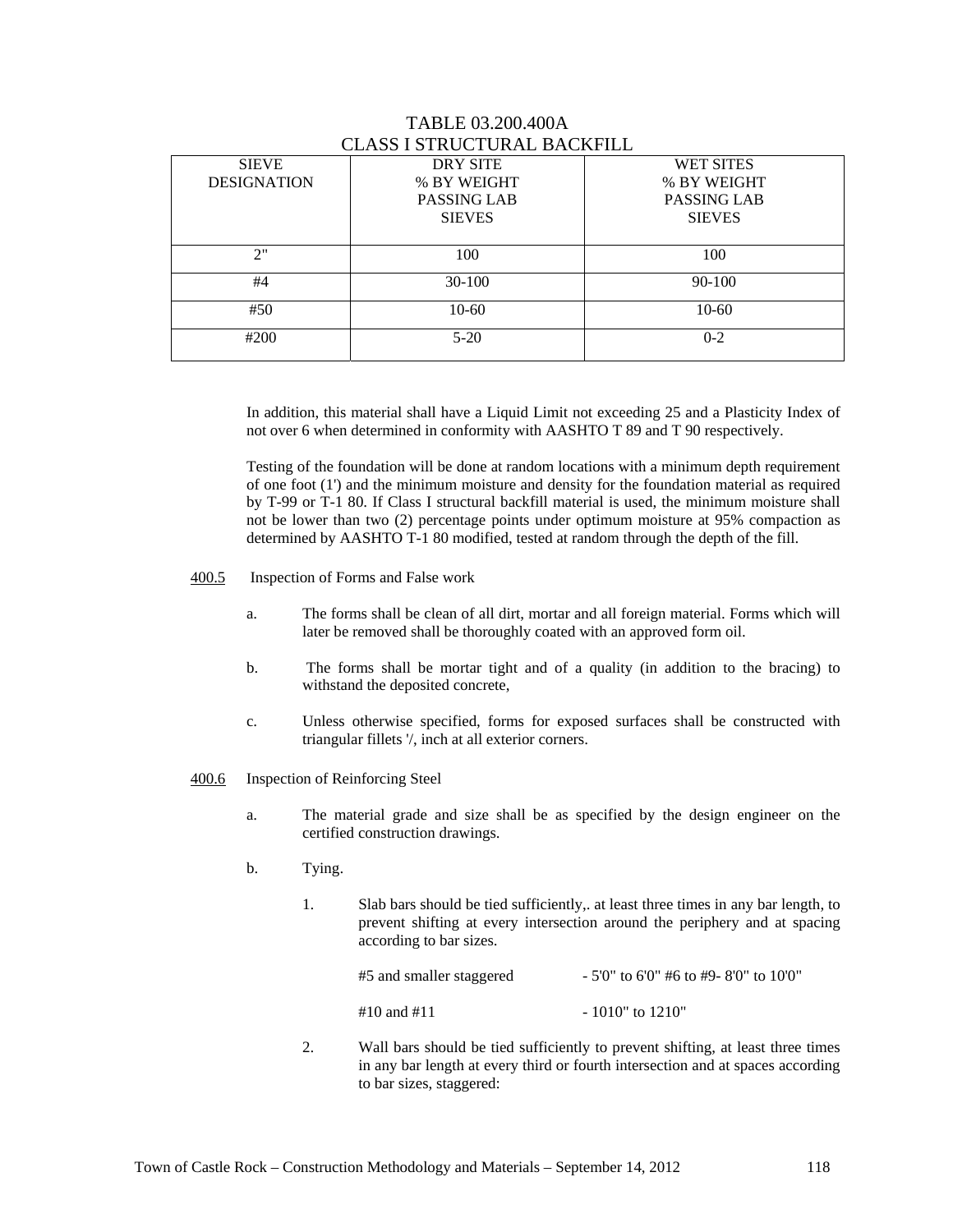| #5 and smaller   | - 3'0"           |
|------------------|------------------|
| #6 to #9         | $-4'0''$ to 5'0" |
| $\#10$ to $\#11$ | $-6'0''$ to 8'0" |

Upper and lower mats shall be tied or otherwise fastened at 4 ft. maximum spacing in each direction. Minimum splice length shall be 24 bar diameters.

- 3. Supports for reinforcing steel shall be: slabs on grade or footings, concrete blocking or approved blocking material. All other reinforcing steel shall be supported with steel chair or pre-cast mortar.
- 4. Reinforcing steel shall be clean and free of all foreign material before concrete is placed.
- 5. All clearances shall be in compliance with approved plans and specifications.
- 6. A daily log of all work shall be kept by a resident project observer. A copy of this log shall be furnished to the Town Engineer at or prior to the request for probationary acceptance.

### 400.7 Placement

- a. Concrete placement shall be done in a manner so that the concrete is not segregated or altered before placing. It shall not be allowed to free fall more than five feet. Concrete shall be placed in lifts not to exceed eighteen (18) inches. Each layer shall be so consolidated as to avoid the formation of a construction joint with a preceding layer, which has not taken initial set.
- b. A sufficient number of vibrators shall be used to properly consolidate the concrete as required. They shall be capable of frequencies of not less than 10,000 vibrations per minute, in air. Vibrators shall not be used as a means to cause concrete to flow or run into position in lieu of placing.
- c. Weep-holes should be installed in the structure at the locations noted on the plans or specifications and the inlet side shall be surrounded with one cubic foot of filter material in a burlap sack securely tied.
- d. Work in Inclement Weather.

Cold Weather Concrete Protection. From November 3`d to April 9`h, when the mean daily temperature is less than 40 degrees F, in accordance with A.C.L Specifications OR when concrete is placed with ambient temperatures below 40 degrees F, the Contractor shall provide satisfactory methods and means to protect the mix from injury by freezing. Placing of concrete may be started in the morning if the Contractor desires, but shall be discontinued at 3 P.M. of the same day if freezing weather threatens. The concrete or aggregates shall be protected during transit, mixing, and before and after placing, as directed by the County inspector, to retain all heat possible in the concrete mix. All protection for the job must be on-site and approved by the County Inspector prior to beginning the concrete placement.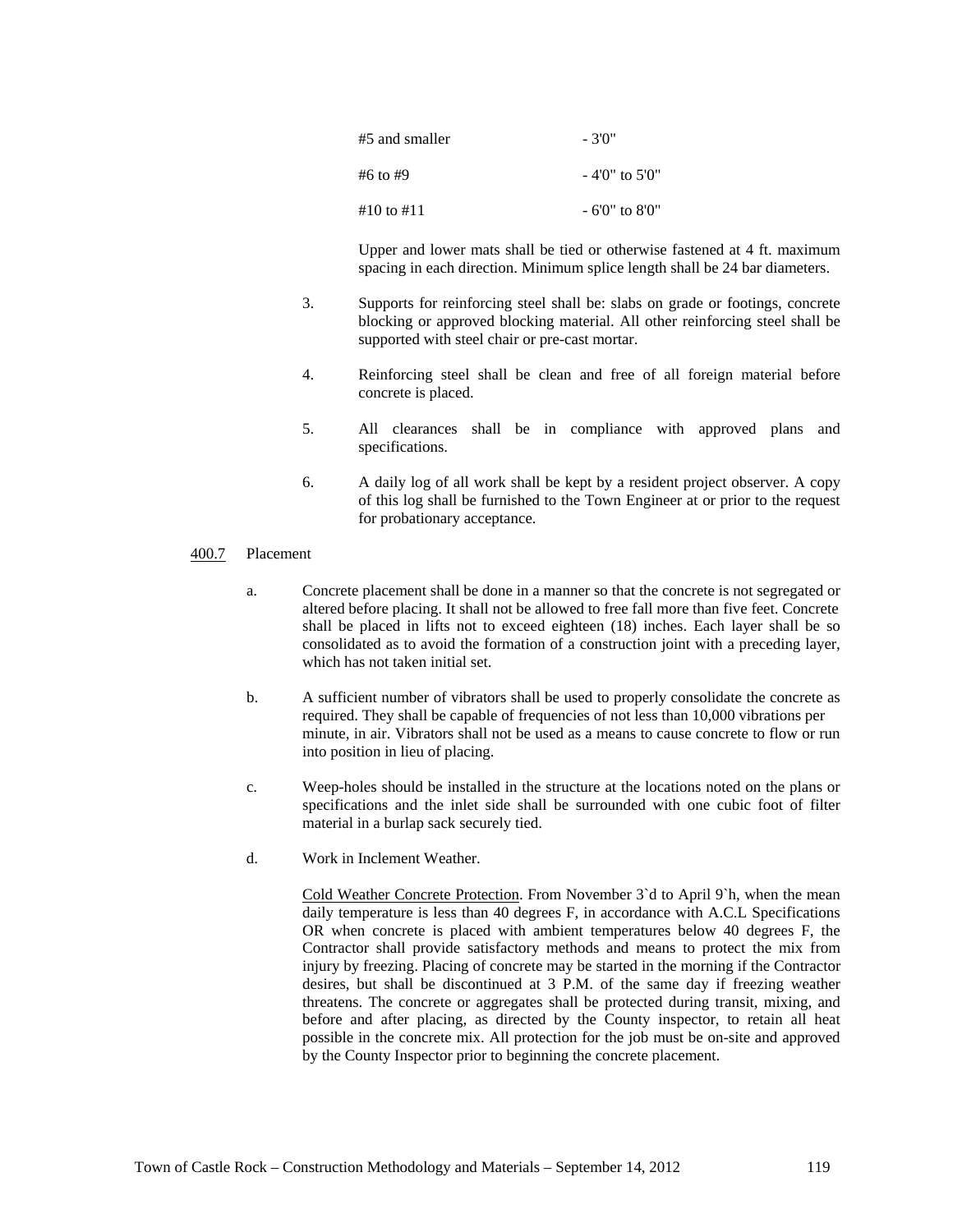After the concrete has been placed, the Contractor shall provide sufficient protection such as cover, straw (as determined by R-factor per A.C.I. specs), canvas, framework, heating apparatus, etc., to enclose and protect the structure and maintain the temperature of the concrete at not less than 50 degrees F for a minimum of five (5) days, or until at least sixty percent (60%) of the design strength has been attained. It shall be the Permittee's responsibility to provide proof of temperature compliance with surface temperature recording devices as certified (by a P.E.) b a testing lab. If surface temperature recording devices are not provided, the Permittee shall be required to provide the County with petrographic tests for every 50 C.Y. of concrete placed. Except as provided above, cold weather concreting shall be in accordance with ACI-306. If, in the opinion of the County Inspector, the protection provided is not in accordance with the above specifications, concreting shall cease until conditions or procedures are satisfactory to the County Inspector.

NOTE: Dates for Mean Daily Temperature as determined over the last 25 years by the Colorado Climate Center, Department of Atmospheric Science by: (min. temp. + max. temp.0/2 (which is accurate to within  $+$  or- 1 degree).

Hot Weather Limitations. Placing of concrete during hot weather shall be limited by the temperature of the concrete at the time of placing. Mixed concrete which has a temperature of 90 degrees F of higher, shall not be placed. The Contractor shall provide fogging with an approved atomizing nozzle until the curing material is in place. The aggregate stockpiles shall be kept moist at all times.

e. Construction joints hall be made only where located on the plans or shown in the placing schedule, unless otherwise approved. All construction joints shall be cleaned of surface laitance, curing compound, and other foreign materials before fresh concrete is placed against the surface of the joint. Where construction joints are allowed on visible surfaces, chamfer strips attached to the forms or other approved methods shall be utilized to provide an even joint appearance. When the plans show new concrete to be joined to existing concrete by means of bar reinforcing dowels placed in holes drilled in the existing concrete, the diameter of the holes shall be the minimum needed to place non-shrink grout or epoxy or grout and the dowel. Immediately prior to placing the dowels, the holes shall be cleaned of dust and other foreign material and sufficient grout placed in the holes so that there are no voids in the drilled holes after the dowels are inserted.

# **03.200.410 MATERIALS SPECIFICATIONS**

Proportioning, batching, mixing shall be per CDOT 601.04 to 601.07.

All concrete used in any infrastructure facility shall be no less than 4000 psi unless otherwise noted. Unless otherwise authorized, the temperature of the mixed concrete shall not be less than 50 degrees F and not more than 80 degrees F at the time of placing it in the forms. Air content % range shall be 5-8%, with a maximum slump of 4". Developer must submit a design mix to the inspector.

Concrete Mixtures that do not conform to the above table, but are required for special uses will be designated for the purpose intended. These include light weight concrete, colored concrete, lean concrete, grouting mixtures, patching mixtures and concretes that require special cements, pozzolans or aggregates not covered in the Standard Specifications.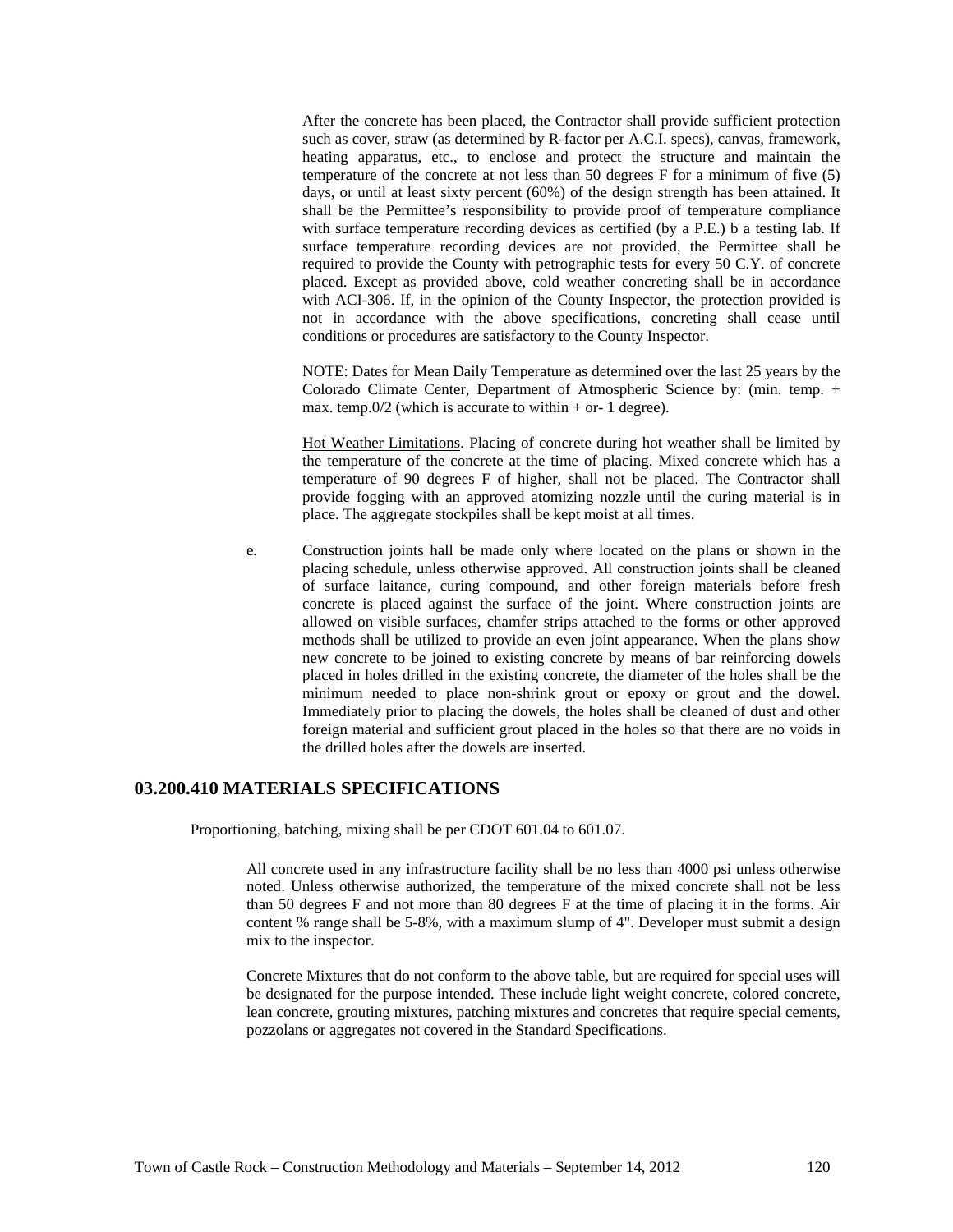# TABLE 03.200.410 C CONCRETE AGGREGATE GRADATION TABLE\* PERCENTAGES PASSING DESIGNATED SIEVES AND NOMINAL SIZE DESIGNATION

| COARSE AGGREGATES (From AASHTO M 43) |              |                          |                    |                  |                  |               |                 |                       |                       |                                                        |
|--------------------------------------|--------------|--------------------------|--------------------|------------------|------------------|---------------|-----------------|-----------------------|-----------------------|--------------------------------------------------------|
| Sieve<br>Size                        | No 3         | No <sub>4</sub>          | No $6$             | No 7             | No 8             | No 57         | No 67           | N <sub>0</sub><br>357 | No<br>467             | <b>FINE</b><br><b>AGGREGATE</b><br><b>AASHTO</b><br>M6 |
|                                      | $2"$ to $1"$ | $1 - 1/2"$<br>to<br>3/4" | 3/4"<br>to<br>3/8" | 1/2"<br>to<br>4" | 3/8"<br>to<br>8" | $1"$ to<br>4" | 3/4"<br>to $4"$ | $2"$ to<br>4"         | $1 - 1/2"$<br>to $4"$ |                                                        |
| 2'2''                                | 100          |                          |                    |                  |                  |               |                 | 100                   |                       |                                                        |
| 2"                                   | 90-100       | 100                      |                    |                  |                  |               |                 | 95-100                |                       |                                                        |
| 1'/2"                                | $35 - 70$    | 90-100                   |                    | 1                |                  | 100           |                 |                       | 100                   |                                                        |
| 1"                                   | $0-15$       | $20 - 55$                | 100                |                  |                  | 95-100        | 100             | $35 - 70$             |                       |                                                        |
| $3/4$ "                              |              | $0-15$                   | 90-100             | 100              |                  |               | 90-100          |                       | 35-70                 |                                                        |
| $\frac{1}{2}$ "                      | $0 - 5$      |                          | $20 - 55$          | 90-100           | 100              | $25 - 60$     |                 | $10-30$               |                       |                                                        |
| 3/8"                                 |              | $0 - 5$                  | $0-15$             | $40 - 70$        | 85-100           |               | $20 - 55$       |                       | $10-30$               | 100                                                    |
| $\overline{4}$                       |              |                          | $0 - 5$            | $0-15$           | $10-30$          | $0 - 10$      | $0-10$          | $0 - 5$               | $0 - 5$               | 95-100                                                 |
| 8                                    |              |                          |                    | $0 - 5$          | $0 - 10$         |               | $0 - 5$         |                       |                       |                                                        |
| 16                                   |              |                          |                    |                  | $0 - 5$          |               |                 |                       |                       | 45-80                                                  |
| 50                                   |              |                          |                    |                  |                  |               |                 |                       |                       | $10-30$                                                |
| 100                                  |              |                          |                    |                  |                  |               |                 |                       |                       | $2 - 10$                                               |

\*From CDOT Specifications Section 703. Additional primary grading may be permitted, when produced on the project, provided the theoretical combination meets the specifications for combine aggregate sizes. Size No.357 is combination of No.3 and No.57. Size No.467 is a combination of No.4 and No.67.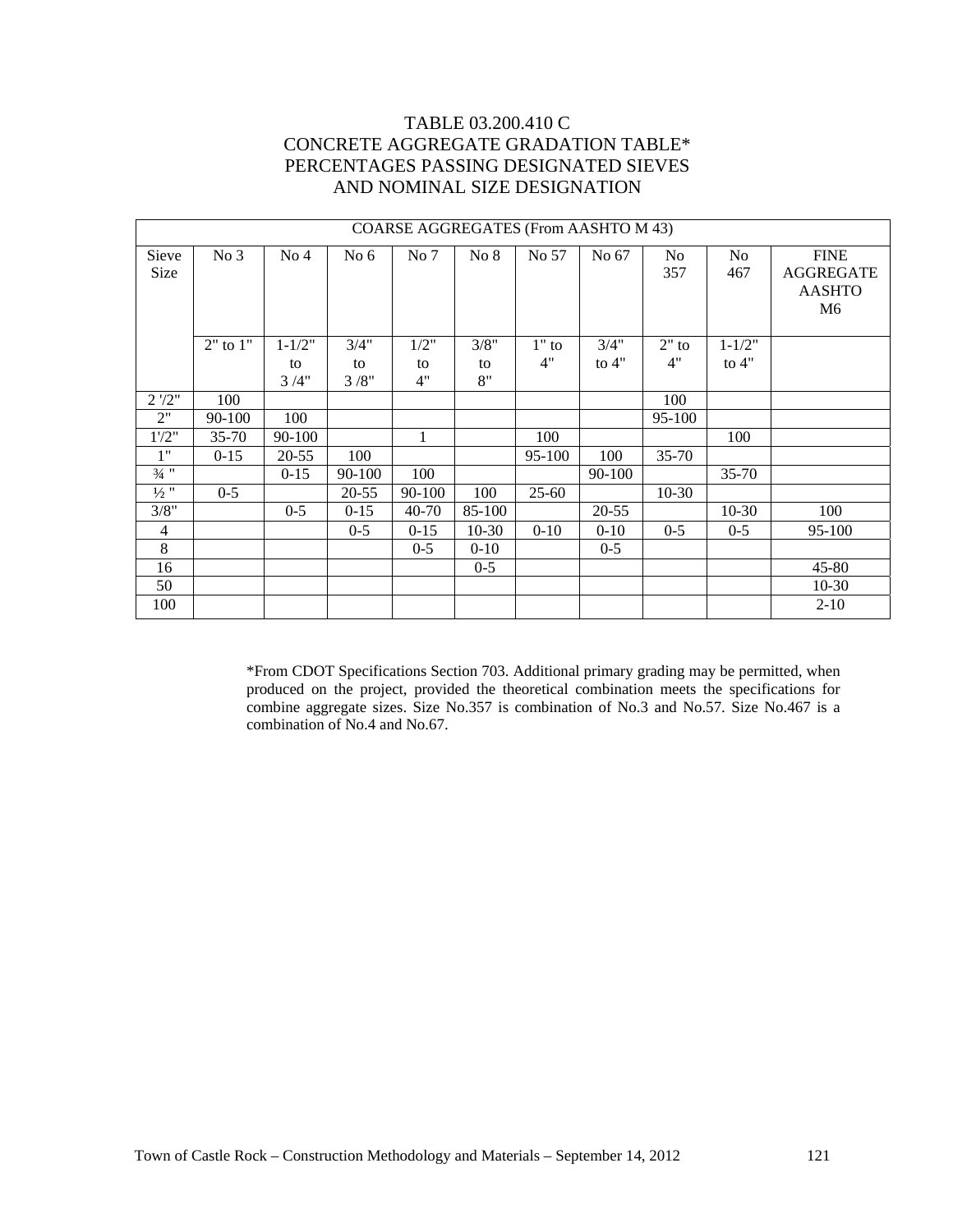# **DIVISION 7 THERMAL AND MOISTURE PROTECTION**

# **07.100.180 TRAFFIC COATINGS**

## 180.1 Thermoplastic Marking Materials

The thermoplastic material shall be homogeneously composed of pigment, filler, resins and glass beads. The thermoplastic material shall be available in white, yellow, and black colors.

The solid resin shall be either a synthetic hydrocarbon or maleic modified glycerol ester resin. For glass beads, the pre-mix beads shall be unquoted and conform to AASHTO M247-81 (1986) Type 1. The drop-on beads shall be moisture resistant coated. A maximum of 5 percent shall pass the 80 percent screen: glass spheres shall have a minimum of 70 percent true spheres on each sieve and 80 percent true spheres overall.

## 180.2 Requirements of the Thermoplastic Mixture

180.2. 1 The pigment, beads, and filler shall be uniformly dispersed in the resin. The material shall be free from all skins, dirt, and foreign objects.

#### Luminosity

White - daylight reflectance at 45 degrees, 0 degrees - 75% minimum Yellow - daylight reflectance at 45 degrees, 0 degrees - 45% minimum.

For highway use, the colors shall match Federal Highway Administration yellow and white color specifications. For airport use, the color shall comply with the requirements established by the Federal Aviation Administration.

- 180.2.2 The material shall be applied by one of the following methods:
	- 1. The screed/extrusion method wherein one side of the shaping die is the pavement and the other three sides are contained by, or a part of, suitable equipment or heating and controlling the flow of material.
	- 2. A suspended extrusion die having a 4 sided control of the flow and shape of the materials.
	- 3. The spray method at a uniform minimum rate of 10 pounds of glass spheres every 100 square feet of markings.

#### 180.3 Plastic Pavement Marking Materials

The performed marking materials shall consist of white or yellow films with pigments selected and blended to provide the appropriate highway colors for traffic markings. Glass or ceramic beads shall be incorporated to provide immediate and continuing retroreflection. The size, quality and refractive index of the beads shall be such that the performance requirements of this specification shall be met.

The edges of the preformed material shall be clean cut and true. The preformed plastic material may be supplied complete with a pre-coated, factory applied adhesive for immediate pavement application without the use